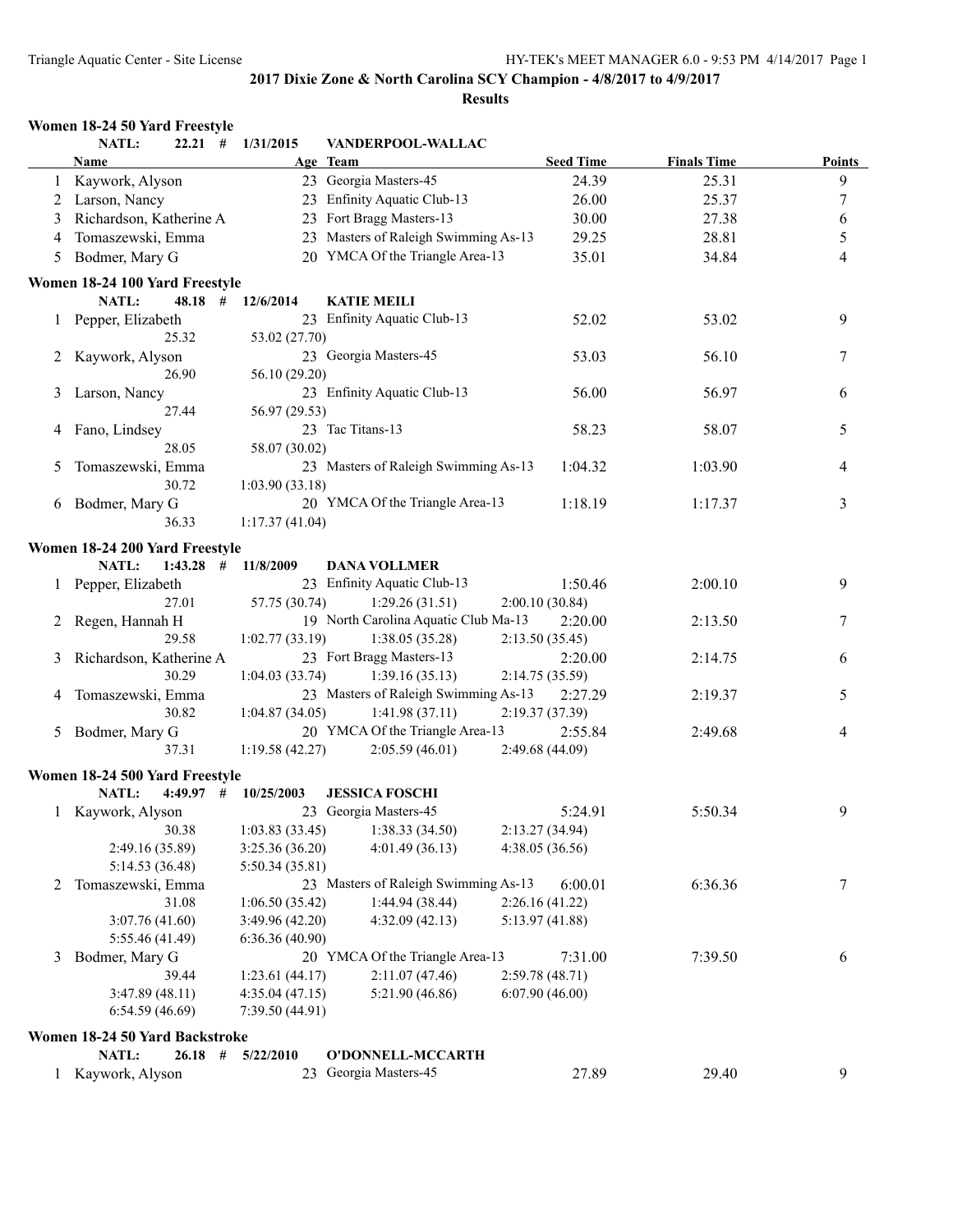|              | Women 18-24 100 Yard Backstroke   |                 |                                      |                 |         |                |
|--------------|-----------------------------------|-----------------|--------------------------------------|-----------------|---------|----------------|
|              | NATL:<br>55.90#                   | 5/23/2010       | <b>EMILE EWING</b>                   |                 |         |                |
|              | 1 Pepper, Elizabeth               |                 | 23 Enfinity Aquatic Club-13          | 1:00.00         | 1:00.00 | 9              |
|              | 29.01                             | 1:00.00(30.99)  |                                      |                 |         |                |
|              | 2 Kaywork, Alyson                 |                 | 23 Georgia Masters-45                | 1:01.68         | 1:03.83 | 7              |
|              | 30.57                             | 1:03.83(33.26)  |                                      |                 |         |                |
| 3            | Regen, Hannah H                   |                 | 19 North Carolina Aquatic Club Ma-13 | 1:25.00         | 1:11.75 | 6              |
|              | 34.45                             | 1:11.75(37.30)  |                                      |                 |         |                |
|              | Women 18-24 200 Yard Backstroke   |                 |                                      |                 |         |                |
|              | NATL:<br>$1:59.22$ #              | 4/30/2000       | <b>SARA SCHWEITZER</b>               |                 |         |                |
|              | 1 Pepper, Elizabeth               |                 | 23 Enfinity Aquatic Club-13          | 2:10.00         | 2:16.30 | 9              |
|              | 32.51                             | 1:06.00(33.49)  | 1:40.90 (34.90)                      | 2:16.30(35.40)  |         |                |
|              |                                   |                 |                                      |                 |         |                |
|              | Women 18-24 50 Yard Breaststroke  |                 |                                      |                 |         |                |
|              | NATL:<br>27.76#                   | 12/5/2014       | <b>KATIE MEILI</b>                   |                 |         |                |
|              | 1 Fano, Lindsey                   |                 | 23 Tac Titans-13                     | 31.54           | 30.84   | 9              |
| 2            | Kaywork, Alyson                   |                 | 23 Georgia Masters-45                | 31.62           | 33.28   | $\tau$         |
| 3            | Larson, Nancy                     |                 | 23 Enfinity Aquatic Club-13          | 35.00           | 33.31   | 6              |
|              | 4 Richardson, Katherine A         |                 | 23 Fort Bragg Masters-13             | 40.00           | 35.99   | $\sqrt{5}$     |
| 5            | Regen, Hannah H                   |                 | 19 North Carolina Aquatic Club Ma-13 | 40.00           | 36.17   | $\overline{4}$ |
| 6            | Bodmer, Mary G                    |                 | 20 YMCA Of the Triangle Area-13      | 50.50           | 48.37   | $\overline{3}$ |
|              | Women 18-24 100 Yard Breaststroke |                 |                                      |                 |         |                |
|              | NATL:<br>$58.71$ #                | 12/5/2014       | <b>KATIE MEILI</b>                   |                 |         |                |
|              |                                   |                 | 23 Tac Titans-13                     | 1:09.02         | 1:09.13 | 9              |
|              | 1 Fano, Lindsey<br>32.32          |                 |                                      |                 |         |                |
|              |                                   | 1:09.13(36.81)  | 23 Enfinity Aquatic Club-13          |                 |         |                |
| 2            | Larson, Nancy                     |                 |                                      | 1:12.10         | 1:12.96 | 7              |
|              | 34.15                             | 1:12.96(38.81)  |                                      |                 |         |                |
| 3            | Kaywork, Alyson                   |                 | 23 Georgia Masters-45                | 1:09.13         | 1:14.91 | 6              |
|              | 34.82                             | 1:14.91(40.09)  |                                      |                 |         |                |
|              | Women 18-24 200 Yard Breaststroke |                 |                                      |                 |         |                |
|              | NATL:<br>2:06.59<br>#             | 12/6/2014       | <b>MICAH LAWRENCE</b>                |                 |         |                |
| $\perp$      | Fano, Lindsey                     |                 | 23 Tac Titans-13                     | 2:32.61         | 2:29.63 | 9              |
|              | 33.65                             | 1:12.76(39.11)  | 1:50.77(38.01)                       | 2:29.63(38.86)  |         |                |
|              | 2 Kaywork, Alyson                 |                 | 23 Georgia Masters-45                | 2:32.29         | 2:44.93 | 7              |
|              | 36.04                             | 1:17.45(41.41)  | 2:00.78(43.33)                       | 2:44.93(44.15)  |         |                |
|              | Women 18-24 50 Yard Butterfly     |                 |                                      |                 |         |                |
|              | NATL:<br>$24.54$ #                | 11/8/2009       | <b>DANA VOLLMER</b>                  |                 |         |                |
|              | 1 Kaywork, Alyson                 |                 | 23 Georgia Masters-45                | 27.65           | 27.86   | 9              |
|              | 2 Larson, Nancy                   |                 | 23 Enfinity Aquatic Club-13          | 28.22           | 28.59   | $\tau$         |
| 3            | Fano, Lindsey                     |                 | 23 Tac Titans-13                     | 29.01           | 29.23   | 6              |
|              |                                   |                 |                                      |                 |         |                |
|              | Women 18-24 100 Yard Butterfly    |                 |                                      |                 |         |                |
|              | <b>NATL:</b><br>$52.30$ #         | 11/8/2009       | <b>DANA VOLLMER</b>                  |                 |         |                |
| $\mathbf{1}$ | Pepper, Elizabeth                 |                 | 23 Enfinity Aquatic Club-13          | 55.29           | 56.38   | 9              |
|              | 26.49                             | 56.38 (29.89)   |                                      |                 |         |                |
|              | 2 Regen, Hannah H                 |                 | 19 North Carolina Aquatic Club Ma-13 | 1:10.00         | 1:07.58 | 7              |
|              | 30.97                             | 1:07.58(36.61)  |                                      |                 |         |                |
|              | Women 18-24 200 Yard Butterfly    |                 |                                      |                 |         |                |
|              | NATL:<br>1:54.62<br>#             | 4/28/2012       | <b>KATHERINE MILLS</b>               |                 |         |                |
|              | 1 Pepper, Elizabeth               |                 | 23 Enfinity Aquatic Club-13          | 2:01.35         | 2:10.23 | 9              |
|              | 29.49                             | 1:02.08 (32.59) | 1:35.74(33.66)                       | 2:10.23 (34.49) |         |                |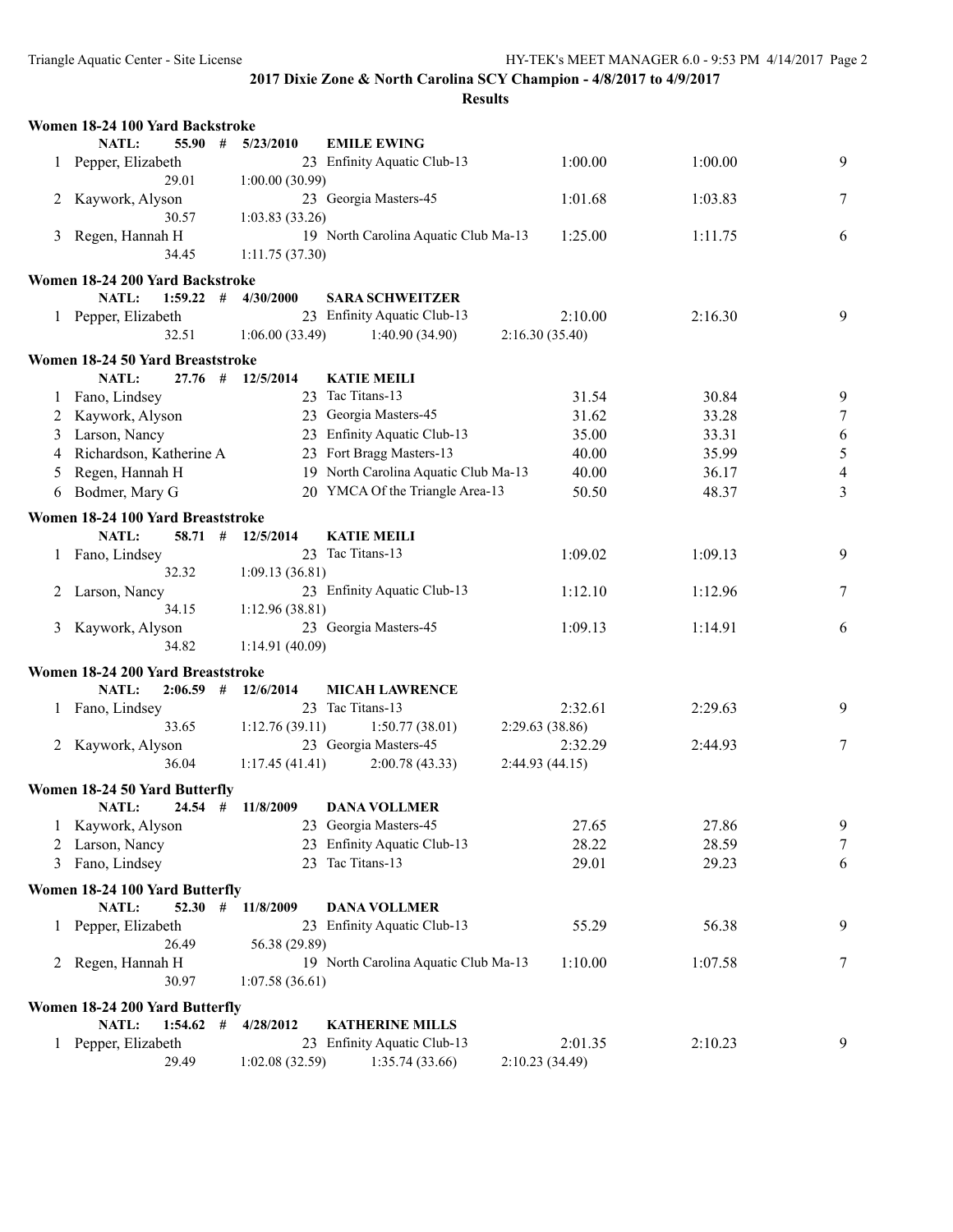|    | <b>Women 18-24 100 Yard IM</b> |   |                 |                                      |                 |         |                |
|----|--------------------------------|---|-----------------|--------------------------------------|-----------------|---------|----------------|
|    | NATL:<br>53.02                 | # | 12/21/2014      | <b>KATIE MEILI</b>                   |                 |         |                |
|    | 1 Fano, Lindsey                |   |                 | 23 Tac Titans-13                     | 1:04.68         | 1:03.58 | 9              |
|    | 30.10                          |   | 1:03.58(33.48)  |                                      |                 |         |                |
| 2  | Larson, Nancy                  |   |                 | 23 Enfinity Aquatic Club-13          | 1:05.00         | 1:04.45 | 7              |
|    | 30.22                          |   | 1:04.45(34.23)  |                                      |                 |         |                |
| 3  | Kaywork, Alyson                |   |                 | 23 Georgia Masters-45                | 1:01.89         | 1:05.18 | 6              |
|    | 29.95                          |   | 1:05.18(35.23)  |                                      |                 |         |                |
|    | Regen, Hannah H                |   |                 | 19 North Carolina Aquatic Club Ma-13 | 1:10.00         | 1:08.67 | 5              |
| 4  | 32.13                          |   |                 |                                      |                 |         |                |
|    |                                |   | 1:08.67(36.54)  |                                      |                 |         |                |
| 5. | Richardson, Katherine A        |   |                 | 23 Fort Bragg Masters-13             | 1:20.00         | 1:09.67 | $\overline{4}$ |
|    | 32.37                          |   | 1:09.67(37.30)  |                                      |                 |         |                |
|    | <b>Women 18-24 200 Yard IM</b> |   |                 |                                      |                 |         |                |
|    | NATL:<br>1:54.20               | # | 12/4/2014       | <b>KATIE MEILI</b>                   |                 |         |                |
|    | 1 Larson, Nancy                |   |                 | 23 Enfinity Aquatic Club-13          | 2:18.98         | 2:17.71 | 9              |
|    | 30.51                          |   | 1:06.42(35.91)  | 1:46.37(39.95)                       | 2:17.71(31.34)  |         |                |
|    | 2 Tomaszewski, Emma            |   |                 | 23 Masters of Raleigh Swimming As-13 | 2:40.37         | 2:41.10 | 7              |
|    | 33.36                          |   | 1:12.15(38.79)  | 2:03.90(51.75)                       | 2:41.10 (37.20) |         |                |
|    |                                |   |                 |                                      |                 |         |                |
|    | <b>Women 18-24 400 Yard IM</b> |   |                 |                                      |                 |         |                |
|    | NATL:<br>4:21.82               | # | 1/28/2012       | <b>KATHERINE MILLS</b>               |                 |         |                |
|    | 1 Larson, Nancy                |   |                 | 23 Enfinity Aquatic Club-13          | 5:00.00         | 5:03.93 | 9              |
|    | 31.61                          |   | 1:08.70(37.09)  | 1:48.25(39.55)                       | 2:27.20 (38.95) |         |                |
|    | 3:09.56(42.36)                 |   | 3:52.64(43.08)  | 4:29.03(36.39)                       | 5:03.93 (34.90) |         |                |
|    | Women 25-29 50 Yard Freestyle  |   |                 |                                      |                 |         |                |
|    | $22.62$ #                      |   |                 |                                      |                 |         |                |
|    | <b>NATL:</b>                   |   | 1/25/2014       | <b>MADISON KENNEDY</b>               |                 |         |                |
|    | 1 Hauser, Whitney S            |   |                 | 25 Gaston Gators - Gastonia NC-13    | 25.24           | 25.44   | 9              |
| 2  | Humphreys, Charlotte           |   |                 | 25 Fort Bragg Masters-13             | 27.58           | 27.21   | 7              |
| 3  | Chandler, Carolyn J            |   |                 | 25 YMCA Of the Triangle Area-13      | 28.00           | 27.65   | 6              |
|    | Women 25-29 100 Yard Freestyle |   |                 |                                      |                 |         |                |
|    | <b>NATL:</b><br>$49.18$ #      |   | 2/24/2013       | <b>KIM VANDENBERG</b>                |                 |         |                |
|    | 1 Hauser, Whitney S            |   |                 | 25 Gaston Gators - Gastonia NC-13    | 56.18           | 56.26   | 9              |
|    | 26.52                          |   | 56.26 (29.74)   |                                      |                 |         |                |
| 2  | Humphreys, Charlotte           |   |                 | 25 Fort Bragg Masters-13             | 1:00.26         | 58.95   | 7              |
|    | 28.18                          |   | 58.95 (30.77)   |                                      |                 |         |                |
|    | White, Kristin M               |   |                 | 26 SwimMAC Masters - Charlotte-13    | 1:10.00         |         |                |
| 3  |                                |   |                 |                                      |                 | 1:09.89 | 6              |
|    | 32.63                          |   | 1:09.89(37.26)  |                                      |                 |         |                |
|    | Women 25-29 200 Yard Freestyle |   |                 |                                      |                 |         |                |
|    | NATL:<br>1:48.80               | # | 5/20/2001       | <b>LIMIN LIU</b>                     |                 |         |                |
|    | 1 Hauser, Whitney S            |   |                 | 25 Gaston Gators - Gastonia NC-13    | 2:15.00         | 2:07.82 | 9              |
|    | 29.13                          |   | 1:01.92(32.79)  | 1:35.87(33.95)                       | 2:07.82(31.95)  |         |                |
| 2  | Chandler, Carolyn J            |   |                 | 25 YMCA Of the Triangle Area-13      | 2:20.00         | 2:17.92 | 7              |
|    | 31.02                          |   | 1:05.99(34.97)  | 1:42.48 (36.49)                      | 2:17.92(35.44)  |         |                |
| 3  | McFadden, Katie                |   |                 | 29 YMCA Of the Triangle Area-13      | 2:19.42         | 2:19.71 | 6              |
|    | 32.76                          |   | 1:07.76(35.00)  | 1:43.62(35.86)                       | 2:19.71 (36.09) |         |                |
|    |                                |   |                 |                                      |                 |         |                |
|    | Women 25-29 500 Yard Freestyle |   |                 |                                      |                 |         |                |
|    | NATL:<br>$4:49.88$ #           |   | 1/3/1996        | <b>SHEILA TAORMINA</b>               |                 |         |                |
| 1  | Hauser, Whitney S              |   |                 | 25 Gaston Gators - Gastonia NC-13    | 6:00.00         | 6:04.71 | 9              |
|    | 32.19                          |   | 1:08.72(36.53)  | 1:45.83(37.11)                       | 2:24.23 (38.40) |         |                |
|    | 3:02.53(38.30)                 |   | 3:40.92 (38.39) | 4:19.29 (38.37)                      | 4:56.59 (37.30) |         |                |
|    | 5:32.00 (35.41)                |   | 6:04.71(32.71)  |                                      |                 |         |                |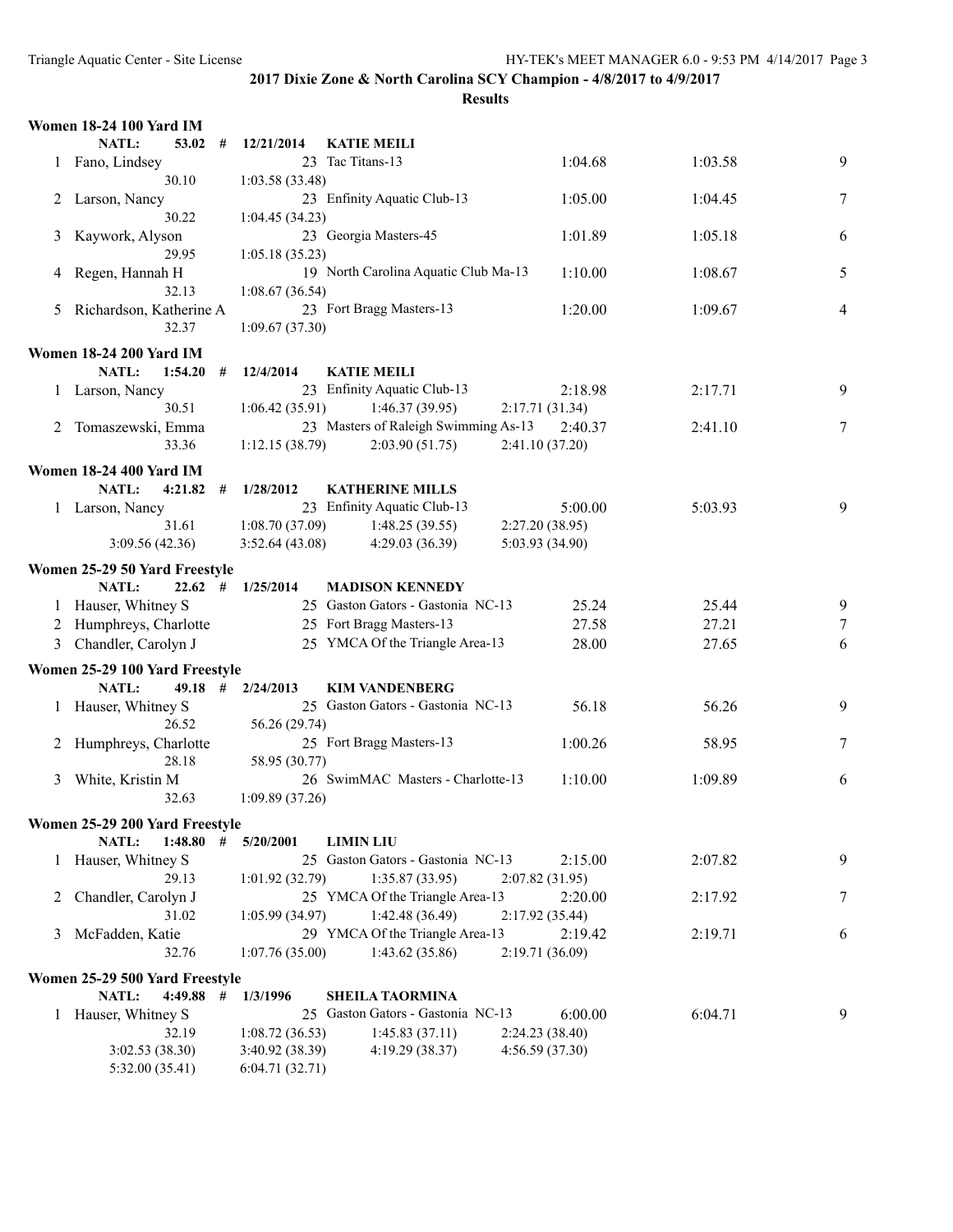|   | Women 25-29 1000 Yard Freestyle   |                  |                                   |                  |          |   |
|---|-----------------------------------|------------------|-----------------------------------|------------------|----------|---|
|   | NATL: 10:10.67 #                  | 2/3/2017         | <b>HANNAH SAIZ</b>                |                  |          |   |
|   | Deschler, Jennifer A              |                  | 27 Enfinity Aquatic Club-13       | 13:04.34         | 13:00.64 | 9 |
|   | 33.99                             | 1:11.49 (37.50)  | 1:49.73(38.24)                    | 2:28.59 (38.86)  |          |   |
|   | 3:07.72(39.13)                    | 3:46.79(39.07)   | 4:25.79 (39.00)                   | 5:04.95(39.16)   |          |   |
|   | 5:44.36 (39.41)                   | 6:23.85(39.49)   | 7:03.58 (39.73)                   | 7:43.13(39.55)   |          |   |
|   | 8:23.25(40.12)                    | 9:03.14(39.89)   | 9:42.99(39.85)                    | 10:23.00(40.01)  |          |   |
|   | 11:03.03 (40.03)                  | 11:42.97 (39.94) | 12:22.72 (39.75)                  | 13:00.64 (37.92) |          |   |
| 2 | Fishburn, Kara                    |                  | 29 Raleigh Area Masters-13        | 16:40.00         | 13:51.58 | 7 |
|   | 35.25                             | 1:14.21 (38.96)  | 1:55.81(41.60)                    | 2:38.04(42.23)   |          |   |
|   | 3:20.17(42.13)                    | 4:02.50(42.33)   | 4:45.20(42.70)                    | 5:27.37(42.17)   |          |   |
|   | 6:09.79(42.42)                    | 6:52.43(42.64)   | 7:34.50(42.07)                    | 8:16.82(42.32)   |          |   |
|   | 8:59.40 (42.58)                   | 9:41.65(42.25)   | 10:23.65(42.00)                   | 11:06.06(42.41)  |          |   |
|   | 11:48.70 (42.64)                  | 12:30.84 (42.14) | 13:12.57(41.73)                   | 13:51.58(39.01)  |          |   |
|   | Women 25-29 100 Yard Backstroke   |                  |                                   |                  |          |   |
|   | NATL:<br>$54.06$ #                | 5/23/2010        | <b>TANICA JAMISON</b>             |                  |          |   |
|   | Hauser, Whitney S                 |                  | 25 Gaston Gators - Gastonia NC-13 | 1:10.00          | 1:08.90  | 9 |
|   | 34.46                             | 1:08.90 (34.44)  |                                   |                  |          |   |
|   | 2 McFadden, Katie                 |                  | 29 YMCA Of the Triangle Area-13   | 1:25.99          | 1:17.11  | 7 |
|   | 37.69                             | 1:17.11(39.42)   |                                   |                  |          |   |
|   | Women 25-29 200 Yard Backstroke   |                  |                                   |                  |          |   |
|   | NATL:<br>$1:56.87$ #              | 2/28/2015        | <b>F PELLEGRINI</b>               |                  |          |   |
|   | 1 Deschler, Jennifer A            |                  | 27 Enfinity Aquatic Club-13       | 2:36.84          | 2:34.61  | 9 |
|   | 36.19                             | 1:15.12(38.93)   | 1:54.93(39.81)                    | 2:34.61 (39.68)  |          |   |
|   |                                   |                  |                                   |                  |          |   |
|   | Women 25-29 50 Yard Breaststroke  |                  |                                   |                  |          |   |
|   | NATL:<br>27.10#                   | 4/30/2016        | <b>KATIE MEILI</b>                |                  |          |   |
|   | 1 Chandler, Carolyn J             |                  | 25 YMCA Of the Triangle Area-13   | 36.00            | 35.15    | 9 |
|   | 2 White, Kristin M                |                  | 26 SwimMAC Masters - Charlotte-13 | 38.16            | 38.22    | 7 |
|   | Women 25-29 100 Yard Breaststroke |                  |                                   |                  |          |   |
|   | <b>NATL:</b><br>$59.58$ #         | 2/6/2010         | <b>MEGAN JENDRICK</b>             |                  |          |   |
|   | 1 White, Kristin M                |                  | 26 SwimMAC Masters - Charlotte-13 | 1:23.00          | 1:24.99  | 9 |
|   | 39.77                             | 1:24.99(45.22)   |                                   |                  |          |   |
|   | Women 25-29 200 Yard Breaststroke |                  |                                   |                  |          |   |
|   | NATL:<br>$2:09.05$ #              | 2/6/2010         | <b>MEGAN JENDRICK</b>             |                  |          |   |
|   | Chandler, Carolyn J               |                  | 25 YMCA Of the Triangle Area-13   | 2:55.00          | 2:50.42  | 9 |
|   | 37.64                             | 1:20.44(42.80)   | 2:05.11(44.67)                    | 2:50.42(45.31)   |          |   |
| 2 | White, Kristin M                  |                  | 26 SwimMAC Masters - Charlotte-13 | 3:00.00          | 3:08.25  | 7 |
|   | 40.28                             | 1:26.53(46.25)   | 2:16.57(50.04)                    | 3:08.25(51.68)   |          |   |
|   |                                   |                  |                                   |                  |          |   |
|   | Women 25-29 50 Yard Butterfly     |                  |                                   |                  |          |   |
|   | 24.41#<br>NATL:                   | 5/22/2010        | <b>TANICA JAMISON</b>             |                  |          |   |
|   | Hauser, Whitney S                 |                  | 25 Gaston Gators - Gastonia NC-13 | 27.39            | 28.06    | 9 |
|   | 2 Humphreys, Charlotte            |                  | 25 Fort Bragg Masters-13          | 28.79            | 28.53    | 7 |
|   | Women 25-29 100 Yard Butterfly    |                  |                                   |                  |          |   |
|   | NATL:<br>$53.20$ #                | 4/24/2015        | <b>AMANDA SIMS</b>                |                  |          |   |
|   | 1 Humphreys, Charlotte            |                  | 25 Fort Bragg Masters-13          | 1:04.42          | 1:02.46  | 9 |
|   | 28.89                             | 1:02.46(33.57)   |                                   |                  |          |   |
|   | 2 McFadden, Katie                 |                  | 29 YMCA Of the Triangle Area-13   | 1:25.99          | 1:16.55  | 7 |
|   | 37.29                             | 1:16.55(39.26)   |                                   |                  |          |   |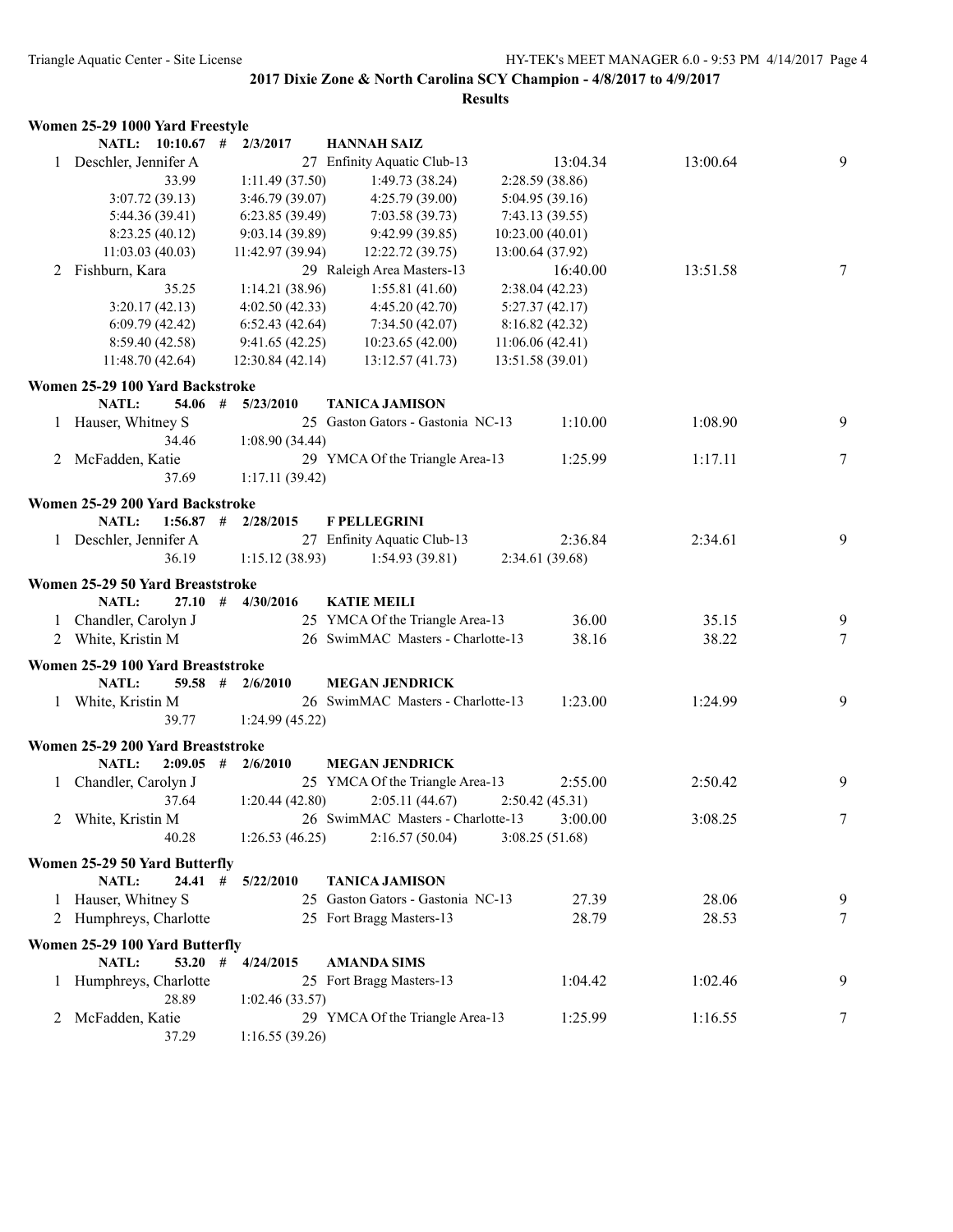|   | <b>Women 25-29 100 Yard IM</b>  |   |                 |                                      |                           |         |                  |
|---|---------------------------------|---|-----------------|--------------------------------------|---------------------------|---------|------------------|
|   | <b>NATL:</b><br>54.43           | # | 2/6/2010        | <b>MEGAN JENDRICK</b>                |                           |         |                  |
|   | 1 Hauser, Whitney S             |   |                 | 25 Gaston Gators - Gastonia NC-13    | 1:06.01                   | 1:05.71 | 9                |
|   | 29.87                           |   | 1:05.71(35.84)  |                                      |                           |         |                  |
|   | 2 Deschler, Jennifer A          |   |                 | 27 Enfinity Aquatic Club-13          | 1:15.66                   | 1:16.29 | 7                |
|   | 35.66                           |   | 1:16.29(40.63)  |                                      |                           |         |                  |
|   | <b>Women 25-29 200 Yard IM</b>  |   |                 |                                      |                           |         |                  |
|   | <b>NATL:</b><br>$1:57.56$ #     |   | 12/5/2013       | <b>JUSTINE MUELLER</b>               |                           |         |                  |
|   | 1 Hauser, Whitney S             |   |                 | 25 Gaston Gators - Gastonia NC-13    | 2:30.00                   | 2:34.36 | 9                |
|   | 30.62                           |   | 1:11.85(41.23)  | 1:59.00(47.15)                       |                           |         |                  |
|   |                                 |   |                 | 27 Enfinity Aquatic Club-13          | 2:34.36(35.36)<br>2:40.70 | 2:41.14 | 7                |
|   | 2 Deschler, Jennifer A<br>36.65 |   | 1:16.76(40.11)  |                                      |                           |         |                  |
|   |                                 |   |                 | 2:05.09(48.33)                       | 2:41.14(36.05)            |         |                  |
|   | <b>Women 25-29 400 Yard IM</b>  |   |                 |                                      |                           |         |                  |
|   | NATL:<br>4:19.02                | # | 2/22/2013       | <b>JUSTINE MUELLER</b>               |                           |         |                  |
|   | 1 Deschler, Jennifer A          |   |                 | 27 Enfinity Aquatic Club-13          | 5:37.63                   | 5:34.38 | 9                |
|   | 36.39                           |   | 1:17.73(41.34)  | 2:01.14(43.41)                       | 2:43.24(42.10)            |         |                  |
|   | 3:31.43(48.19)                  |   | 4:20.12(48.69)  | 4:58.17(38.05)                       | 5:34.38 (36.21)           |         |                  |
|   | Women 30-34 50 Yard Freestyle   |   |                 |                                      |                           |         |                  |
|   | $22.48$ #<br>NATL:              |   | 11/29/2012      | <b>ERIKA ERNDL</b>                   |                           |         |                  |
| 1 | Jones, Ruth N                   |   |                 | 33 Raleigh Area Masters-13           | 24.79                     | 25.70   | 9                |
| 2 | Sorg, Rachel C                  |   |                 | 30 Tac Titans-13                     | 28.00                     | 26.47   | $\boldsymbol{7}$ |
| 3 | Frees, Heather M                |   |                 | 33 Hawk Masters Uncw-13              | 27.70                     | 27.08   | 6                |
| 4 | Eades, Elizabeth M              |   |                 | 31 North Carolina Masters Swimmin-13 | 28.85                     | 29.32   | 5                |
| 5 | Simon, Celeste J                |   |                 | 31 Gaston Gators - Gastonia NC-13    | 30.00                     | 29.42   | $\overline{4}$   |
| 6 | Mann, Christina R               |   |                 | 33 Central Florida Y Masters-14      | 35.00                     | 30.80   | 3                |
|   |                                 |   |                 |                                      |                           |         |                  |
|   | Women 30-34 100 Yard Freestyle  |   |                 |                                      |                           |         |                  |
|   | <b>NATL:</b><br>48.03           | # | 2/23/2013       | <b>ERIKA ERNDL</b>                   |                           |         |                  |
|   | Frees, Heather M                |   |                 | 33 Hawk Masters Uncw-13              | 1:00.18                   | 58.87   | 9                |
|   | 28.01                           |   | 58.87 (30.86)   |                                      |                           |         |                  |
|   | Pelczynski, Kathleen            |   |                 | 31 Raleigh Area Masters-13           | 1:02.00                   | 1:01.20 | 7                |
|   | 29.00                           |   | 1:01.20(32.20)  |                                      |                           |         |                  |
| 3 | Simon, Celeste J                |   |                 | 31 Gaston Gators - Gastonia NC-13    | 1:10.00                   | 1:07.04 | 6                |
|   | 32.08                           |   | 1:07.04(34.96)  |                                      |                           |         |                  |
|   | 4 Mann, Christina R             |   |                 | 33 Central Florida Y Masters-14      | 1:13.00                   | 1:07.71 | 5                |
|   | 31.53                           |   | 1:07.71(36.18)  |                                      |                           |         |                  |
|   | Women 30-34 200 Yard Freestyle  |   |                 |                                      |                           |         |                  |
|   | NATL:<br>$1:43.46$ #            |   | 11/30/2012      | <b>ERIKA ERNDL</b>                   |                           |         |                  |
| 1 | Frees, Heather M                |   |                 | 33 Hawk Masters Uncw-13              | 2:10.21                   | 2:08.52 | 9                |
|   | 29.28                           |   | 1:01.62(32.34)  | 1:35.32(33.70)                       | 2:08.52(33.20)            |         |                  |
| 2 | Eades, Elizabeth M              |   |                 | 31 North Carolina Masters Swimmin-13 | 2:35.00                   | 2:25.47 | 7                |
|   | 32.54                           |   | 1:08.40 (35.86) | 1:46.76(38.36)                       | 2:25.47 (38.71)           |         |                  |
| 3 | Simon, Celeste J                |   |                 | 31 Gaston Gators - Gastonia NC-13    | 2:30.00                   | 2:30.79 | 6                |
|   | 33.37                           |   | 1:10.93 (37.56) | 1:50.51(39.58)                       | 2:30.79 (40.28)           |         |                  |
|   | Women 30-34 500 Yard Freestyle  |   |                 |                                      |                           |         |                  |
|   | 4:46.92#<br><b>NATL:</b>        |   | 4/14/2012       | <b>DAWN HECKMAN</b>                  |                           |         |                  |
|   | 1 Frees, Heather M              |   |                 | 33 Hawk Masters Uncw-13              | 6:00.00                   | 5:52.29 | 9                |
|   | 29.76                           |   | 1:02.78(33.02)  | 1:37.35(34.57)                       | 2:12.95(35.60)            |         |                  |
|   | 2:48.92 (35.97)                 |   | 3:25.68 (36.76) | 4:02.74 (37.06)                      | 4:39.43 (36.69)           |         |                  |
|   | 5:16.36(36.93)                  |   | 5:52.29 (35.93) |                                      |                           |         |                  |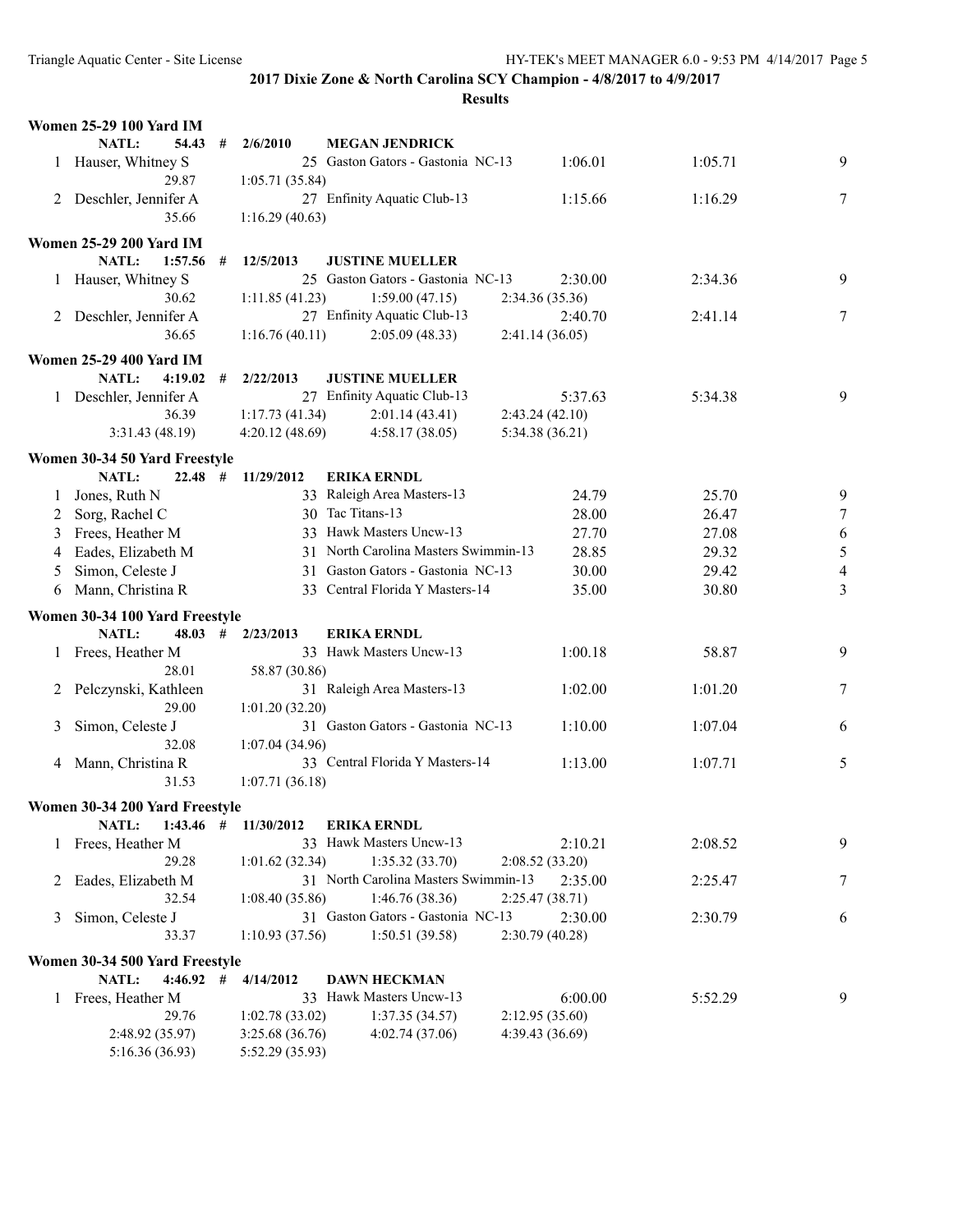|              | (Women 30-34 500 Yard Freestyle) |                  |                                      |                  |                  |   |
|--------------|----------------------------------|------------------|--------------------------------------|------------------|------------------|---|
|              | 2 Pelczynski, Kathleen           |                  | 31 Raleigh Area Masters-13           | 5:51.64          | 5:56.29          | 7 |
|              | 30.23                            | 1:05.02(34.79)   | 1:40.93 (35.91)                      | 2:17.62(36.69)   |                  |   |
|              | 2:54.75(37.13)                   | 3:31.69 (36.94)  | 4:08.51 (36.82)                      | 4:45.04 (36.53)  |                  |   |
|              | 5:21.68(36.64)                   | 5:56.29(34.61)   |                                      |                  |                  |   |
|              | Women 30-34 1000 Yard Freestyle  |                  |                                      |                  |                  |   |
|              | NATL:<br>$9:51.93$ #             | 4/15/2012        | <b>DAWN HECKMAN</b>                  |                  |                  |   |
| $\mathbf{1}$ | Pelczynski, Kathleen             |                  | 31 Raleigh Area Masters-13           | 12:41.11         | 12:11.21         | 9 |
|              | 32.47                            | 1:09.03(36.56)   | 1:46.26(37.23)                       | 2:23.60 (37.34)  |                  |   |
|              | 3:01.18 (37.58)                  | 3:38.61(37.43)   | 4:16.05(37.44)                       | 4:53.26(37.21)   |                  |   |
|              | 5:30.36 (37.10)                  | 6:07.44(37.08)   | 6:44.50(37.06)                       | 7:21.42(36.92)   |                  |   |
|              | 7:58.44 (37.02)                  | 8:35.45 (37.01)  | 9:12.12(36.67)                       | 9:48.72(36.60)   |                  |   |
|              | 10:25.16 (36.44)                 | 11:01.51(36.35)  | 11:37.52 (36.01)                     | 12:11.21 (33.69) |                  |   |
| 2            | Eades, Elizabeth M               |                  | 31 North Carolina Masters Swimmin-13 | 13:36.00         | 13:48.37         | 7 |
|              | 36.80                            | 1:15.91(39.11)   | 1:56.85(40.94)                       | 2:38.00(41.15)   |                  |   |
|              | 3:19.17(41.17)                   | 4:01.05 (41.88)  | 4:43.13(42.08)                       | 5:25.42 (42.29)  |                  |   |
|              | 6:07.58(42.16)                   | 6:49.45(41.87)   | 7:31.11(41.66)                       | 8:12.74(41.63)   |                  |   |
|              | 8:54.58(41.84)                   | 9:36.28(41.70)   | 10:18.52 (42.24)                     | 11:00.56 (42.04) |                  |   |
|              | 11:42.41(41.85)                  | 12:24.78 (42.37) | 13:06.46 (41.68)                     | 13:48.37 (41.91) |                  |   |
|              | Women 30-34 1650 Yard Freestyle  |                  |                                      |                  |                  |   |
|              | NATL: 17:07.52                   | #<br>5/23/1993   | <b>KAREN BURTON</b>                  |                  |                  |   |
| 1            | Frees, Heather M                 |                  | 33 Hawk Masters Uncw-13              | 20:34.00         | 19:44.14         | 9 |
|              | 30.81                            | 1:04.57(33.76)   | 1:39.56 (34.99)                      | 2:14.63(35.07)   |                  |   |
|              | 2:49.84 (35.21)                  | 3:25.30 (35.46)  | 4:01.19 (35.89)                      | 4:37.27 (36.08)  |                  |   |
|              | 5:12.94 (35.67)                  | 5:48.83 (35.89)  | 6:25.09(36.26)                       | 7:01.23(36.14)   |                  |   |
|              | 7:37.47 (36.24)                  | 8:13.80 (36.33)  | 8:50.01 (36.21)                      | 9:26.59 (36.58)  |                  |   |
|              | 10:03.27 (36.68)                 | 10:39.99 (36.72) | 11:16.54(36.55)                      | 11:52.96 (36.42) |                  |   |
|              | 12:29.45 (36.49)                 | 13:06.01 (36.56) | 13:42.31 (36.30)                     | 14:18.93 (36.62) |                  |   |
|              | 14:55.44 (36.51)                 | 15:32.13 (36.69) | 16:08.67 (36.54)                     | 16:45.10 (36.43) |                  |   |
|              | 17:21.68 (36.58)                 | 17:58.33 (36.65) | 18:34.24 (35.91)                     | 19:09.89 (35.65) | 19:44.14 (34.25) |   |
| 2            | Pelczynski, Kathleen             |                  | 31 Raleigh Area Masters-13           | 20:47.81         | 20:24.65         | 7 |
|              | 32.72                            | 1:09.11(36.39)   | 1:46.30(37.19)                       | 2:23.90 (37.60)  |                  |   |
|              | 3:01.35(37.45)                   | 3:39.02(37.67)   | 4:15.97 (36.95)                      | 4:53.24(37.27)   |                  |   |
|              | 5:30.20 (36.96)                  | 6:07.55(37.35)   | 6:45.14(37.59)                       | 7:22.50 (37.36)  |                  |   |
|              | 7:59.68 (37.18)                  | 8:36.90 (37.22)  | 9:14.33 (37.43)                      | 9:51.42 (37.09)  |                  |   |
|              | 10:28.80 (37.38)                 | 11:05.94(37.14)  | 11:43.00(37.06)                      | 12:20.07 (37.07) |                  |   |
|              | 12:57.69 (37.62)                 | 13:35.32 (37.63) | 14:12.70 (37.38)                     | 14:50.00(37.30)  |                  |   |
|              | 15:27.59 (37.59)                 | 16:04.90 (37.31) | 16:42.35 (37.45)                     | 17:20.27 (37.92) |                  |   |
|              | 17:57.91 (37.64)                 | 18:35.29 (37.38) | 19:12.67 (37.38)                     | 19:49.18 (36.51) | 20:24.65 (35.47) |   |
|              | Women 30-34 50 Yard Backstroke   |                  |                                      |                  |                  |   |
|              | NATL:<br>24.96#                  | 5/1/2011         | <b>NORIKO INADA</b>                  |                  |                  |   |
| $\perp$      | Sorg, Rachel C                   |                  | 30 Tac Titans-13                     | 30.00            | 29.03            | 9 |
| 2            | Frees, Heather M                 |                  | 33 Hawk Masters Uncw-13              | 32.50            | 32.17            | 7 |
| 3            | Simon, Celeste J                 |                  | 31 Gaston Gators - Gastonia NC-13    | 40.00            | 34.96            | 6 |
| 4            | Dunstan, Steph                   |                  | 32 YMCA Of the Triangle Area-13      | 36.60            | 36.38            | 5 |
| 5            | Mann, Christina R                |                  | 33 Central Florida Y Masters-14      | 42.00            | 37.67            | 4 |
|              | Women 30-34 100 Yard Backstroke  |                  |                                      |                  |                  |   |
|              | NATL:<br>54.60#                  | 4/30/2011        | <b>NORIKO INADA</b>                  |                  |                  |   |
| 1            | Sorg, Rachel C                   |                  | 30 Tac Titans-13                     | 1:06.00          | 1:03.01          | 9 |
|              | 30.37                            | 1:03.01(32.64)   |                                      |                  |                  |   |
| 2            | Frees, Heather M                 |                  | 33 Hawk Masters Uncw-13              | 1:10.31          | 1:09.79          | 7 |
|              | 34.07                            | 1:09.79(35.72)   |                                      |                  |                  |   |
|              |                                  |                  |                                      |                  |                  |   |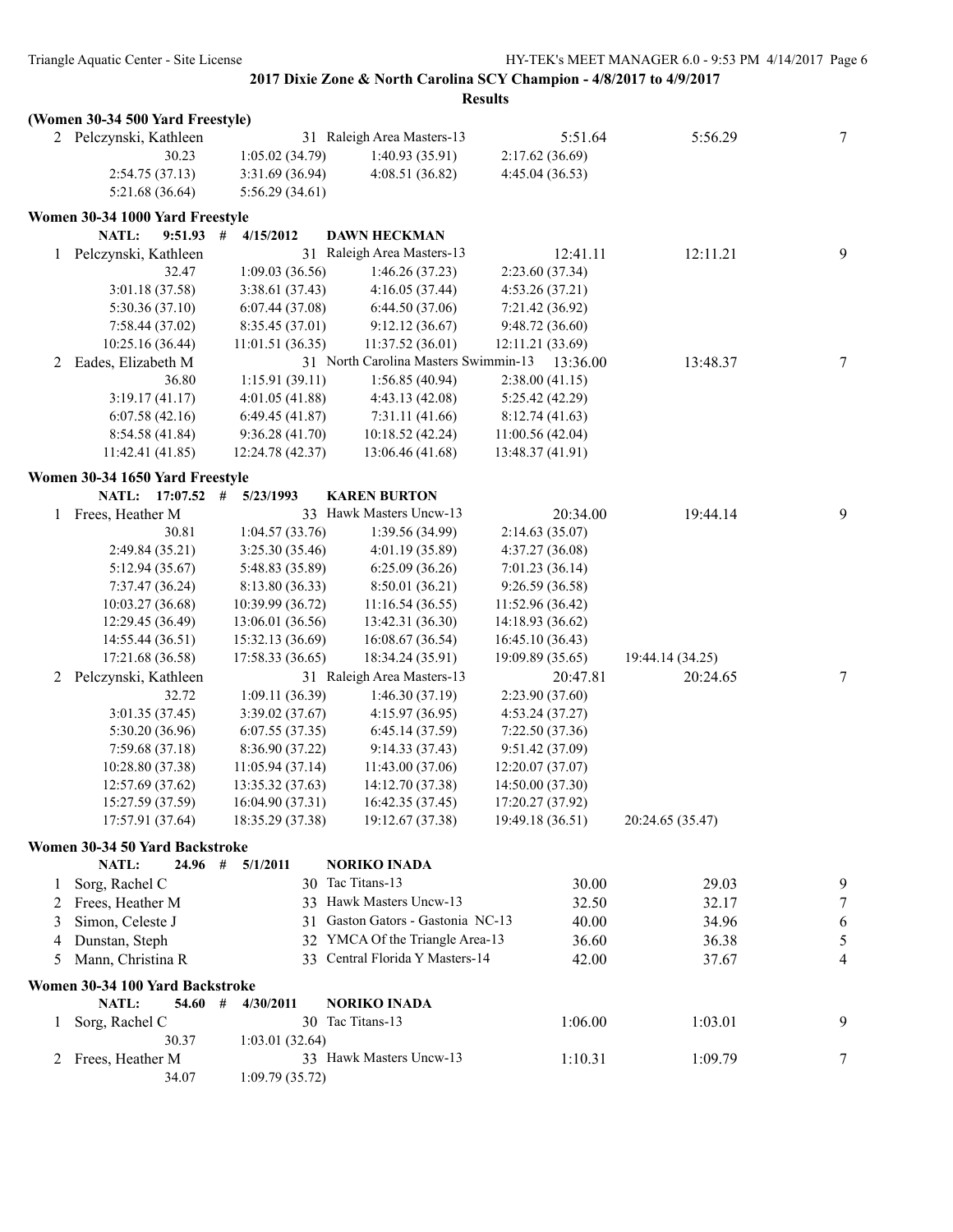**Results (Women 30-34 100 Yard Backstroke)** 3 Pelczynski, Kathleen 31 Raleigh Area Masters-13 1:15.60 1:13.76 6 35.13 1:13.76 (38.63) **Women 30-34 200 Yard Backstroke NATL: 1:59.93 # 2/19/1996 K PIPES-NEILSEN** 1 Sorg, Rachel C 30 Tac Titans-13 2:20.00 2:17.71 9 32.56 1:07.40 (34.84) 1:43.16 (35.76) 2:17.71 (34.55) **Women 30-34 50 Yard Breaststroke NATL: 28.48 # 5/4/2008 KATIE MCCLELLAND** 1 Hillen, Andrea A 33 Enfinity Aquatic Club-13 36.00 35.29 9 9 2 Mann, Christina R 33 Central Florida Y Masters-14 43.00 39.84 7 **Women 30-34 100 Yard Breaststroke NATL: 1:02.08 # 5/4/2008 KATIE MCCLELLAND** 1 Pelczynski, Kathleen 31 Raleigh Area Masters-13 1:25.00 1:18.75 9 36.44 1:18.75 (42.31) **Women 30-34 50 Yard Butterfly NATL: 24.18 # 4/15/2000 ANGEL MARTINO** 1 Jones, Ruth N 33 Raleigh Area Masters-13 27.39 28.21 9 2 Frees, Heather M 33 Hawk Masters Uncw-13 31.03 30.84 7 3 Pelczynski, Kathleen 31 Raleigh Area Masters-13 31.00 31.45 6 4 Simon, Celeste J 31 Gaston Gators - Gastonia NC-13 32.00 33.31 5 5 Mann, Christina R 33 Central Florida Y Masters-14 40.00 35.51 4 **Women 30-34 100 Yard Butterfly NATL: 55.01 # 5/16/1999 ANGEL MARTINO** 1 Jones, Ruth N 33 Raleigh Area Masters-13 59.79 1:02.35 9 28.20 1:02.35 (34.15) 2 Frees, Heather M 33 Hawk Masters Uncw-13 1:08.87 1:07.89 7 30.75 1:07.89 (37.14) 3 Pelczynski, Kathleen 31 Raleigh Area Masters-13 1:10.00 1:08.87 6 31.84 1:08.87 (37.03) 4 Simon, Celeste J 31 Gaston Gators - Gastonia NC-13 1:20.00 1:25.45 5 39.12 1:25.45 (46.33) **Women 30-34 200 Yard Butterfly NATL: 2:03.46 # 5/12/1996 K PIPES-NEILSEN** 1 Frees, Heather M 33 Hawk Masters Uncw-13 2:33.54 2:34.13 9 32.59 1:10.05 (37.46) 1:51.29 (41.24) 2:34.13 (42.84) **Women 30-34 100 Yard IM NATL: 57.01 # 4/15/2000 ANGEL MARTINO** 1 Hillen, Andrea A 33 Enfinity Aquatic Club-13 1:01.00 1:03.61 9 29.08 1:03.61 (34.53) 2 Sorg, Rachel C 30 Tac Titans-13 1:07.00 1:08.72 7 29.96 1:08.72 (38.76) 3 Eades, Elizabeth M 31 North Carolina Masters Swimmin-13 1:16.50 1:17.89 6 37.50 1:17.89 (40.39) 4 Mann, Christina R 33 Central Florida Y Masters-14 1:30.00 1:19.08 5 37.14 1:19.08 (41.94) 5 Simon, Celeste J 31 Gaston Gators - Gastonia NC-13 1:50.00 1:22.59 4 37.48 1:22.59 (45.11)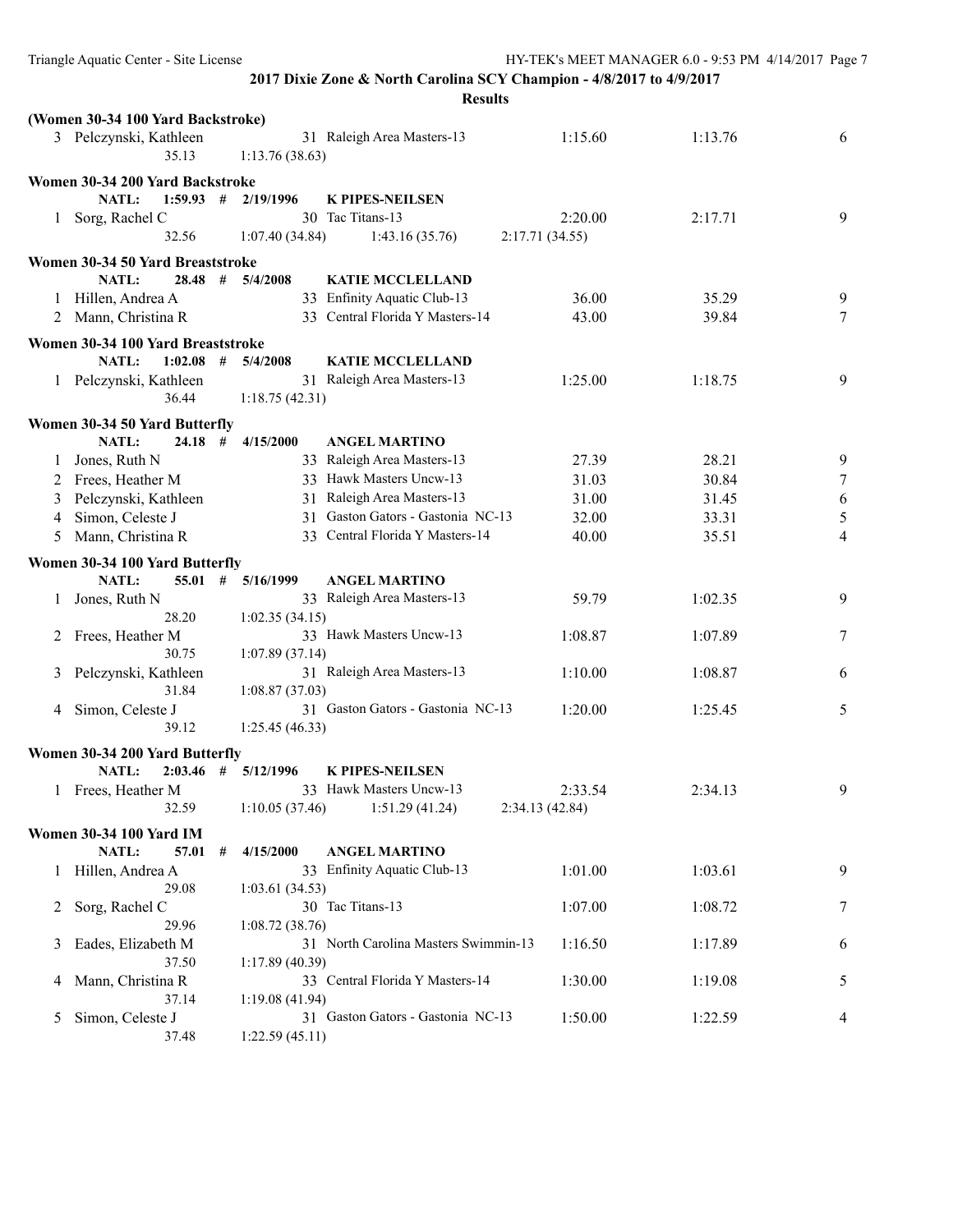|   | <b>Women 30-34 200 Yard IM</b>                      |   |                                 |                                                                      |                 |         |        |
|---|-----------------------------------------------------|---|---------------------------------|----------------------------------------------------------------------|-----------------|---------|--------|
|   | NATL:<br>1:58.80                                    | # | 3/11/2009                       | <b>ERIKA ERNDL</b>                                                   |                 |         |        |
|   | 1 Pelczynski, Kathleen                              |   |                                 | 31 Raleigh Area Masters-13                                           | 2:36.97         | 2:32.49 | 9      |
|   | 31.63                                               |   | 1:11.99(40.36)                  | 1:58.31(46.32)                                                       | 2:32.49(34.18)  |         |        |
|   | <b>Women 30-34 400 Yard IM</b>                      |   |                                 |                                                                      |                 |         |        |
|   | NATL:<br>4:14.84                                    | # | 1/20/2013                       | <b>ERIKA ERNDL</b>                                                   |                 |         |        |
|   | 1 Pelczynski, Kathleen                              |   |                                 | 31 Raleigh Area Masters-13                                           | 5:29.13         | 5:26.18 | 9      |
|   | 33.14                                               |   | 1:13.40(40.26)                  | 1:58.89(45.49)                                                       | 2:41.89(43.00)  |         |        |
|   | 3:28.37 (46.48)                                     |   | 4:14.15(45.78)                  | 4:51.07(36.92)                                                       | 5:26.18(35.11)  |         |        |
|   |                                                     |   |                                 |                                                                      |                 |         |        |
|   | Women 35-39 50 Yard Freestyle<br>NATL:<br>$22.34$ # |   | 2/25/2007                       | <b>DARA TORRES</b>                                                   |                 |         |        |
|   | 1 Selema, Frances                                   |   |                                 | 35 YMCA Of the Triangle Area-13                                      | 27.97           | 27.33   |        |
|   |                                                     |   |                                 |                                                                      |                 |         | 9      |
|   | 2 Horne, Erin                                       |   |                                 | 39 YMCA Of the Triangle Area-13<br>39 Gaston Gators - Gastonia NC-13 | 31.00           | 27.76   | $\tau$ |
| 3 | Tabor, Kelly E                                      |   |                                 |                                                                      | 35.24           | 33.17   | 6      |
|   | 4 Nichols, Monica L                                 |   |                                 | 38 Masters of Raleigh Swimming As-13                                 | 36.92           | 33.97   | 5      |
| 5 | Jones, Rose                                         |   |                                 | 38 Raleigh Area Masters-13                                           | 32.50           | 34.31   | 4      |
|   | Women 35-39 100 Yard Freestyle                      |   |                                 |                                                                      |                 |         |        |
|   | NATL:                                               |   | $49.72 \quad # \quad 2/25/2007$ | <b>DARA TORRES</b>                                                   |                 |         |        |
|   | 1 Tabor, Kelly E                                    |   |                                 | 39 Gaston Gators - Gastonia NC-13                                    | 1:20.83         | 1:18.45 | 9      |
|   | 37.11                                               |   | 1:18.45(41.34)                  |                                                                      |                 |         |        |
|   | Women 35-39 200 Yard Freestyle                      |   |                                 |                                                                      |                 |         |        |
|   | <b>NATL:</b><br>$1:51.55$ #                         |   | 5/3/1997                        | <b>K PIPES-NEILSEN</b>                                               |                 |         |        |
|   | 1 Horne, Erin                                       |   |                                 | 39 YMCA Of the Triangle Area-13                                      | 2:21.00         | 2:22.85 | 9      |
|   | 30.61                                               |   | 1:05.28(34.67)                  | 1:42.73(37.45)                                                       | 2:22.85(40.12)  |         |        |
|   | 2 Cherry, Tammy H                                   |   |                                 | 39 Gaston Gators - Gastonia NC-13                                    | 3:00.00         | 2:35.91 | 7      |
|   | 34.64                                               |   | 1:13.97(39.33)                  | 1:55.91(41.94)                                                       | 2:35.91(40.00)  |         |        |
|   |                                                     |   |                                 |                                                                      |                 |         |        |
|   | Women 35-39 500 Yard Freestyle                      |   |                                 |                                                                      |                 |         |        |
|   | NATL:<br>$4:56.09$ #                                |   | 5/3/1997                        | <b>K PIPES-NEILSEN</b>                                               |                 |         |        |
|   | 1 Davis, Alexandra D                                |   |                                 | 37 Uc13-13                                                           | 8:21.00         | 7:26.47 | 9      |
|   | 38.99                                               |   | 1:21.09(42.10)                  | 2:05.72(44.63)                                                       | 2:51.77(46.05)  |         |        |
|   | 3:37.69(45.92)                                      |   | 4:23.57(45.88)                  | 5:09.66(46.09)                                                       | 5:56.68 (47.02) |         |        |
|   | 6:42.93(46.25)                                      |   | 7:26.47(43.54)                  |                                                                      |                 |         |        |
|   | Women 35-39 50 Yard Backstroke                      |   |                                 |                                                                      |                 |         |        |
|   | <b>NATL:</b>                                        |   | $25.02$ # $5/3/2014$            | <b>NORIKO INADA</b>                                                  |                 |         |        |
|   | 1 Cherry, Tammy H                                   |   |                                 | 39 Gaston Gators - Gastonia NC-13                                    | 35.13           | 35.01   | 9      |
|   | 2 Tabor, Kelly E                                    |   |                                 | 39 Gaston Gators - Gastonia NC-13                                    | 38.80           | 38.97   | $\tau$ |
|   | 3 Jones, Rose                                       |   |                                 | 38 Raleigh Area Masters-13                                           | 37.50           | 39.46   | 6      |
|   | Women 35-39 100 Yard Backstroke                     |   |                                 |                                                                      |                 |         |        |
|   | NATL:                                               |   | 54.43 # 11/15/2015              | <b>NORIKO INADA</b>                                                  |                 |         |        |
| 1 | Jones, Rose                                         |   |                                 | 38 Raleigh Area Masters-13                                           | 1:18.50         | 1:28.55 | 9      |
|   | 43.88                                               |   | 1:28.55(44.67)                  |                                                                      |                 |         |        |
|   |                                                     |   |                                 |                                                                      |                 |         |        |
|   | Women 35-39 200 Yard Backstroke                     |   |                                 |                                                                      |                 |         |        |
|   | <b>NATL:</b><br>$2:00.54$ #                         |   | 3/14/1998                       | <b>K PIPES-NEILSEN</b>                                               |                 |         |        |
|   | 1 Cherry, Tammy H                                   |   |                                 | 39 Gaston Gators - Gastonia NC-13                                    | 3:30.00         | 2:52.80 | 9      |
|   | 40.64                                               |   | 1:24.59(43.95)                  | 2:10.23(45.64)                                                       | 2:52.80 (42.57) |         |        |
|   | Women 35-39 50 Yard Breaststroke                    |   |                                 |                                                                      |                 |         |        |
|   | NATL:<br>$28.51$ #                                  |   | 5/2/2014                        | <b>KATIE GLENN</b>                                                   |                 |         |        |
| 1 | Tabor, Kelly E                                      |   |                                 | 39 Gaston Gators - Gastonia NC-13                                    | 41.69           | 39.25   | 9      |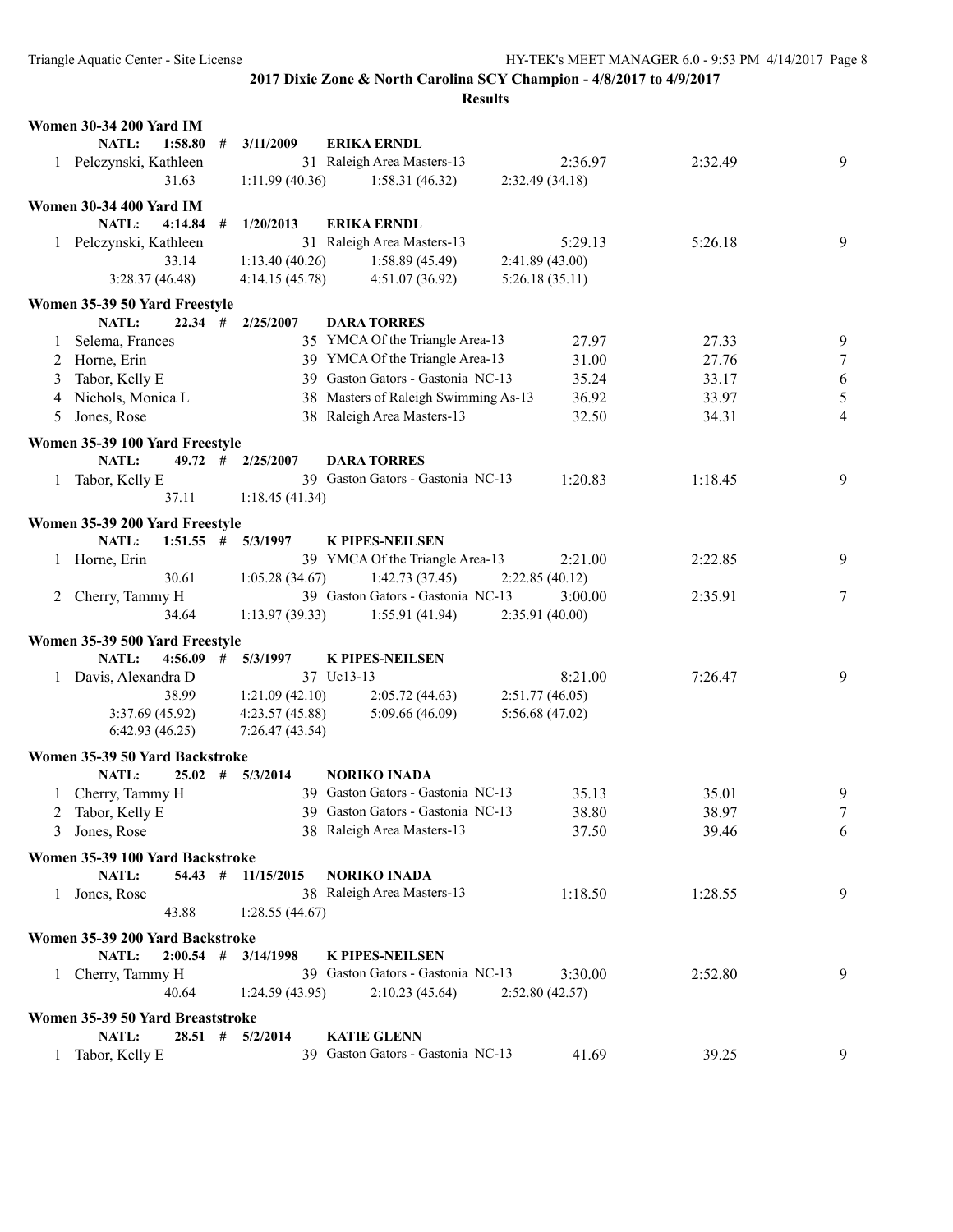|   | (Women 35-39 50 Yard Breaststroke)<br>2 Nichols, Monica L |                                   | 38 Masters of Raleigh Swimming As-13                   | 48.15          | 42.97   | 7              |
|---|-----------------------------------------------------------|-----------------------------------|--------------------------------------------------------|----------------|---------|----------------|
|   | Women 35-39 100 Yard Breaststroke                         |                                   |                                                        |                |         |                |
|   | NATL:<br>1:01.88<br>1 Davis, Alexandra D<br>42.09         | #<br>4/25/2015<br>1:31.06 (48.97) | <b>KATIE GLENN</b><br>37 Uc13-13                       | 1:45.00        | 1:31.06 | 9              |
|   | Women 35-39 50 Yard Butterfly                             |                                   |                                                        |                |         |                |
| 1 | <b>NATL:</b><br>$25.05$ #<br>Jones, Rose                  | 4/26/2015                         | <b>NORIKO INADA</b><br>38 Raleigh Area Masters-13      | 35.00          | 36.45   | $\overline{9}$ |
|   | Women 35-39 100 Yard Butterfly                            |                                   |                                                        |                |         |                |
|   | $55.78$ #<br><b>NATL:</b>                                 | 5/18/2003                         | <b>S VON DER LIPPE</b>                                 |                |         |                |
|   | 1 Selema, Frances<br>29.30                                | 1:04.63(35.33)                    | 35 YMCA Of the Triangle Area-13                        | 1:07.16        | 1:04.63 | 9              |
|   | <b>Women 35-39 100 Yard IM</b>                            |                                   |                                                        |                |         |                |
|   | <b>NATL:</b><br>57.67                                     | 5/23/2010<br>#                    | <b>SHERI HART</b>                                      |                |         |                |
|   | Selema, Frances<br>30.38                                  | 1:07.38(37.00)                    | 35 YMCA Of the Triangle Area-13                        | 1:09.00        | 1:07.38 | 9              |
| 2 | Horne, Erin<br>35.49                                      | 1:17.20(41.71)                    | 39 YMCA Of the Triangle Area-13                        | 1:20.00        | 1:17.20 | 7              |
| 3 | Nichols, Monica L<br>43.39                                | 1:30.54(47.15)                    | 38 Masters of Raleigh Swimming As-13                   | 1:38.32        | 1:30.54 | 6              |
|   |                                                           |                                   |                                                        |                |         |                |
|   | Women 40-44 50 Yard Freestyle                             |                                   |                                                        |                |         |                |
|   | NATL:<br>21.91#                                           | 4/15/2007                         | <b>DARA TORRES</b><br>44 Uc15-15                       |                | 26.53   |                |
|   | Broussard, Kelli A                                        |                                   | 41 Gaston Gators - Gastonia NC-13                      | 27.99          |         | 9              |
| 2 | Lindquist, Carrie T                                       |                                   | 41 Lowes YMCA-13                                       | 26.88<br>32.75 | 26.69   | 7              |
| 3 | King, Victoria A                                          |                                   |                                                        |                | 31.12   | 6              |
| 4 | Hilder, Brandi W                                          |                                   | 40 Masters of Raleigh Swimming As-13                   | 31.06          | 31.39   | 5              |
| 5 | Kassens, Alice L                                          |                                   | 42 Virginia Masters Swim Team-12                       | 32.42          | 31.83   | 4              |
|   | Women 40-44 100 Yard Freestyle                            |                                   |                                                        |                |         |                |
|   | NATL:<br>48.34                                            | #<br>4/15/2007                    | <b>DARA TORRES</b>                                     |                |         |                |
| 1 | Broussard, Kelli A<br>28.39                               | 58.47 (30.08)                     | 44 Uc15-15                                             | 1:00.56        | 58.47   | 9              |
|   | 2 Lindquist, Carrie T<br>27.19                            | 59.10 (31.91)                     | 41 Gaston Gators - Gastonia NC-13                      | 58.12          | 59.10   | 7              |
|   | 3 Hilder, Brandi W<br>34.01                               | 1:11.04(37.03)                    | 40 Masters of Raleigh Swimming As-13                   | 1:09.77        | 1:11.04 | 6              |
|   | 4 Rankin, Alison<br>34.04                                 | 1:11.18(37.14)                    | 44 Gaston Gators - Gastonia NC-13                      | 1:11.16        | 1:11.18 | 5              |
| 5 | King, Victoria A<br>33.19                                 | 1:11.56(38.37)                    | 41 Lowes YMCA-13                                       | 1:18.99        | 1:11.56 | 4              |
| 6 | Kassens, Alice L<br>34.27                                 | 1:12.03(37.76)                    | 42 Virginia Masters Swim Team-12                       | 1:13.22        | 1:12.03 | 3              |
| 7 | Law, Amanda M<br>39.82                                    | 1:22.64(42.82)                    | 41 Raleigh Area Masters-13                             | 1:22.50        | 1:22.64 | 2              |
|   |                                                           |                                   |                                                        |                |         |                |
|   | Women 40-44 200 Yard Freestyle                            |                                   |                                                        |                |         |                |
|   | NATL:<br>$1:51.06$ #                                      | 12/22/2002                        | <b>K PIPES-NEILSEN</b>                                 |                |         |                |
| 1 | Bishop, Jessica L<br>33.41                                | 1:10.17(36.76)                    | 42 North Carolina Aquatic Club Ma-13<br>1:47.10(36.93) | 2:30.00        | 2:24.05 | 9              |
|   |                                                           |                                   |                                                        | 2:24.05(36.95) |         |                |

Triangle Aquatic Center - Site License HY-TEK's MEET MANAGER 6.0 - 9:53 PM 4/14/2017 Page 9

**2017 Dixie Zone & North Carolina SCY Champion - 4/8/2017 to 4/9/2017 Results**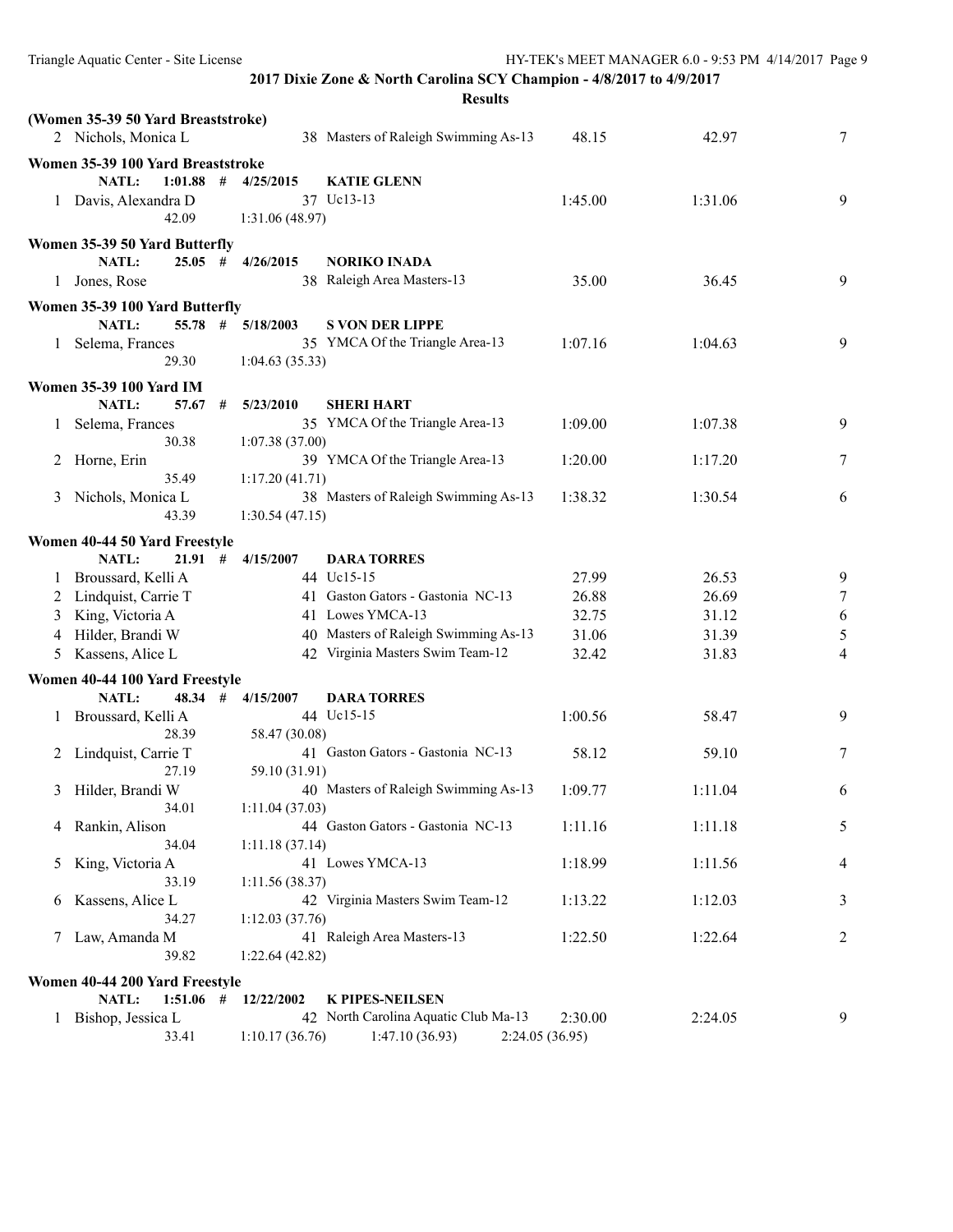|         |                                     |                  | <b>Results</b>                                 |                                    |          |                  |   |
|---------|-------------------------------------|------------------|------------------------------------------------|------------------------------------|----------|------------------|---|
|         | (Women 40-44 200 Yard Freestyle)    |                  |                                                |                                    |          |                  |   |
|         | 2 Rankin, Alison                    |                  | 44 Gaston Gators - Gastonia NC-13              |                                    | 2:35.88  | 2:34.03          | 7 |
|         | 35.28                               | 1:14.11(38.83)   | 1:54.71(40.60)                                 | 2:34.03(39.32)                     |          |                  |   |
|         | 3 Hilder, Brandi W                  |                  | 40 Masters of Raleigh Swimming As-13           |                                    | 2:35.00  | 2:42.29          | 6 |
|         | 35.75                               | 1:16.50(40.75)   | 1:58.94(42.44)                                 | 2:42.29(43.35)                     |          |                  |   |
|         | Women 40-44 500 Yard Freestyle      |                  |                                                |                                    |          |                  |   |
|         | NATL:<br>4:58.98                    | 10/5/2002<br>#   | <b>K PIPES-NEILSEN</b>                         |                                    |          |                  |   |
| 1       | Law, Amanda M                       |                  | 41 Raleigh Area Masters-13                     |                                    | 8:06.70  | 7:53.88          | 9 |
|         | 42.78                               | 1:28.95(46.17)   | 2:18.01(49.06)                                 | 3:06.50(48.49)                     |          |                  |   |
|         | 3:54.99 (48.49)                     | 4:43.84 (48.85)  | 5:32.95(49.11)                                 | 6:20.68(47.73)                     |          |                  |   |
|         | 7:09.33(48.65)                      | 7:53.88(44.55)   |                                                |                                    |          |                  |   |
|         | Women 40-44 1000 Yard Freestyle     |                  |                                                |                                    |          |                  |   |
|         | NATL: 10:20.45 #                    | 12/21/2003       | <b>K PIPES-NEILSEN</b>                         |                                    |          |                  |   |
| 1       | Bishop, Jessica L                   |                  | 42 North Carolina Aquatic Club Ma-13           |                                    | 14:00.00 | 13:17.47         | 9 |
|         | 35.16                               | 1:13.70(38.54)   | 1:52.89(39.19)                                 | 2:32.60(39.71)                     |          |                  |   |
|         | 3:12.12(39.52)                      | 3:52.11(39.99)   | 4:32.34(40.23)                                 | 5:12.59(40.25)                     |          |                  |   |
|         |                                     |                  |                                                |                                    |          |                  |   |
|         | 5:53.15(40.56)                      | 6:34.30(41.15)   | 7:14.91(40.61)                                 | 7:54.93(40.02)<br>10:37.33 (40.80) |          |                  |   |
|         | 8:35.45 (40.52)<br>11:18.01 (40.68) | 9:15.79 (40.34)  | 9:56.53(40.74)                                 |                                    |          |                  |   |
|         | Law, Amanda M                       | 11:58.46(40.45)  | 12:38.66 (40.20)<br>41 Raleigh Area Masters-13 | 13:17.47(38.81)                    |          | 16:01.15         | 7 |
| 2       |                                     |                  |                                                | 3:07.01()                          | 17:40.00 |                  |   |
|         | 3:56.11(49.10)                      | 4:45.54 (49.43)  |                                                | 6:24.38()                          |          |                  |   |
|         |                                     | 8:03.39()        | 8:51.62 (48.23)                                | 9:39.75(48.13)                     |          |                  |   |
|         |                                     | 11:16.70()       | 12:04.94 (48.24)                               | 12:53.23 (48.29)                   |          |                  |   |
|         | 13:42.20 (48.97)                    | 14:29.11 (46.91) | 15:16.09 (46.98)                               | 16:01.15(45.06)                    |          |                  |   |
|         |                                     |                  |                                                |                                    |          |                  |   |
|         | Women 40-44 1650 Yard Freestyle     |                  |                                                |                                    |          |                  |   |
|         | NATL: 17:12.04                      | 11/5/2016<br>#   | <b>HEIDI GEORGE</b>                            |                                    |          |                  |   |
| 1       | Bishop, Jessica L                   |                  | 42 North Carolina Aquatic Club Ma-13           |                                    | 21:37.95 | 22:07.78         | 9 |
|         | 35.49                               | 1:13.81(38.32)   | 1:53.25(39.44)                                 | 2:33.41(40.16)                     |          |                  |   |
|         | 3:13.57(40.16)                      | 3:54.16(40.59)   | 4:34.72 (40.56)                                | 5:15.20(40.48)                     |          |                  |   |
|         | 5:56.10(40.90)                      | 6:36.75(40.65)   | 7:17.25(40.50)                                 | 7:57.60(40.35)                     |          |                  |   |
|         | 8:38.18 (40.58)                     | 9:18.74(40.56)   | 9:59.25(40.51)                                 | 10:39.56(40.31)                    |          |                  |   |
|         | 11:19.81(40.25)                     | 12:00.20(40.39)  | 12:40.64 (40.44)                               | 13:21.02 (40.38)                   |          |                  |   |
|         | 14:01.57(40.55)                     | 14:41.97 (40.40) | 15:22.61 (40.64)                               | 16:03.51 (40.90)                   |          |                  |   |
|         | 16:44.34 (40.83)                    | 17:25.12 (40.78) | 18:05.83 (40.71)                               | 18:46.78 (40.95)                   |          |                  |   |
|         | 19:27.40 (40.62)                    | 20:08.06 (40.66) | 20:48.58 (40.52)                               | 21:28.69 (40.11)                   |          | 22:07.78 (39.09) |   |
|         | Women 40-44 50 Yard Backstroke      |                  |                                                |                                    |          |                  |   |
|         | NATL:<br>26.12#                     | 5/1/2011         | <b>SHERI HART</b>                              |                                    |          |                  |   |
| $\perp$ | Broussard, Kelli A                  |                  | 44 Uc15-15                                     |                                    | 32.99    | 32.13            | 9 |
|         | 2 Lindquist, Carrie T               |                  | 41 Gaston Gators - Gastonia NC-13              |                                    | 33.88    | 33.48            | 7 |
|         | 3 Kassens, Alice L                  |                  | 42 Virginia Masters Swim Team-12               |                                    | 38.70    | 38.93            | 6 |
|         | Women 40-44 100 Yard Backstroke     |                  |                                                |                                    |          |                  |   |
|         | <b>NATL:</b><br>56.03               | #<br>4/30/2011   | <b>SHERI HART</b>                              |                                    |          |                  |   |
| 1       | Broussard, Kelli A                  |                  | 44 Uc15-15                                     |                                    | 1:10.44  | 1:07.63          | 9 |
|         | 32.95                               | 1:07.63 (34.68)  |                                                |                                    |          |                  |   |
| 2       | Eklund, Kerri                       |                  | 40 YMCA Of the Triangle Area-13                |                                    | 1:16.45  | 1:17.08          | 7 |
|         | 35.97                               | 1:17.08(41.11)   |                                                |                                    |          |                  |   |
| 3       | Rankin, Alison                      |                  | 44 Gaston Gators - Gastonia NC-13              |                                    | 1:25.28  | 1:24.95          | 6 |
|         | 41.92                               | 1:24.95(43.03)   |                                                |                                    |          |                  |   |
| 4       | Kassens, Alice L                    |                  | 42 Virginia Masters Swim Team-12               |                                    | 1:23.58  | 1:26.03          | 5 |
|         | 42.22                               | 1:26.03(43.81)   |                                                |                                    |          |                  |   |
|         |                                     |                  |                                                |                                    |          |                  |   |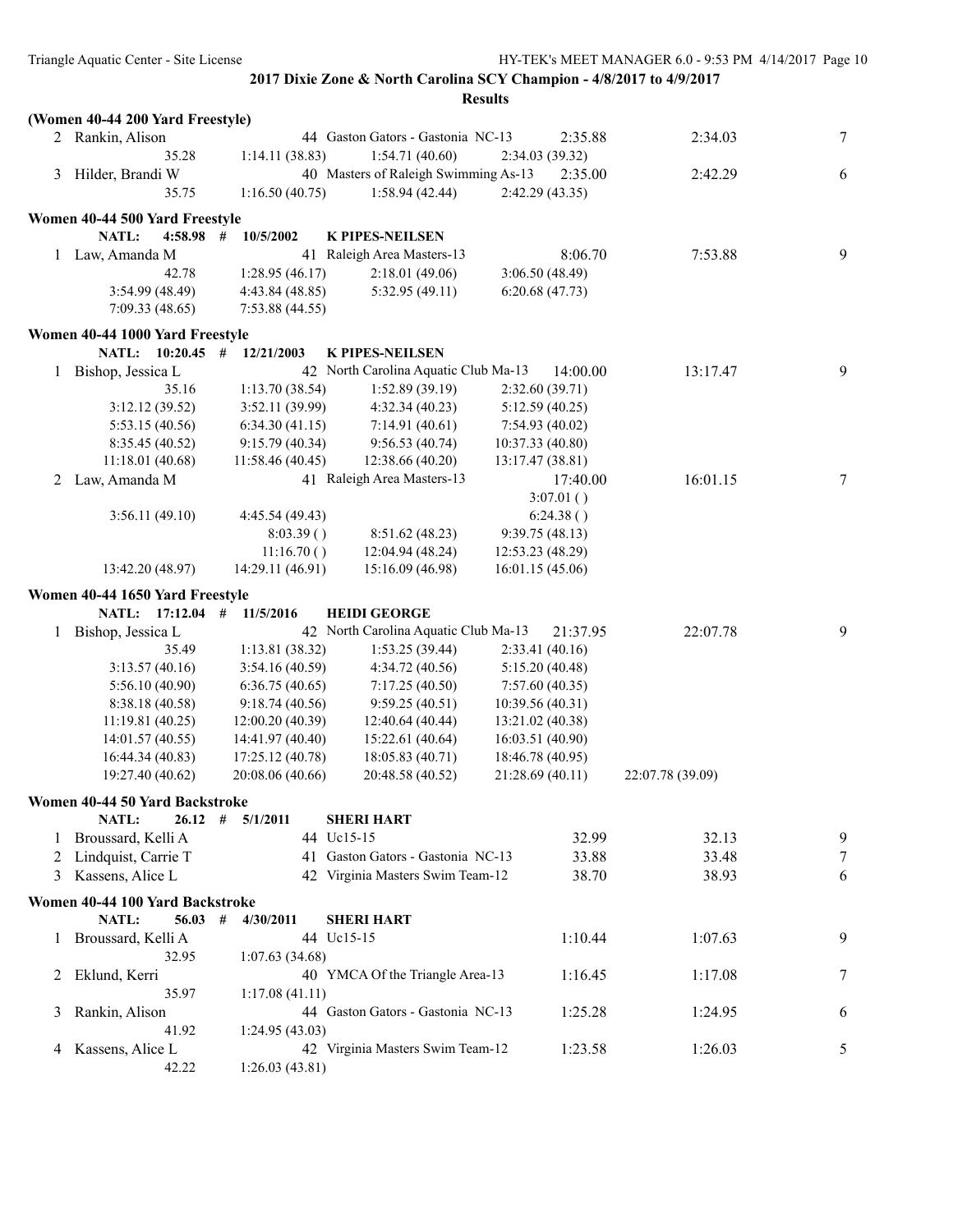|          | Women 40-44 200 Yard Backstroke        |                 |                                                           |                 |         |                |
|----------|----------------------------------------|-----------------|-----------------------------------------------------------|-----------------|---------|----------------|
|          | $2:04.43$ #<br>NATL:                   | 4/24/2010       | <b>KRISTIN GARY</b>                                       |                 |         |                |
|          | 1 Broussard, Kelli A                   |                 | 44 Uc15-15                                                | 2:31.65         | 2:30.10 | 9              |
|          | 35.26                                  | 1:12.95(37.69)  | 1:52.03(39.08)                                            | 2:30.10(38.07)  |         |                |
|          | 2 Rankin, Alison                       |                 | 44 Gaston Gators - Gastonia NC-13                         | 3:05.56         | 2:59.29 | 7              |
|          | 42.90                                  | 1:28.17(45.27)  | 2:14.26 (46.09)                                           | 2:59.29(45.03)  |         |                |
|          | Women 40-44 50 Yard Breaststroke       |                 |                                                           |                 |         |                |
|          | NATL:<br>$29.24$ #                     | 2/28/2010       | <b>S VON DER LIPPE</b>                                    |                 |         |                |
| 1        | Broussard, Kelli A                     |                 | 44 Uc15-15                                                | 35.99           | 36.65   | 9              |
| 2        | King, Victoria A                       |                 | 41 Lowes YMCA-13                                          | 41.55           | 39.62   | $\tau$         |
| 3        | Hilder, Brandi W                       |                 | 40 Masters of Raleigh Swimming As-13                      | 39.10           | 39.63   | $\sqrt{6}$     |
| 4        | Eklund, Kerri                          |                 | 40 YMCA Of the Triangle Area-13                           | 42.66           | 39.91   | $\mathfrak s$  |
| 5        | Taylor, Donna G                        |                 | 44 Gaston Gators - Gastonia NC-13                         | 43.09           | 43.24   | $\overline{4}$ |
| 6        | Law, Amanda M                          |                 | 41 Raleigh Area Masters-13                                | 44.64           | 44.68   | 3              |
|          | Women 40-44 100 Yard Breaststroke      |                 |                                                           |                 |         |                |
|          | <b>NATL:</b><br>$1:03.00$ # $5/4/2008$ |                 | <b>S VON DER LIPPE</b>                                    |                 |         |                |
|          | King, Victoria A                       |                 | 41 Lowes YMCA-13                                          | 1:35.22         | 1:26.58 | 9              |
| 1        | 40.82                                  | 1:26.58(45.76)  |                                                           |                 |         |                |
| 2        | Hilder, Brandi W                       |                 | 40 Masters of Raleigh Swimming As-13                      | 1:22.00         | 1:27.12 | 7              |
|          | 41.39                                  | 1:27.12(45.73)  |                                                           |                 |         |                |
| 3        | Taylor, Donna G                        |                 | 44 Gaston Gators - Gastonia NC-13                         | 1:35.38         | 1:34.47 | 6              |
|          | 44.81                                  | 1:34.47 (49.66) |                                                           |                 |         |                |
|          | 4 Law, Amanda M                        |                 | 41 Raleigh Area Masters-13                                | 1:36.99         | 1:36.96 | 5              |
|          | 45.62                                  | 1:36.96(51.34)  |                                                           |                 |         |                |
|          |                                        |                 |                                                           |                 |         |                |
|          | Women 40-44 200 Yard Breaststroke      |                 |                                                           |                 |         |                |
|          | NATL:<br>$2:17.06$ #<br>Eklund, Kerri  | 5/14/2006       | <b>S VON DER LIPPE</b><br>40 YMCA Of the Triangle Area-13 | 3:23.55         | 3:09.39 | 9              |
|          | 42.22                                  | 1:31.45(49.23)  | 2:21.51(50.06)                                            | 3:09.39(47.88)  |         |                |
|          | Taylor, Donna G                        |                 | 44 Gaston Gators - Gastonia NC-13                         | 3:43.91         | 3:37.63 | 7              |
|          | 47.72                                  | 1:40.46(52.74)  | 2:38.35(57.89)                                            | 3:37.63(59.28)  |         |                |
| 3        | Law, Amanda M                          |                 | 41 Raleigh Area Masters-13                                | 3:45.00         | 3:38.59 | 6              |
|          | 52.15                                  | 1:46.87(54.72)  | 2:44.23(57.36)                                            | 3:38.59 (54.36) |         |                |
|          |                                        |                 |                                                           |                 |         |                |
|          | Women 40-44 50 Yard Butterfly          |                 |                                                           |                 |         |                |
|          | NATL:<br>$25.14$ #                     | 5/10/2009       | <b>S VON DER LIPPE</b>                                    |                 |         |                |
|          | 1 Broussard, Kelli A                   |                 | 44 Uc15-15                                                | 29.50           | 29.11   | 9              |
|          | Women 40-44 100 Yard Butterfly         |                 |                                                           |                 |         |                |
|          | NATL:<br>54.83 #                       | 5/10/2009       | <b>S VON DER LIPPE</b>                                    |                 |         |                |
| $\Gamma$ | Broussard, Kelli A                     |                 | 44 Uc15-15                                                | 1:09.57         | 1:03.41 | 9              |
|          | 30.13                                  | 1:03.41(33.28)  |                                                           |                 |         |                |
|          | 2 Bishop, Jessica L                    |                 | 42 North Carolina Aquatic Club Ma-13                      | 1:15.00         | 1:14.97 | 7              |
|          | 35.59                                  | 1:14.97(39.38)  |                                                           |                 |         |                |
|          | <b>Women 40-44 100 Yard IM</b>         |                 |                                                           |                 |         |                |
|          | NATL:<br>57.95<br>#                    | 4/28/2012       | <b>ERIKA BRAUN</b>                                        |                 |         |                |
|          | 1 Broussard, Kelli A                   |                 | 44 Uc15-15                                                | 1:09.33         | 1:06.24 | 9              |
|          | 30.60                                  | 1:06.24(35.64)  |                                                           |                 |         |                |
| 2        | Lindquist, Carrie T                    |                 | 41 Gaston Gators - Gastonia NC-13                         | 1:07.66         | 1:08.19 | 7              |
|          | 32.56                                  | 1:08.19(35.63)  |                                                           |                 |         |                |
| 3        | Eklund, Kerri                          |                 | 40 YMCA Of the Triangle Area-13                           | 1:20.65         | 1:16.40 | 6              |
|          | 34.44                                  | 1:16.40(41.96)  |                                                           |                 |         |                |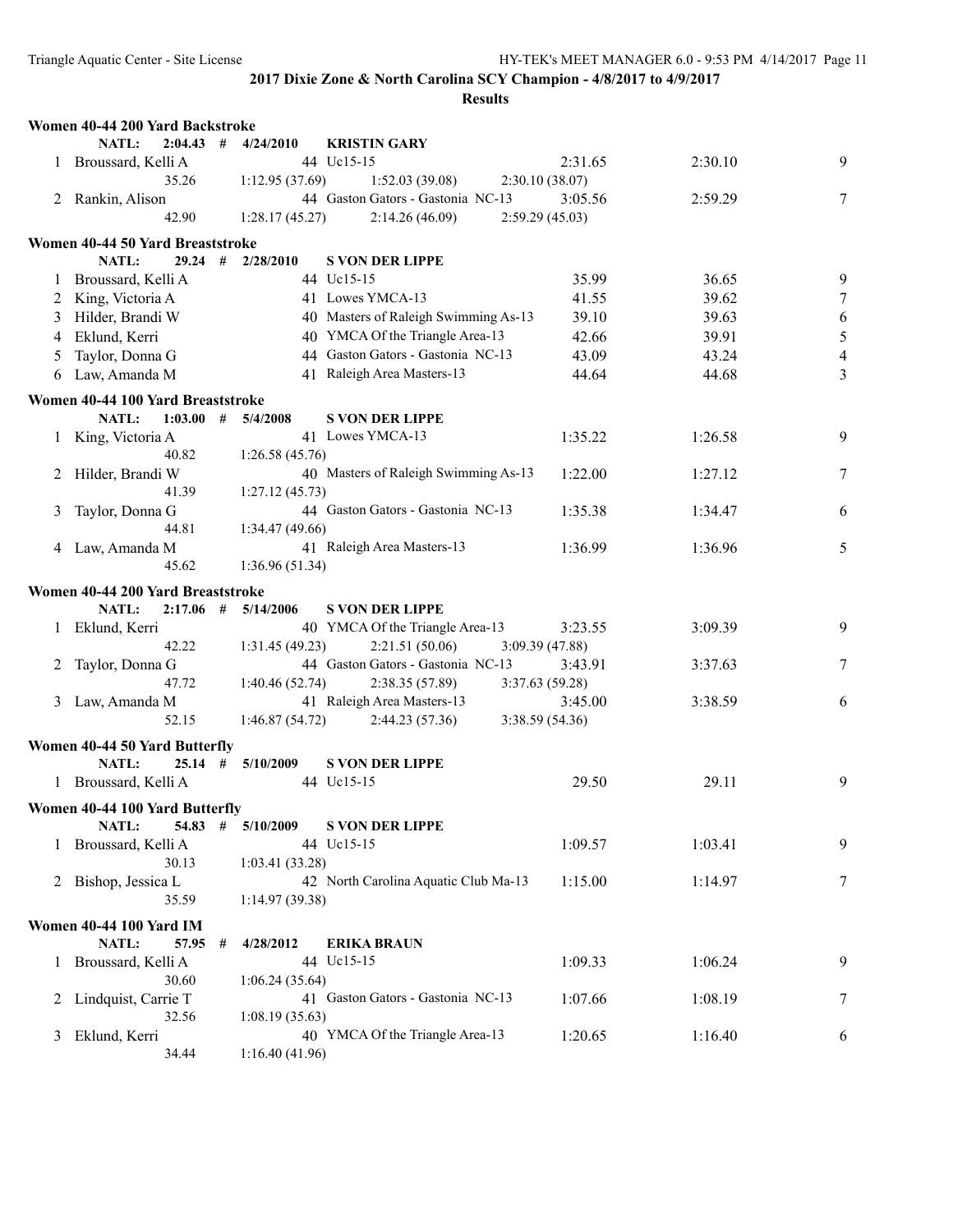|               | (Women 40-44 100 Yard IM)                               |                |                                                     |                           |         |                |
|---------------|---------------------------------------------------------|----------------|-----------------------------------------------------|---------------------------|---------|----------------|
|               | 4 Hilder, Brandi W                                      |                | 40 Masters of Raleigh Swimming As-13                | 1:20.00                   | 1:18.93 | 5              |
|               | 37.04                                                   | 1:18.93(41.89) |                                                     |                           |         |                |
| 5             | King, Victoria A                                        |                | 41 Lowes YMCA-13                                    | 1:26.44                   | 1:24.27 | $\overline{4}$ |
|               | 41.65                                                   | 1:24.27(42.62) |                                                     |                           |         |                |
| 6             | Kassens, Alice L                                        |                | 42 Virginia Masters Swim Team-12                    | 1:36.51                   | 1:28.06 | 3              |
|               | 40.21                                                   | 1:28.06(47.85) |                                                     |                           |         |                |
|               | <b>Women 40-44 200 Yard IM</b>                          |                |                                                     |                           |         |                |
|               | NATL:<br>2:04.85<br>#                                   | 5/4/2008       | <b>S VON DER LIPPE</b>                              |                           |         |                |
|               | Broussard, Kelli A                                      |                | 44 Uc15-15                                          | 2:30.39                   | 2:26.64 | 9              |
|               | 29.97                                                   | 1:08.45(38.48) | 1:52.90(44.45)<br>41 Gaston Gators - Gastonia NC-13 | 2:26.64(33.74)<br>2:29.43 | 2:32.57 | 7              |
| 2             | Lindquist, Carrie T<br>31.98                            | 1:10.98(39.00) | 1:55.95(44.97)                                      | 2:32.57(36.62)            |         |                |
| 3             | Hilder, Brandi W                                        |                | 40 Masters of Raleigh Swimming As-13                | 2:52.06                   | 2:56.20 | 6              |
|               | 38.89                                                   | 1:25.44(46.55) | 2:13.99(48.55)                                      | 2:56.20(42.21)            |         |                |
|               |                                                         |                |                                                     |                           |         |                |
|               | <b>Women 40-44 400 Yard IM</b><br>NATL:<br>4:28.43<br># | 5/4/2008       | <b>S VON DER LIPPE</b>                              |                           |         |                |
|               | 1 Lindquist, Carrie T                                   |                | 41 Gaston Gators - Gastonia NC-13                   | 5:33.00                   | 5:32.51 | 9              |
|               | 33.34                                                   | 1:13.06(39.72) | 1:56.79(43.73)                                      | 2:38.83(42.04)            |         |                |
|               | 3:25.91 (47.08)                                         | 4:14.31(48.40) | 4:53.75 (39.44)                                     | 5:32.51 (38.76)           |         |                |
| 2             | Bishop, Jessica L                                       |                | 42 North Carolina Aquatic Club Ma-13                | 6:00.00                   | 5:53.73 | $\tau$         |
|               | 36.47                                                   | 1:18.58(42.11) | 2:03.92(45.34)                                      | 2:49.67(45.75)            |         |                |
|               | 3:42.62 (52.95)                                         | 4:36.02(53.40) | 5:15.45(39.43)                                      | 5:53.73 (38.28)           |         |                |
| 3             | Eklund, Kerri                                           |                | 40 YMCA Of the Triangle Area-13                     | 5:45.22                   | 5:59.43 | 6              |
|               | 40.60                                                   | 1:27.64(47.04) | 2:10.73(43.09)                                      | 2:54.44(43.71)            |         |                |
|               | 3:46.00(51.56)                                          | 4:36.47(50.47) | 5:19.11(42.64)                                      | 5:59.43 (40.32)           |         |                |
|               | Women 45-49 50 Yard Freestyle                           |                |                                                     |                           |         |                |
|               | NATL:<br>24.00<br>#                                     | 5/4/2008       | <b>SUSAN WALSH</b>                                  |                           |         |                |
| 1             | Braun, Erika L                                          |                | 45 Raleigh Area Masters-13                          | 24.00                     | 23.80#  | 9              |
| 2             | Buckley-Kornatz, Jennifer A                             |                | 45 Enfinity Aquatic Club-13                         | 27.24                     | 27.33   | $\tau$         |
| 3             | Murray, Desiree M                                       |                | 48 Carolina Aquatic Team-13                         | 28.77                     | 28.05   | 6              |
| 4             | Oversmith, Amy                                          |                | 45 Raleigh Area Masters-13                          | 29.60                     | 28.63   | $\sqrt{5}$     |
| 5             | Edwards, Angela F                                       |                | 46 Enfinity Aquatic Club-13                         | NT                        | 28.70   | $\overline{4}$ |
| 6             | Donahue, Beth A                                         |                | 46 North Carolina Masters Swimmin-13                | 31.00                     | 29.15   | $\mathfrak{Z}$ |
|               | Maycock, Cary W                                         |                | 48 Enfinity Aquatic Club-13                         | 28.94                     | 29.34   | $\sqrt{2}$     |
| 8             | Soleo, Cari S                                           |                | 48 YMCA Of the Triangle Area-13                     | 30.20                     | 29.93   | $\mathbf{1}$   |
| 9             | Wall, Janet E                                           |                | 48 SwimMAC Masters - Charlotte-13                   | 30.82                     | 31.35   |                |
|               | 10 Gratsou-Zodl, Violetta                               |                | 46 YMCA Of the Triangle Area-13                     | 36.90                     | 36.67   |                |
|               | Women 45-49 100 Yard Freestyle                          |                |                                                     |                           |         |                |
|               | NATL:<br>$52.23$ #                                      | 12/16/2007     | <b>K PIPES-NEILSEN</b>                              |                           |         |                |
| $\mathbf{1}$  | Braun, Erika L                                          |                | 45 Raleigh Area Masters-13                          | 52.90                     | 51.99#  | 9              |
|               | 25.13                                                   | 51.99 (26.86)  |                                                     |                           |         |                |
| 2             | Buckley-Kornatz, Jennifer A<br>28.94                    |                | 45 Enfinity Aquatic Club-13                         | 1:00.23                   | 1:00.57 | 7              |
|               |                                                         | 1:00.57(31.63) | 45 Raleigh Area Masters-13                          |                           |         |                |
| 3             | Oversmith, Amy<br>30.53                                 | 1:03.35(32.82) |                                                     | 1:02.60                   | 1:03.35 | 6              |
| 4             | Donahue, Beth A                                         |                | 46 North Carolina Masters Swimmin-13                | 1:15.00                   | 1:04.08 | 5              |
|               | 30.32                                                   | 1:04.08(33.76) |                                                     |                           |         |                |
| $\mathcal{L}$ | Maycock, Cary W                                         |                | 48 Enfinity Aquatic Club-13                         | 1:02.98                   | 1:05.29 | 4              |
|               | 31.06                                                   | 1:05.29(34.23) |                                                     |                           |         |                |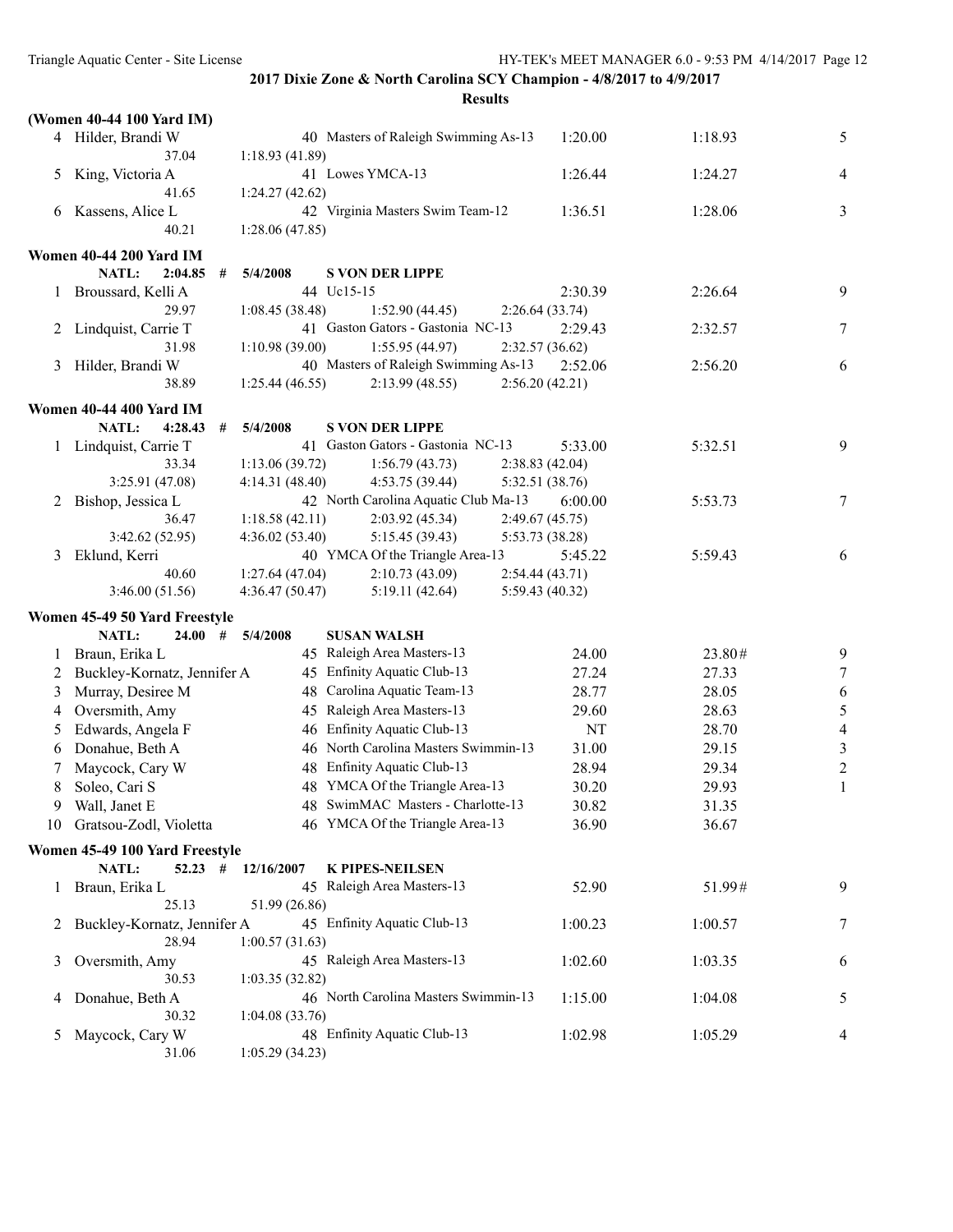|   |                                    |   |                                     |                                     | <b>Results</b> |                                    |                  |   |
|---|------------------------------------|---|-------------------------------------|-------------------------------------|----------------|------------------------------------|------------------|---|
|   | (Women 45-49 100 Yard Freestyle)   |   |                                     |                                     |                |                                    |                  |   |
|   | 6 Gratsou-Zodl, Violetta           |   |                                     | 46 YMCA Of the Triangle Area-13     |                | 1:23.04                            | 1:23.57          | 3 |
|   | 40.83                              |   | 1:23.57(42.74)                      |                                     |                |                                    |                  |   |
|   | Women 45-49 200 Yard Freestyle     |   |                                     |                                     |                |                                    |                  |   |
|   | NATL:<br>$1:53.28$ #               |   | 12/16/2007                          | <b>K PIPES-NEILSEN</b>              |                |                                    |                  |   |
|   | 1 Oversmith, Amy                   |   |                                     | 45 Raleigh Area Masters-13          |                | 2:30.00                            | 2:19.80          | 9 |
|   | 31.84                              |   | 1:06.66(34.82)                      | 1:43.14(36.48)                      |                | 2:19.80(36.66)                     |                  |   |
| 2 | Maycock, Cary W                    |   |                                     | 48 Enfinity Aquatic Club-13         |                | 2:20.36                            | 2:23.74          | 7 |
|   | 33.65                              |   | 1:09.91 (36.26)                     | 1:47.06(37.15)                      |                | 2:23.74(36.68)                     |                  |   |
| 3 | Lifer, Elizabeth L                 |   |                                     | 46 Uc13-13                          |                | 2:30.00                            | 2:27.47          | 6 |
|   | 35.33                              |   | 1:12.54(37.21)                      | 1:50.21(37.67)                      |                | 2:27.47(37.26)                     |                  |   |
|   | 4 Wall, Janet E                    |   |                                     | 48 SwimMAC Masters - Charlotte-13   |                | 2:46.26                            | 2:36.64          | 5 |
|   | 34.65                              |   | 1:14.25(39.60)                      | 1:56.62(42.37)                      |                | 2:36.64 (40.02)                    |                  |   |
|   | Women 45-49 500 Yard Freestyle     |   |                                     |                                     |                |                                    |                  |   |
|   | NATL:<br>5:04.13                   | # | 4/11/2009                           | <b>K PIPES-NEILSEN</b>              |                |                                    |                  |   |
|   | 1 Oversmith, Amy                   |   |                                     | 45 Raleigh Area Masters-13          |                | 6:16.00                            | 6:14.19          | 9 |
|   | 33.68                              |   | 1:10.26(36.58)                      | 1:48.04(37.78)                      |                | 2:26.34(38.30)                     |                  |   |
|   | 3:04.75(38.41)                     |   | 3:43.27(38.52)                      | 4:21.79 (38.52)                     |                | 5:00.78 (38.99)                    |                  |   |
|   | 5:38.41 (37.63)                    |   | 6:14.19(35.78)                      |                                     |                |                                    |                  |   |
| 2 | Lifer, Elizabeth L                 |   |                                     | 46 Uc13-13                          |                | 6:30.00                            | 6:19.53          | 7 |
|   | 35.69                              |   | 1:13.04(37.35)                      | 1:50.85(37.81)                      |                | 2:29.05(38.20)                     |                  |   |
|   | 3:07.17(38.12)                     |   | 3:45.38(38.21)                      | 4:23.80(38.42)                      |                | 5:02.51(38.71)                     |                  |   |
|   | 5:41.06 (38.55)                    |   | 6:19.53(38.47)                      |                                     |                |                                    |                  |   |
| 3 | Maycock, Cary W                    |   |                                     | 48 Enfinity Aquatic Club-13         |                | 6:28.57                            | 6:30.69          | 6 |
|   | 35.47                              |   | 1:13.42(37.95)                      | 1:53.02(39.60)                      |                | 2:33.22(40.20)                     |                  |   |
|   | 3:13.72(40.50)                     |   | 3:53.72(40.00)                      | 4:33.73(40.01)                      |                | 5:13.58 (39.85)                    |                  |   |
|   | 5:52.89(39.31)                     |   | 6:30.69(37.80)                      |                                     |                |                                    |                  |   |
|   | Women 45-49 1000 Yard Freestyle    |   |                                     |                                     |                |                                    |                  |   |
|   | NATL: 10:32.91 #                   |   | 4/19/2009                           | <b>K PIPES-NEILSEN</b>              |                |                                    |                  |   |
|   | 1 Oversmith, Amy                   |   |                                     | 45 Raleigh Area Masters-13          |                | 12:39.43                           | 12:34.03         | 9 |
|   | 33.47                              |   | 1:09.18(35.71)                      | 1:46.28(37.10)                      |                | 2:24.17 (37.89)                    |                  |   |
|   | 3:02.19(38.02)                     |   | 3:40.10(37.91)                      | 4:18.30(38.20)                      |                | 4:56.52(38.22)                     |                  |   |
|   | 5:35.06 (38.54)                    |   | 6:13.43(38.37)                      | 6:51.78(38.35)                      |                | 7:30.08(38.30)                     |                  |   |
|   | 8:08.37 (38.29)                    |   | 8:46.52(38.15)                      | 9:24.20 (37.68)                     |                | 10:02.55 (38.35)                   |                  |   |
|   | 10:40.99 (38.44)                   |   | 11:19.74(38.75)                     | 11:56.94(37.20)                     |                | 12:34.03 (37.09)                   |                  |   |
|   | 2 Miller, Jacqueline A             |   |                                     | 49 Tac Titans-13                    |                | 17:30.00                           | 16:33.33         | 7 |
|   | 42.73                              |   | 1:29.85(47.12)                      | 2:19.60 (49.75)                     |                | 3:10.84 (51.24)                    |                  |   |
|   | 4:01.87(51.03)<br>7:25.40(50.04)   |   | 4:53.07(51.20)                      | 5:43.91 (50.84)                     |                | 6:35.36 (51.45)                    |                  |   |
|   | 10:48.08 (51.01)                   |   | 8:15.76 (50.36)<br>11:37.12 (49.04) | 9:07.25 (51.49)<br>12:27.56 (50.44) |                | 9:57.07(49.82)<br>13:17.21 (49.65) |                  |   |
|   | 14:07.24 (50.03)                   |   | 14:55.71 (48.47)                    | 15:44.55 (48.84)                    |                | 16:33.33 (48.78)                   |                  |   |
|   |                                    |   |                                     |                                     |                |                                    |                  |   |
|   | Women 45-49 1650 Yard Freestyle    |   |                                     |                                     |                |                                    |                  |   |
|   | NATL: 17:39.79 #                   |   | 4/8/2016                            | <b>ALISON ZAMANIAN</b>              |                |                                    |                  |   |
| 1 | Lifer, Elizabeth L                 |   |                                     | 46 Uc13-13                          |                | 21:30.00                           | 21:29.68         | 9 |
|   | 37.13                              |   | 1:16.26(39.13)                      | 1:56.03(39.77)<br>4:34.73 (39.54)   |                | 2:35.94 (39.91)                    |                  |   |
|   | 3:15.60 (39.66)<br>5:52.99 (38.94) |   | 3:55.19 (39.59)<br>6:31.91 (38.92)  | 7:10.95 (39.04)                     |                | 5:14.05 (39.32)<br>7:49.89 (38.94) |                  |   |
|   | 8:28.90 (39.01)                    |   | 9:07.89 (38.99)                     | 9:46.84 (38.95)                     |                | 10:25.81 (38.97)                   |                  |   |
|   | 11:04.49 (38.68)                   |   | 11:43.11 (38.62)                    | 12:22.00 (38.89)                    |                | 13:00.71 (38.71)                   |                  |   |
|   | 13:39.61 (38.90)                   |   | 14:18.33 (38.72)                    | 14:57.35 (39.02)                    |                | 15:36.30 (38.95)                   |                  |   |
|   | 16:15.49 (39.19)                   |   | 16:54.81 (39.32)                    | 17:33.97 (39.16)                    |                | 18:13.07 (39.10)                   |                  |   |
|   | 18:52.50 (39.43)                   |   | 19:31.97 (39.47)                    | 20:11.48 (39.51)                    |                | 20:50.85 (39.37)                   | 21:29.68 (38.83) |   |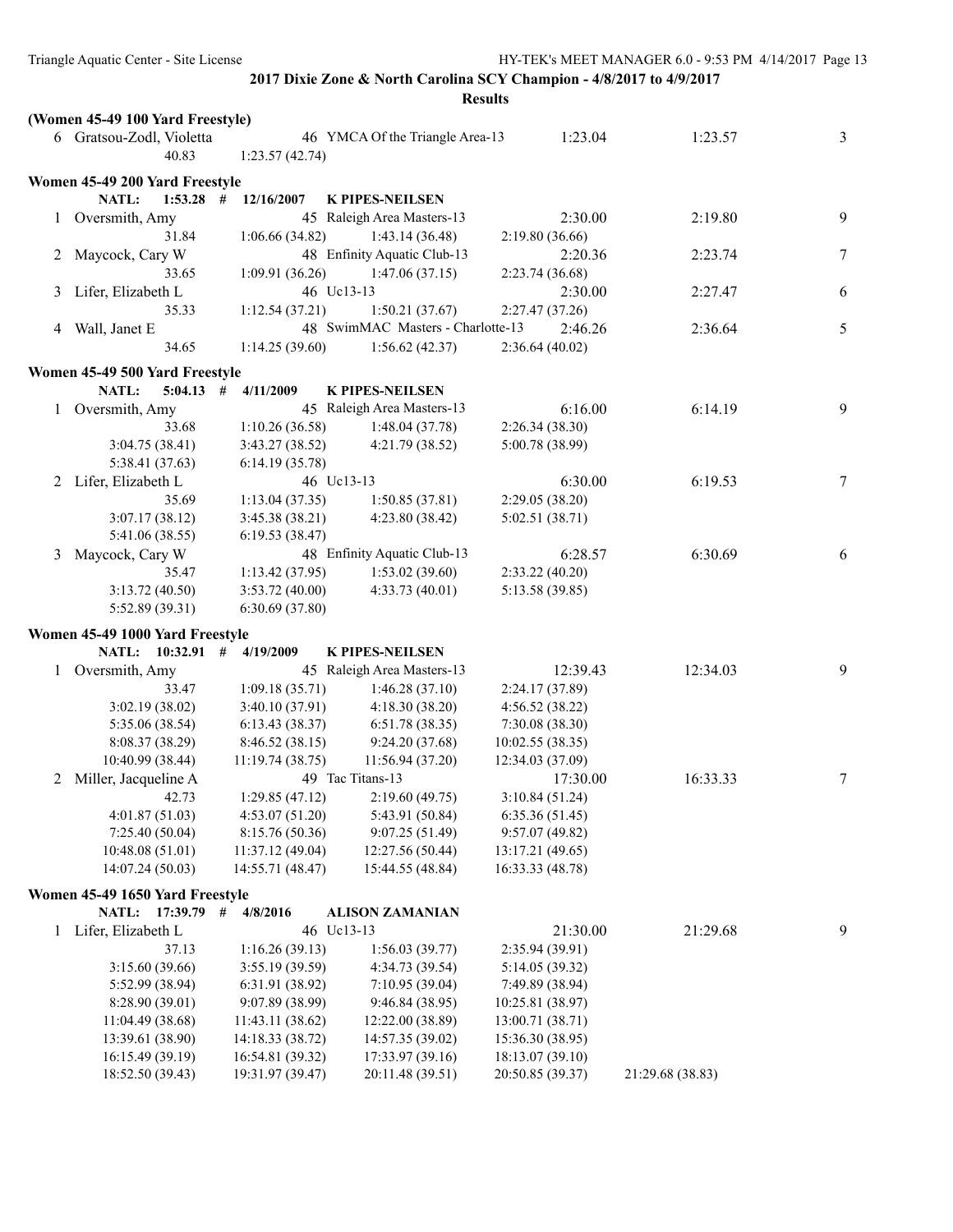|   | Women 45-49 50 Yard Backstroke                          |                |                                      |                 |         |                  |
|---|---------------------------------------------------------|----------------|--------------------------------------|-----------------|---------|------------------|
|   | NATL:<br>$27.35$ #                                      | 12/21/2008     | <b>K PIPES-NEILSEN</b>               |                 |         |                  |
| 1 | Braun, Erika L                                          |                | 45 Raleigh Area Masters-13           | 27.20           | 27.72   | 9                |
| 2 | Buckley-Kornatz, Jennifer A                             |                | 45 Enfinity Aquatic Club-13          | 31.54           | 31.93   | 7                |
| 3 | Oversmith, Amy                                          | 45             | Raleigh Area Masters-13              | 33.58           | 35.64   | 6                |
| 4 | Maycock, Cary W                                         | 48             | Enfinity Aquatic Club-13             | 36.88           | 37.47   | 5                |
| 5 | Donahue, Beth A                                         |                | 46 North Carolina Masters Swimmin-13 | 45.00           | 38.54   | $\overline{4}$   |
| 6 | Gratsou-Zodl, Violetta                                  |                | 46 YMCA Of the Triangle Area-13      | 47.29           | 48.98   | 3                |
|   | Women 45-49 100 Yard Backstroke                         |                |                                      |                 |         |                  |
|   | NATL:<br>$57.83$ #                                      | 5/23/2010      | <b>ELLEN REYNOLDS</b>                |                 |         |                  |
| 1 | Buckley-Kornatz, Jennifer A                             |                | 45 Enfinity Aquatic Club-13          | 1:07.71         | 1:07.76 | 9                |
|   | 31.96                                                   | 1:07.76(35.80) |                                      |                 |         |                  |
| 2 | Oversmith, Amy                                          |                | 45 Raleigh Area Masters-13           | 1:12.38         | 1:12.69 | 7                |
|   | 35.50                                                   | 1:12.69(37.19) |                                      |                 |         |                  |
| 3 | Edwards, Angela F                                       |                | 46 Enfinity Aquatic Club-13          | 1:30.00         | 1:12.91 | 6                |
|   | 35.55                                                   | 1:12.91(37.36) |                                      |                 |         |                  |
| 4 | Donahue, Beth A                                         |                | 46 North Carolina Masters Swimmin-13 | 1:45.00         | 1:25.97 | 5                |
|   | 42.02                                                   | 1:25.97(43.95) |                                      |                 |         |                  |
| 5 | Casper, Juliet M                                        |                | 49 Grand Strand Masters Swimming-55  | 1:57.07         | 1:52.74 | $\overline{4}$   |
|   | 56.01                                                   | 1:52.74(56.73) |                                      |                 |         |                  |
|   |                                                         |                |                                      |                 |         |                  |
|   | Women 45-49 200 Yard Backstroke<br>NATL:<br>$2:04.65$ # |                | <b>K PIPES-NEILSEN</b>               |                 |         |                  |
|   | 1 Buckley-Kornatz, Jennifer A                           | 4/19/2009      | 45 Enfinity Aquatic Club-13          | 2:31.34         | 2:35.19 | 9                |
|   | 35.06                                                   | 1:13.38(38.32) | 1:53.98(40.60)                       | 2:35.19(41.21)  |         |                  |
|   |                                                         |                |                                      |                 |         |                  |
|   | Women 45-49 50 Yard Breaststroke                        |                |                                      |                 |         |                  |
|   | <b>NATL:</b><br>$30.17$ #                               | 5/20/2007      | <b>CAROLINE KRATTLI</b>              |                 |         |                  |
| 1 | Murray, Desiree M                                       |                | 48 Carolina Aquatic Team-13          | 36.28           | 36.40   | 9                |
| 2 | Edwards, Angela F                                       |                | 46 Enfinity Aquatic Club-13          | 40.00           | 36.92   | $\tau$           |
| 3 | Jones, Rebecca L                                        | 49             | SwimMAC Masters - Charlotte-13       | 38.38           | 38.59   | 6                |
| 4 | Maycock, Cary W                                         | 48             | <b>Enfinity Aquatic Club-13</b>      | 39.55           | 40.11   | 5                |
| 5 | Soleo, Cari S                                           | 48             | YMCA Of the Triangle Area-13         | 41.46           | 43.08   | $\overline{4}$   |
| 6 | Wall, Janet E                                           | 48             | SwimMAC Masters - Charlotte-13       | 43.90           | 44.68   | $\mathfrak{Z}$   |
| 7 | Gratsou-Zodl, Violetta                                  | 46             | YMCA Of the Triangle Area-13         | 48.47           | 47.64   | $\boldsymbol{2}$ |
| 8 | Casper, Juliet M                                        |                | 49 Grand Strand Masters Swimming-55  | 58.86           | 55.59   | $\mathbf{1}$     |
|   | Women 45-49 100 Yard Breaststroke                       |                |                                      |                 |         |                  |
|   | NATL:<br>$1:05.85$ #                                    | 3/27/2011      | <b>S VON DER LIPPE</b>               |                 |         |                  |
| 1 | Maycock, Cary W                                         |                | 48 Enfinity Aquatic Club-13          | 1:28.78         | 1:30.54 | 9                |
|   | 42.77                                                   | 1:30.54(47.77) |                                      |                 |         |                  |
|   | 2 Lifer, Elizabeth L                                    |                | 46 Uc13-13                           | 1:35.00         | 1:33.98 | 7                |
|   | 44.95                                                   | 1:33.98(49.03) |                                      |                 |         |                  |
|   | Women 45-49 200 Yard Breaststroke                       |                |                                      |                 |         |                  |
|   | NATL:<br>$2:22.76$ #                                    | 5/1/2011       | <b>S VON DER LIPPE</b>               |                 |         |                  |
| 1 | Murray, Desiree M                                       |                | 48 Carolina Aquatic Team-13          | 3:10.00         | 2:51.97 | 9                |
|   | 38.00                                                   | 1:22.40(44.40) | 2:07.01(44.61)                       | 2:51.97 (44.96) |         |                  |
| 2 | Jones, Rebecca L                                        |                | 49 SwimMAC Masters - Charlotte-13    | 3:17.77         | 3:07.29 | 7                |
|   | 42.22                                                   | 1:29.68(47.46) | 2:19.15(49.47)                       | 3:07.29(48.14)  |         |                  |
| 3 | Maycock, Cary W                                         |                | 48 Enfinity Aquatic Club-13          | 3:10.45         | 3:10.97 | 6                |
|   | 42.62                                                   | 1:30.30(47.68) | 2:20.49 (50.19)                      | 3:10.97(50.48)  |         |                  |
|   |                                                         |                |                                      |                 |         |                  |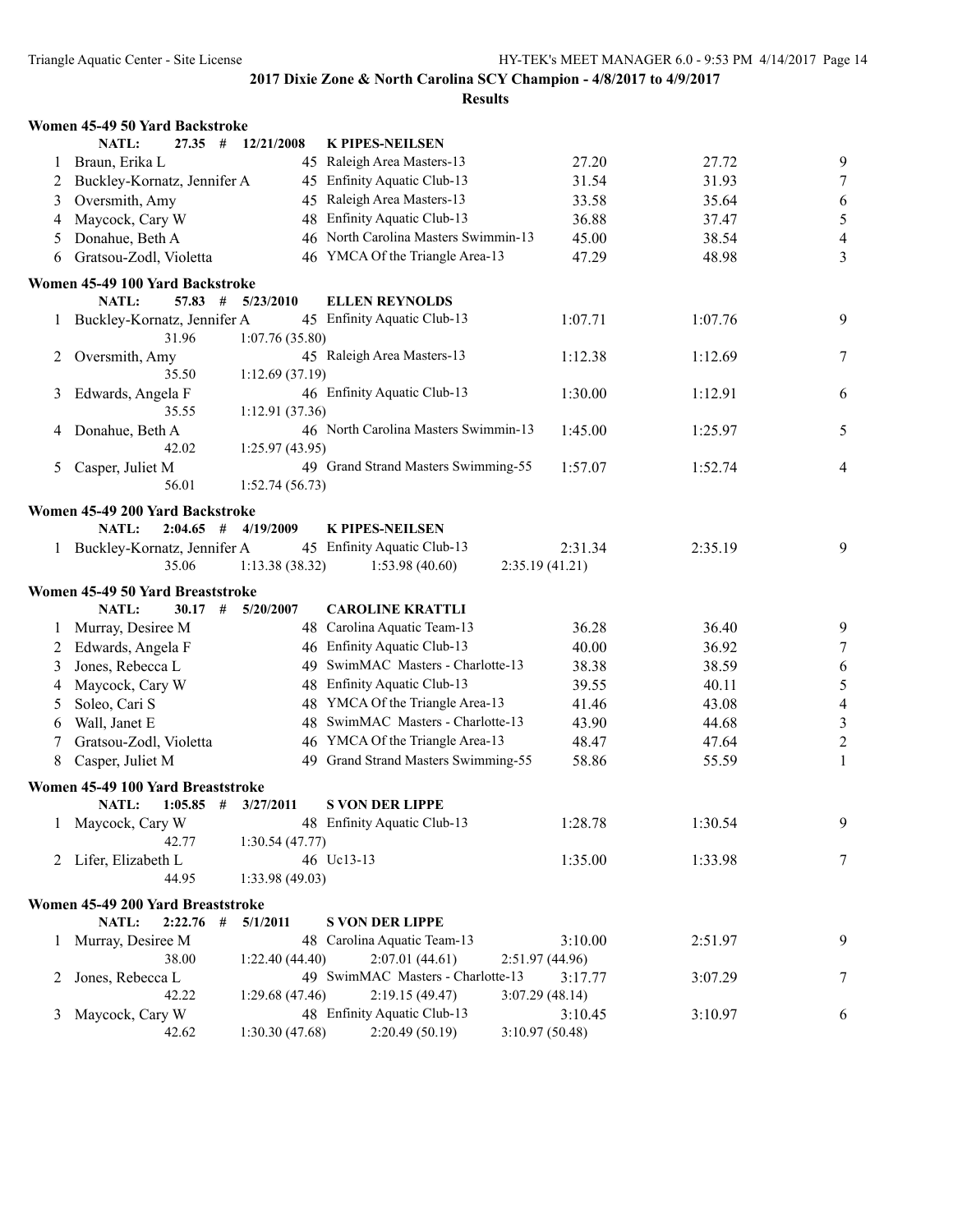|              | Women 45-49 50 Yard Butterfly   |                |                                      |                 |         |                  |
|--------------|---------------------------------|----------------|--------------------------------------|-----------------|---------|------------------|
|              | 25.96 #<br><b>NATL:</b>         | 4/21/2013      | <b>SUSAN WILLIAMS</b>                |                 |         |                  |
| 1            | Braun, Erika L                  |                | 45 Raleigh Area Masters-13           | 25.40           | 25.64#  | 9                |
|              | 2 Buckley-Kornatz, Jennifer A   |                | 45 Enfinity Aquatic Club-13          | 30.78           | 30.98   | 7                |
|              | 3 Donahue, Beth A               |                | 46 North Carolina Masters Swimmin-13 | 40.00           | 33.79   | 6                |
|              | Women 45-49 100 Yard Butterfly  |                |                                      |                 |         |                  |
|              | $56.97$ # $5/1/2011$<br>NATL:   |                | <b>S VON DER LIPPE</b>               |                 |         |                  |
| $\mathbf{I}$ | Braun, Erika L                  |                | 45 Raleigh Area Masters-13           | 59.50           | 58.01   | 9                |
|              | 26.81                           | 58.01 (31.20)  |                                      |                 |         |                  |
| 2            | Buckley-Kornatz, Jennifer A     |                | 45 Enfinity Aquatic Club-13          | 1:08.50         | 1:12.19 | 7                |
|              | 32.42                           | 1:12.19(39.77) |                                      |                 |         |                  |
|              |                                 |                |                                      |                 |         |                  |
|              | <b>Women 45-49 100 Yard IM</b>  |                |                                      |                 |         |                  |
|              | NATL:<br>59.39<br>#             | 4/28/2012      | <b>FALL WILLEBOORDSE</b>             |                 |         |                  |
|              | 1 Braun, Erika L                |                | 45 Raleigh Area Masters-13           | 59.00           | 59.43   | 9                |
|              | 26.78                           | 59.43 (32.65)  |                                      |                 |         |                  |
|              | 2 Edwards, Angela F             |                | 46 Enfinity Aquatic Club-13          | 1:40.00         | 1:10.71 | 7                |
|              | 32.19                           | 1:10.71(38.52) |                                      |                 |         |                  |
| 3            | Murray, Desiree M               |                | 48 Carolina Aquatic Team-13          | 1:13.21         | 1:13.06 | 6                |
|              | 34.72                           | 1:13.06(38.34) |                                      |                 |         |                  |
| 4            | Oversmith, Amy                  |                | 45 Raleigh Area Masters-13           | 1:13.66         | 1:14.57 | 5                |
|              | 34.46                           | 1:14.57(40.11) | 48 Enfinity Aquatic Club-13          |                 |         |                  |
| 5            | Maycock, Cary W<br>37.48        |                |                                      | 1:17.45         | 1:18.57 | 4                |
|              |                                 | 1:18.57(41.09) | 46 North Carolina Masters Swimmin-13 | 1:40.00         |         |                  |
| 6            | Donahue, Beth A                 |                |                                      |                 | 1:19.44 | 3                |
|              | 37.63                           | 1:19.44(41.81) |                                      |                 |         |                  |
| 7            | Wall, Janet E                   |                | 48 SwimMAC Masters - Charlotte-13    | 1:22.91         | 1:26.69 | $\overline{c}$   |
| 8            | Lifer, Elizabeth L<br>43.79     |                | 46 Uc13-13                           | 1:30.00         | 1:26.73 | 1                |
|              |                                 | 1:26.73(42.94) | 46 YMCA Of the Triangle Area-13      |                 |         |                  |
| 9            | Gratsou-Zodl, Violetta<br>48.82 |                |                                      | 1:40.72         | 1:36.92 |                  |
|              |                                 | 1:36.92(48.10) |                                      |                 |         |                  |
|              | <b>Women 45-49 200 Yard IM</b>  |                |                                      |                 |         |                  |
|              | NATL:<br>2:07.26<br>#           | 12/16/2007     | <b>K PIPES-NEILSEN</b>               |                 |         |                  |
|              | 1 Oversmith, Amy                |                | 45 Raleigh Area Masters-13           | 2:45.00         | 2:44.91 | 9                |
|              | 33.45                           | 1:13.78(40.33) | 2:05.70(51.92)                       | 2:44.91 (39.21) |         |                  |
| 2            | Maycock, Cary W                 |                | 48 Enfinity Aquatic Club-13          | 2:50.93         | 2:51.67 | 7                |
|              | 37.55                           | 1:23.44(45.89) | 2:13.14(49.70)                       | 2:51.67(38.53)  |         |                  |
|              | <b>Women 45-49 400 Yard IM</b>  |                |                                      |                 |         |                  |
|              | NATL:<br>4:32.87<br>#           | 12/26/2009     | <b>K PIPES-NEILSEN</b>               |                 |         |                  |
| 1.           | Jones, Rebecca L                |                | 49 SwimMAC Masters - Charlotte-13    | 6:44.00         | 6:25.56 | 9                |
|              | 39.94                           | 1:28.65(48.71) | 2:18.52(49.87)                       | 3:09.36(50.84)  |         |                  |
|              | 4:02.12(52.76)                  | 4:54.19(52.07) | 5:40.88 (46.69)                      | 6:25.56(44.68)  |         |                  |
|              | Women 50-54 50 Yard Freestyle   |                |                                      |                 |         |                  |
|              | NATL:<br>$24.53$ #              | 3/18/2016      | <b>FALL WILLEBOORDSE</b>             |                 |         |                  |
| 1            | Wilson, Jamie W                 |                | 50 Palmetto Masters-55               | 27.48           | 26.96   | 9                |
| 2            | Elias-Williams, Maria L         |                | 52 Palmetto Masters-55               | 27.44           | 27.19   | $\boldsymbol{7}$ |
|              | Wolff, Celia                    |                | 51 Fort Bragg Masters-13             | 27.15           | 27.54   |                  |
| 3            | Walker, Shellene W              |                | 51 YMCA Of the Triangle Area-13      | 31.32           | 31.67   | 6<br>5           |
| 4            |                                 |                |                                      |                 |         |                  |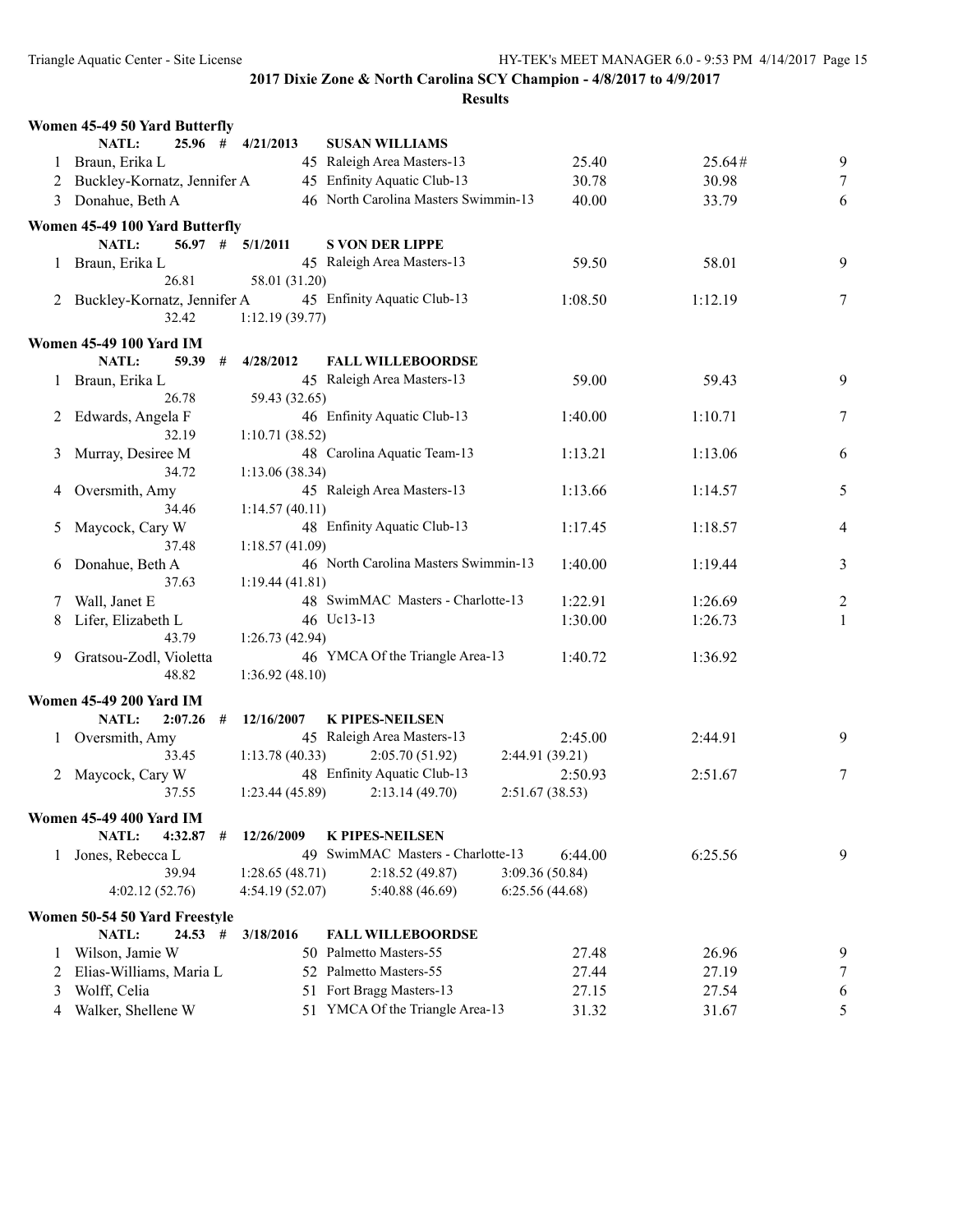|              | Women 50-54 100 Yard Freestyle  |                  |                                      |                  |                  |                 |
|--------------|---------------------------------|------------------|--------------------------------------|------------------|------------------|-----------------|
|              | <b>NATL:</b><br>$53.60$ #       | 4/29/2016        | <b>FALL WILLEBOORDSE</b>             |                  |                  |                 |
| 1            | Wolff, Celia                    |                  | 51 Fort Bragg Masters-13             | 1:00.52          | 1:02.32          | 9               |
|              | 29.30                           | 1:02.32(33.02)   |                                      |                  |                  |                 |
| 2            | Quillen, Diane E                |                  | 53 Enfinity Aquatic Club-13          | 1:04.63          | 1:05.53          | 7               |
|              | 31.77                           | 1:05.53(33.76)   |                                      |                  |                  |                 |
| 3            | Walker, Shellene W              |                  | 51 YMCA Of the Triangle Area-13      | 1:11.41          | 1:09.94          | 6               |
|              | 32.76                           | 1:09.94(37.18)   |                                      |                  |                  |                 |
|              | Women 50-54 200 Yard Freestyle  |                  |                                      |                  |                  |                 |
|              | $1:58.34$ #<br>NATL:            | 4/10/2016        | <b>ELLEN REYNOLDS</b>                |                  |                  |                 |
| $\mathbf{1}$ | Wilson, Jamie W                 |                  | 50 Palmetto Masters-55               | 2:16.66          | 2:27.64          | 9               |
|              | 30.72                           | 1:06.49(35.77)   | 1:46.96(40.47)                       | 2:27.64(40.68)   |                  |                 |
|              |                                 |                  |                                      |                  |                  |                 |
|              | Women 50-54 500 Yard Freestyle  |                  |                                      |                  |                  |                 |
|              | NATL:<br>$5:14.56$ #            | 5/12/2013        | <b>JILL HERNANDEZ</b>                |                  |                  |                 |
| 1            | Salazar, Lynn                   |                  | 50 North Carolina Masters Swimmin-13 | 6:20.00          | 5:53.03          | 9               |
|              | 31.98                           | 1:06.27(34.29)   | 1:42.01(35.74)                       | 2:18.18(36.17)   |                  |                 |
|              | 2:54.55 (36.37)                 | 3:30.81(36.26)   | 4:07.22(36.41)                       | 4:43.16(35.94)   |                  |                 |
|              | 5:19.00 (35.84)                 | 5:53.03(34.03)   |                                      |                  |                  |                 |
| 2            | Quillen, Diane E                |                  | 53 Enfinity Aquatic Club-13          | 6:30.63          | 6:31.68          | $7\phantom{.0}$ |
|              | 34.86                           | 1:13.32(38.46)   | 1:52.91(39.59)                       | 2:33.34(40.43)   |                  |                 |
|              | 3:13.31 (39.97)                 | 3:53.51(40.20)   | 4:33.77(40.26)                       | 5:13.55 (39.78)  |                  |                 |
|              | 5:53.11 (39.56)                 | 6:31.68(38.57)   |                                      |                  |                  |                 |
| 3            | Roberts, Connie                 |                  | 50 SwimMAC Masters - Charlotte-13    | 7:42.18          | 7:44.66          | 6               |
|              | 42.02                           | 1:28.01(45.99)   | 2:16.00(47.99)                       | 3:03.17(47.17)   |                  |                 |
|              | 3:50.44(47.27)                  | 4:37.55(47.11)   | 5:25.25(47.70)                       | 6:12.41(47.16)   |                  |                 |
|              | 6:59.04(46.63)                  | 7:44.66 (45.62)  |                                      |                  |                  |                 |
|              | Women 50-54 1000 Yard Freestyle |                  |                                      |                  |                  |                 |
|              | NATL: 10:58.56 #                | 4/23/2015        | <b>JILL HERNANDEZ</b>                |                  |                  |                 |
| $\mathbf{1}$ | Elias-Williams, Maria L         |                  | 52 Palmetto Masters-55               | 11:30.69         | 11:24.29         | 9               |
|              | 30.34                           | 1:03.37(33.03)   | 1:37.00(33.63)                       | 2:11.00(34.00)   |                  |                 |
|              | 2:45.47 (34.47)                 | 3:20.00(34.53)   | 3:54.63(34.63)                       | 4:29.50(34.87)   |                  |                 |
|              | 5:04.21(34.71)                  | 5:39.06(34.85)   | 6:14.01(34.95)                       | 6:49.03(35.02)   |                  |                 |
|              | 7:23.95 (34.92)                 | 7:58.91 (34.96)  | 8:33.81 (34.90)                      | 9:08.39(34.58)   |                  |                 |
|              | 9:42.42 (34.03)                 | 10:16.74(34.32)  | 10:50.77 (34.03)                     | 11:24.29(33.52)  |                  |                 |
| 2            | Salazar, Lynn                   |                  | 50 North Carolina Masters Swimmin-13 | 12:56.00         | 12:16.05         | 7               |
|              | 33.29                           | 1:09.30(36.01)   | 1:46.36(37.06)                       | 2:23.60 (37.24)  |                  |                 |
|              | 3:01.15(37.55)                  | 3:38.52(37.37)   | 4:15.82(37.30)                       | 4:53.46 (37.64)  |                  |                 |
|              | 5:30.89 (37.43)                 | 6:08.39 (37.50)  | 6:45.81(37.42)                       | 7:23.09 (37.28)  |                  |                 |
|              | 8:00.50 (37.41)                 | 8:37.89 (37.39)  | 9:14.85 (36.96)                      | 9:51.84 (36.99)  |                  |                 |
|              | 10:28.93 (37.09)                | 11:05.74 (36.81) | 11:41.88 (36.14)                     | 12:16.05 (34.17) |                  |                 |
|              | Women 50-54 1650 Yard Freestyle |                  |                                      |                  |                  |                 |
|              | 18:16.49<br><b>NATL:</b>        | #<br>4/23/2015   | <b>C PETERSEN</b>                    |                  |                  |                 |
| 1            | Salazar, Lynn                   |                  | 50 North Carolina Masters Swimmin-13 | 21:30.00         | 20:26.00         | 9               |
|              | 34.13                           | 1:10.70(36.57)   | 1:47.73(37.03)                       | 2:24.67 (36.94)  |                  |                 |
|              | 3:02.19 (37.52)                 | 3:39.71 (37.52)  | 4:17.06(37.35)                       | 4:54.69 (37.63)  |                  |                 |
|              | 5:32.36 (37.67)                 | 6:09.58(37.22)   | 6:47.10(37.52)                       | 7:24.21(37.11)   |                  |                 |
|              | 8:01.57 (37.36)                 | 8:38.88 (37.31)  | 9:16.21(37.33)                       | 9:53.66 (37.45)  |                  |                 |
|              | 10:30.71 (37.05)                | 11:07.68(36.97)  | 11:44.90 (37.22)                     | 12:22.24 (37.34) |                  |                 |
|              | 12:59.47 (37.23)                | 13:36.77 (37.30) | 14:14.02 (37.25)                     | 14:51.67 (37.65) |                  |                 |
|              | 15:29.31 (37.64)                | 16:06.59 (37.28) | 16:44.00 (37.41)                     | 17:22.04 (38.04) |                  |                 |
|              | 17:59.87 (37.83)                | 18:37.52 (37.65) | 19:15.26 (37.74)                     | 19:51.38 (36.12) | 20:26.00 (34.62) |                 |
|              |                                 |                  |                                      |                  |                  |                 |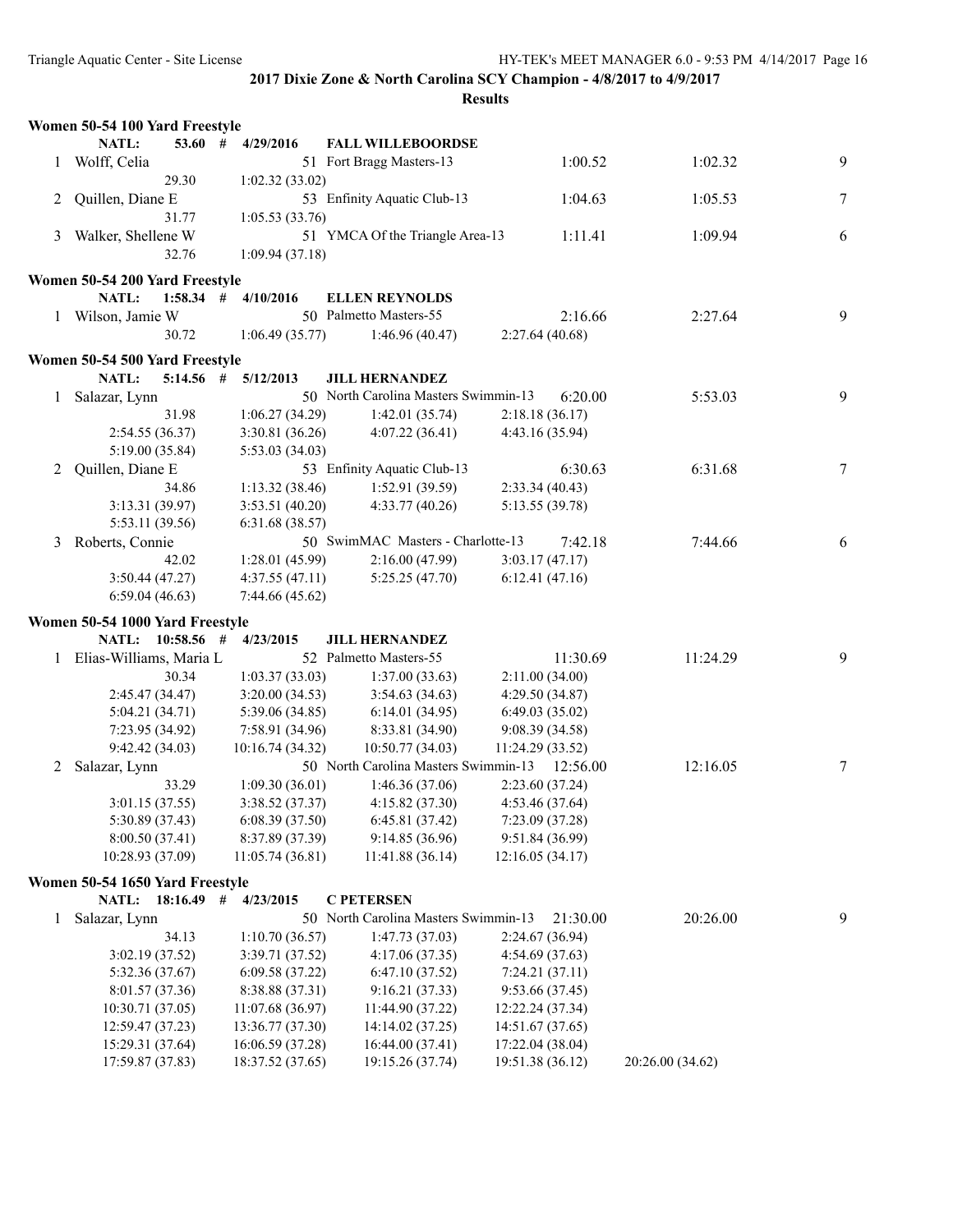|              | Women 50-54 50 Yard Backstroke    |                         |                                 |                 |         |   |
|--------------|-----------------------------------|-------------------------|---------------------------------|-----------------|---------|---|
|              | NATL:<br>$27.04$ #                | 5/10/2013               | <b>LESLIE LIVINGSTON</b>        |                 |         |   |
| 1            | Wolff, Celia                      |                         | 51 Fort Bragg Masters-13        | 31.26           | 31.56   | 9 |
|              | 2 Wilson, Jamie W                 |                         | 50 Palmetto Masters-55          | 34.82           | 34.88   | 7 |
| 3            | Walker, Shellene W                |                         | 51 YMCA Of the Triangle Area-13 | 37.52           | 38.12   | 6 |
|              |                                   |                         |                                 |                 |         |   |
|              | Women 50-54 100 Yard Backstroke   |                         |                                 |                 |         |   |
|              | NATL:                             | $59.19$ # $3/18/2016$   | <b>FALL WILLEBOORDSE</b>        |                 |         |   |
|              | 1 Wolff, Celia                    |                         | 51 Fort Bragg Masters-13        | 1:09.80         | 1:11.27 | 9 |
|              | 33.72                             | 1:11.27(37.55)          |                                 |                 |         |   |
|              | 2 Walker, Shellene W              |                         | 51 YMCA Of the Triangle Area-13 | 1:21.00         | 1:21.28 | 7 |
|              | 39.15                             | 1:21.28(42.13)          |                                 |                 |         |   |
|              | Women 50-54 50 Yard Breaststroke  |                         |                                 |                 |         |   |
|              | NATL:<br>32.37#                   | 5/21/2010               | <b>BRIGITTE HEUER</b>           |                 |         |   |
|              | 1 Quillen, Diane E                |                         | 53 Enfinity Aquatic Club-13     | 38.96           | 39.20   | 9 |
|              |                                   |                         |                                 |                 |         |   |
|              | Women 50-54 100 Yard Breaststroke |                         |                                 |                 |         |   |
|              | NATL:                             | $1:09.21$ # $2/18/2012$ | <b>CAROLINE KRATTLI</b>         |                 |         |   |
|              | 1 Wilson, Jamie W                 |                         | 50 Palmetto Masters-55          | 1:18.29         | 1:18.04 | 9 |
|              | 37.11                             | 1:18.04(40.93)          |                                 |                 |         |   |
|              | 2 Quillen, Diane E                |                         | 53 Enfinity Aquatic Club-13     | 1:24.63         | 1:26.09 | 7 |
|              | 40.84                             | 1:26.09(45.25)          |                                 |                 |         |   |
| 3            | Walker, Shellene W                |                         | 51 YMCA Of the Triangle Area-13 | 1:32.47         | 1:30.30 | 6 |
|              | 42.92                             | 1:30.30(47.38)          |                                 |                 |         |   |
|              | Women 50-54 200 Yard Breaststroke |                         |                                 |                 |         |   |
|              | $2:29.92$ #<br>NATL:              | 2/20/2012               | <b>CAROLINE KRATTLI</b>         |                 |         |   |
|              |                                   |                         | 52 Palmetto Masters-55          |                 |         | 9 |
|              | 1 Elias-Williams, Maria L         |                         |                                 | 3:00.99         | 2:55.47 |   |
|              | 40.21                             | 1:23.59(43.38)          | 2:09.75(46.16)                  | 2:55.47(45.72)  |         |   |
|              | 2 Quillen, Diane E                |                         | 53 Enfinity Aquatic Club-13     | 3:04.63         | 3:05.35 | 7 |
|              | 41.61                             | 1:28.72(47.11)          | 2:16.93(48.21)                  | 3:05.35(48.42)  |         |   |
|              | Women 50-54 50 Yard Butterfly     |                         |                                 |                 |         |   |
|              | NATL:                             | $25.70$ # $5/11/2013$   | <b>LESLIE LIVINGSTON</b>        |                 |         |   |
|              | 1 Wolff, Celia                    |                         | 51 Fort Bragg Masters-13        | 29.14           | 29.51   | 9 |
|              | 2 Quillen, Diane E                |                         | 53 Enfinity Aquatic Club-13     | 32.55           | 32.73   | 7 |
|              |                                   |                         |                                 |                 |         |   |
|              | Women 50-54 100 Yard Butterfly    |                         |                                 |                 |         |   |
|              | NATL:                             | $1:00.17$ # $5/12/2013$ | <b>JILL HERNANDEZ</b>           |                 |         |   |
|              | 1 Elias-Williams, Maria L         |                         | 52 Palmetto Masters-55          | 1:11.14         | 1:09.16 | 9 |
|              | 31.72                             | 1:09.16(37.44)          |                                 |                 |         |   |
|              | 2 Wilson, Jamie W                 |                         | 50 Palmetto Masters-55          | 1:13.11         | 1:10.64 | 7 |
|              | 32.22                             | 1:10.64(38.42)          |                                 |                 |         |   |
|              | Women 50-54 200 Yard Butterfly    |                         |                                 |                 |         |   |
|              | NATL:<br>$2:15.18$ #              | 5/17/2002               | <b>LAURA VAL</b>                |                 |         |   |
| $\mathbf{1}$ | Elias-Williams, Maria L           |                         | 52 Palmetto Masters-55          | 2:44.46         | 2:39.81 | 9 |
|              | 33.38                             | 1:13.82(40.44)          | 1:57.33(43.51)                  | 2:39.81(42.48)  |         |   |
|              | 2 Wilson, Jamie W                 |                         | 50 Palmetto Masters-55          | 3:01.09         | 2:59.45 | 7 |
|              | 38.58                             | 1:24.64(46.06)          | 2:14.67(50.03)                  | 2:59.45 (44.78) |         |   |
|              |                                   |                         |                                 |                 |         |   |
|              | <b>Women 50-54 100 Yard IM</b>    |                         |                                 |                 |         |   |
|              | NATL:<br>$1:01.28$ #              | 4/29/2016               | <b>FALL WILLEBOORDSE</b>        |                 |         |   |
| 1            | Wolff, Celia                      |                         | 51 Fort Bragg Masters-13        | 1:10.52         | 1:12.40 | 9 |
|              | 31.55                             | 1:12.40(40.85)          |                                 |                 |         |   |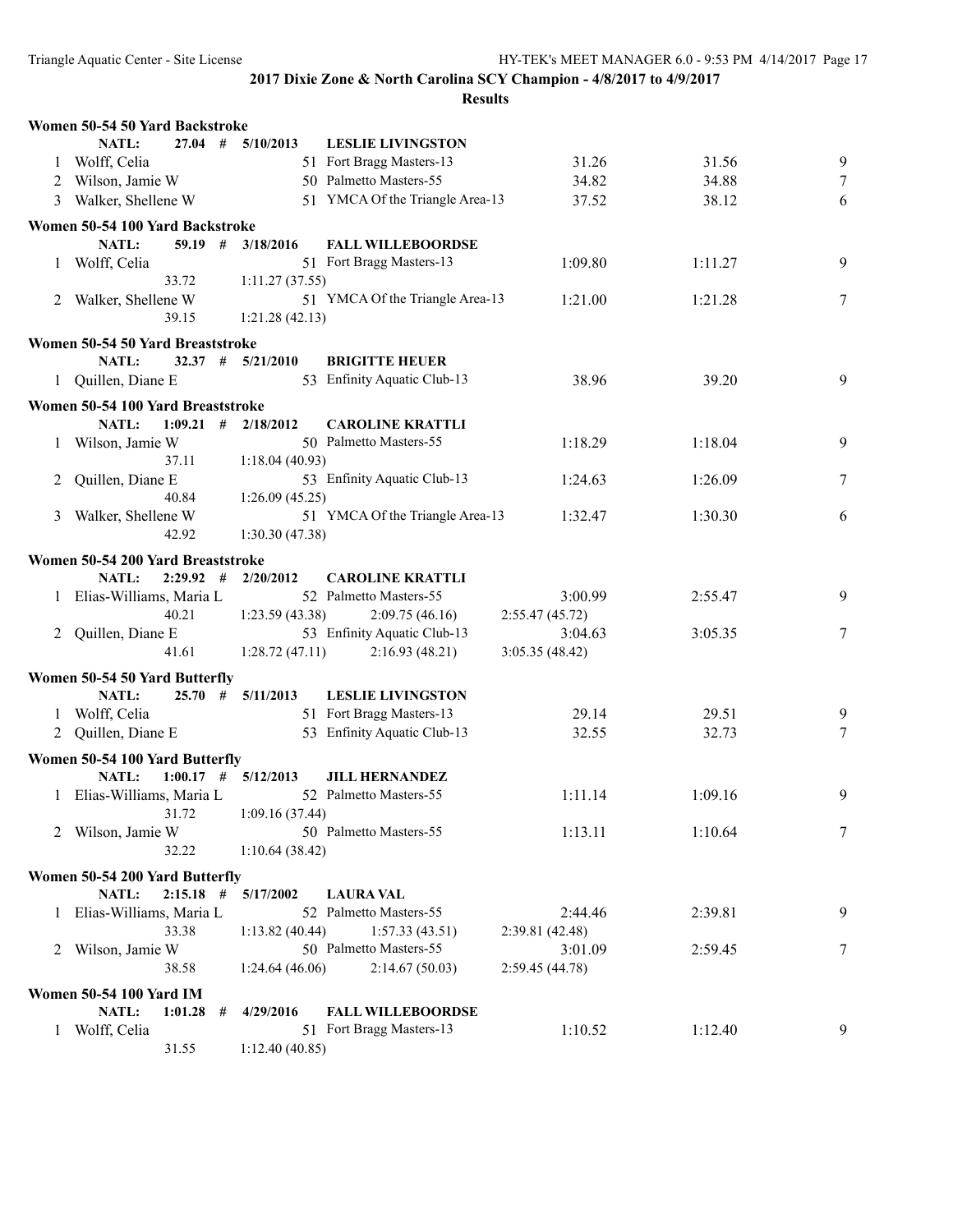|              | (Women 50-54 100 Yard IM)            |                                      |                                                                              |                                      |                  |        |
|--------------|--------------------------------------|--------------------------------------|------------------------------------------------------------------------------|--------------------------------------|------------------|--------|
|              | 2 Quillen, Diane E<br>35.54          | 1:15.72(40.18)                       | 53 Enfinity Aquatic Club-13                                                  | 1:15.76                              | 1:15.72          | 7      |
| 3            | Walker, Shellene W<br>37.20          | 1:19.62(42.42)                       | 51 YMCA Of the Triangle Area-13                                              | 1:21.18                              | 1:19.62          | 6      |
|              | <b>Women 50-54 200 Yard IM</b>       |                                      |                                                                              |                                      |                  |        |
|              | NATL:<br>$2:13.16$ #                 | 5/10/2015                            | <b>ELLEN REYNOLDS</b>                                                        |                                      |                  |        |
|              | 1 Elias-Williams, Maria L            |                                      | 52 Palmetto Masters-55                                                       | 2:36.60                              | 2:32.55          | 9      |
|              | 31.73                                |                                      | 1:59.95()                                                                    | 2:32.55(32.60)                       |                  |        |
|              | Women 55-59 50 Yard Freestyle        |                                      |                                                                              |                                      |                  |        |
|              | NATL:<br>$25.29$ #                   | 5/10/2009                            | <b>LAURA VAL</b>                                                             |                                      |                  |        |
|              | 1 McEachran, Frances T               |                                      | 55 North Carolina Masters Swimmin-13                                         | NT                                   | 26.83            |        |
|              |                                      |                                      |                                                                              |                                      |                  |        |
|              | Women 55-59 50 Yard Freestyle        |                                      |                                                                              |                                      |                  |        |
|              | NATL:<br>$25.29$ #                   | 5/10/2009                            | <b>LAURA VAL</b>                                                             |                                      |                  |        |
| 1            | Walsh, Sue                           |                                      | 55 North Carolina Masters Swimmin-13<br>55 North Carolina Masters Swimmin-13 | 26.20                                | 25.16#           | 9      |
|              | 2 McEachran, Frances T               |                                      | 57 Raleigh Area Masters-13                                                   | 28.00<br>31.00                       | 27.15            | 7      |
| 3            | Whelchel, Nancy L                    |                                      | 56 SwimMAC Masters - Charlotte-13                                            | 31.21                                | 30.03            | 6<br>5 |
| 4            | Woodard, Alis Rojas                  |                                      |                                                                              |                                      | 30.73            |        |
|              | Women 55-59 200 Yard Freestyle       |                                      |                                                                              |                                      |                  |        |
|              | $1:59.02$ #<br>NATL:                 | 5/10/2009                            | <b>LAURA VAL</b>                                                             |                                      |                  |        |
|              | 1 Woodard, Alis Rojas                |                                      | 56 SwimMAC Masters - Charlotte-13                                            | 2:54.61                              | 2:34.69          | 9      |
|              | 38.85                                | 1:18.85(40.00)                       | 1:58.39(39.54)                                                               | 2:34.69 (36.30)                      |                  |        |
|              | Women 55-59 500 Yard Freestyle       |                                      |                                                                              |                                      |                  |        |
|              | <b>NATL:</b><br>$5:27.33$ #          | 1/25/2009                            | <b>LAURA VAL</b>                                                             |                                      |                  |        |
| 1            | Whelchel, Nancy L                    |                                      | 57 Raleigh Area Masters-13                                                   | 6:30.00                              | 6:23.23          | 9      |
|              | 33.49                                | 1:09.58(36.09)                       | 1:47.49(37.91)                                                               | 2:26.65(39.16)                       |                  |        |
|              | 3:06.31(39.66)                       | 3:46.11(39.80)                       | 4:25.93(39.82)                                                               | 5:05.91 (39.98)                      |                  |        |
|              | 5:45.62 (39.71)                      | 6:23.23(37.61)                       |                                                                              |                                      |                  |        |
|              | Women 55-59 1650 Yard Freestyle      |                                      |                                                                              |                                      |                  |        |
|              | NATL: 18:56.04 #                     | 4/16/2010                            | <b>LAURA VAL</b>                                                             |                                      |                  |        |
| $\mathbf{1}$ | Whelchel, Nancy L                    |                                      | 57 Raleigh Area Masters-13                                                   | 21:25.00                             | 21:16.05         | 9      |
|              | 34.53                                | 1:11.50(36.97)                       | 1:49.37(37.87)                                                               | 2:28.08(38.71)                       |                  |        |
|              | 3:07.28(39.20)                       | 3:47.00(39.72)                       | 4:26.37(39.37)                                                               | 5:05.91 (39.54)                      |                  |        |
|              | 5:45.48 (39.57)                      | 6:24.55(39.07)                       | 7:03.76(39.21)                                                               | 7:42.64 (38.88)                      |                  |        |
|              | 8:21.65(39.01)                       | 9:00.53(38.88)                       | 9:39.75(39.22)                                                               | 10:18.59 (38.84)                     |                  |        |
|              | 10:57.32 (38.73)                     | 11:36.38 (39.06)                     | 12:15.57 (39.19)                                                             | 12:54.49 (38.92)                     |                  |        |
|              | 13:33.30 (38.81)                     | 14:11.97 (38.67)                     | 14:50.55 (38.58)                                                             | 15:29.12 (38.57)                     |                  |        |
|              | 16:08.09 (38.97)<br>18:42.95 (38.82) | 16:46.78 (38.69)<br>19:21.96 (39.01) | 17:25.57 (38.79)<br>20:00.99 (39.03)                                         | 18:04.13 (38.56)<br>20:39.25 (38.26) | 21:16.05 (36.80) |        |
|              |                                      |                                      |                                                                              |                                      |                  |        |
|              | Women 55-59 50 Yard Backstroke       |                                      |                                                                              |                                      |                  |        |
|              | NATL:<br>$28.14$ #                   | 10/30/2016                           | <b>LESLIE LIVINGSTON</b>                                                     |                                      |                  |        |
| 1            | Whelchel, Nancy L                    | 57                                   | Raleigh Area Masters-13                                                      | 40.00                                | 38.68            | 9      |
|              | Women 55-59 50 Yard Backstroke       |                                      |                                                                              |                                      |                  |        |
|              | $28.14$ #<br><b>NATL:</b>            | 10/30/2016                           | <b>LESLIE LIVINGSTON</b>                                                     |                                      |                  |        |
| $\mathbf{1}$ | McEachran, Frances T                 |                                      | 55 North Carolina Masters Swimmin-13                                         | NT                                   | 30.21            |        |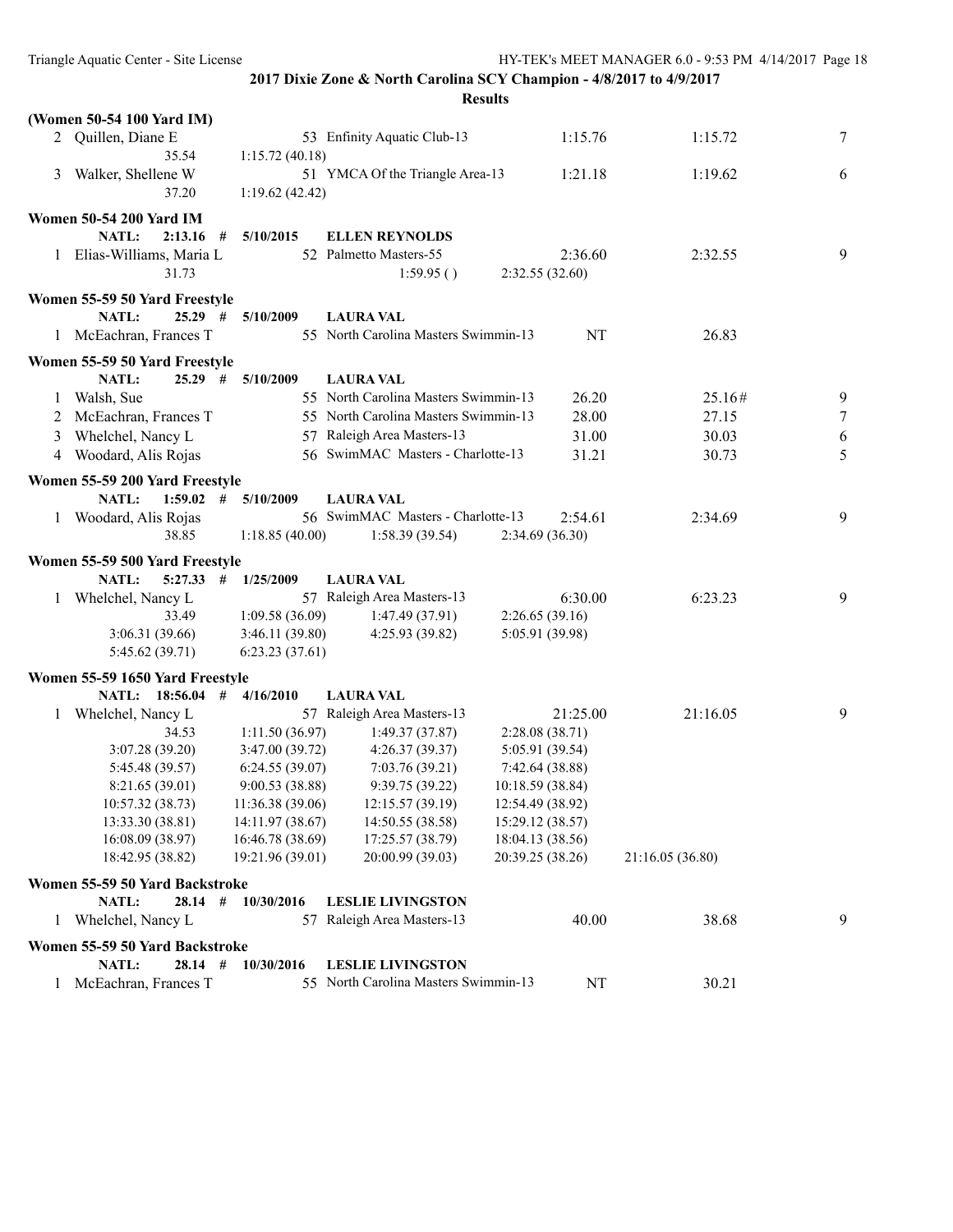|   | Women 55-59 100 Yard Backstroke   |   |                                   |                                              |                                   |          |                 |
|---|-----------------------------------|---|-----------------------------------|----------------------------------------------|-----------------------------------|----------|-----------------|
|   | <b>NATL:</b><br>$1:04.65$ #       |   | 5/23/2010                         | <b>LAURA VAL</b>                             |                                   |          |                 |
|   | 1 McEachran, Frances T<br>33.06   |   | 1:09.56(36.50)                    | 55 North Carolina Masters Swimmin-13         | 1:10.00                           | 1:09.56  | 9               |
|   | 2 Woodard, Alis Rojas             |   |                                   | 56 SwimMAC Masters - Charlotte-13            | 1:35.00                           | 1:25.33  | 7               |
|   | 41.89                             |   | 1:25.33(43.44)                    |                                              |                                   |          |                 |
|   |                                   |   |                                   |                                              |                                   |          |                 |
|   | Women 55-59 50 Yard Breaststroke  |   |                                   |                                              |                                   |          |                 |
|   | NATL:                             |   | $33.76$ # $5/14/2011$             | <b>LISA BENNETT</b>                          |                                   |          |                 |
|   | 1 Pipes, Karlyn A                 |   |                                   | 55 Palm Beach Masters-50                     | 33.78                             | 33.22#   | 9               |
|   | 2 Whelchel, Nancy L               |   |                                   | 57 Raleigh Area Masters-13                   | 42.00                             | 40.76    | 7               |
|   | Women 55-59 100 Yard Breaststroke |   |                                   |                                              |                                   |          |                 |
|   | NATL:                             |   | $1:13.76$ # $4/25/2015$           | <b>CHRIS WENZEL</b>                          |                                   |          |                 |
|   | 1 Whelchel, Nancy L               |   |                                   | 57 Raleigh Area Masters-13                   | 1:30.00                           | 1:27.14  | 9               |
|   | 42.40                             |   | 1:27.14(44.74)                    |                                              |                                   |          |                 |
|   | Women 55-59 50 Yard Butterfly     |   |                                   |                                              |                                   |          |                 |
|   | <b>NATL:</b><br>$27.04$ #         |   | 10/30/2016                        | <b>LESLIE LIVINGSTON</b>                     |                                   |          |                 |
|   | 1 Walsh, Sue                      |   |                                   | 55 North Carolina Masters Swimmin-13         | 30.20                             | 29.06    | 9               |
|   | 2 McEachran, Frances T            |   |                                   | 55 North Carolina Masters Swimmin-13         | 30.00                             | 29.61    | $7\phantom{.0}$ |
|   | Women 55-59 200 Yard Butterfly    |   |                                   |                                              |                                   |          |                 |
|   | <b>NATL:</b><br>$2:16.28$ #       |   | 5/10/2009                         | <b>LAURA VAL</b>                             |                                   |          |                 |
|   | 1 Pipes, Karlyn A                 |   |                                   | 55 Palm Beach Masters-50                     | 2:16.28                           | 2:17.88  | 9               |
|   | 30.64                             |   | 1:06.15(35.51)                    | 1:42.19(36.04)                               | 2:17.88(35.69)                    |          |                 |
|   | 2 Whelchel, Nancy L               |   |                                   | 57 Raleigh Area Masters-13                   | 3:02.85                           | 3:02.26  | 7               |
|   | 39.33                             |   | 1:23.94(44.61)                    | 2:13.95(50.01)                               | 3:02.26(48.31)                    |          |                 |
|   | <b>Women 55-59 100 Yard IM</b>    |   |                                   |                                              |                                   |          |                 |
|   | NATL:<br>1:05.21                  | # | 5/20/2007                         | <b>LAURA VAL</b>                             |                                   |          |                 |
|   | 1 Pipes, Karlyn A                 |   |                                   | 55 Palm Beach Masters-50                     | 1:05.21                           | 1:02.59# | 9               |
|   | 28.47                             |   | 1:02.59(34.12)                    |                                              |                                   |          |                 |
|   | 2 Whelchel, Nancy L               |   |                                   | 57 Raleigh Area Masters-13                   | 1:16.20                           | 1:16.05  | 7               |
|   | 36.45                             |   | 1:16.05(39.60)                    |                                              |                                   |          |                 |
|   | <b>Women 55-59 200 Yard IM</b>    |   |                                   |                                              |                                   |          |                 |
|   | NATL:<br>$2:21.91$ #              |   | 5/22/2010                         | <b>LAURA VAL</b>                             |                                   |          |                 |
|   | 1 Pipes, Karlyn A                 |   |                                   | 55 Palm Beach Masters-50                     | 2:21.91                           | 2:18.07# | 9               |
|   | 29.93                             |   | 1:05.47(35.54)                    | 1:47.30(41.83)                               | 2:18.07(30.77)                    |          |                 |
|   | 2 Whelchel, Nancy L               |   |                                   | 57 Raleigh Area Masters-13                   | 2:50.00                           | 2:41.28  | 7               |
|   | 35.96                             |   | 1:16.08(40.12)                    | 2:04.50(48.42)                               | 2:41.28 (36.78)                   |          |                 |
|   |                                   |   |                                   |                                              |                                   |          |                 |
|   | Women 55-59 400 Yard IM           |   |                                   |                                              |                                   |          |                 |
|   | NATL:<br>5:03.92                  | # | 5/7/2010                          | <b>LAURA VAL</b><br>55 Palm Beach Masters-50 |                                   |          |                 |
|   | 1 Pipes, Karlyn A                 |   |                                   |                                              | 5:23.92                           | 4:53.29# | 9               |
|   | 30.86<br>3:07.04(43.21)           |   | 1:06.10(35.24)<br>3:49.60 (42.56) | 1:44.59(38.49)<br>4:22.15(32.55)             | 2:23.83 (39.24)<br>4:53.29(31.14) |          |                 |
|   | Whelchel, Nancy L                 |   |                                   | 57 Raleigh Area Masters-13                   | 5:52.59                           | 5:44.17  | 7               |
| 2 | 38.05                             |   | 1:22.25(44.20)                    | 2:06.33 (44.08)                              | 2:50.29 (43.96)                   |          |                 |
|   | 3:39.49 (49.20)                   |   | 4:27.81 (48.32)                   | 5:06.69 (38.88)                              | 5:44.17 (37.48)                   |          |                 |
|   |                                   |   |                                   |                                              |                                   |          |                 |
|   | Women 60-64 50 Yard Freestyle     |   |                                   |                                              |                                   |          |                 |
|   | NATL:<br>$26.48$ #                |   | 3/9/2014                          | <b>LAURA VAL</b>                             |                                   |          |                 |
|   | 1 Francis, Susan A                |   |                                   | 64 Palmetto Masters-55                       | 30.47                             | 30.67    | 9               |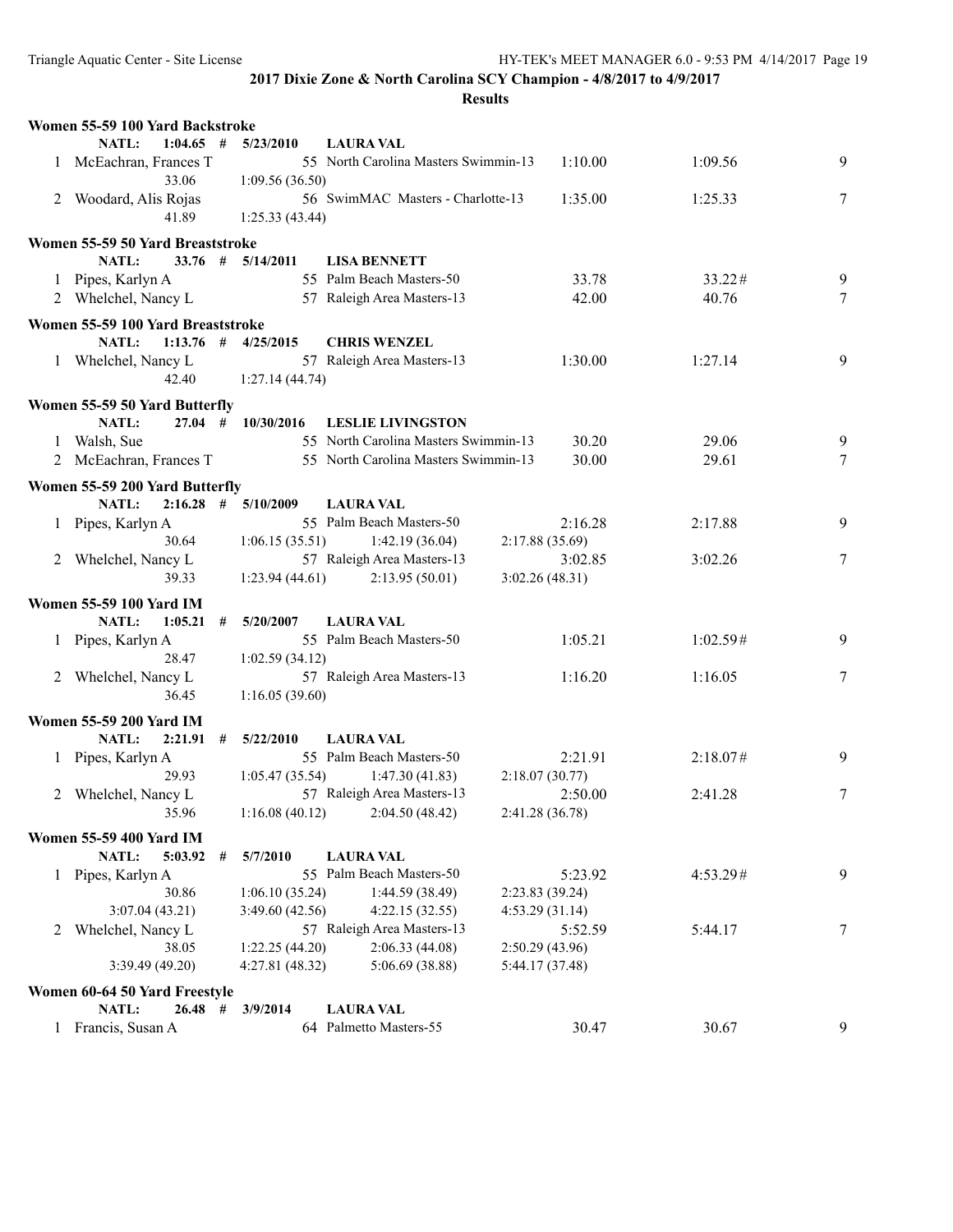|   | Women 60-64 100 Yard Freestyle                |   |                         |                                                          |         |         |   |
|---|-----------------------------------------------|---|-------------------------|----------------------------------------------------------|---------|---------|---|
|   | <b>NATL:</b>                                  |   | $56.45$ # $4/29/2012$   | <b>LAURA VAL</b>                                         |         |         |   |
|   | 1 Amick, Beverly O                            |   |                         | 62 Tyde Endurance and Aquatics Ma-13                     | 1:07.11 | 1:07.59 | 9 |
|   | 32.63                                         |   | 1:07.59 (34.96)         |                                                          |         |         |   |
|   | 2 Francis, Susan A                            |   |                         | 64 Palmetto Masters-55                                   | 1:10.00 | 1:09.43 | 7 |
|   | 32.22                                         |   | 1:09.43(37.21)          |                                                          |         |         |   |
|   | Women 60-64 200 Yard Freestyle                |   |                         |                                                          |         |         |   |
|   | <b>NATL:</b>                                  |   | $2:05.75$ # $5/22/2016$ | <b>LAURA VAL</b>                                         |         |         |   |
|   | 1 Francis, Susan A                            |   |                         | 64 Palmetto Masters-55                                   | 2:47.00 | 2:36.52 | 9 |
|   | 34.74                                         |   | 1:13.84(39.10)          | 1:55.11(41.27)<br>2:36.52(41.41)                         |         |         |   |
|   | 2 Pearce, Mary D                              |   |                         | 61 Masters of Raleigh Swimming As-13                     | 3:00.00 | 2:55.91 | 7 |
|   | 40.72                                         |   | 1:25.25(44.53)          | 2:11.11(45.86)<br>2:55.91(44.80)                         |         |         |   |
|   | Women 60-64 50 Yard Backstroke                |   |                         |                                                          |         |         |   |
|   | NATL:                                         |   | $29.58$ # $4/26/2015$   | <b>LAURA VAL</b>                                         |         |         |   |
|   | 1 Amick, Beverly O                            |   |                         | 62 Tyde Endurance and Aquatics Ma-13                     | 36.84   | 35.91   | 9 |
|   | 2 Francis, Susan A                            |   |                         | 64 Palmetto Masters-55                                   | 37.00   | 38.41   | 7 |
|   | 3 Pearce, Mary D                              |   |                         | 61 Masters of Raleigh Swimming As-13                     | 42.68   | 43.81   | 6 |
|   |                                               |   |                         |                                                          |         |         |   |
|   | Women 60-64 100 Yard Backstroke<br>NATL:      |   | $1:03.72$ # $5/12/2013$ | <b>LAURA VAL</b>                                         |         |         |   |
|   | 1 Pearce, Mary D                              |   |                         | 61 Masters of Raleigh Swimming As-13                     | 1:33.16 | 1:32.75 | 9 |
|   | 46.22                                         |   | 1:32.75(46.53)          |                                                          |         |         |   |
|   |                                               |   |                         |                                                          |         |         |   |
|   | Women 60-64 200 Yard Backstroke               |   |                         |                                                          |         |         |   |
|   | <b>NATL:</b>                                  |   | $2:21.44$ # $5/11/2013$ | <b>LAURA VAL</b>                                         |         |         |   |
|   | 1 Pearce, Mary D                              |   |                         | 61 Masters of Raleigh Swimming As-13                     | 3:20.00 | 3:20.15 | 9 |
|   | 48.38                                         |   | 1:38.81(50.43)          | 3:20.15(1:41.34)                                         |         |         |   |
|   | Women 60-64 50 Yard Breaststroke              |   |                         |                                                          |         |         |   |
|   | NATL:                                         |   | $35.09$ # $5/10/2013$   | <b>MELINDA WOLFF</b>                                     |         |         |   |
|   | 1 Pearce, Mary D                              |   |                         | 61 Masters of Raleigh Swimming As-13                     | 42.96   | 44.78   | 9 |
|   | Women 60-64 100 Yard Breaststroke             |   |                         |                                                          |         |         |   |
|   | NATL:                                         |   | $1:16.80$ # $4/25/2015$ | <b>LO KNAPP</b>                                          |         |         |   |
|   | 1 Pearce, Mary D                              |   |                         | 61 Masters of Raleigh Swimming As-13                     | 1:35.00 | 1:39.60 | 9 |
|   | 47.20                                         |   | 1:39.60(52.40)          |                                                          |         |         |   |
|   | Women 60-64 200 Yard Breaststroke             |   |                         |                                                          |         |         |   |
|   | <b>NATL:</b>                                  |   | $2:44.73$ # $4/26/2015$ | <b>LO KNAPP</b>                                          |         |         |   |
|   | 1 Pearce, Mary D                              |   |                         | 61 Masters of Raleigh Swimming As-13                     | 3:22.98 | 3:33.06 | 9 |
|   | 49.83                                         |   | 1:45.10(55.27)          | 2:38.73 (53.63)<br>3:33.06 (54.33)                       |         |         |   |
|   | Women 60-64 50 Yard Butterfly                 |   |                         |                                                          |         |         |   |
|   | 29.14<br>NATL:                                | # | 5/11/2013               | <b>CHARLOTTE DAVIS</b>                                   |         |         |   |
|   | Amick, Beverly O                              |   |                         | 62 Tyde Endurance and Aquatics Ma-13                     | 32.70   | 33.47   | 9 |
| 2 | Francis, Susan A                              |   |                         | 64 Palmetto Masters-55                                   | 36.00   | 37.42   | 7 |
|   |                                               |   |                         |                                                          |         |         |   |
|   | Women 60-64 200 Yard Butterfly<br>$2:24.30$ # |   |                         |                                                          |         |         |   |
|   | NATL:                                         |   | 5/10/2013               | <b>LAURA VAL</b><br>61 Masters of Raleigh Swimming As-13 |         |         |   |
|   | 1 Pearce, Mary D<br>49.47                     |   | 1:47.97 (58.50)         | 3:50.48 (1:01.14)<br>2:49.34(1:01.37)                    | 3:50.00 | 3:50.48 | 9 |
|   |                                               |   |                         |                                                          |         |         |   |
|   | <b>Women 60-64 200 Yard IM</b>                |   |                         |                                                          |         |         |   |
|   | NATL:<br>2:25.40                              | # | 3/4/2012                | <b>LAURA VAL</b>                                         |         |         |   |
|   | 1 Pearce, Mary D                              |   |                         | 61 Masters of Raleigh Swimming As-13                     | 3:20.00 | 3:19.53 | 9 |
|   | 47.49                                         |   | 1:40.36 (52.87)         | 2:35.86 (55.50)<br>3:19.53(43.67)                        |         |         |   |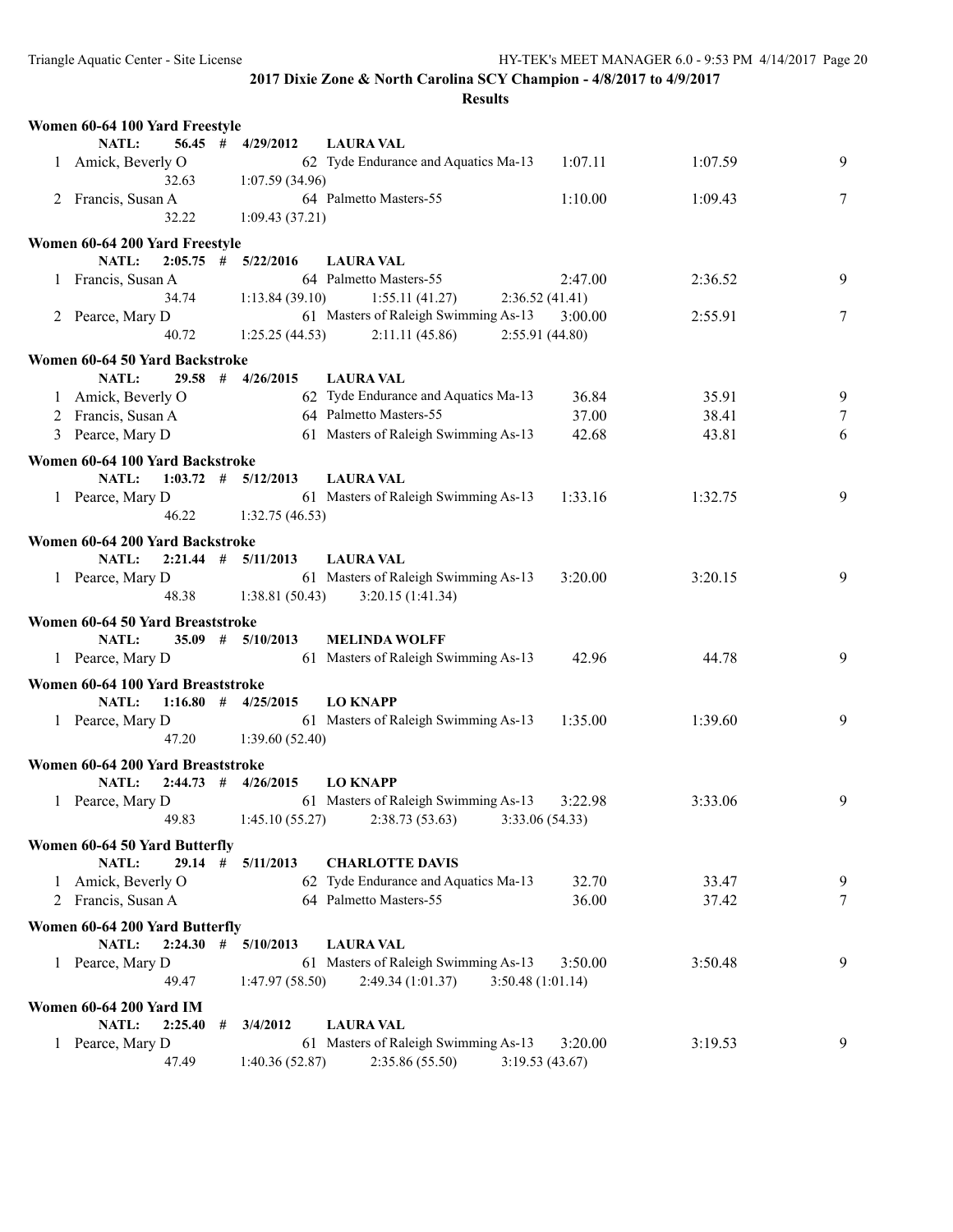| NATL:<br>$5:16.18$ #<br>3/15/2014<br><b>LAURA VAL</b><br>61 Masters of Raleigh Swimming As-13 7:00.00<br>1 Pearce, Mary D<br>6:59.43<br>9<br>1:46.76 (57.44)<br>3:33.05()<br>49.32<br>6:59.43(45.97)<br>4:30.37(57.32)<br>5:26.85(56.48)<br>6:13.46(46.61)<br>Women 65-69 100 Yard Freestyle<br>$59.78$ # $1/21/2017$<br>NATL:<br><b>LAURA VAL</b><br>68 North Carolina Masters Swimmin-13<br>1:30.50<br>9<br>1 Vickers, Valerie G<br>1:36.69<br>44.95<br>1:36.69(51.74)<br>Women 65-69 500 Yard Freestyle<br><b>NATL:</b><br>$6:03.86$ # $4/10/2016$<br><b>CHARLOTTE DAVIS</b><br>68 Greenville Splash Masters-55<br>9<br>1 Panayotoff, Kristi M<br>9:08.95<br>9:13.07<br>3:34.19()<br>6:22.07(57.09)<br>7:19.12(57.05)<br>4:29.94(55.75)<br>5:24.98 (55.04)<br>8:13.91 (54.79)<br>9:08.95(55.04)<br>Women 65-69 50 Yard Backstroke<br>$30.87$ # $1/14/2017$<br><b>NATL:</b><br><b>LAURA VAL</b><br>68 North Carolina Masters Swimmin-13<br>9<br>1 Vickers, Valerie G<br>45.30<br>45.99<br>Women 65-69 100 Yard Backstroke<br><b>NATL:</b><br>$1:10.15$ # $4/11/2015$<br><b>CECILIA MCCLOSKEY</b><br>1 Panayotoff, Kristi M<br>68 Greenville Splash Masters-55<br>9<br>1:43.65<br>1:45.63<br>51.46<br>1:45.63(54.17)<br>Women 65-69 200 Yard Backstroke<br>NATL:<br>$2:28.21$ # $1/21/2017$<br><b>LAURA VAL</b><br>1 Panayotoff, Kristi M 68 Greenville Splash Masters-55<br>3:52.18<br>9<br>3:47.93<br>53.44<br>$1:52.41(58.97)$ $2:52.75(1:00.34)$<br>3:52.18(59.43)<br>Women 65-69 200 Yard Breaststroke<br>$3:01.50$ # $4/4/2004$<br>NATL:<br><b>JOANN LEILICH</b><br>68 Greenville Splash Masters-55<br>1 Panayotoff, Kristi M<br>9<br>4:13.00<br>4:14.84<br>58.40<br>2:03.58(1:05.18)<br>3:10.79(1:07.21)<br>4:14.84(1:04.05)<br>Women 65-69 50 Yard Butterfly<br>$29.91$ # $4/10/2016$<br><b>NATL:</b><br><b>CHARLOTTE DAVIS</b><br>68 Greenville Splash Masters-55<br>9<br>1 Panayotoff, Kristi M<br>50.63<br>50.76<br>Women 65-69 100 Yard Butterfly<br><b>CHARLOTTE DAVIS</b><br>NATL: $1:10.12 \neq 4/30/2016$<br>68 Greenville Splash Masters-55<br>9<br>1 Panayotoff, Kristi M<br>1:48.73<br>1:50.83<br>52.43<br>1:50.83(58.40)<br>Women 65-69 200 Yard Butterfly<br>NATL:<br>$2:46.89$ #<br>1/29/2017<br><b>SLOFTUS-CHARLEY</b><br>68 Greenville Splash Masters-55<br>4:01.46<br>4:11.18<br>9<br>1 Panayotoff, Kristi M<br>57.86<br>2:01.92(1:04.06)<br>3:08.69(1:06.77)<br>4:11.18(1:02.49)<br><b>Women 65-69 100 Yard IM</b><br>NATL:<br><b>CHARLOTTE DAVIS</b><br>1:10.09<br>4/29/2016<br>#<br>1 Panayotoff, Kristi M<br>68 Greenville Splash Masters-55<br>1:48.77<br>1:48.54<br>9<br>52.51<br>1:48.77(56.26) | <b>Women 60-64 400 Yard IM</b> |  |  |  |
|----------------------------------------------------------------------------------------------------------------------------------------------------------------------------------------------------------------------------------------------------------------------------------------------------------------------------------------------------------------------------------------------------------------------------------------------------------------------------------------------------------------------------------------------------------------------------------------------------------------------------------------------------------------------------------------------------------------------------------------------------------------------------------------------------------------------------------------------------------------------------------------------------------------------------------------------------------------------------------------------------------------------------------------------------------------------------------------------------------------------------------------------------------------------------------------------------------------------------------------------------------------------------------------------------------------------------------------------------------------------------------------------------------------------------------------------------------------------------------------------------------------------------------------------------------------------------------------------------------------------------------------------------------------------------------------------------------------------------------------------------------------------------------------------------------------------------------------------------------------------------------------------------------------------------------------------------------------------------------------------------------------------------------------------------------------------------------------------------------------------------------------------------------------------------------------------------------------------------------------------------------------------------------------------------------------------------------------------------------------------------------------------------------------------------------------------------------------------------------------------------------------------------------------------------------------------------------------------------------------------------------|--------------------------------|--|--|--|
|                                                                                                                                                                                                                                                                                                                                                                                                                                                                                                                                                                                                                                                                                                                                                                                                                                                                                                                                                                                                                                                                                                                                                                                                                                                                                                                                                                                                                                                                                                                                                                                                                                                                                                                                                                                                                                                                                                                                                                                                                                                                                                                                                                                                                                                                                                                                                                                                                                                                                                                                                                                                                                  |                                |  |  |  |
|                                                                                                                                                                                                                                                                                                                                                                                                                                                                                                                                                                                                                                                                                                                                                                                                                                                                                                                                                                                                                                                                                                                                                                                                                                                                                                                                                                                                                                                                                                                                                                                                                                                                                                                                                                                                                                                                                                                                                                                                                                                                                                                                                                                                                                                                                                                                                                                                                                                                                                                                                                                                                                  |                                |  |  |  |
|                                                                                                                                                                                                                                                                                                                                                                                                                                                                                                                                                                                                                                                                                                                                                                                                                                                                                                                                                                                                                                                                                                                                                                                                                                                                                                                                                                                                                                                                                                                                                                                                                                                                                                                                                                                                                                                                                                                                                                                                                                                                                                                                                                                                                                                                                                                                                                                                                                                                                                                                                                                                                                  |                                |  |  |  |
|                                                                                                                                                                                                                                                                                                                                                                                                                                                                                                                                                                                                                                                                                                                                                                                                                                                                                                                                                                                                                                                                                                                                                                                                                                                                                                                                                                                                                                                                                                                                                                                                                                                                                                                                                                                                                                                                                                                                                                                                                                                                                                                                                                                                                                                                                                                                                                                                                                                                                                                                                                                                                                  |                                |  |  |  |
|                                                                                                                                                                                                                                                                                                                                                                                                                                                                                                                                                                                                                                                                                                                                                                                                                                                                                                                                                                                                                                                                                                                                                                                                                                                                                                                                                                                                                                                                                                                                                                                                                                                                                                                                                                                                                                                                                                                                                                                                                                                                                                                                                                                                                                                                                                                                                                                                                                                                                                                                                                                                                                  |                                |  |  |  |
|                                                                                                                                                                                                                                                                                                                                                                                                                                                                                                                                                                                                                                                                                                                                                                                                                                                                                                                                                                                                                                                                                                                                                                                                                                                                                                                                                                                                                                                                                                                                                                                                                                                                                                                                                                                                                                                                                                                                                                                                                                                                                                                                                                                                                                                                                                                                                                                                                                                                                                                                                                                                                                  |                                |  |  |  |
|                                                                                                                                                                                                                                                                                                                                                                                                                                                                                                                                                                                                                                                                                                                                                                                                                                                                                                                                                                                                                                                                                                                                                                                                                                                                                                                                                                                                                                                                                                                                                                                                                                                                                                                                                                                                                                                                                                                                                                                                                                                                                                                                                                                                                                                                                                                                                                                                                                                                                                                                                                                                                                  |                                |  |  |  |
|                                                                                                                                                                                                                                                                                                                                                                                                                                                                                                                                                                                                                                                                                                                                                                                                                                                                                                                                                                                                                                                                                                                                                                                                                                                                                                                                                                                                                                                                                                                                                                                                                                                                                                                                                                                                                                                                                                                                                                                                                                                                                                                                                                                                                                                                                                                                                                                                                                                                                                                                                                                                                                  |                                |  |  |  |
|                                                                                                                                                                                                                                                                                                                                                                                                                                                                                                                                                                                                                                                                                                                                                                                                                                                                                                                                                                                                                                                                                                                                                                                                                                                                                                                                                                                                                                                                                                                                                                                                                                                                                                                                                                                                                                                                                                                                                                                                                                                                                                                                                                                                                                                                                                                                                                                                                                                                                                                                                                                                                                  |                                |  |  |  |
|                                                                                                                                                                                                                                                                                                                                                                                                                                                                                                                                                                                                                                                                                                                                                                                                                                                                                                                                                                                                                                                                                                                                                                                                                                                                                                                                                                                                                                                                                                                                                                                                                                                                                                                                                                                                                                                                                                                                                                                                                                                                                                                                                                                                                                                                                                                                                                                                                                                                                                                                                                                                                                  |                                |  |  |  |
|                                                                                                                                                                                                                                                                                                                                                                                                                                                                                                                                                                                                                                                                                                                                                                                                                                                                                                                                                                                                                                                                                                                                                                                                                                                                                                                                                                                                                                                                                                                                                                                                                                                                                                                                                                                                                                                                                                                                                                                                                                                                                                                                                                                                                                                                                                                                                                                                                                                                                                                                                                                                                                  |                                |  |  |  |
|                                                                                                                                                                                                                                                                                                                                                                                                                                                                                                                                                                                                                                                                                                                                                                                                                                                                                                                                                                                                                                                                                                                                                                                                                                                                                                                                                                                                                                                                                                                                                                                                                                                                                                                                                                                                                                                                                                                                                                                                                                                                                                                                                                                                                                                                                                                                                                                                                                                                                                                                                                                                                                  |                                |  |  |  |
|                                                                                                                                                                                                                                                                                                                                                                                                                                                                                                                                                                                                                                                                                                                                                                                                                                                                                                                                                                                                                                                                                                                                                                                                                                                                                                                                                                                                                                                                                                                                                                                                                                                                                                                                                                                                                                                                                                                                                                                                                                                                                                                                                                                                                                                                                                                                                                                                                                                                                                                                                                                                                                  |                                |  |  |  |
|                                                                                                                                                                                                                                                                                                                                                                                                                                                                                                                                                                                                                                                                                                                                                                                                                                                                                                                                                                                                                                                                                                                                                                                                                                                                                                                                                                                                                                                                                                                                                                                                                                                                                                                                                                                                                                                                                                                                                                                                                                                                                                                                                                                                                                                                                                                                                                                                                                                                                                                                                                                                                                  |                                |  |  |  |
|                                                                                                                                                                                                                                                                                                                                                                                                                                                                                                                                                                                                                                                                                                                                                                                                                                                                                                                                                                                                                                                                                                                                                                                                                                                                                                                                                                                                                                                                                                                                                                                                                                                                                                                                                                                                                                                                                                                                                                                                                                                                                                                                                                                                                                                                                                                                                                                                                                                                                                                                                                                                                                  |                                |  |  |  |
|                                                                                                                                                                                                                                                                                                                                                                                                                                                                                                                                                                                                                                                                                                                                                                                                                                                                                                                                                                                                                                                                                                                                                                                                                                                                                                                                                                                                                                                                                                                                                                                                                                                                                                                                                                                                                                                                                                                                                                                                                                                                                                                                                                                                                                                                                                                                                                                                                                                                                                                                                                                                                                  |                                |  |  |  |
|                                                                                                                                                                                                                                                                                                                                                                                                                                                                                                                                                                                                                                                                                                                                                                                                                                                                                                                                                                                                                                                                                                                                                                                                                                                                                                                                                                                                                                                                                                                                                                                                                                                                                                                                                                                                                                                                                                                                                                                                                                                                                                                                                                                                                                                                                                                                                                                                                                                                                                                                                                                                                                  |                                |  |  |  |
|                                                                                                                                                                                                                                                                                                                                                                                                                                                                                                                                                                                                                                                                                                                                                                                                                                                                                                                                                                                                                                                                                                                                                                                                                                                                                                                                                                                                                                                                                                                                                                                                                                                                                                                                                                                                                                                                                                                                                                                                                                                                                                                                                                                                                                                                                                                                                                                                                                                                                                                                                                                                                                  |                                |  |  |  |
|                                                                                                                                                                                                                                                                                                                                                                                                                                                                                                                                                                                                                                                                                                                                                                                                                                                                                                                                                                                                                                                                                                                                                                                                                                                                                                                                                                                                                                                                                                                                                                                                                                                                                                                                                                                                                                                                                                                                                                                                                                                                                                                                                                                                                                                                                                                                                                                                                                                                                                                                                                                                                                  |                                |  |  |  |
|                                                                                                                                                                                                                                                                                                                                                                                                                                                                                                                                                                                                                                                                                                                                                                                                                                                                                                                                                                                                                                                                                                                                                                                                                                                                                                                                                                                                                                                                                                                                                                                                                                                                                                                                                                                                                                                                                                                                                                                                                                                                                                                                                                                                                                                                                                                                                                                                                                                                                                                                                                                                                                  |                                |  |  |  |
|                                                                                                                                                                                                                                                                                                                                                                                                                                                                                                                                                                                                                                                                                                                                                                                                                                                                                                                                                                                                                                                                                                                                                                                                                                                                                                                                                                                                                                                                                                                                                                                                                                                                                                                                                                                                                                                                                                                                                                                                                                                                                                                                                                                                                                                                                                                                                                                                                                                                                                                                                                                                                                  |                                |  |  |  |
|                                                                                                                                                                                                                                                                                                                                                                                                                                                                                                                                                                                                                                                                                                                                                                                                                                                                                                                                                                                                                                                                                                                                                                                                                                                                                                                                                                                                                                                                                                                                                                                                                                                                                                                                                                                                                                                                                                                                                                                                                                                                                                                                                                                                                                                                                                                                                                                                                                                                                                                                                                                                                                  |                                |  |  |  |
|                                                                                                                                                                                                                                                                                                                                                                                                                                                                                                                                                                                                                                                                                                                                                                                                                                                                                                                                                                                                                                                                                                                                                                                                                                                                                                                                                                                                                                                                                                                                                                                                                                                                                                                                                                                                                                                                                                                                                                                                                                                                                                                                                                                                                                                                                                                                                                                                                                                                                                                                                                                                                                  |                                |  |  |  |
|                                                                                                                                                                                                                                                                                                                                                                                                                                                                                                                                                                                                                                                                                                                                                                                                                                                                                                                                                                                                                                                                                                                                                                                                                                                                                                                                                                                                                                                                                                                                                                                                                                                                                                                                                                                                                                                                                                                                                                                                                                                                                                                                                                                                                                                                                                                                                                                                                                                                                                                                                                                                                                  |                                |  |  |  |
|                                                                                                                                                                                                                                                                                                                                                                                                                                                                                                                                                                                                                                                                                                                                                                                                                                                                                                                                                                                                                                                                                                                                                                                                                                                                                                                                                                                                                                                                                                                                                                                                                                                                                                                                                                                                                                                                                                                                                                                                                                                                                                                                                                                                                                                                                                                                                                                                                                                                                                                                                                                                                                  |                                |  |  |  |
|                                                                                                                                                                                                                                                                                                                                                                                                                                                                                                                                                                                                                                                                                                                                                                                                                                                                                                                                                                                                                                                                                                                                                                                                                                                                                                                                                                                                                                                                                                                                                                                                                                                                                                                                                                                                                                                                                                                                                                                                                                                                                                                                                                                                                                                                                                                                                                                                                                                                                                                                                                                                                                  |                                |  |  |  |
|                                                                                                                                                                                                                                                                                                                                                                                                                                                                                                                                                                                                                                                                                                                                                                                                                                                                                                                                                                                                                                                                                                                                                                                                                                                                                                                                                                                                                                                                                                                                                                                                                                                                                                                                                                                                                                                                                                                                                                                                                                                                                                                                                                                                                                                                                                                                                                                                                                                                                                                                                                                                                                  |                                |  |  |  |
|                                                                                                                                                                                                                                                                                                                                                                                                                                                                                                                                                                                                                                                                                                                                                                                                                                                                                                                                                                                                                                                                                                                                                                                                                                                                                                                                                                                                                                                                                                                                                                                                                                                                                                                                                                                                                                                                                                                                                                                                                                                                                                                                                                                                                                                                                                                                                                                                                                                                                                                                                                                                                                  |                                |  |  |  |
|                                                                                                                                                                                                                                                                                                                                                                                                                                                                                                                                                                                                                                                                                                                                                                                                                                                                                                                                                                                                                                                                                                                                                                                                                                                                                                                                                                                                                                                                                                                                                                                                                                                                                                                                                                                                                                                                                                                                                                                                                                                                                                                                                                                                                                                                                                                                                                                                                                                                                                                                                                                                                                  |                                |  |  |  |
|                                                                                                                                                                                                                                                                                                                                                                                                                                                                                                                                                                                                                                                                                                                                                                                                                                                                                                                                                                                                                                                                                                                                                                                                                                                                                                                                                                                                                                                                                                                                                                                                                                                                                                                                                                                                                                                                                                                                                                                                                                                                                                                                                                                                                                                                                                                                                                                                                                                                                                                                                                                                                                  |                                |  |  |  |
|                                                                                                                                                                                                                                                                                                                                                                                                                                                                                                                                                                                                                                                                                                                                                                                                                                                                                                                                                                                                                                                                                                                                                                                                                                                                                                                                                                                                                                                                                                                                                                                                                                                                                                                                                                                                                                                                                                                                                                                                                                                                                                                                                                                                                                                                                                                                                                                                                                                                                                                                                                                                                                  |                                |  |  |  |
|                                                                                                                                                                                                                                                                                                                                                                                                                                                                                                                                                                                                                                                                                                                                                                                                                                                                                                                                                                                                                                                                                                                                                                                                                                                                                                                                                                                                                                                                                                                                                                                                                                                                                                                                                                                                                                                                                                                                                                                                                                                                                                                                                                                                                                                                                                                                                                                                                                                                                                                                                                                                                                  |                                |  |  |  |
|                                                                                                                                                                                                                                                                                                                                                                                                                                                                                                                                                                                                                                                                                                                                                                                                                                                                                                                                                                                                                                                                                                                                                                                                                                                                                                                                                                                                                                                                                                                                                                                                                                                                                                                                                                                                                                                                                                                                                                                                                                                                                                                                                                                                                                                                                                                                                                                                                                                                                                                                                                                                                                  |                                |  |  |  |
|                                                                                                                                                                                                                                                                                                                                                                                                                                                                                                                                                                                                                                                                                                                                                                                                                                                                                                                                                                                                                                                                                                                                                                                                                                                                                                                                                                                                                                                                                                                                                                                                                                                                                                                                                                                                                                                                                                                                                                                                                                                                                                                                                                                                                                                                                                                                                                                                                                                                                                                                                                                                                                  |                                |  |  |  |
|                                                                                                                                                                                                                                                                                                                                                                                                                                                                                                                                                                                                                                                                                                                                                                                                                                                                                                                                                                                                                                                                                                                                                                                                                                                                                                                                                                                                                                                                                                                                                                                                                                                                                                                                                                                                                                                                                                                                                                                                                                                                                                                                                                                                                                                                                                                                                                                                                                                                                                                                                                                                                                  |                                |  |  |  |
|                                                                                                                                                                                                                                                                                                                                                                                                                                                                                                                                                                                                                                                                                                                                                                                                                                                                                                                                                                                                                                                                                                                                                                                                                                                                                                                                                                                                                                                                                                                                                                                                                                                                                                                                                                                                                                                                                                                                                                                                                                                                                                                                                                                                                                                                                                                                                                                                                                                                                                                                                                                                                                  |                                |  |  |  |
|                                                                                                                                                                                                                                                                                                                                                                                                                                                                                                                                                                                                                                                                                                                                                                                                                                                                                                                                                                                                                                                                                                                                                                                                                                                                                                                                                                                                                                                                                                                                                                                                                                                                                                                                                                                                                                                                                                                                                                                                                                                                                                                                                                                                                                                                                                                                                                                                                                                                                                                                                                                                                                  |                                |  |  |  |
|                                                                                                                                                                                                                                                                                                                                                                                                                                                                                                                                                                                                                                                                                                                                                                                                                                                                                                                                                                                                                                                                                                                                                                                                                                                                                                                                                                                                                                                                                                                                                                                                                                                                                                                                                                                                                                                                                                                                                                                                                                                                                                                                                                                                                                                                                                                                                                                                                                                                                                                                                                                                                                  |                                |  |  |  |
|                                                                                                                                                                                                                                                                                                                                                                                                                                                                                                                                                                                                                                                                                                                                                                                                                                                                                                                                                                                                                                                                                                                                                                                                                                                                                                                                                                                                                                                                                                                                                                                                                                                                                                                                                                                                                                                                                                                                                                                                                                                                                                                                                                                                                                                                                                                                                                                                                                                                                                                                                                                                                                  |                                |  |  |  |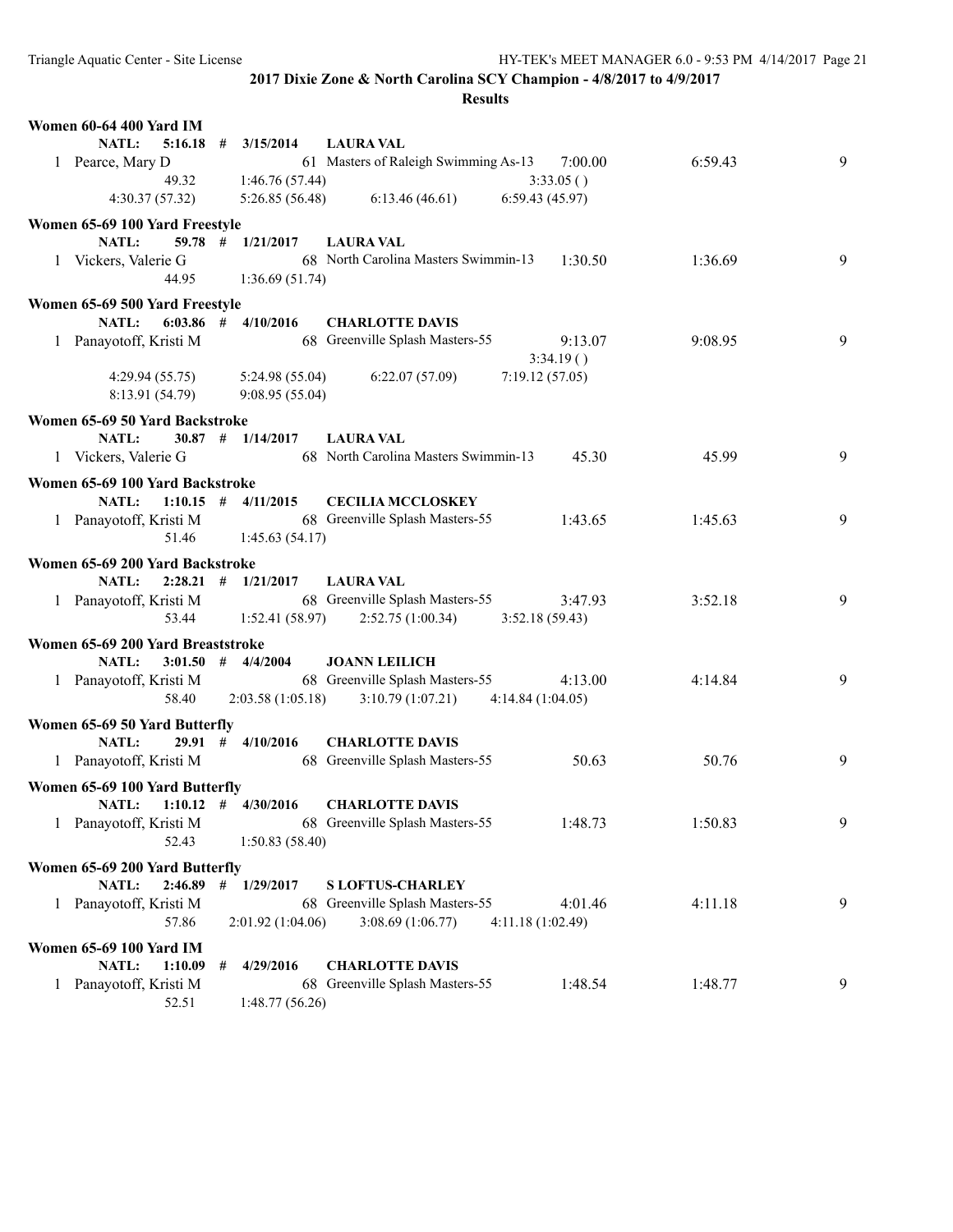#### **Results**

|         | <b>Women 65-69 200 Yard IM</b>                       |   |                  |                                                     |                   |         |        |
|---------|------------------------------------------------------|---|------------------|-----------------------------------------------------|-------------------|---------|--------|
|         | NATL:<br>2:35.18                                     | # | 4/30/2016        | <b>CHARLOTTE DAVIS</b>                              |                   |         |        |
|         | 1 Panayotoff, Kristi M                               |   |                  | 68 Greenville Splash Masters-55                     | 3:51.80           | 3:51.96 | 9      |
|         | 52.34                                                |   | 1:51.54(59.20)   | 2:58.52 (1:06.98)                                   | 3:51.96(53.44)    |         |        |
|         | <b>Women 65-69 400 Yard IM</b>                       |   |                  |                                                     |                   |         |        |
|         | NATL:<br>5:35.85                                     | # | 5/1/2016         | <b>CHARLOTTE DAVIS</b>                              |                   |         |        |
|         | 1 Panayotoff, Kristi M                               |   |                  | 68 Greenville Splash Masters-55                     | 7:58.94           | 8:04.58 | 9      |
|         | 53.91                                                |   | 1:55.32(1:01.41) | 2:56.33(1:01.01)                                    | 4:00.23 (1:03.90) |         |        |
|         | 5:07.74(1:07.51)                                     |   | 6:17.06(1:09.32) | 7:11.23(54.17)                                      | 8:04.58 (53.35)   |         |        |
|         | Women 70-74 50 Yard Freestyle                        |   |                  |                                                     |                   |         |        |
|         | NATL:<br>$31.05$ #                                   |   | 4/30/2000        | <b>GAIL ROPER</b>                                   |                   |         |        |
| $\perp$ | Bricken, Susan W                                     |   |                  | 73 Virginia Masters Swim Team-12                    | 35.92             | 35.13   | 9      |
|         | Women 70-74 100 Yard Freestyle                       |   |                  |                                                     |                   |         |        |
|         | $1:09.79$ #<br>NATL:                                 |   | 4/30/2000        | <b>GAIL ROPER</b>                                   |                   |         |        |
| 1       | Bricken, Susan W                                     |   |                  | 73 Virginia Masters Swim Team-12                    | 1:24.94           | 1:21.89 | 9      |
|         | 38.39                                                |   | 1:21.89(43.50)   |                                                     |                   |         |        |
|         | Women 70-74 50 Yard Backstroke                       |   |                  |                                                     |                   |         |        |
|         | NATL:<br>36.91#                                      |   | 5/20/2007        | <b>BETSY JORDAN</b>                                 |                   |         |        |
|         | 1 Bricken, Susan W                                   |   |                  | 73 Virginia Masters Swim Team-12                    | 44.23             | 43.08   | 9      |
|         | Men 18-24 50 Yard Freestyle                          |   |                  |                                                     |                   |         |        |
|         | NATL:<br>19.36#                                      |   | 4/28/2012        | <b>JOSH SCHNEIDER</b>                               |                   |         |        |
| $\perp$ | Gates, Percy N                                       |   |                  | 23 Enfinity Aquatic Club-13                         | 20.48             | 21.12   | 9      |
|         | 2 Putnam, Charlie                                    |   |                  | 24 Raleigh Area Masters-13                          | 22.25             | 22.11   | $\tau$ |
| 3       | Hubbard, Sawyer A                                    |   |                  | 24 Enfinity Aquatic Club-13                         | 22.19             | 22.41   | 6      |
| 4       | Lindholm, Kyle                                       |   |                  | 24 Uc13-13                                          | 24.10             | 23.55   | 5      |
| 5       | Henry, Bryan R                                       |   |                  | 24 Raleigh Area Masters-13                          | 28.00             | 24.56   | 4      |
| 6       | Nasser, Edward A                                     |   |                  | 23 Enfinity Aquatic Club-13                         | 27.00             | 25.36   | 3      |
|         |                                                      |   |                  |                                                     |                   |         |        |
|         | Men 18-24 100 Yard Freestyle                         |   |                  |                                                     |                   |         |        |
|         | NATL:<br>$42.59$ #                                   |   | 12/1/2012        | <b>EUGENE GODSOE</b><br>23 Enfinity Aquatic Club-13 |                   | 46.14   |        |
| $\perp$ | Gates, Percy N<br>22.08                              |   | 46.14 (24.06)    |                                                     | 44.92             |         | 9      |
| 2.      | Henry, Bryan R                                       |   |                  | 24 Raleigh Area Masters-13                          | 59.00             | 53.19   | 7      |
|         | 25.34                                                |   | 53.19 (27.85)    |                                                     |                   |         |        |
| 3       | Nasser, Edward A                                     |   |                  | 23 Enfinity Aquatic Club-13                         | 59.00             | 56.36   | 6      |
|         | 27.26                                                |   | 56.36 (29.10)    |                                                     |                   |         |        |
|         |                                                      |   |                  |                                                     |                   |         |        |
|         | Men 18-24 200 Yard Freestyle<br>NATL:<br>$1:35.02$ # |   | 11/8/2009        | <b>ANDY GRANT</b>                                   |                   |         |        |
|         | 1 Hubbard, Sawyer A                                  |   |                  | 24 Enfinity Aquatic Club-13                         | 1:51.82           | 1:50.29 | 9      |
|         | 25.07                                                |   | 52.78 (27.71)    | 1:21.42(28.64)                                      | 1:50.29(28.87)    |         |        |
|         | 2 Nasser, Edward A                                   |   |                  | 23 Enfinity Aquatic Club-13                         | 2:15.00           | 2:04.68 | 7      |
|         | 28.13                                                |   | 58.82 (30.69)    | 1:31.55(32.73)                                      | 2:04.68(33.13)    |         |        |
|         |                                                      |   |                  |                                                     |                   |         |        |
|         | Men 18-24 500 Yard Freestyle<br>NATL:<br>$4:24.81$ # |   | 1/24/2010        | <b>ANDY GRANT</b>                                   |                   |         |        |
| $\perp$ | Kinkade, Samuel                                      |   |                  | 23 Enfinity Aquatic Club-13                         | 7:00.00           | 6:13.17 | 9      |
|         | 30.43                                                |   | 1:05.30(34.87)   | 1:41.79 (36.49)                                     | 2:19.45 (37.66)   |         |        |
|         | 2:57.32(37.87)                                       |   | 3:36.39 (39.07)  | 4:16.67(40.28)                                      | 4:56.88(40.21)    |         |        |
|         |                                                      |   |                  |                                                     |                   |         |        |

5:36.83 (39.95) 6:13.17 (36.34)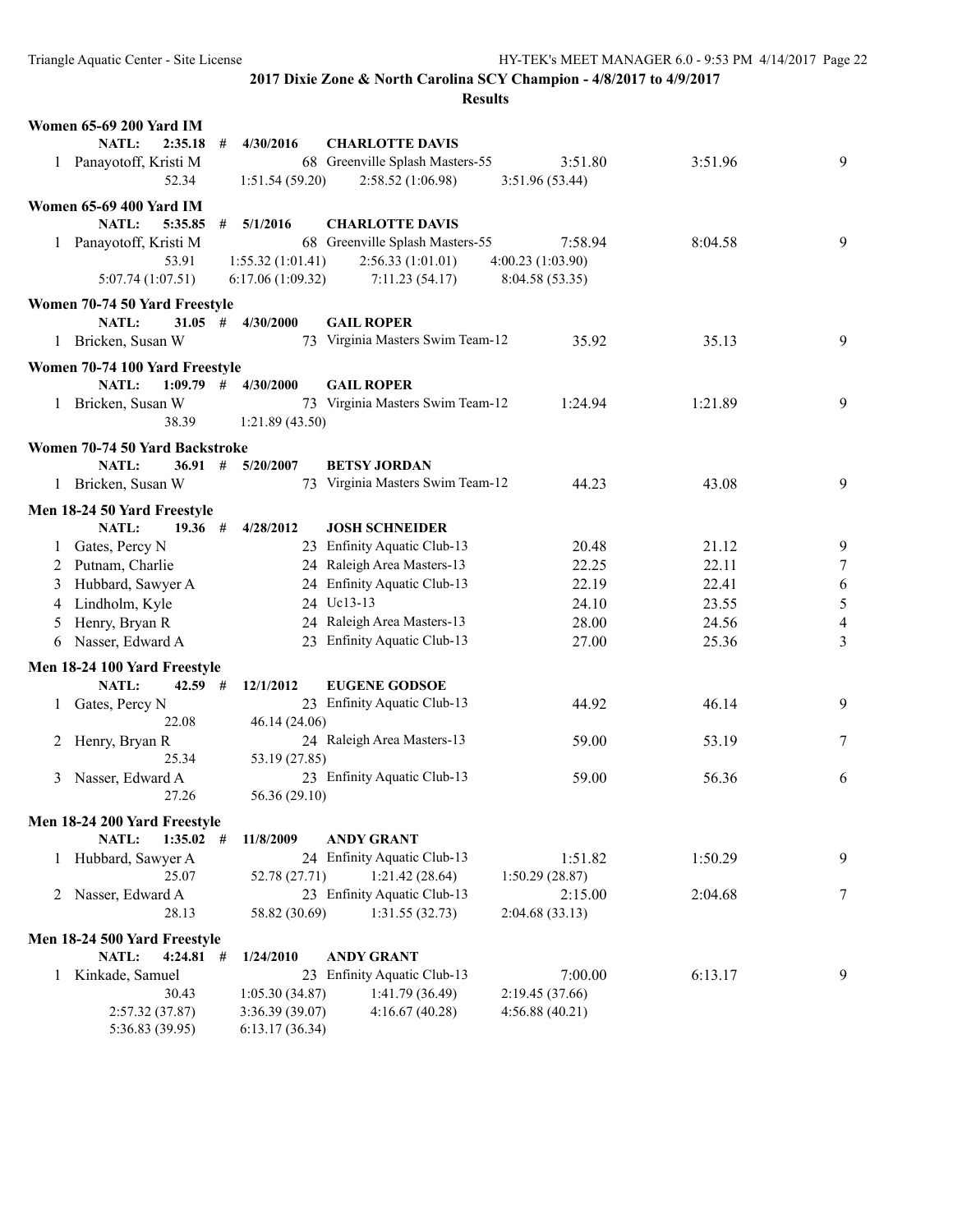|   | Men 18-24 1000 Yard Freestyle   |   |                 |                             |                  |          |        |
|---|---------------------------------|---|-----------------|-----------------------------|------------------|----------|--------|
|   | $9:01.26$ #<br>NATL:            |   | 2/13/2010       | <b>JPARNOLD</b>             |                  |          |        |
| 1 | Kinkade, Samuel                 |   |                 | 23 Enfinity Aquatic Club-13 | 14:00.00         | 13:09.62 | 9      |
|   | 31.60                           |   | 1:08.06(36.46)  | 1:46.62(38.56)              | 2:26.02(39.40)   |          |        |
|   | 3:06.04(40.02)                  |   | 3:46.06(40.02)  | 4:26.62(40.56)              | 5:07.15(40.53)   |          |        |
|   | 5:47.93 (40.78)                 |   | 6:29.24(41.31)  | 7:10.40(41.16)              | 7:51.46(41.06)   |          |        |
|   | 8:31.46 (40.00)                 |   | 9:12.50(41.04)  | 9:53.16(40.66)              | 10:33.77(40.61)  |          |        |
|   | 11:14.51(40.74)                 |   | 11:54.57(40.06) | 12:33.42 (38.85)            | 13:09.62 (36.20) |          |        |
|   | Men 18-24 50 Yard Backstroke    |   |                 |                             |                  |          |        |
|   | <b>NATL:</b><br>22.33           | # | 5/10/2013       | <b>ANDREW ELLIOTT</b>       |                  |          |        |
|   | 1 Gates, Percy N                |   |                 | 23 Enfinity Aquatic Club-13 | 23.07            | 23.52    | 9      |
|   |                                 |   |                 |                             |                  |          |        |
|   | Men 18-24 100 Yard Backstroke   |   |                 |                             |                  |          |        |
|   | NATL:<br>45.36#                 |   | 11/30/2012      | <b>EUGENE GODSOE</b>        |                  |          |        |
|   | 1 Putnam, Charlie               |   |                 | 24 Raleigh Area Masters-13  | 52.50            | 52.47    | 9      |
|   | 25.38                           |   | 52.47 (27.09)   |                             |                  |          |        |
| 2 | Hubbard, Sawyer A<br>27.52      |   |                 | 24 Enfinity Aquatic Club-13 | 57.59            | 56.39    | 7      |
|   |                                 |   | 56.39 (28.87)   | 24 Raleigh Area Masters-13  |                  |          |        |
| 3 | Henry, Bryan R<br>29.26         |   | 59.71 (30.45)   |                             | 1:02.00          | 59.71    | 6      |
|   |                                 |   |                 |                             |                  |          |        |
|   | Men 18-24 50 Yard Breaststroke  |   |                 |                             |                  |          |        |
|   | NATL:<br>24.53                  | # | 2/1/2015        | <b>ROSTYSLAV FEDYNA</b>     |                  |          |        |
|   | Lindholm, Kyle                  |   |                 | 24 Uc13-13                  | 28.43            | 29.66    | 9      |
| 2 | Kinkade, Samuel                 |   |                 | 23 Enfinity Aquatic Club-13 | 32.01            | 31.68    | $\tau$ |
| 3 | Nasser, Edward A                |   |                 | 23 Enfinity Aquatic Club-13 | 35.00            | 31.91    | 6      |
|   | Men 18-24 100 Yard Breaststroke |   |                 |                             |                  |          |        |
|   | <b>NATL:</b><br>$54.07$ #       |   | 4/25/2015       | <b>COLIN BABCOCK</b>        |                  |          |        |
|   | Hubbard, Sawyer A               |   |                 | 24 Enfinity Aquatic Club-13 | 1:06.99          | 1:02.97  | 9      |
|   | 29.46                           |   | 1:02.97(33.51)  |                             |                  |          |        |
| 2 | Lindholm, Kyle                  |   |                 | 24 Uc13-13                  | 1:01.43          | 1:05.68  | 7      |
|   | 30.63                           |   | 1:05.68(35.05)  |                             |                  |          |        |
| 3 | Henry, Bryan R                  |   |                 | 24 Raleigh Area Masters-13  | 1:13.00          | 1:09.46  | 6      |
|   | 33.04                           |   | 1:09.46 (36.42) |                             |                  |          |        |
| 4 | Nasser, Edward A                |   |                 | 23 Enfinity Aquatic Club-13 | 1:20.00          | 1:10.39  | 5      |
|   | 32.94                           |   | 1:10.39(37.45)  |                             |                  |          |        |
| 5 | Kinkade, Samuel                 |   |                 | 23 Enfinity Aquatic Club-13 | 1:10.00          | 1:10.55  | 4      |
|   | 33.19                           |   | 1:10.55(37.36)  |                             |                  |          |        |
|   | Men 18-24 200 Yard Breaststroke |   |                 |                             |                  |          |        |
|   | 1:57.33<br><b>NATL:</b>         | # | 5/12/2013       | <b>ELLIOT KEEFER</b>        |                  |          |        |
| 1 | Kinkade, Samuel                 |   |                 | 23 Enfinity Aquatic Club-13 | 2:45.00          | 2:43.64  | 9      |
|   | 36.72                           |   | 1:18.70(41.98)  | 2:02.99(44.29)              | 2:43.64(40.65)   |          |        |
|   |                                 |   |                 |                             |                  |          |        |
|   | Men 18-24 50 Yard Butterfly     |   |                 |                             |                  |          |        |
|   | <b>NATL:</b><br>$21.13$ #       |   | 4/26/2015       | <b>HENRIK LINDAU</b>        |                  |          |        |
| 1 | Gates, Percy N                  |   |                 | 23 Enfinity Aquatic Club-13 | 22.84            | 22.97    | 9      |
| 2 | Hubbard, Sawyer A               |   |                 | 24 Enfinity Aquatic Club-13 | 25.19            | 24.49    | 7      |
| 3 | Lindholm, Kyle                  |   |                 | 24 Uc13-13                  | 24.60            | 25.75    | 6      |
| 4 | Nasser, Edward A                |   |                 | 23 Enfinity Aquatic Club-13 | 34.00            | 30.03    | 5      |
| 5 | Kinkade, Samuel                 |   |                 | 23 Enfinity Aquatic Club-13 | 30.00            | 30.42    | 4      |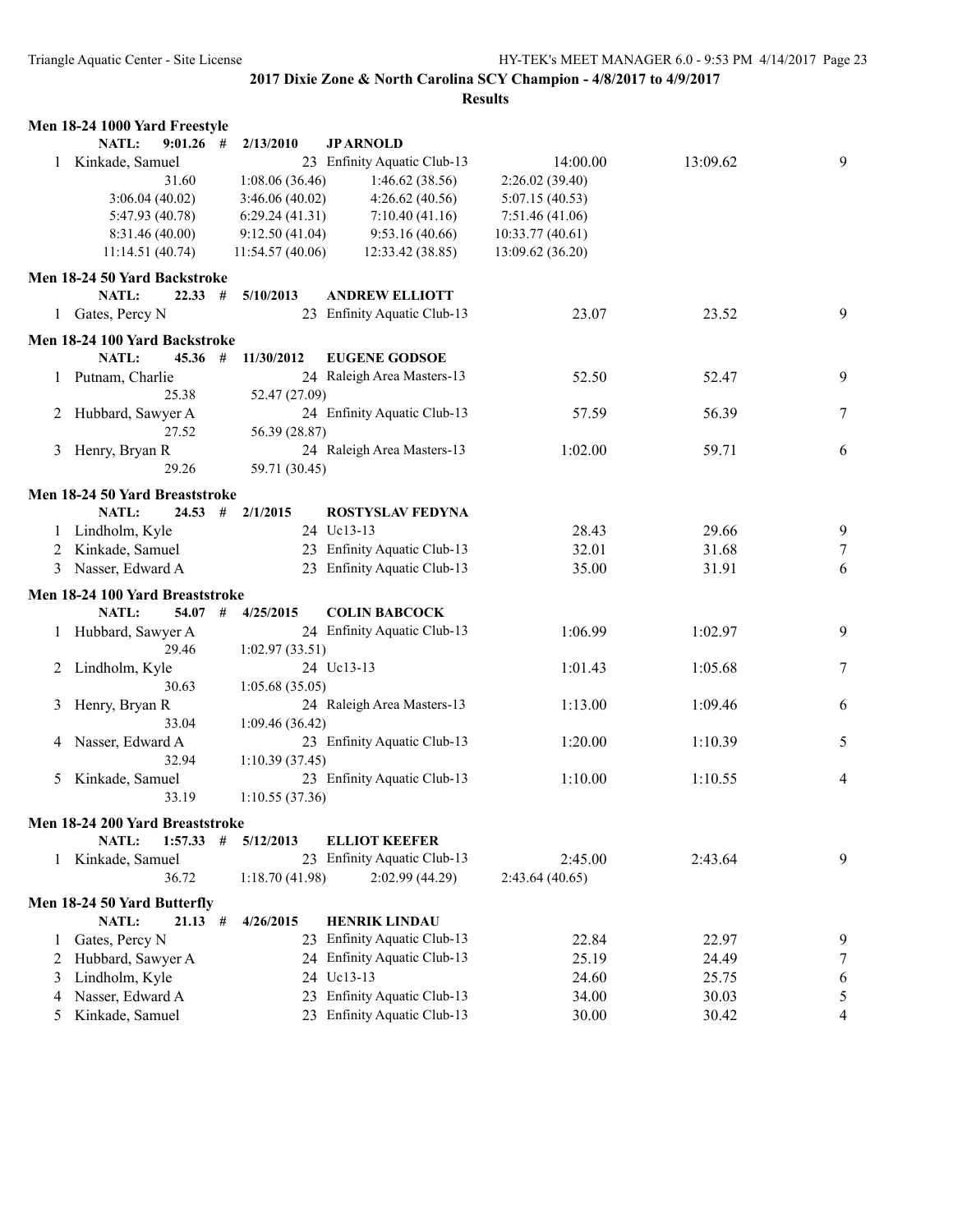|              | Men 18-24 100 Yard Butterfly |                |                                   |                 |         |        |
|--------------|------------------------------|----------------|-----------------------------------|-----------------|---------|--------|
|              | NATL:<br>$46.65$ #           | 11/30/2012     | <b>EUGENE GODSOE</b>              |                 |         |        |
|              | 1 Hubbard, Sawyer A          |                | 24 Enfinity Aquatic Club-13       | 53.99           | 53.30   | 9      |
|              | 24.65                        | 53.30 (28.65)  |                                   |                 |         |        |
|              | 2 Lindholm, Kyle             |                | 24 Uc13-13                        | 56.00           | 57.43   | 7      |
|              | 25.66                        | 57.43 (31.77)  |                                   |                 |         |        |
|              | Men 18-24 200 Yard Butterfly |                |                                   |                 |         |        |
|              | NATL:<br>$1:49.39$ #         | 2/14/2010      | <b>RUSSELL PAYNE</b>              |                 |         |        |
|              | 1 Hubbard, Sawyer A          |                | 24 Enfinity Aquatic Club-13       | 2:10.99         | 2:05.93 | 9      |
|              | 27.87                        | 1:00.79(32.92) | 1:33.69 (32.90)                   | 2:05.93 (32.24) |         |        |
|              |                              |                |                                   |                 |         |        |
|              | <b>Men 18-24 100 Yard IM</b> |                |                                   |                 |         |        |
|              | NATL:<br>49.52<br>#          | 4/25/2015      | <b>COLIN BABCOCK</b>              |                 |         |        |
|              | 1 Gates, Percy N             |                | 23 Enfinity Aquatic Club-13       | 53.44           | 53.39   | 9      |
|              | 23.42                        | 53.39 (29.97)  |                                   |                 |         |        |
|              | 2 Putnam, Charlie            |                | 24 Raleigh Area Masters-13        | 56.00           | 53.99   | 7      |
|              | 24.66                        | 53.99 (29.33)  |                                   |                 |         |        |
| 3            | Hubbard, Sawyer A            |                | 24 Enfinity Aquatic Club-13       | 59.99           | 55.89   | 6      |
|              | 25.55                        | 55.89 (30.34)  |                                   |                 |         |        |
|              | 4 Henry, Bryan R             |                | 24 Raleigh Area Masters-13        | 1:12.00         | 1:02.42 | 5      |
|              | 28.32                        | 1:02.42(34.10) |                                   |                 |         |        |
|              | <b>Men 18-24 200 Yard IM</b> |                |                                   |                 |         |        |
|              | NATL:<br>1:49.30<br>#        | 4/26/2015      | <b>COLIN BABCOCK</b>              |                 |         |        |
|              | 1 Hubbard, Sawyer A          |                | 24 Enfinity Aquatic Club-13       | 2:04.19         | 2:03.52 | 9      |
|              | 25.41                        | 57.13 (31.72)  | 1:33.28(36.15)                    | 2:03.52(30.24)  |         |        |
|              | 2 Henry, Bryan R             |                | 24 Raleigh Area Masters-13        | 2:15.00         | 2:10.64 | 7      |
|              | 28.15                        | 59.82 (31.67)  | 1:39.39(39.57)                    | 2:10.64(31.25)  |         |        |
|              | Men 25-29 50 Yard Freestyle  |                |                                   |                 |         |        |
|              | <b>NATL:</b><br>$18.67$ #    | 12/20/2014     | <b>BOUSQUET\ADRIAN</b>            |                 |         |        |
|              | 1 Jones, Flynn               |                | 27 Tac Titans-13                  | 22.61           | 21.91   | 9      |
|              | 2 Thomas, Chandler P         |                | 27 SwimMAC Masters - Charlotte-13 | 22.99           | 22.92   | $\tau$ |
|              | 3 Whitley, Andrew D          |                | 28 Charlotte SwimMasters-13       | 24.50           | 25.13   | 6      |
|              |                              |                |                                   |                 |         |        |
|              | Men 25-29 100 Yard Freestyle |                |                                   |                 |         |        |
|              | NATL:<br>$41.13$ #           | 5/3/2014       | <b>NATHAN ADRIAN</b>              |                 |         |        |
| $\mathbf{1}$ | Jones, Flynn                 |                | 27 Tac Titans-13                  | 49.00           | 49.50   | 9      |
|              | 23.62                        | 49.50 (25.88)  |                                   |                 |         |        |
|              | 2 Sauter, Trace U            |                | 28 SwimMAC Masters - Charlotte-13 | 51.00           | 50.55   | 7      |
|              | 24.60                        | 50.55 (25.95)  |                                   |                 |         |        |
| 3            | Whitley, Andrew D            |                | 28 Charlotte SwimMasters-13       | 54.30           | 55.09   | 6      |
|              | 26.16                        | 55.09 (28.93)  |                                   |                 |         |        |
|              | Men 25-29 200 Yard Freestyle |                |                                   |                 |         |        |
|              | NATL:<br>$1:31.93$ #         | 12/6/2013      | <b>DARIAN TOWNSEND</b>            |                 |         |        |
| 1            | Johnson, Hayes               | 27             | Tac Titans-13                     | 1:42.00         | 1:39.46 | 9      |
|              | 22.88                        | 47.46 (24.58)  | 1:13.11(25.65)                    | 1:39.46(26.35)  |         |        |
|              | Rossi, Dave                  |                | 29 SwimMAC Masters - Charlotte-13 | 2:02.29         | 2:02.26 | 7      |
|              | 29.00                        | 59.43 (30.43)  | 1:30.78(31.35)                    | 2:02.26 (31.48) |         |        |
| 3            | Whitley, Andrew D            |                | 28 Charlotte SwimMasters-13       | 2:02.00         | 2:02.96 | 6      |
|              | 27.95                        | 58.58 (30.63)  | 1:30.77(32.19)                    | 2:02.96 (32.19) |         |        |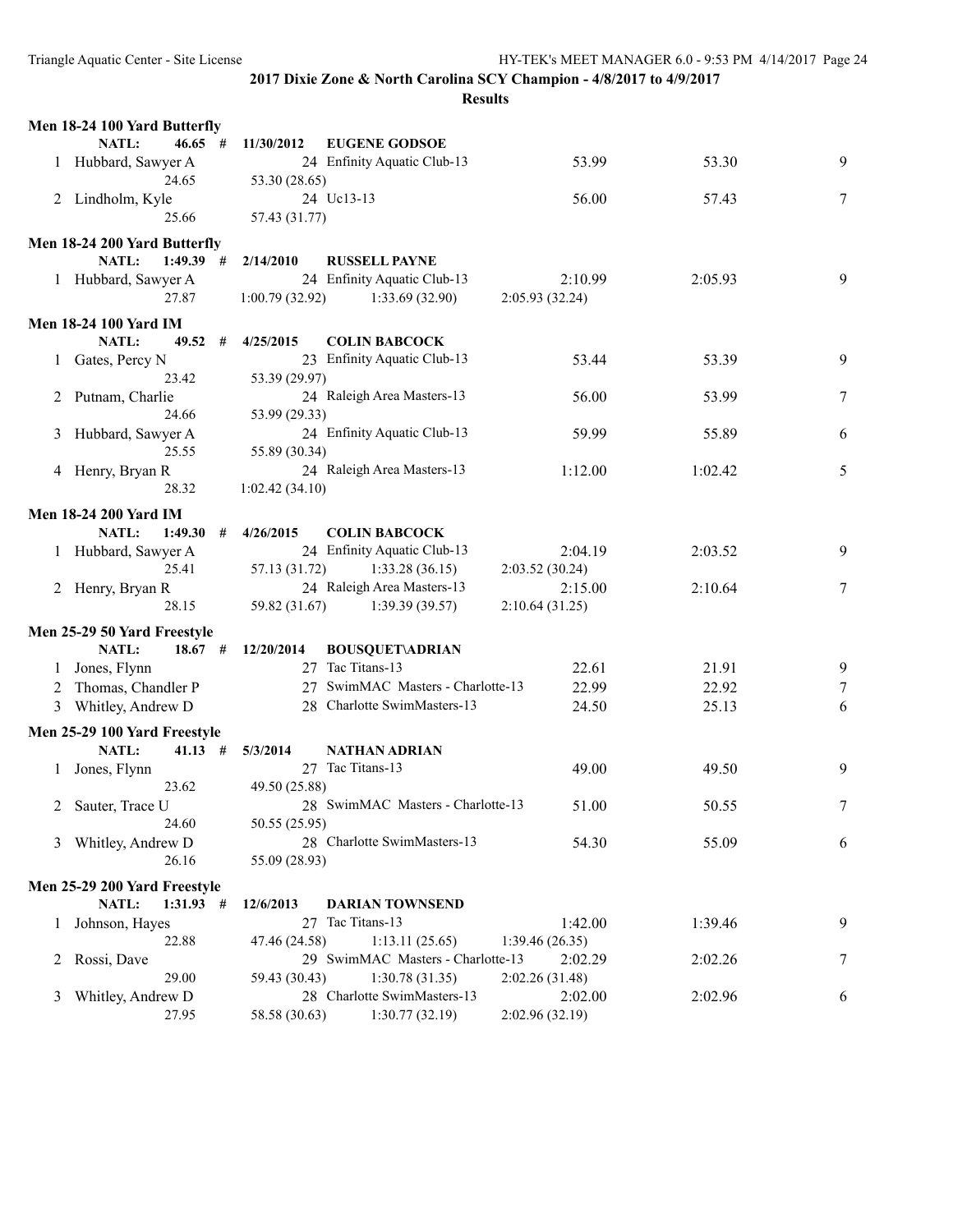|   | Men 25-29 500 Yard Freestyle            |                  |   |                  |                                          |                 |                  |          |                  |   |
|---|-----------------------------------------|------------------|---|------------------|------------------------------------------|-----------------|------------------|----------|------------------|---|
|   | NATL:                                   | $4:20.82$ #      |   | 4/17/2010        | <b>ANDY GRANT</b>                        |                 |                  |          |                  |   |
| 1 | Sauter, Trace U                         |                  |   |                  | 28 SwimMAC Masters - Charlotte-13        |                 |                  | 5:20.75  | 5:12.18          | 9 |
|   |                                         | 28.99            |   | 59.96 (30.97)    |                                          | 1:31.07(31.11)  | 2:02.41(31.34)   |          |                  |   |
|   |                                         | 2:34.07(31.66)   |   | 3:05.37(31.30)   |                                          | 3:36.84(31.47)  | 4:08.42 (31.58)  |          |                  |   |
|   |                                         | 4:40.78 (32.36)  |   | 5:12.18(31.40)   |                                          |                 |                  |          |                  |   |
|   | Men 25-29 1650 Yard Freestyle           |                  |   |                  |                                          |                 |                  |          |                  |   |
|   |                                         | NATL: 15:44.70 # |   | 5/3/1998         | <b>ALEX KOSTICH</b>                      |                 |                  |          |                  |   |
| 1 | Rossi, Dave                             |                  |   |                  | 29 SwimMAC Masters - Charlotte-13        |                 |                  | 22:00.00 | 20:06.68         | 9 |
|   |                                         | 31.95            |   | 1:06.89(34.94)   |                                          | 1:43.00(36.11)  | 2:19.88 (36.88)  |          |                  |   |
|   |                                         | 2:56.46 (36.58)  |   | 3:32.87(36.41)   |                                          | 4:09.46 (36.59) | 4:45.58 (36.12)  |          |                  |   |
|   |                                         | 5:22.83 (37.25)  |   | 6:00.14(37.31)   |                                          | 6:36.73(36.59)  | 7:14.28(37.55)   |          |                  |   |
|   |                                         | 7:51.28 (37.00)  |   | 8:28.67 (37.39)  |                                          | 9:06.12(37.45)  | 9:43.05 (36.93)  |          |                  |   |
|   |                                         | 10:20.35(37.30)  |   | 10:57.05(36.70)  | 11:33.72(36.67)                          |                 | 12:10.27(36.55)  |          |                  |   |
|   |                                         | 12:46.91 (36.64) |   | 13:23.05 (36.14) | 14:00.01 (36.96)                         |                 | 14:37.60 (37.59) |          |                  |   |
|   |                                         | 15:14.12 (36.52) |   | 15:51.01 (36.89) | 16:27.74 (36.73)                         |                 | 17:04.46 (36.72) |          |                  |   |
|   |                                         | 17:41.78 (37.32) |   | 18:18.63 (36.85) | 18:54.99 (36.36)                         |                 | 19:31.64 (36.65) |          | 20:06.68 (35.04) |   |
|   | Men 25-29 50 Yard Backstroke            |                  |   |                  |                                          |                 |                  |          |                  |   |
|   | NATL:                                   | $21.46$ #        |   | 4/16/2010        | <b>ADAM MANIA</b>                        |                 |                  |          |                  |   |
|   | 1 Caudill, Steven J                     |                  |   |                  | 27 Enfinity Aquatic Club-13              |                 |                  |          |                  | 9 |
|   |                                         |                  |   |                  |                                          |                 |                  | 26.50    | 24.86            |   |
|   | Men 25-29 100 Yard Backstroke           |                  |   |                  |                                          |                 |                  |          |                  |   |
|   | <b>NATL:</b>                            | 45.95            | # | 4/15/2010        | <b>ADAM MANIA</b>                        |                 |                  |          |                  |   |
|   | Johnson, Hayes                          |                  |   |                  | 27 Tac Titans-13                         |                 |                  | 50.50    | 48.95            | 9 |
|   |                                         | 23.81            |   | 48.95 (25.14)    |                                          |                 |                  |          |                  |   |
| 2 | Caudill, Steven J                       |                  |   |                  | 27 Enfinity Aquatic Club-13              |                 |                  | 56.00    | 56.14            | 7 |
|   |                                         | 26.49            |   | 56.14 (29.65)    |                                          |                 |                  |          |                  |   |
| 3 | Sauter, Trace U                         |                  |   |                  | 28 SwimMAC Masters - Charlotte-13        |                 |                  | 56.75    | 57.73            | 6 |
|   |                                         | 28.05            |   | 57.73 (29.68)    |                                          |                 |                  |          |                  |   |
| 4 | Thomas, Chandler P                      |                  |   |                  | 27 SwimMAC Masters - Charlotte-13        |                 |                  | 59.99    | 59.72            | 5 |
|   |                                         | 29.04            |   | 59.72 (30.68)    |                                          |                 |                  |          |                  |   |
|   | Men 25-29 200 Yard Backstroke           |                  |   |                  |                                          |                 |                  |          |                  |   |
|   | <b>NATL:</b>                            | 1:45.77          | # | 3/20/2016        | <b>DAVID RUSSELL</b>                     |                 |                  |          |                  |   |
| 1 | Johnson, Hayes                          |                  |   |                  | 27 Tac Titans-13                         |                 |                  | 1:50.00  | 1:46.76          | 9 |
|   |                                         | 25.04            |   | 52.03 (26.99)    |                                          | 1:19.22(27.19)  | 1:46.76(27.54)   |          |                  |   |
|   | 2 Caudill, Steven J                     |                  |   |                  | 27 Enfinity Aquatic Club-13              |                 |                  | 2:07.00  | 2:11.19          | 7 |
|   |                                         | 29.04            |   | 1:00.97(31.93)   |                                          | 1:35.71(34.74)  | 2:11.19 (35.48)  |          |                  |   |
|   |                                         |                  |   |                  |                                          |                 |                  |          |                  |   |
|   | Men 25-29 50 Yard Breaststroke<br>NATL: | $23.87$ #        |   | 5/21/2010        |                                          |                 |                  |          |                  |   |
|   | Jones, Flynn                            |                  |   |                  | <b>MARK GANGLOFF</b><br>27 Tac Titans-13 |                 |                  | 26.96    | 26.34            | 9 |
|   |                                         |                  |   |                  | 27 SwimMAC Masters - Charlotte-13        |                 |                  | 27.99    |                  |   |
| 2 | Thomas, Chandler P                      |                  |   |                  |                                          |                 |                  |          | 28.14            | 7 |
| 3 | Caudill, Steven J                       |                  |   |                  | 27 Enfinity Aquatic Club-13              |                 |                  | 28.00    | 29.22            | 6 |
|   | Men 25-29 100 Yard Breaststroke         |                  |   |                  |                                          |                 |                  |          |                  |   |
|   | NATL:                                   | $51.57$ #        |   | 4/25/2015        | <b>MARCUS TITUS</b>                      |                 |                  |          |                  |   |
| 1 | Jones, Flynn                            |                  |   | 27               | Tac Titans-13                            |                 |                  | 1:00.18  | 57.97            | 9 |
|   |                                         | 27.17            |   | 57.97 (30.80)    |                                          |                 |                  |          |                  |   |
|   | Men 25-29 200 Yard Breaststroke         |                  |   |                  |                                          |                 |                  |          |                  |   |
|   | NATL:                                   | $1:53.04$ #      |   | 12/21/2013       | <b>BJ JOHNSON</b>                        |                 |                  |          |                  |   |
| 1 | Thomas, Chandler P                      |                  |   |                  | 27 SwimMAC Masters - Charlotte-13        |                 |                  | 2:19.99  | 2:18.70          | 9 |
|   |                                         | 31.10            |   | 1:06.63(35.53)   |                                          | 1:42.68(36.05)  | 2:18.70(36.02)   |          |                  |   |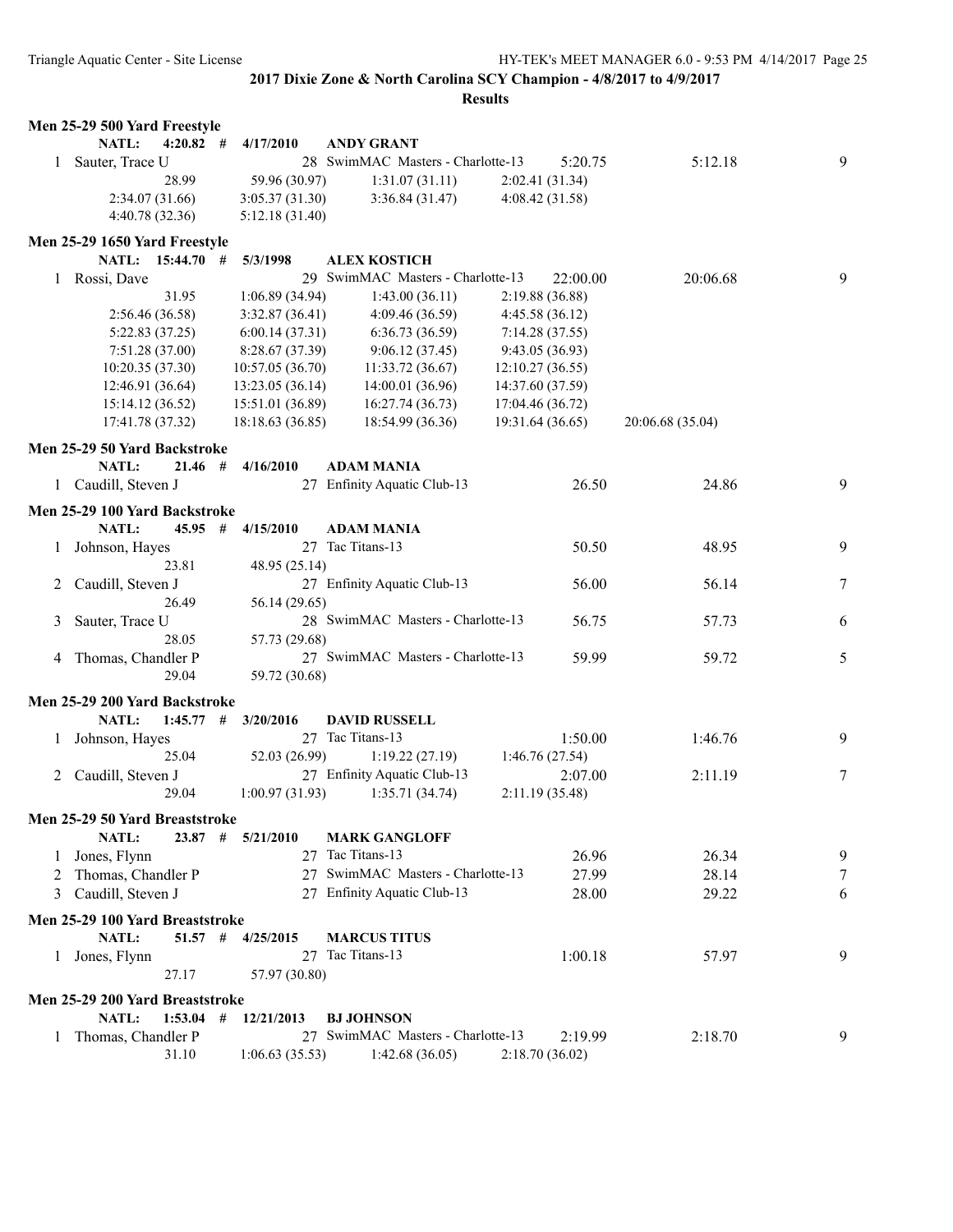|         | (Men 25-29 200 Yard Breaststroke) |                 |                                   |                 |         |        |
|---------|-----------------------------------|-----------------|-----------------------------------|-----------------|---------|--------|
|         | 2 Sauter, Trace U                 |                 | 28 SwimMAC Masters - Charlotte-13 | 2:28.00         | 2:27.85 | 7      |
|         | 33.58                             | 1:11.31(37.73)  | 1:50.09(38.78)                    | 2:27.85(37.76)  |         |        |
|         | Men 25-29 50 Yard Butterfly       |                 |                                   |                 |         |        |
|         | NATL:<br>21.11#                   | 11/30/2012      | <b>DAVIS TARWATER</b>             |                 |         |        |
|         | 1 Caudill, Steven J               |                 | 27 Enfinity Aquatic Club-13       | 25.00           | 23.24   | 9      |
|         | 2 Jones, Flynn                    |                 | 27 Tac Titans-13                  | 24.25           | 23.78   | $\tau$ |
| 3       | Sauter, Trace U                   |                 | 28 SwimMAC Masters - Charlotte-13 | 24.85           | 26.74   | 6      |
|         | 4 Whitley, Andrew D               |                 | 28 Charlotte SwimMasters-13       | 29.00           | 29.43   | 5      |
|         | Men 25-29 100 Yard Butterfly      |                 |                                   |                 |         |        |
|         | NATL:<br>45.32#                   | 11/30/2012      | <b>DAVIS TARWATER</b>             |                 |         |        |
|         | 1 Caudill, Steven J               |                 | 27 Enfinity Aquatic Club-13       | 53.00           | 51.67   | 9      |
|         | 24.37                             | 51.67 (27.30)   |                                   |                 |         |        |
|         | 2 Jones, Flynn                    |                 | 27 Tac Titans-13                  | 53.00           | 53.08   | 7      |
|         | 24.17                             | 53.08 (28.91)   |                                   |                 |         |        |
| 3       | Whitley, Andrew D                 |                 | 28 Charlotte SwimMasters-13       | 1:08.00         | 1:05.41 | 6      |
|         | 28.82                             | 1:05.41(36.59)  |                                   |                 |         |        |
|         |                                   |                 |                                   |                 |         |        |
|         | Men 25-29 200 Yard Butterfly      |                 |                                   |                 |         |        |
|         | NATL:<br>$1:47.62$ #              | 5/20/2007       | <b>ERIK SCALISE</b>               |                 |         |        |
|         | 1 Caudill, Steven J               |                 | 27 Enfinity Aquatic Club-13       | 2:00.00         | 1:58.75 | 9      |
|         | 27.26                             | 57.84 (30.58)   | 1:28.41(30.57)                    | 1:58.75(30.34)  |         |        |
|         | <b>Men 25-29 100 Yard IM</b>      |                 |                                   |                 |         |        |
|         | NATL:<br>47.77 #                  | 5/3/2014        | <b>DARIAN TOWNSEND</b>            |                 |         |        |
|         | 1 Jones, Flynn                    |                 | 27 Tac Titans-13                  | 55.41           | 54.09   | 9      |
|         | 25.54                             | 54.09 (28.55)   |                                   |                 |         |        |
|         | Caudill, Steven J                 |                 | 27 Enfinity Aquatic Club-13       | 58.00           | 54.83   | 7      |
|         | 25.00                             | 54.83 (29.83)   |                                   |                 |         |        |
| 3       | Thomas, Chandler P                |                 | 27 SwimMAC Masters - Charlotte-13 | 56.99           | 56.80   | 6      |
|         | 26.33                             | 56.80 (30.47)   |                                   |                 |         |        |
|         | <b>Men 25-29 200 Yard IM</b>      |                 |                                   |                 |         |        |
|         | <b>NATL:</b><br>$1:41.79$ #       | 12/21/2013      | <b>DARIAN TOWNSEND</b>            |                 |         |        |
|         | 1 Caudill, Steven J               |                 | 27 Enfinity Aquatic Club-13       | 2:08.00         | 1:59.91 | 9      |
|         | 25.72                             | 56.82 (31.10)   | 1:32.27(35.45)                    | 1:59.91(27.64)  |         |        |
|         | <b>Men 25-29 400 Yard IM</b>      |                 |                                   |                 |         |        |
|         | NATL:<br>$3:41.85$ #              | 12/20/2013      | <b>DARIAN TOWNSEND</b>            |                 |         |        |
|         | 1 Caudill, Steven J               |                 | 27 Enfinity Aquatic Club-13       | 4:30.00         | 4:31.70 | 9      |
|         | 27.04                             | 58.34 (31.30)   | 1:33.50(35.16)                    | 2:08.51(35.01)  |         |        |
|         | 2:47.59 (39.08)                   | 3:26.88 (39.29) | 4:00.76(33.88)                    | 4:31.70 (30.94) |         |        |
|         |                                   |                 |                                   |                 |         |        |
|         | Men 30-34 50 Yard Freestyle       |                 |                                   |                 |         |        |
|         | NATL:<br>19.33#                   | 5/3/2014        | <b>ERVIN\ERVIN</b>                |                 |         |        |
| $\perp$ | McCulley, Korey L                 |                 | 33 Enfinity Aquatic Club-13       | 23.29           | 22.88   | 9      |
| 2       | Wall, Derek A                     |                 | 32 Tac Titans-13                  | 23.70           | 23.03   | 7      |
| 3       | Ashby, Corey                      | 31              | YMCA Of the Triangle Area-13      | 27.00           | 27.08   | 6      |
| 4       | Yahyapour, Matthew                |                 | 32 Raleigh Area Masters-13        | 34.00           | 27.34   | 5      |
|         | Men 30-34 100 Yard Freestyle      |                 |                                   |                 |         |        |
|         | NATL:<br>$42.75$ #                | 12/21/2014      | <b>DARIAN TOWNSEND</b>            |                 |         |        |
|         | 1 McCulley, Korey L               |                 | 33 Enfinity Aquatic Club-13       | 51.00           | 50.63   | 9      |
|         | 23.89                             | 50.63 (26.74)   |                                   |                 |         |        |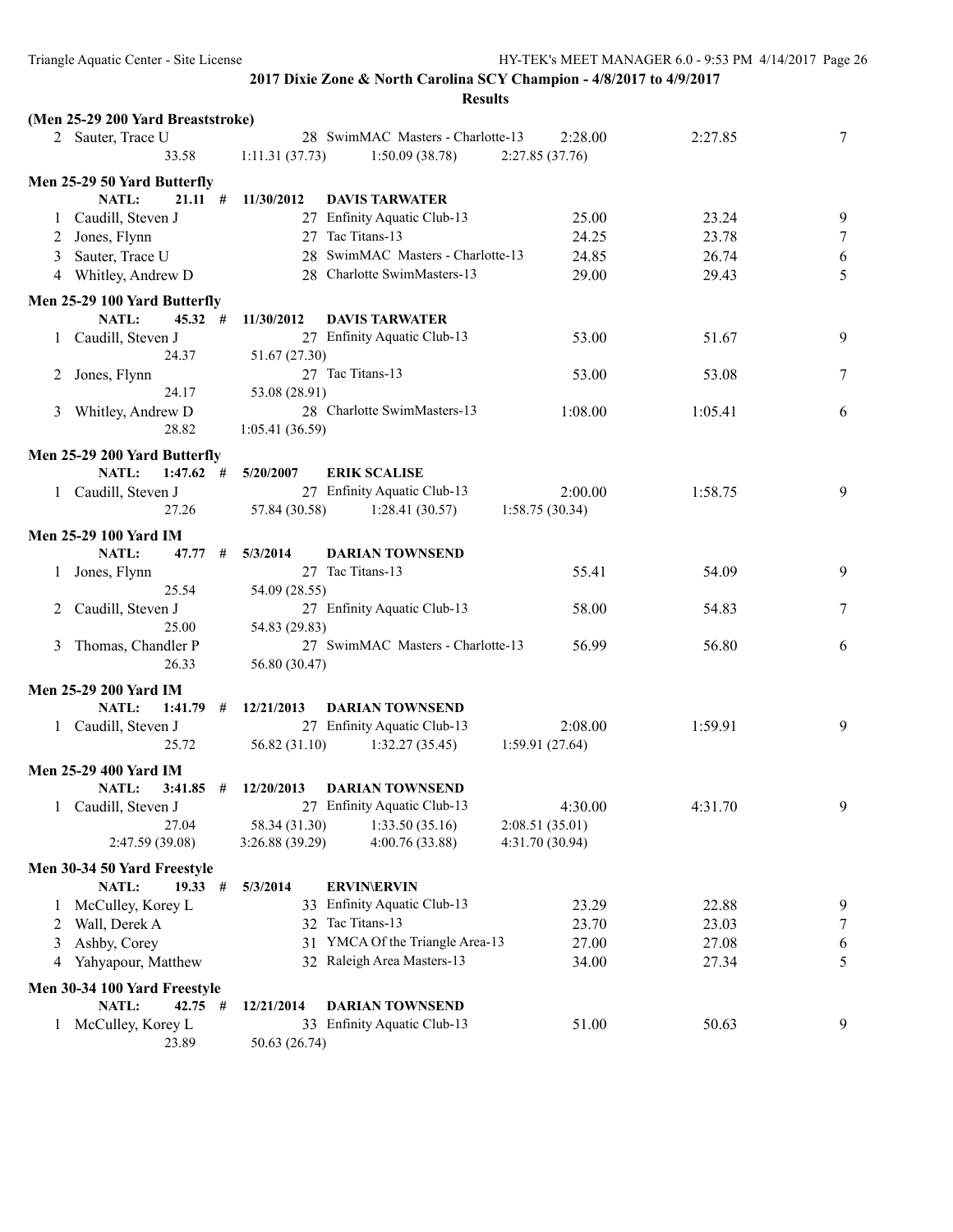|   | (Men 30-34 100 Yard Freestyle) |                  |                                 |                  |          |   |
|---|--------------------------------|------------------|---------------------------------|------------------|----------|---|
|   | 2 Wall, Derek A                |                  | 32 Tac Titans-13                | 54.00            | 50.76    | 7 |
|   | 24.85                          | 50.76 (25.91)    |                                 |                  |          |   |
| 3 | Heijnen, Michel                |                  | 30 Hawk Masters Uncw-13         | 52.00            | 51.12    | 6 |
|   | 25.13                          | 51.12 (25.99)    |                                 |                  |          |   |
| 4 | Rossbach, David W              |                  | 30 Raleigh Area Masters-13      | 52.10            | 53.04    | 5 |
|   | 25.32                          | 53.04 (27.72)    |                                 |                  |          |   |
| 5 | Yahyapour, Matthew             |                  | 32 Raleigh Area Masters-13      | 1:13.00          | 1:03.02  | 4 |
|   | 30.43                          | 1:03.02(32.59)   |                                 |                  |          |   |
| 6 | Ashby, Corey                   |                  | 31 YMCA Of the Triangle Area-13 | 1:10.00          | 1:03.39  | 3 |
|   | 31.13                          | 1:03.39(32.26)   |                                 |                  |          |   |
|   |                                |                  |                                 |                  |          |   |
|   | Men 30-34 200 Yard Freestyle   |                  |                                 |                  |          |   |
|   | NATL:<br>1:34.00#              | 12/19/2014       | <b>DARIAN TOWNSEND</b>          |                  |          |   |
|   | Heijnen, Michel                |                  | 30 Hawk Masters Uncw-13         | 1:52.84          | 1:54.07  | 9 |
|   | 26.82                          | 56.52 (29.70)    | 1:26.11(29.59)                  | 1:54.07(27.96)   |          |   |
| 2 | Wall, Derek A                  |                  | 32 Tac Titans-13                | 1:57.00          | 1:54.20  | 7 |
|   | 26.49                          | 55.70 (29.21)    | 1:25.45(29.75)                  | 1:54.20(28.75)   |          |   |
| 3 | Ashby, Corey                   |                  | 31 YMCA Of the Triangle Area-13 | 2:45.00          | 2:33.21  | 6 |
|   | 35.46                          | 1:13.03(37.57)   | 1:52.40(39.37)                  | 2:33.21 (40.81)  |          |   |
|   | Men 30-34 500 Yard Freestyle   |                  |                                 |                  |          |   |
|   | NATL:<br>$4:29.49$ #           | 2/25/1996        | <b>MATTHEW CETLINSKI</b>        |                  |          |   |
|   | 1 Heijnen, Michel              |                  | 30 Hawk Masters Uncw-13         | 5:08.79          | 5:07.34  | 9 |
|   | 28.33                          | 59.11 (30.78)    | 1:30.64(31.53)                  | 2:02.28(31.64)   |          |   |
|   | 2:33.30(31.02)                 | 3:04.32(31.02)   | 3:35.32(31.00)                  | 4:06.76(31.44)   |          |   |
|   | 4:37.68 (30.92)                | 5:07.34(29.66)   |                                 |                  |          |   |
| 2 | Rossbach, David W              |                  | 30 Raleigh Area Masters-13      | 5:40.00          | 5:26.20  | 7 |
|   | 30.15                          | 1:03.37(33.22)   | 1:36.61(33.24)                  | 2:10.17(33.56)   |          |   |
|   | 2:43.74 (33.57)                | 3:16.91 (33.17)  | 3:50.10(33.19)                  | 4:22.73(32.63)   |          |   |
|   | 4:54.81 (32.08)                | 5:26.20 (31.39)  |                                 |                  |          |   |
| 3 | Ashby, Corey                   |                  | 31 YMCA Of the Triangle Area-13 | 8:30.00          | 7:45.27  | 6 |
|   | 38.58                          | 1:21.05(42.47)   | 2:05.76(44.71)                  | 2:52.28 (46.52)  |          |   |
|   | 3:40.12(47.84)                 | 4:29.18 (49.06)  | 5:18.37(49.19)                  | 6:09.11(50.74)   |          |   |
|   | 6:58.46(49.35)                 | 7:45.27 (46.81)  |                                 |                  |          |   |
|   |                                |                  |                                 |                  |          |   |
|   | Men 30-34 1000 Yard Freestyle  |                  |                                 |                  |          |   |
|   | NATL:<br>$9:26.93$ #           | 3/23/2003        | <b>JOSHUA WOODRUFF</b>          |                  |          |   |
|   | Heijnen, Michel                |                  | 30 Hawk Masters Uncw-13         | 10:38.03         | 10:27.44 | 9 |
|   | 28.71                          | 1:00.14(31.43)   | 1:31.33(31.19)                  | 2:02.41 (31.08)  |          |   |
|   | 2:33.63 (31.22)                | 3:04.94 (31.31)  | 3:36.32 (31.38)                 | 4:07.99 (31.67)  |          |   |
|   | 4:39.99 (32.00)                | 5:11.70(31.71)   | 5:43.62 (31.92)                 | 6:15.64(32.02)   |          |   |
|   | 6:47.49(31.85)                 | 7:19.15(31.66)   | 7:50.90 (31.75)                 | 8:22.59 (31.69)  |          |   |
|   | 8:54.20 (31.61)                | 9:26.01(31.81)   | 9:57.79 (31.78)                 | 10:27.44 (29.65) |          |   |
| 2 | Ashby, Corey                   |                  | 31 YMCA Of the Triangle Area-13 | 19:00.00         | 16:48.93 | 7 |
|   | 40.47                          | 1:25.09(44.62)   | 2:11.13 (46.04)                 | 2:59.05 (47.92)  |          |   |
|   | 3:48.33 (49.28)                | 4:38.77 (50.44)  | 5:29.80 (51.03)                 | 6:22.44(52.64)   |          |   |
|   | 7:14.29(51.85)                 | 8:06.46 (52.17)  | 8:58.64(52.18)                  | 9:52.75(54.11)   |          |   |
|   | 10:45.61 (52.86)               | 11:38.61 (53.00) | 12:31.78 (53.17)                | 13:23.77 (51.99) |          |   |
|   | 14:15.55 (51.78)               | 15:07.21 (51.66) | 15:58.27 (51.06)                | 16:48.93 (50.66) |          |   |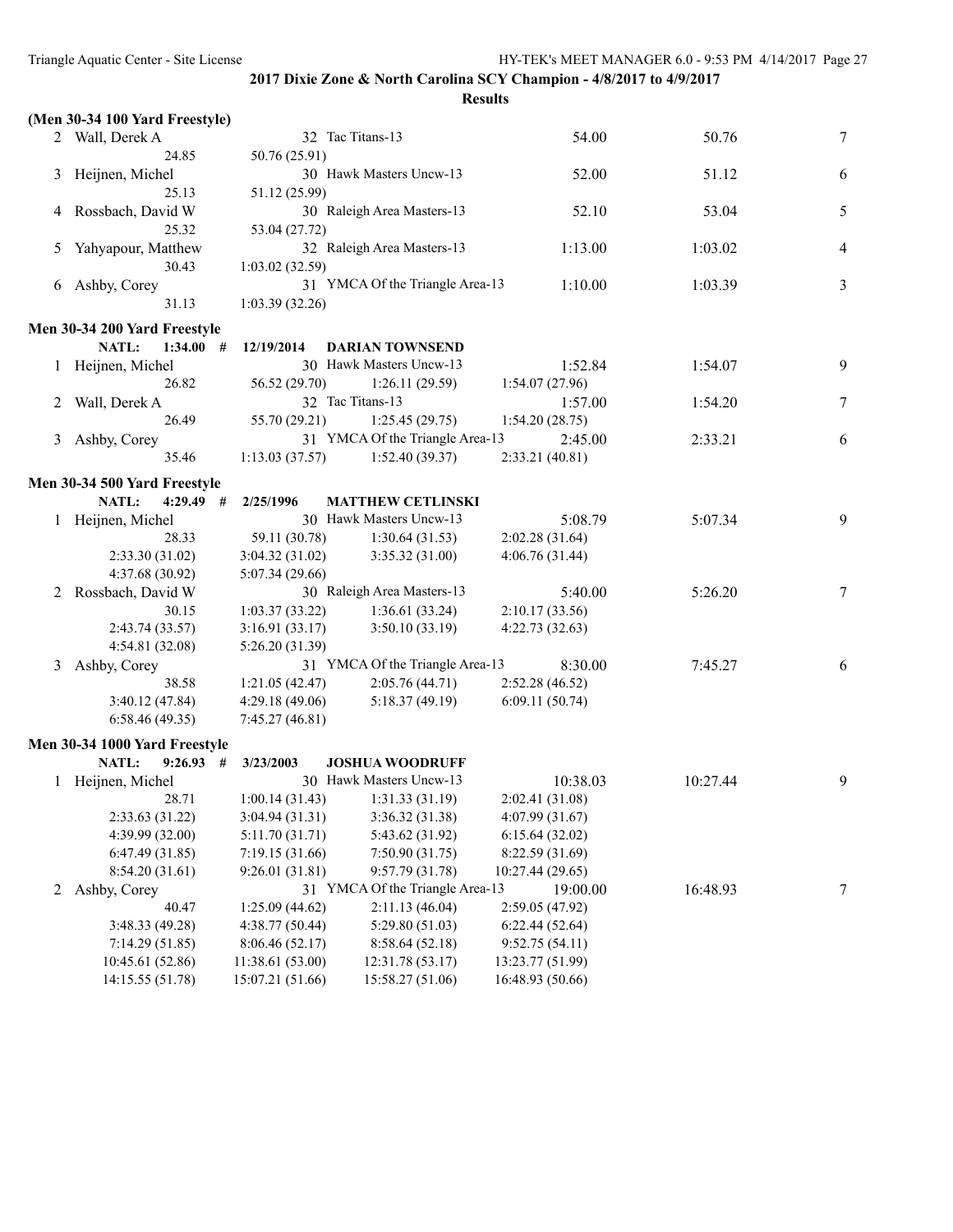|   | Men 30-34 1650 Yard Freestyle   |                  |                             |                  |                  |                 |
|---|---------------------------------|------------------|-----------------------------|------------------|------------------|-----------------|
|   | NATL: 15:51.57 #                | 5/12/1996        | <b>JEFF ERWIN</b>           |                  |                  |                 |
|   | 1 Heijnen, Michel               |                  | 30 Hawk Masters Uncw-13     | 17:45.42         | 17:46.51         | 9               |
|   | 29.80                           | 1:02.14(32.34)   | 1:34.98 (32.84)             | 2:07.82 (32.84)  |                  |                 |
|   | 2:40.81 (32.99)                 | 3:13.79(32.98)   | 3:46.27(32.48)              | 4:18.69(32.42)   |                  |                 |
|   | 4:51.65 (32.96)                 | 5:24.34 (32.69)  | 5:56.60 (32.26)             | 6:29.11(32.51)   |                  |                 |
|   | 7:01.91 (32.80)                 | 7:34.60(32.69)   | 8:07.40 (32.80)             | 8:40.07(32.67)   |                  |                 |
|   | 9:12.98 (32.91)                 | 9:45.57 (32.59)  | 10:18.38 (32.81)            | 10:50.87 (32.49) |                  |                 |
|   | 11:23.30 (32.43)                | 11:56.03(32.73)  | 12:28.91 (32.88)            | 13:01.43 (32.52) |                  |                 |
|   | 13:33.89 (32.46)                | 14:05.92 (32.03) | 14:37.72 (31.80)            | 15:09.57 (31.85) |                  |                 |
|   | 15:41.83 (32.26)                | 16:13.78 (31.95) | 16:45.69 (31.91)            | 17:16.68 (30.99) | 17:46.51 (29.83) |                 |
| 2 | Rossbach, David W               |                  | 30 Raleigh Area Masters-13  | 19:50.00         | 19:05.92         | 7               |
|   | 30.80                           | 1:05.06(34.26)   | 1:40.29(35.23)              | 2:15.59 (35.30)  |                  |                 |
|   | 2:50.87 (35.28)                 | 3:25.87(35.00)   | 4:01.35 (35.48)             | 4:36.67 (35.32)  |                  |                 |
|   | 5:11.68(35.01)                  | 5:46.59 (34.91)  | 6:20.90(34.31)              | 6:55.54(34.64)   |                  |                 |
|   | 7:30.76 (35.22)                 | 8:05.81 (35.05)  | 8:40.80 (34.99)             | 9:15.88 (35.08)  |                  |                 |
|   | 9:50.60(34.72)                  | 10:25.45 (34.85) | 11:00.60(35.15)             | 11:35.83 (35.23) |                  |                 |
|   | 12:10.73 (34.90)                | 12:45.96 (35.23) | 13:20.94 (34.98)            | 13:55.73 (34.79) |                  |                 |
|   | 14:30.41 (34.68)                | 15:05.52(35.11)  | 15:40.36 (34.84)            | 16:15.28 (34.92) |                  |                 |
|   | 16:49.94 (34.66)                | 17:24.54 (34.60) | 17:58.76 (34.22)            | 18:33.09 (34.33) | 19:05.92 (32.83) |                 |
|   | Men 30-34 50 Yard Backstroke    |                  |                             |                  |                  |                 |
|   | <b>NATL:</b><br>$21.51$ #       | 4/26/2015        | <b>MATT GREVERS</b>         |                  |                  |                 |
| 1 | McCulley, Korey L               |                  | 33 Enfinity Aquatic Club-13 | 27.00            | 27.48            | 9               |
|   | 2 Rossbach, David W             |                  | 30 Raleigh Area Masters-13  | 27.50            | 27.97            | $7\phantom{.0}$ |
|   | Men 30-34 100 Yard Backstroke   |                  |                             |                  |                  |                 |
|   | NATL:<br>46.34                  | #<br>12/21/2013  | <b>ADAM MANIA</b>           |                  |                  |                 |
|   | Rossbach, David W               |                  | 30 Raleigh Area Masters-13  | 58.00            | 58.97            | 9               |
|   | 28.63                           | 58.97 (30.34)    |                             |                  |                  |                 |
| 2 | Heijnen, Michel                 |                  | 30 Hawk Masters Uncw-13     | 1:02.00          | 1:00.15          | 7               |
|   | 29.71                           | 1:00.15(30.44)   |                             |                  |                  |                 |
| 3 | McCulley, Korey L               |                  | 33 Enfinity Aquatic Club-13 | 1:00.00          | 1:03.69          | 6               |
|   | 30.75                           | 1:03.69(32.94)   |                             |                  |                  |                 |
|   |                                 |                  |                             |                  |                  |                 |
|   | Men 30-34 200 Yard Backstroke   |                  |                             |                  |                  |                 |
|   | NATL:<br>1:43.73                | #<br>12/21/2014  | <b>ADAM MANIA</b>           |                  |                  |                 |
|   | 1 Heijnen, Michel               |                  | 30 Hawk Masters Uncw-13     | 2:08.16          | 2:09.78          | 9               |
|   | 30.68                           | 1:03.60(32.92)   | 1:37.34(33.74)              | 2:09.78 (32.44)  |                  |                 |
|   | Men 30-34 50 Yard Breaststroke  |                  |                             |                  |                  |                 |
|   | NATL:<br>$24.35$ #              | 4/24/2015        | <b>MATT GREVERS</b>         |                  |                  |                 |
| 1 | Rossbach, David W               |                  | 30 Raleigh Area Masters-13  | 34.00            | 31.48            | 9               |
| 2 | Yahyapour, Matthew              |                  | 32 Raleigh Area Masters-13  | 40.00            | 34.80            | 7               |
|   | Men 30-34 100 Yard Breaststroke |                  |                             |                  |                  |                 |
|   | NATL:<br>53.44                  | 4/29/2011<br>#   | <b>ED MOSES</b>             |                  |                  |                 |
| 1 | Scott, Rick W                   |                  | 32 Enfinity Aquatic Club-13 | 1:01.17          | 1:06.54          | 9               |
|   | 31.00                           | 1:06.54(35.54)   |                             |                  |                  |                 |
| 2 | Yahyapour, Matthew              |                  | 32 Raleigh Area Masters-13  | 1:25.00          | 1:16.35          | 7               |
|   | 35.68                           | 1:16.35(40.67)   |                             |                  |                  |                 |
|   |                                 |                  |                             |                  |                  |                 |
|   | Men 30-34 50 Yard Butterfly     |                  |                             |                  |                  |                 |
|   | NATL:<br>21.11#                 | 4/26/2015        | <b>MATT GREVERS</b>         |                  |                  |                 |
| 1 | Scott, Rick W                   |                  | 32 Enfinity Aquatic Club-13 | 24.95            | 25.18            | 9               |
| 2 | McCulley, Korey L               |                  | 33 Enfinity Aquatic Club-13 | 25.95            | 25.48            | 7               |
| 3 | Rossbach, David W               |                  | 30 Raleigh Area Masters-13  | 26.00            | 26.36            | 6               |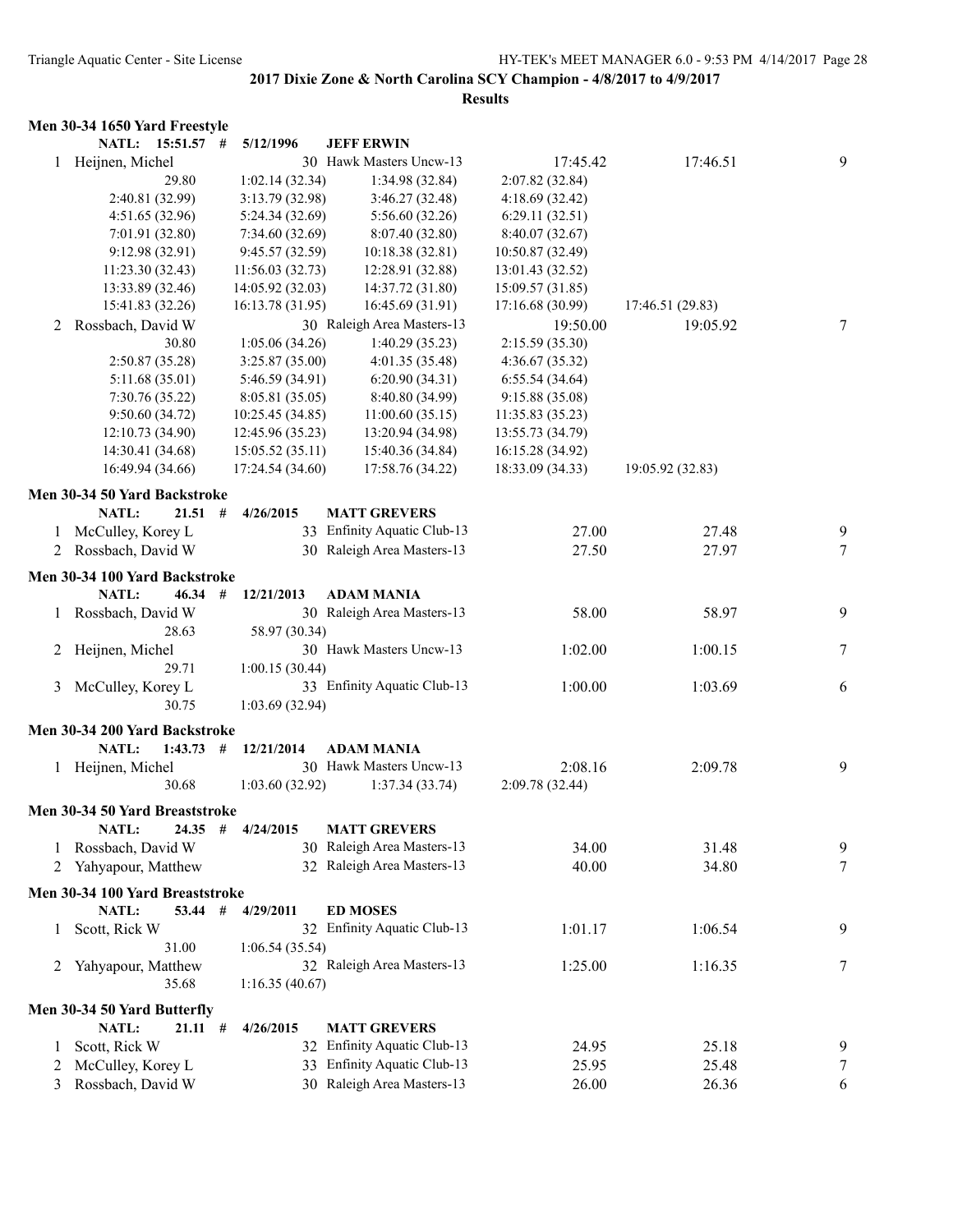|              | (Men 30-34 50 Yard Butterfly) |                 |                             |                 |            |                |
|--------------|-------------------------------|-----------------|-----------------------------|-----------------|------------|----------------|
|              | --- Wall, Derek A             |                 | 32 Tac Titans-13            | 28.00           | <b>DNF</b> |                |
|              | Men 30-34 100 Yard Butterfly  |                 |                             |                 |            |                |
|              | $47.28$ #<br><b>NATL:</b>     | 12/20/2013      | ADAM MANIA                  |                 |            |                |
|              | Heijnen, Michel               |                 | 30 Hawk Masters Uncw-13     | 1:02.00         | 59.95      | 9              |
|              | 28.87                         | 59.95 (31.08)   |                             |                 |            |                |
| 2            | McCulley, Korey L             |                 | 33 Enfinity Aquatic Club-13 | 1:00.00         | 1:02.02    | 7              |
|              | 28.31                         | 1:02.02(33.71)  |                             |                 |            |                |
|              | <b>Men 30-34 100 Yard IM</b>  |                 |                             |                 |            |                |
|              | NATL:<br>47.78<br>#           | 4/25/2015       | <b>MATT GREVERS</b>         |                 |            |                |
|              | Rossbach, David W             |                 | 30 Raleigh Area Masters-13  | 59.00           | 59.90      | 9              |
|              | 27.68                         | 59.90 (32.22)   |                             |                 |            |                |
| 2            | McCulley, Korey L             |                 | 33 Enfinity Aquatic Club-13 | 1:00.00         | 1:03.08    | 7              |
|              | 27.59                         | 1:03.08 (35.49) |                             |                 |            |                |
| 3            | Yahyapour, Matthew            |                 | 32 Raleigh Area Masters-13  | 1:30.00         | 1:12.28    | 6              |
|              | 34.51                         | 1:12.28(37.77)  |                             |                 |            |                |
|              | <b>Men 30-34 200 Yard IM</b>  |                 |                             |                 |            |                |
|              | NATL:<br>1:42.03<br>#         | 12/20/2014      | <b>DARIAN TOWNSEND</b>      |                 |            |                |
|              | Heijnen, Michel               |                 | 30 Hawk Masters Uncw-13     | 2:11.61         | 2:09.93    | 9              |
|              | 29.78                         | 1:01.73(31.95)  | 1:42.19 (40.46)             | 2:09.93(27.74)  |            |                |
| 2            | Scott, Rick W                 |                 | 32 Enfinity Aquatic Club-13 | 2:05.74         | 2:12.83    | 7              |
|              | 27.28                         | 1:02.19(34.91)  | 1:40.94(38.75)              | 2:12.83 (31.89) |            |                |
|              | Men 35-39 50 Yard Freestyle   |                 |                             |                 |            |                |
|              | NATL:<br>$20.14$ #            | 5/4/2008        | <b>JOSH DAVIS</b>           |                 |            |                |
|              | 1 Boon, Read                  |                 | 36 Tac Titans-13            | 22.50           | 22.95      | 9              |
|              | 2 Perschy, Sean K             |                 | 38 Enfinity Aquatic Club-13 | 23.99           | 23.15      | $\tau$         |
| 3            | Dallamura, Scott J            |                 | 38 Tac Titans-13            | 23.50           | 23.26      | 6              |
| 4            | Fitzgerald, Andrew L          |                 | 39 Enfinity Aquatic Club-13 | 27.50           | 24.63      | $\mathfrak s$  |
| 5            | Gerschutz, Andrew             |                 | 39 Carolina Aquatic Team-13 | 25.88           | 25.87      | $\overline{4}$ |
| 6            | Estes, David                  |                 | 36 Raleigh Area Masters-13  | 29.00           | 28.99      | $\mathfrak{Z}$ |
| 7            | James, Brian C                |                 | 37 Fort Bragg Masters-13    | 30.52           | 29.08      | $\overline{2}$ |
|              | Men 35-39 100 Yard Freestyle  |                 |                             |                 |            |                |
|              | <b>NATL:</b><br>$44.24$ #     | 4/20/2009       | <b>VLAD PYSHNENKO</b>       |                 |            |                |
| $\mathbf{1}$ | Boon, Read                    |                 | 36 Tac Titans-13            | 49.00           | 49.76      | 9              |
|              | 24.08                         | 49.76 (25.68)   |                             |                 |            |                |
|              | 2 Perschy, Sean K             |                 | 38 Enfinity Aquatic Club-13 | 52.99           | 51.59      |                |
|              | 24.68                         | 51.59 (26.91)   |                             |                 |            |                |
| 3            | Fitzgerald, Andrew L          |                 | 39 Enfinity Aquatic Club-13 | 58.50           | 55.11      | 6              |
|              | 26.94                         | 55.11 (28.17)   |                             |                 |            |                |
| 4            | Estes, David                  |                 | 36 Raleigh Area Masters-13  | 1:03.00         | 1:04.39    | 5              |
|              | 30.68                         | 1:04.39(33.71)  |                             |                 |            |                |
| 5            | James, Brian C                |                 | 37 Fort Bragg Masters-13    | 1:11.35         | 1:06.43    | 4              |
|              | 31.67                         | 1:06.43(34.76)  |                             |                 |            |                |
|              | Men 35-39 200 Yard Freestyle  |                 |                             |                 |            |                |
|              | NATL:<br>$1:36.56$ #          | 5/4/2008        | <b>JOSH DAVIS</b>           |                 |            |                |
|              | 1 Perschy, Sean K             |                 | 38 Enfinity Aquatic Club-13 | 1:54.99         | 1:54.16    | 9              |
|              | 26.18                         | 55.25 (29.07)   | 1:25.04(29.79)              | 1:54.16(29.12)  |            |                |
| 2            | Dallamura, Scott J            |                 | 38 Tac Titans-13            | 1:58.00         | 1:56.78    | 7              |
|              | 27.80                         | 58.32 (30.52)   | 1:28.68(30.36)              | 1:56.78(28.10)  |            |                |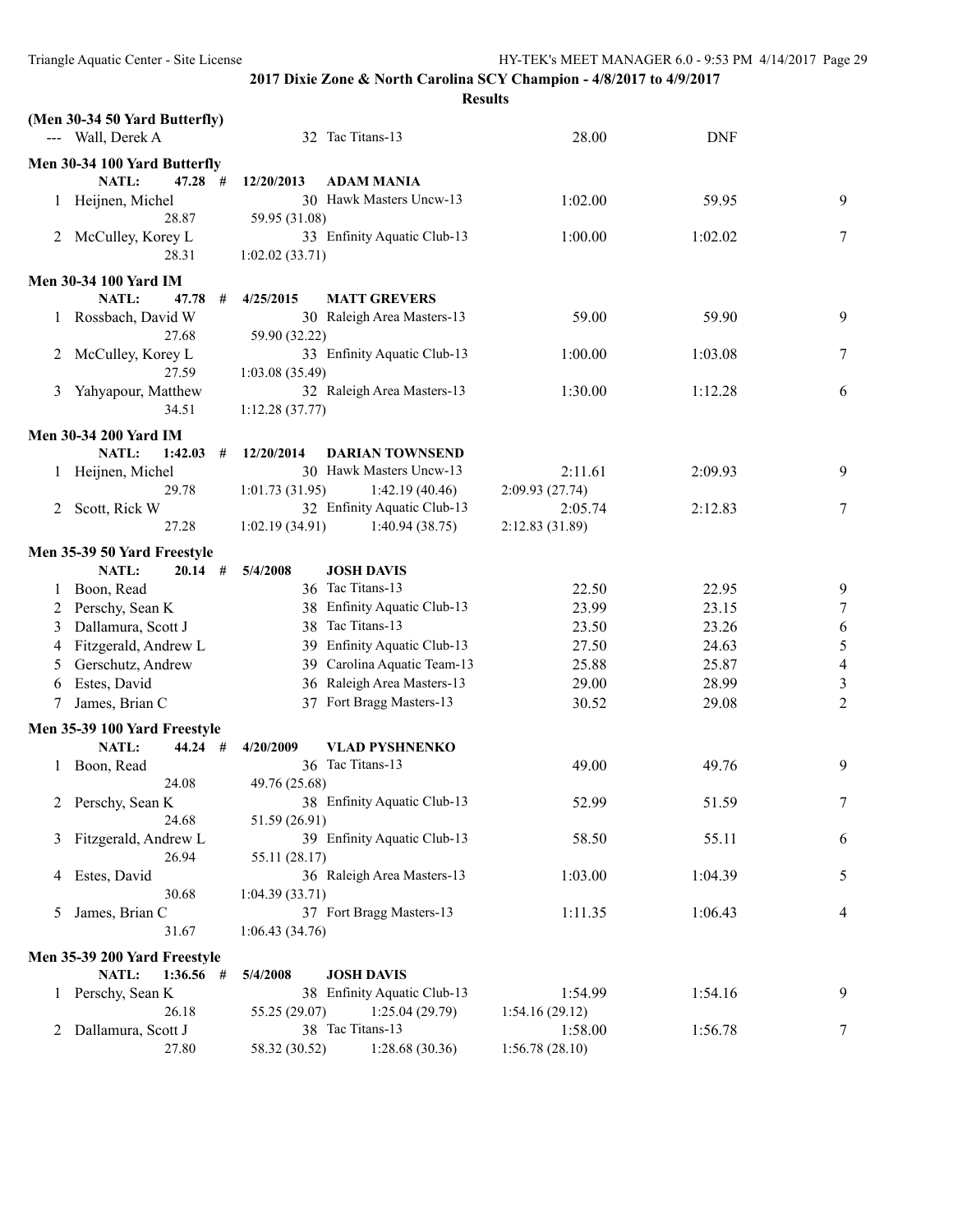|              | (Men 35-39 200 Yard Freestyle) |                 |                                 |                  |          |                  |
|--------------|--------------------------------|-----------------|---------------------------------|------------------|----------|------------------|
|              | 3 Rowe, Edward                 |                 | 38 YMCA Of the Triangle Area-13 | 1:58.93          | 1:59.86  | 6                |
|              | 27.63                          | 57.97 (30.34)   | 1:28.75(30.78)                  | 1:59.86(31.11)   |          |                  |
| 4            | Fitzgerald, Andrew L           |                 | 39 Enfinity Aquatic Club-13     | 2:05.00          | 2:04.34  | $\sqrt{5}$       |
|              | 29.02                          | 1:00.42(31.40)  | 1:33.17(32.75)                  | 2:04.34(31.17)   |          |                  |
| 5.           | Estes, David                   |                 | 36 Raleigh Area Masters-13      | 2:15.00          | 2:22.36  | $\overline{4}$   |
|              | 32.26                          | 1:08.26(36.00)  | 1:45.37(37.11)                  | 2:22.36 (36.99)  |          |                  |
| 6            | James, Brian C                 |                 | 37 Fort Bragg Masters-13        | 2:35.00          | 2:34.87  | $\mathfrak{Z}$   |
|              | 35.76                          | 1:14.98 (39.22) | 1:55.40 (40.42)                 | 2:34.87 (39.47)  |          |                  |
|              | Men 35-39 500 Yard Freestyle   |                 |                                 |                  |          |                  |
|              | NATL:<br>$4:33.97$ #           | 5/17/2002       | <b>RONALD KARNAUGH</b>          |                  |          |                  |
| $\mathbf{1}$ | Perschy, Sean K                |                 | 38 Enfinity Aquatic Club-13     | 5:15.00          | 5:11.90  | 9                |
|              | 28.04                          | 58.80 (30.76)   | 1:30.20(31.40)                  | 2:01.96 (31.76)  |          |                  |
|              | 2:33.76 (31.80)                | 3:05.59 (31.83) | 3:37.26(31.67)                  | 4:09.10 (31.84)  |          |                  |
|              | 4:40.99 (31.89)                | 5:11.90 (30.91) |                                 |                  |          |                  |
| 2            | Malik, Michael                 |                 | 35 Palmetto Masters-55          | 5:12.20          | 5:14.05  | $\boldsymbol{7}$ |
|              | 29.11                          | 1:00.16(31.05)  | 1:31.54(31.38)                  | 2:03.21 (31.67)  |          |                  |
|              | 2:35.09 (31.88)                | 3:07.03(31.94)  | 3:38.98 (31.95)                 | 4:10.83(31.85)   |          |                  |
|              | 4:42.81 (31.98)                | 5:14.05 (31.24) |                                 |                  |          |                  |
| 3            | Fitzgerald, Andrew L           |                 | 39 Enfinity Aquatic Club-13     | 6:15.00          | 5:49.80  | 6                |
|              | 30.81                          | 1:04.88(34.07)  | 1:39.73(34.85)                  | 2:15.83(36.10)   |          |                  |
|              | 2:51.81 (35.98)                | 3:28.67(36.86)  | 4:04.96 (36.29)                 | 4:41.15(36.19)   |          |                  |
|              | 5:16.89 (35.74)                | 5:49.80 (32.91) |                                 |                  |          |                  |
|              | Men 35-39 1000 Yard Freestyle  |                 |                                 |                  |          |                  |
|              | NATL:<br>$9:27.97$ #           | 5/20/2010       | <b>ERIC CHRISTENSEN</b>         |                  |          |                  |
|              | 1 Perschy, Sean K              |                 | 38 Enfinity Aquatic Club-13     | 10:50.00         | 10:32.31 | 9                |
|              | 28.54                          | 59.57 (31.03)   | 1:30.40(30.83)                  | 2:01.23 (30.83)  |          |                  |
|              | 2:32.47 (31.24)                | 3:03.88(31.41)  | 3:35.33(31.45)                  | 4:07.06(31.73)   |          |                  |
|              | 4:39.15(32.09)                 | 5:11.17 (32.02) | 5:43.35 (32.18)                 | 6:15.64(32.29)   |          |                  |
|              | 6:47.83(32.19)                 | 7:19.80(31.97)  | 7:52.05(32.25)                  | 8:24.21 (32.16)  |          |                  |
|              | 8:56.42 (32.21)                | 9:28.60(32.18)  | 10:00.81(32.21)                 | 10:32.31 (31.50) |          |                  |
| 2            | Malik, Michael                 |                 | 35 Palmetto Masters-55          | 10:52.93         | 10:51.34 | $\boldsymbol{7}$ |
|              | 30.83                          | 1:03.30(32.47)  | 1:36.33(33.03)                  | 2:09.53(33.20)   |          |                  |
|              | 2:42.44 (32.91)                | 3:15.18 (32.74) | 3:48.34(33.16)                  | 4:21.09 (32.75)  |          |                  |
|              | 4:53.98 (32.89)                | 5:26.60(32.62)  | 5:59.38 (32.78)                 | 6:32.16(32.78)   |          |                  |
|              | 7:04.86 (32.70)                | 7:37.67(32.81)  | 8:10.13(32.46)                  | 8:42.72 (32.59)  |          |                  |
|              | 9:15.03(32.31)                 | 9:47.40(32.37)  | 10:20.06 (32.66)                | 10:51.34 (31.28) |          |                  |
| 3            | Hillen, Timothy J              |                 | 36 Enfinity Aquatic Club-13     | 12:00.05         | 12:10.70 | 6                |
|              | 31.36                          | 1:07.90(36.54)  | 1:45.52(37.62)                  | 2:23.09(37.57)   |          |                  |
|              | 3:00.96 (37.87)                | 3:38.40(37.44)  | 4:16.11(37.71)                  | 4:53.14(37.03)   |          |                  |
|              | 5:30.32 (37.18)                | 6:07.64(37.32)  | 6:44.79(37.15)                  | 7:21.59(36.80)   |          |                  |
|              | 7:58.78 (37.19)                | 8:35.44 (36.66) | 9:12.40(36.96)                  | 9:48.88(36.48)   |          |                  |
|              | 10:25.31 (36.43)               | 11:01.83(36.52) | 11:37.66 (35.83)                | 12:10.70(33.04)  |          |                  |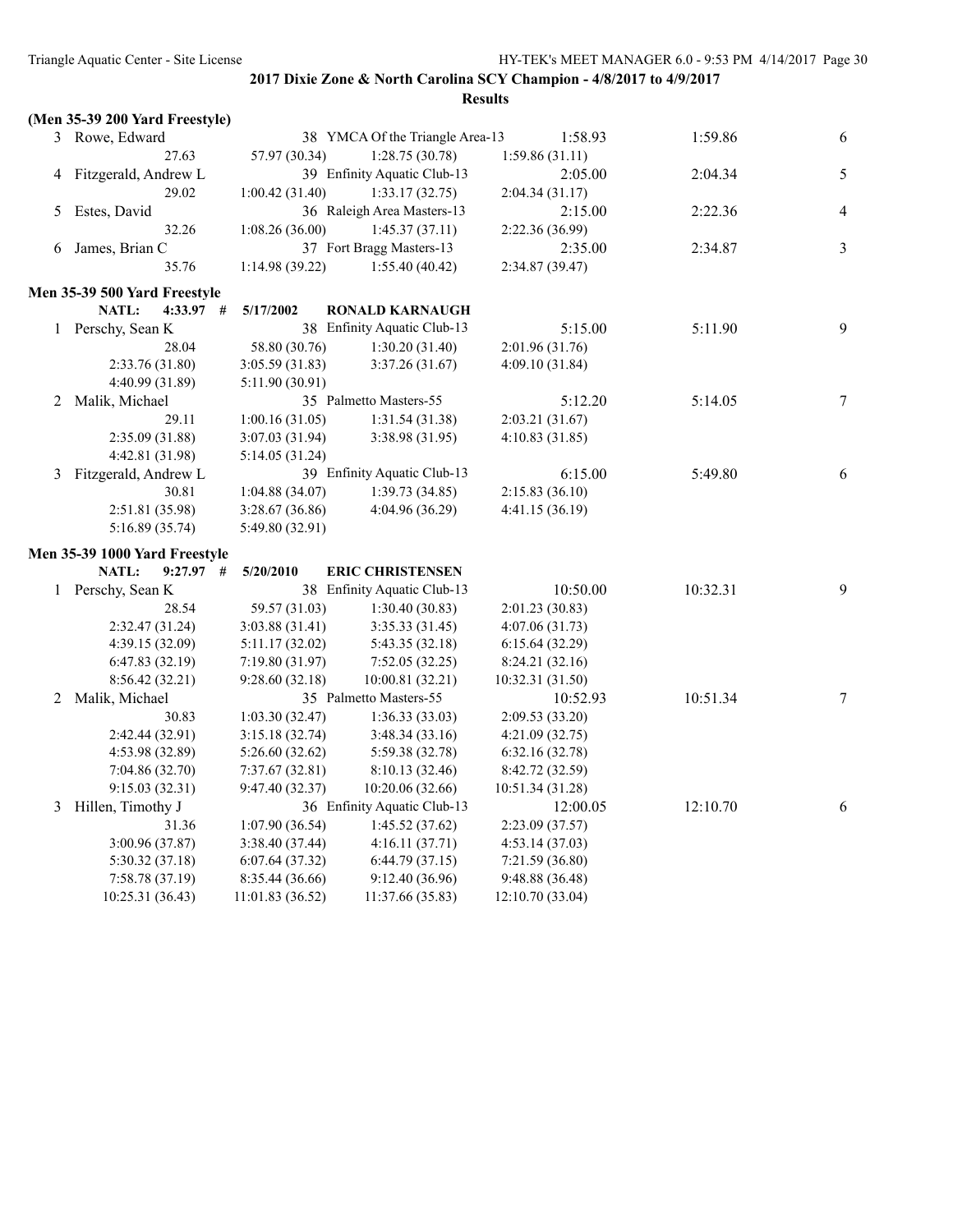|   | Men 35-39 1650 Yard Freestyle   |                  |                                 |                  |                  |        |
|---|---------------------------------|------------------|---------------------------------|------------------|------------------|--------|
|   | NATL: 15:53.88 #                | 5/18/2003        | <b>JEFF ERWIN</b>               |                  |                  |        |
|   | 1 Hillen, Timothy J             |                  | 36 Enfinity Aquatic Club-13     | 19:32.11         | 20:37.43         | 9      |
|   | 31.23                           | 1:06.73(35.50)   | 1:43.13(36.40)                  | 2:20.10 (36.97)  |                  |        |
|   | 2:57.11(37.01)                  | 3:34.38(37.27)   | 4:11.91(37.53)                  | 4:49.12(37.21)   |                  |        |
|   | 5:27.36(38.24)                  | 6:05.28(37.92)   | 6:43.14(37.86)                  | 7:21.07 (37.93)  |                  |        |
|   | 7:59.10(38.03)                  | 8:37.11 (38.01)  | 9:14.92(37.81)                  | 9:52.30(37.38)   |                  |        |
|   | 10:30.22 (37.92)                | 11:08.21(37.99)  | 11:46.32(38.11)                 | 12:24.57 (38.25) |                  |        |
|   | 13:02.28 (37.71)                | 13:40.27 (37.99) | 14:18.79 (38.52)                | 14:56.91 (38.12) |                  |        |
|   | 15:34.98 (38.07)                | 16:13.09(38.11)  | 16:50.77 (37.68)                | 17:28.72 (37.95) |                  |        |
|   | 18:06.49 (37.77)                | 18:44.47 (37.98) | 19:22.32 (37.85)                | 20:00.25 (37.93) | 20:37.43 (37.18) |        |
|   | Men 35-39 50 Yard Backstroke    |                  |                                 |                  |                  |        |
|   | <b>NATL:</b><br>22.70#          | 5/4/2008         | <b>JOSH DAVIS</b>               |                  |                  |        |
|   | 1 Hillen, Timothy J             |                  | 36 Enfinity Aquatic Club-13     | 26.51            | 27.34            | 9      |
|   | 2 Fitzgerald, Andrew L          |                  | 39 Enfinity Aquatic Club-13     | 33.50            | 32.62            | $\tau$ |
|   | Men 35-39 100 Yard Backstroke   |                  |                                 |                  |                  |        |
|   | NATL:<br>#<br>49.12             | 5/4/2008         | <b>JOSH DAVIS</b>               |                  |                  |        |
|   | 1 Rowe, Edward                  |                  | 38 YMCA Of the Triangle Area-13 | 1:01.73          | 1:01.51          | 9      |
|   | 29.66                           | 1:01.51(31.85)   |                                 |                  |                  |        |
| 2 | Hillen, Timothy J               |                  | 36 Enfinity Aquatic Club-13     | 56.51            | 1:01.86          | 7      |
|   | 29.46                           | 1:01.86 (32.40)  |                                 |                  |                  |        |
| 3 | Gerschutz, Andrew               |                  | 39 Carolina Aquatic Team-13     | 1:06.35          | 1:06.45          | 6      |
|   | 31.88                           | 1:06.45(34.57)   |                                 |                  |                  |        |
| 4 | Fitzgerald, Andrew L            |                  | 39 Enfinity Aquatic Club-13     | 1:15.00          | 1:09.29          | 5      |
|   | 34.19                           | 1:09.29(35.10)   |                                 |                  |                  |        |
|   | Men 35-39 200 Yard Backstroke   |                  |                                 |                  |                  |        |
|   | NATL:<br>$1:47.72$ #            | 5/4/2008         | <b>JOSH DAVIS</b>               |                  |                  |        |
|   | 1 Hillen, Timothy J             |                  | 36 Enfinity Aquatic Club-13     | 2:10.55          | 2:19.52          | 9      |
|   | 30.94                           | 1:05.21(34.27)   | 1:41.31(36.10)                  | 2:19.52(38.21)   |                  |        |
|   | Men 35-39 50 Yard Breaststroke  |                  |                                 |                  |                  |        |
|   | $25.35$ #<br><b>NATL:</b>       | 5/21/2010        | <b>STEVE WEST</b>               |                  |                  |        |
|   | Rodriguez Osorio, Gunther       |                  | 36 Enfinity Aquatic Club-13     | 27.89            | 28.34            | 9      |
| 2 | Boon, Read                      |                  | 36 Tac Titans-13                | 27.00            | 28.88            | $\tau$ |
| 3 | Perschy, Sean K                 |                  | 38 Enfinity Aquatic Club-13     | 31.00            | 29.92            | 6      |
| 4 | Dallamura, Scott J              |                  | 38 Tac Titans-13                | 31.75            | 31.57            | 5      |
| 5 | Fitzgerald, Andrew L            |                  | 39 Enfinity Aquatic Club-13     | 35.00            | 34.99            | 4      |
| 6 | James, Brian C                  |                  | 37 Fort Bragg Masters-13        | 40.75            | 38.14            | 3      |
|   | Men 35-39 100 Yard Breaststroke |                  |                                 |                  |                  |        |
|   | NATL:<br>54.98 #                | 3/28/2015        | <b>JAMES SHEEHAN</b>            |                  |                  |        |
|   | Rodriguez Osorio, Gunther       |                  | 36 Enfinity Aquatic Club-13     | 1:01.96          | 1:00.57          | 9      |
|   | 28.82                           | 1:00.57(31.75)   |                                 |                  |                  |        |
| 2 | Malik, Michael                  |                  | 35 Palmetto Masters-55          | 1:08.00          | 1:07.34          | 7      |
|   | 31.84                           | 1:07.34(35.50)   |                                 |                  |                  |        |
| 3 | Perschy, Sean K                 |                  | 38 Enfinity Aquatic Club-13     | 1:08.00          | 1:07.50          | 6      |
|   | 31.65                           | 1:07.50(35.85)   |                                 |                  |                  |        |
| 4 | Rowe, Edward                    |                  | 38 YMCA Of the Triangle Area-13 | 1:10.73          | 1:08.94          | 5      |
|   | 32.78                           | 1:08.94(36.16)   |                                 |                  |                  |        |
| 5 | Hillen, Timothy J               |                  | 36 Enfinity Aquatic Club-13     | NT               | 1:11.92          | 4      |
|   | 33.71                           | 1:11.92(38.21)   |                                 |                  |                  |        |
| 6 | Fitzgerald, Andrew L            |                  | 39 Enfinity Aquatic Club-13     | 1:13.50          | 1:18.27          | 3      |
|   | 37.10                           | 1:18.27(41.17)   |                                 |                  |                  |        |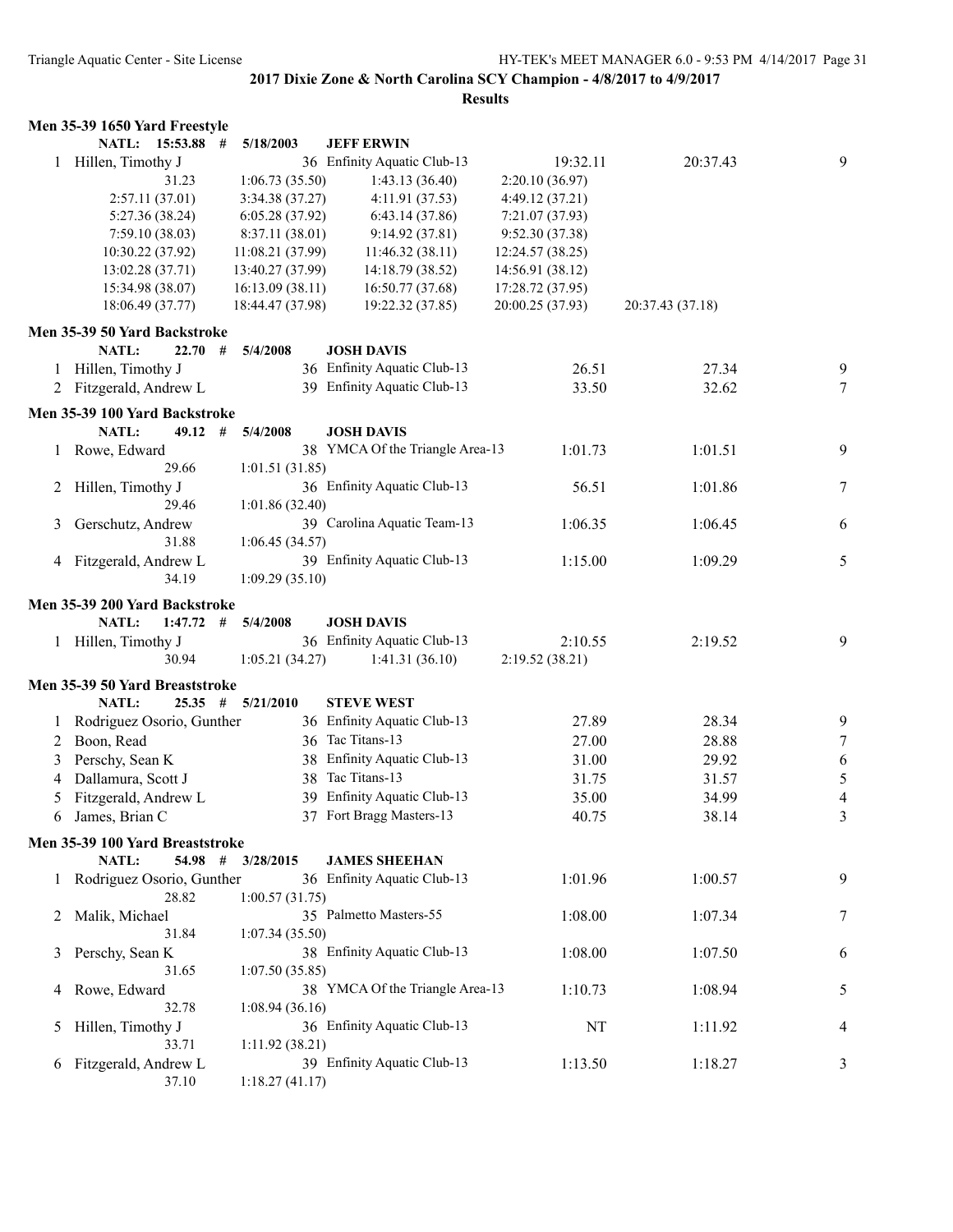|   |                                   |                 | <b>Results</b>                                |                           |         |               |
|---|-----------------------------------|-----------------|-----------------------------------------------|---------------------------|---------|---------------|
|   | (Men 35-39 100 Yard Breaststroke) |                 |                                               |                           |         |               |
|   | 7 James, Brian C                  |                 | 37 Fort Bragg Masters-13                      | 1:34.61                   | 1:26.90 | 2             |
|   | 40.60                             | 1:26.90(46.30)  |                                               |                           |         |               |
|   | Men 35-39 200 Yard Breaststroke   |                 |                                               |                           |         |               |
|   | <b>NATL:</b><br>$1:59.23$ #       | 12/16/2001      | <b>RON KARNAUGH</b>                           |                           |         |               |
|   | 1 Rodriguez Osorio, Gunther       |                 | 36 Enfinity Aquatic Club-13                   | 2:20.00                   | 2:13.33 | 9             |
|   | 31.07                             | 1:05.07(34.00)  | 1:39.04(33.97)                                | 2:13.33(34.29)            |         |               |
|   | 2 Malik, Michael                  |                 | 35 Palmetto Masters-55                        | 2:30.72                   | 2:26.97 | $\tau$        |
|   | 34.58                             | 1:12.22(37.64)  | 1:50.21(37.99)                                | 2:26.97(36.76)            |         |               |
|   | 3 Hillen, Timothy J               |                 | 36 Enfinity Aquatic Club-13                   | 3:04.13                   | 2:45.41 | 6             |
|   | 36.95                             | 1:19.89(42.94)  | 2:03.16(43.27)                                | 2:45.41(42.25)            |         |               |
|   | Men 35-39 50 Yard Butterfly       |                 |                                               |                           |         |               |
|   | <b>NATL:</b><br>$22.26$ #         | 4/29/2011       | <b>JOSH DAVIS</b>                             |                           |         |               |
|   | 1 Dallamura, Scott J              |                 | 38 Tac Titans-13                              | 24.50                     | 24.36   | 9             |
| 2 | Hillen, Timothy J                 |                 | 36 Enfinity Aquatic Club-13                   | 25.45                     | 25.47   | $\tau$        |
| 3 | Perschy, Sean K                   |                 | 38 Enfinity Aquatic Club-13                   | 26.50                     | 26.57   | 6             |
| 4 | Estes, David                      |                 | 36 Raleigh Area Masters-13                    | 31.00                     | 31.58   | $\mathfrak s$ |
| 5 | James, Brian C                    |                 | 37 Fort Bragg Masters-13                      | 38.00                     | 46.58   | 4             |
|   |                                   |                 |                                               |                           |         |               |
|   | Men 35-39 100 Yard Butterfly      |                 |                                               |                           |         |               |
|   | NATL:<br>$49.12$ #                | 4/24/2015       | <b>GLENN COUNTS</b><br>38 Tac Titans-13       | 55.00                     | 54.45   | 9             |
|   | 1 Dallamura, Scott J<br>25.55     |                 |                                               |                           |         |               |
|   |                                   | 54.45 (28.90)   | 38 YMCA Of the Triangle Area-13               | 1:00.67                   | 1:00.80 | 7             |
|   | Rowe, Edward<br>28.08             | 1:00.80(32.72)  |                                               |                           |         |               |
| 3 | Estes, David                      |                 | 36 Raleigh Area Masters-13                    | 1:20.00                   | 1:16.56 | 6             |
|   | 34.60                             | 1:16.56(41.96)  |                                               |                           |         |               |
|   |                                   |                 |                                               |                           |         |               |
|   | Men 35-39 200 Yard Butterfly      |                 |                                               |                           |         |               |
|   | <b>NATL:</b><br>$1:50.74$ #       | 5/16/1999       | <b>BOBBY PATTEN</b>                           |                           |         |               |
|   | 1 Rodriguez Osorio, Gunther       |                 | 36 Enfinity Aquatic Club-13                   | 2:00.00                   | 2:04.38 | 9             |
|   | 27.95                             | 59.69 (31.74)   | 1:31.69(32.00)<br>36 Enfinity Aquatic Club-13 | 2:04.38(32.69)            | 2:35.58 |               |
|   | 2 Hillen, Timothy J<br>31.62      | 1:09.30(37.68)  | 1:52.74(43.44)                                | 2:22.34<br>2:35.58(42.84) |         | 7             |
|   |                                   |                 |                                               |                           |         |               |
|   | <b>Men 35-39 100 Yard IM</b>      |                 |                                               |                           |         |               |
|   | NATL:<br>50.06 # $5/4/2008$       |                 | <b>JOSH DAVIS</b>                             |                           |         |               |
|   | 1 Rodriguez Osorio, Gunther       |                 | 36 Enfinity Aquatic Club-13                   | 54.00                     | 56.39   | 9             |
|   | 26.54                             | 56.39 (29.85)   |                                               |                           |         |               |
|   | Boon, Read                        |                 | 36 Tac Titans-13                              | 57.00                     | 56.61   | 7             |
|   | 25.98                             | 56.61 (30.63)   |                                               |                           |         |               |
| 3 | Perschy, Sean K<br>27.66          |                 | 38 Enfinity Aquatic Club-13                   | 59.00                     | 59.77   | 6             |
|   |                                   | 59.77 (32.11)   | 38 Tac Titans-13                              |                           | 1:00.67 |               |
| 4 | Dallamura, Scott J<br>27.41       | 1:00.67(33.26)  |                                               | 1:01.00                   |         | 5             |
| 5 | Fitzgerald, Andrew L              |                 | 39 Enfinity Aquatic Club-13                   | 1:08.00                   | 1:06.87 | 4             |
|   | 32.81                             | 1:06.87(34.06)  |                                               |                           |         |               |
| 6 | Gerschutz, Andrew                 |                 | 39 Carolina Aquatic Team-13                   | 1:10.00                   | 1:07.44 | 3             |
|   | 29.65                             | 1:07.44 (37.79) |                                               |                           |         |               |
|   |                                   |                 |                                               |                           |         |               |
|   | <b>Men 35-39 200 Yard IM</b>      |                 |                                               |                           |         |               |
|   | NATL:<br>$1:48.74$ #              | 12/22/2002      | <b>RONALD KARNAUGH</b>                        |                           |         |               |
|   | 1 Rodriguez Osorio, Gunther       |                 | 36 Enfinity Aquatic Club-13                   | 2:02.00                   | 1:59.85 | 9             |
|   | 26.13                             | 57.82 (31.69)   | 1:31.86(34.04)                                | 1:59.85(27.99)            |         |               |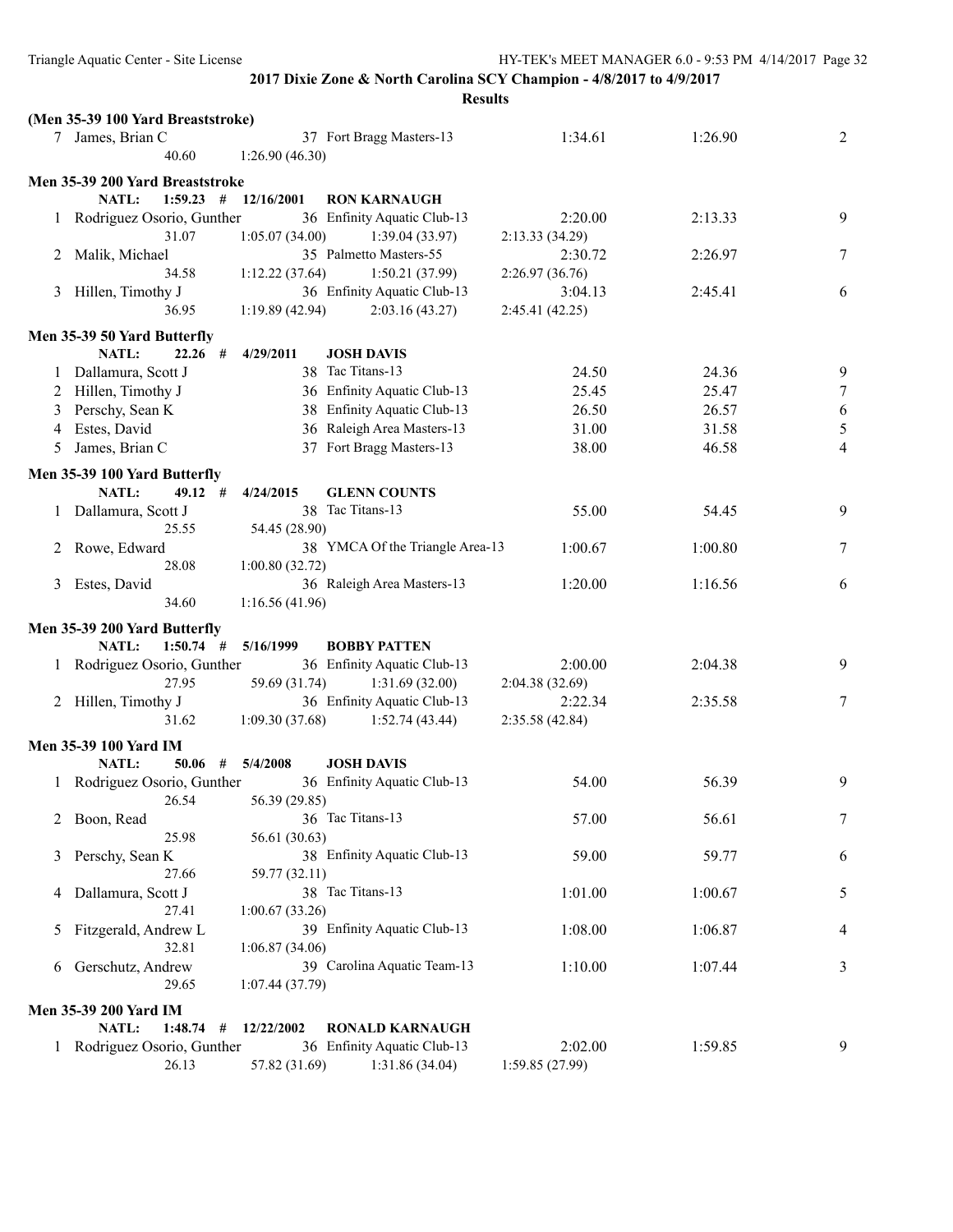|         | (Men 35-39 200 Yard IM)      |                 |                                   |                 |         |                |
|---------|------------------------------|-----------------|-----------------------------------|-----------------|---------|----------------|
|         | 2 Perschy, Sean K            |                 | 38 Enfinity Aquatic Club-13       | 2:15.00         | 2:08.60 | 7              |
|         | 27.69                        | 1:00.97(33.28)  | 1:38.41(37.44)                    | 2:08.60(30.19)  |         |                |
| 3       | Malik, Michael               |                 | 35 Palmetto Masters-55            | 2:24.39         | 2:14.05 | 6              |
|         | 30.19                        | 1:06.01(35.82)  | 1:44.08(38.07)                    | 2:14.05 (29.97) |         |                |
|         | 4 Rowe, Edward               |                 | 38 YMCA Of the Triangle Area-13   | 2:17.49         | 2:15.29 | 5              |
|         | 28.23                        |                 |                                   |                 |         |                |
|         |                              | 1:02.78(34.55)  | 1:43.21(40.43)                    | 2:15.29(32.08)  |         |                |
|         | 5 Fitzgerald, Andrew L       |                 | 39 Enfinity Aquatic Club-13       | 2:31.00         | 2:28.64 | $\overline{4}$ |
|         | 34.90                        | 1:13.35(38.45)  | 1:57.79(44.44)                    | 2:28.64(30.85)  |         |                |
|         | <b>Men 35-39 400 Yard IM</b> |                 |                                   |                 |         |                |
|         | NATL:<br>$3:56.76$ #         | 12/16/2001      | <b>RON KARNAUGH</b>               |                 |         |                |
|         | 1 Rodriguez Osorio, Gunther  |                 | 36 Enfinity Aquatic Club-13       | 4:20.00         | 4:20.92 | 9              |
|         | 27.42                        | 59.34 (31.92)   | 1:32.99(33.65)                    | 2:06.68 (33.69) |         |                |
|         | 2:43.05 (36.37)              | 3:20.00(36.95)  | 3:51.36 (31.36)                   | 4:20.92(29.56)  |         |                |
|         | 2 Malik, Michael             |                 | 35 Palmetto Masters-55            | 4:44.54         | 4:40.12 | 7              |
|         | 31.04                        | 1:05.37(34.33)  | 1:43.62(38.25)                    | 2:20.54(36.92)  |         |                |
|         | 2:59.43 (38.89)              | 3:38.10(38.67)  | 4:09.88(31.78)                    | 4:40.12(30.24)  |         |                |
|         |                              |                 |                                   |                 |         |                |
| 3       | Hillen, Timothy J            |                 | 36 Enfinity Aquatic Club-13       | 5:11.21         | 5:02.56 | 6              |
|         | 30.02                        | 1:06.72(36.70)  | 1:45.85(39.13)                    | 2:25.04 (39.19) |         |                |
|         | 3:12.08(47.04)               | 3:57.95(45.87)  | 4:31.75 (33.80)                   | 5:02.56(30.81)  |         |                |
|         | Men 40-44 50 Yard Freestyle  |                 |                                   |                 |         |                |
|         | NATL:<br>$20.67$ #           | 12/20/2014      | <b>JOSH DAVIS</b>                 |                 |         |                |
| $\perp$ | Fletcher, Van                |                 | 41 Tac Titans-13                  | 22.01           | 22.35   | 9              |
| 2       | Atwater, Jonathan D          |                 | 40 Granite Falls Masters-13       | 23.50           | 23.14   | $\tau$         |
| 3       | Butcher, Rob                 |                 | 44 SwimMAC Masters - Charlotte-13 | 23.00           | 23.73   | 6              |
|         |                              |                 | 44 Raleigh Area Masters-13        |                 |         |                |
| 4       | Catterson, William H         |                 |                                   | 25.13           | 25.47   | 5              |
| 5       | Hendricks, Roberto           |                 | 42 Fort Bragg Masters-13          | 30.65           | 30.43   | $\overline{4}$ |
|         | Men 40-44 100 Yard Freestyle |                 |                                   |                 |         |                |
|         | NATL:<br>$45.15$ #           | 5/3/2014        | <b>JOSH DAVIS</b>                 |                 |         |                |
|         | 1 Pearson, Johnnie A         |                 | 43 Sarasota Y Sharks-14           | 50.00           | 51.00   | 9              |
|         | 24.38                        | 51.00 (26.62)   |                                   |                 |         |                |
| 2       | Crankshaw, Erik              |                 | 44 Carolina Aquatic Team-13       | 57.70           | 54.98   | 7              |
|         | 26.22                        | 54.98 (28.76)   |                                   |                 |         |                |
| 3       | Hendricks, Roberto           |                 | 42 Fort Bragg Masters-13          | 1:14.25         | 1:16.31 | 6              |
|         | 31.60                        | 1:16.31(44.71)  |                                   |                 |         |                |
|         |                              |                 |                                   |                 |         |                |
|         | Men 40-44 200 Yard Freestyle |                 |                                   |                 |         |                |
|         | NATL:<br>$1:38.23$ #         | 4/24/2015       | <b>JOSH DAVIS</b>                 |                 |         |                |
|         | 1 Fletcher, Van              |                 | 41 Tac Titans-13                  | 1:47.99         | 1:53.57 | 9              |
|         | 25.46                        | 54.03 (28.57)   | 1:23.69(29.66)                    | 1:53.57(29.88)  |         |                |
|         | 2 Pearson, Johnnie A         |                 | 43 Sarasota Y Sharks-14           | 1:54.96         | 1:54.36 | 7              |
|         | 26.28                        | 54.76 (28.48)   | 1:24.32(29.56)                    | 1:54.36(30.04)  |         |                |
| 3       | Decker, John R               | 42 Uc55-55      |                                   | 2:04.00         | 2:01.89 | 6              |
|         | 28.37                        | 58.94 (30.57)   | 1:30.68(31.74)                    | 2:01.89(31.21)  |         |                |
|         | 4 Hendricks, Roberto         |                 | 42 Fort Bragg Masters-13          |                 |         | 5              |
|         | 41.90                        | 1:28.90(47.00)  | 2:20.51(51.61)                    | 3:36.64         | 3:14.43 |                |
|         |                              |                 |                                   | 3:14.43(53.92)  |         |                |
|         | Men 40-44 500 Yard Freestyle |                 |                                   |                 |         |                |
|         | NATL:<br>$4:33.36$ #         | 4/25/2015       | <b>JOSH DAVIS</b>                 |                 |         |                |
|         | 1 Decker, John R             | 42 Uc55-55      |                                   | 5:35.00         | 5:37.25 | 9              |
|         | 31.61                        | 1:05.59(33.98)  | 1:40.22(34.63)                    | 2:14.95 (34.73) |         |                |
|         | 2:49.84 (34.89)              | 3:24.21 (34.37) | 3:58.10(33.89)                    | 4:32.36 (34.26) |         |                |
|         | 5:05.66 (33.30)              | 5:37.25 (31.59) |                                   |                 |         |                |
|         |                              |                 |                                   |                 |         |                |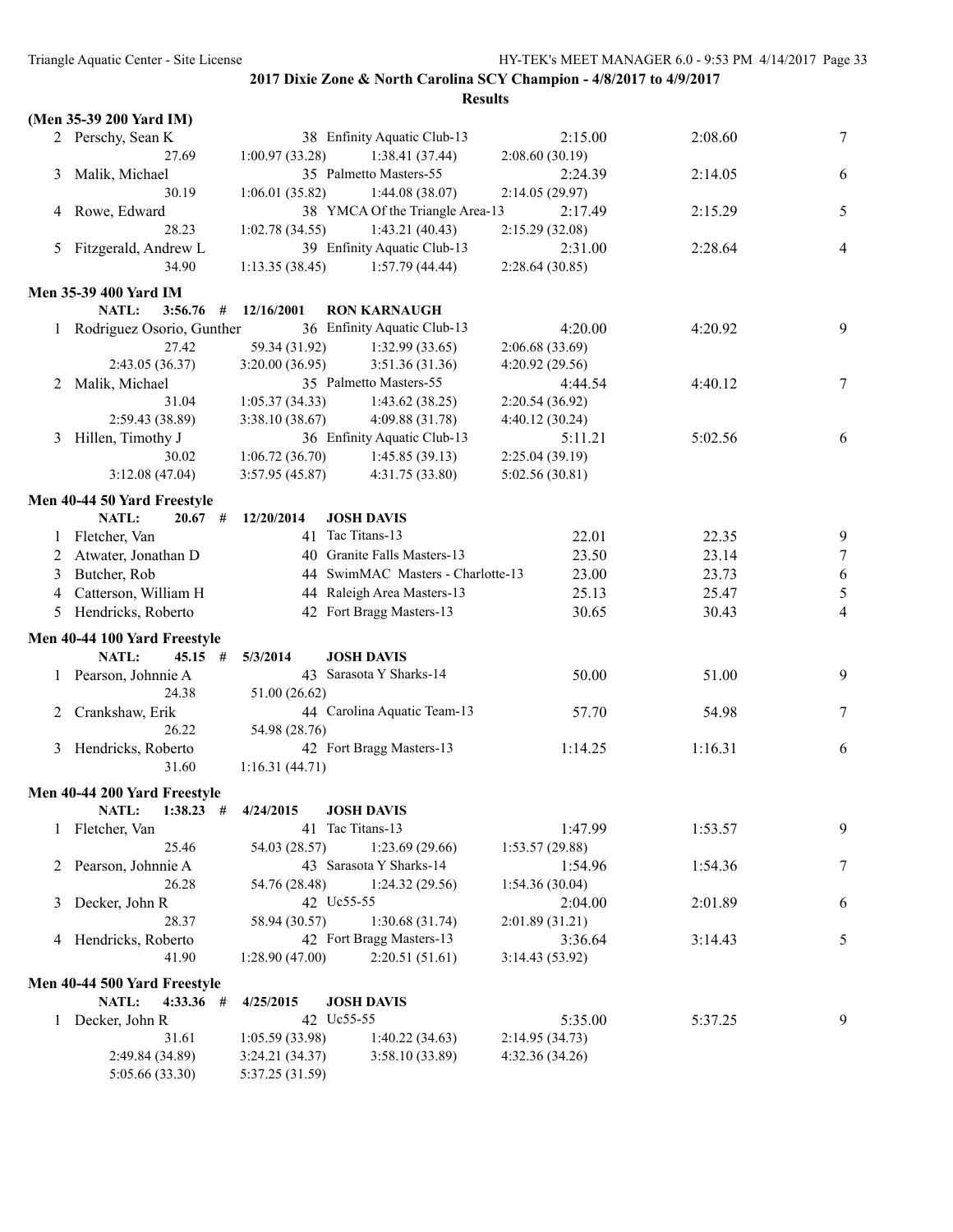|              | Men 40-44 1000 Yard Freestyle   |                  |                                   |                  |          |   |
|--------------|---------------------------------|------------------|-----------------------------------|------------------|----------|---|
|              | NATL:<br>$9:32.66$ #            | 5/7/2010         | <b>ALEX KOSTICH</b>               |                  |          |   |
| $\mathbf{1}$ | Griffin, Jay                    |                  | 41 Uc13-13                        | 10:59.29         | 10:27.06 | 9 |
|              | 29.45                           | 1:00.64(31.19)   | 1:32.04(31.40)                    | 2:03.47(31.43)   |          |   |
|              | 2:34.76 (31.29)                 | 3:06.45(31.69)   | 3:38.19(31.74)                    | 4:10.21(32.02)   |          |   |
|              | 4:42.15 (31.94)                 | 5:13.94 (31.79)  | 5:45.85 (31.91)                   | 6:17.63(31.78)   |          |   |
|              | 6:49.80(32.17)                  | 7:21.59 (31.79)  | 7:53.28 (31.69)                   | 8:25.00 (31.72)  |          |   |
|              | 8:56.62(31.62)                  | 9:28.41 (31.79)  | 9:59.16(30.75)                    | 10:27.06 (27.90) |          |   |
| 2            | Decker, John R                  |                  | 42 Uc55-55                        | 11:32.00         | 11:29.75 | 7 |
|              | 30.64                           | 1:04.04(33.40)   | 1:37.90(33.86)                    | 2:12.22 (34.32)  |          |   |
|              | 2:46.37(34.15)                  | 3:20.76(34.39)   | 3:55.15(34.39)                    | 4:29.49 (34.34)  |          |   |
|              | 5:04.07 (34.58)                 | 5:38.87 (34.80)  | 6:13.50(34.63)                    | 6:48.36 (34.86)  |          |   |
|              | 7:23.14(34.78)                  | 7:58.15(35.01)   | 8:33.66 (35.51)                   | 9:09.06(35.40)   |          |   |
|              | 9:44.52 (35.46)                 | 10:21.41 (36.89) | 10:56.21 (34.80)                  | 11:29.75 (33.54) |          |   |
|              | Men 40-44 50 Yard Backstroke    |                  |                                   |                  |          |   |
|              | <b>NATL:</b><br>22.77#          | 4/26/2009        | <b>MICHAEL ROSS</b>               |                  |          |   |
|              | 1 Crankshaw, Erik               |                  | 44 Carolina Aquatic Team-13       | 31.31            | 29.51    | 9 |
|              |                                 |                  |                                   |                  |          |   |
|              | Men 40-44 100 Yard Backstroke   |                  |                                   |                  |          |   |
|              | NATL:<br>48.49                  | #<br>4/26/2009   | <b>MICHAEL ROSS</b>               |                  |          |   |
|              | 1 Flynn, Robert                 |                  | 42 SwimMAC Masters - Charlotte-13 | 57.23            | 56.62    | 9 |
|              | 27.37                           | 56.62 (29.25)    |                                   |                  |          |   |
|              | Men 40-44 200 Yard Backstroke   |                  |                                   |                  |          |   |
|              | NATL:<br>1:50.09                | 5/4/2008<br>#    | <b>MICHAEL ROSS</b>               |                  |          |   |
|              | 1 Flynn, Robert                 |                  | 42 SwimMAC Masters - Charlotte-13 | 2:02.86          | 2:03.57  | 9 |
|              | 28.35                           | 58.49 (30.14)    | 1:30.10(31.61)                    | 2:03.57(33.47)   |          |   |
|              | Men 40-44 50 Yard Breaststroke  |                  |                                   |                  |          |   |
|              | <b>NATL:</b><br>25.02           | #<br>3/12/2016   | <b>JARROD MARRS</b>               |                  |          |   |
|              | Pearson, Johnnie A              |                  | 43 Sarasota Y Sharks-14           | 28.47            | 28.66    | 9 |
|              | Butcher, Rob                    |                  | 44 SwimMAC Masters - Charlotte-13 | 29.00            | 29.00    |   |
| 2            |                                 |                  | 41 Tac Titans-13                  |                  |          | 7 |
| 3            | Fletcher, Van                   |                  |                                   | 29.00            | 30.01    | 6 |
|              | Men 40-44 100 Yard Breaststroke |                  |                                   |                  |          |   |
|              | NATL:<br>55.37                  | #<br>4/25/2015   | <b>JEFF COMMINGS</b>              |                  |          |   |
|              | Pearson, Johnnie A              |                  | 43 Sarasota Y Sharks-14           | 1:02.13          | 1:04.34  | 9 |
|              | 30.49                           | 1:04.34(33.85)   |                                   |                  |          |   |
| 2            | Crankshaw, Erik                 |                  | 44 Carolina Aquatic Team-13       | 1:16.16          | 1:13.12  | 7 |
|              | 34.69                           | 1:13.12(38.43)   |                                   |                  |          |   |
|              | Men 40-44 200 Yard Breaststroke |                  |                                   |                  |          |   |
|              | NATL:<br>$2:00.53$ #            | 5/3/2014         | <b>STEVE WEST</b>                 |                  |          |   |
|              | 1 Butcher, Rob                  |                  | 44 SwimMAC Masters - Charlotte-13 | 2:22.00          | 2:24.64  | 9 |
|              | 30.71                           | 1:06.43(35.72)   | 1:44.42 (37.99)                   | 2:24.64(40.22)   |          |   |
|              |                                 |                  |                                   |                  |          |   |
|              | Men 40-44 50 Yard Butterfly     |                  |                                   |                  |          |   |
|              | NATL:<br>$22.61$ #              | 4/26/2009        | <b>MICHAEL ROSS</b>               |                  |          |   |
|              | Flynn, Robert                   |                  | 42 SwimMAC Masters - Charlotte-13 | 24.29            | 24.34    | 9 |
| 2            | Atwater, Jonathan D             |                  | 40 Granite Falls Masters-13       | 25.20            | 24.84    | 7 |
| 3            | Decker, John R                  |                  | 42 Uc55-55                        | 27.00            | 26.80    | 6 |
| 4            | Crankshaw, Erik                 |                  | 44 Carolina Aquatic Team-13       | 29.29            | 27.12    | 5 |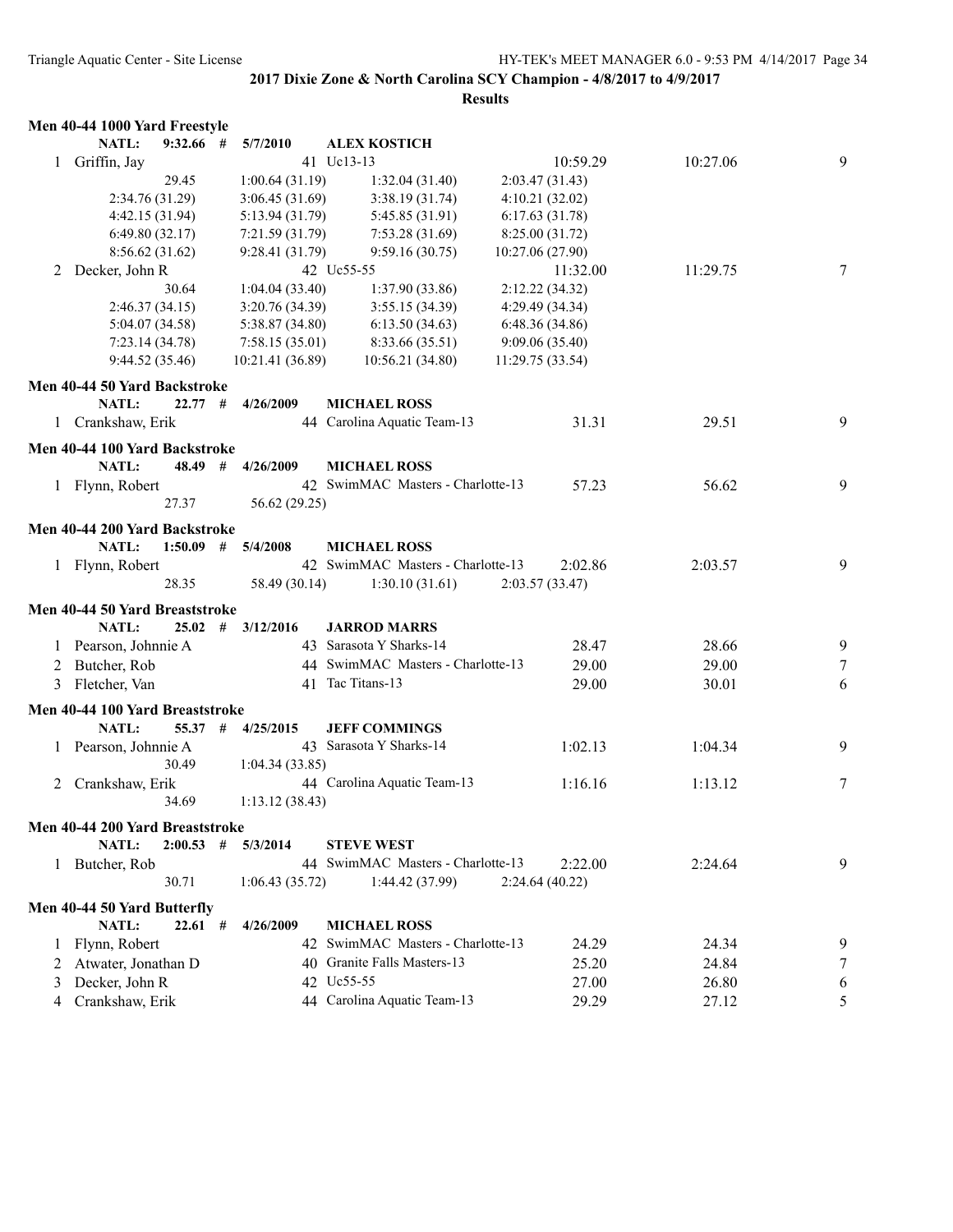|    | Men 40-44 100 Yard Butterfly |   |                |                                                           |                 |         |                 |
|----|------------------------------|---|----------------|-----------------------------------------------------------|-----------------|---------|-----------------|
|    | <b>NATL:</b><br>$49.27$ #    |   | 5/4/2008       | <b>MICHAEL ROSS</b>                                       |                 |         |                 |
|    | 1 Atwater, Jonathan D        |   |                | 40 Granite Falls Masters-13                               | 55.90           | 55.18   | 9               |
|    | 25.41                        |   | 55.18 (29.77)  |                                                           |                 |         |                 |
|    | 2 Pearson, Johnnie A         |   |                | 43 Sarasota Y Sharks-14                                   | 56.34           | 55.24   | 7               |
|    | 25.42                        |   | 55.24 (29.82)  |                                                           |                 |         |                 |
| 3  | Decker, John R               |   |                | 42 Uc55-55                                                | 1:02.00         | 1:00.75 | 6               |
|    | 28.54                        |   | 1:00.75(32.21) |                                                           |                 |         |                 |
|    | 4 Catterson, William H       |   |                | 44 Raleigh Area Masters-13                                | 1:04.23         | 1:07.28 | 5               |
|    | 29.90                        |   | 1:07.28(37.38) |                                                           |                 |         |                 |
|    | Men 40-44 200 Yard Butterfly |   |                |                                                           |                 |         |                 |
|    | $1:50.61$ #<br>NATL:         |   | 4/14/2002      | <b>DENNIS BAKER</b>                                       |                 |         |                 |
|    | 1 Atwater, Jonathan D        |   |                | 40 Granite Falls Masters-13                               | 2:12.00         | 2:06.89 | 9               |
|    | 28.84                        |   | 1:01.13(32.29) | 1:33.80(32.67)                                            | 2:06.89(33.09)  |         |                 |
|    | 2 Decker, John R             |   |                | 42 Uc55-55                                                | 2:22.57         | 2:22.62 | 7               |
|    | 32.54                        |   | 1:08.83(36.29) | 1:45.59 (36.76)                                           | 2:22.62(37.03)  |         |                 |
|    |                              |   |                |                                                           |                 |         |                 |
|    | <b>Men 40-44 100 Yard IM</b> |   |                |                                                           |                 |         |                 |
|    | NATL:<br>51.07               | # | 4/25/2015      | <b>JEFF COMMINGS</b><br>42 SwimMAC Masters - Charlotte-13 |                 |         |                 |
|    | 1 Flynn, Robert              |   |                |                                                           | 56.43           | 56.55   | 9               |
|    | 25.54                        |   | 56.55 (31.01)  | 44 SwimMAC Masters - Charlotte-13                         |                 |         |                 |
|    | 2 Butcher, Rob               |   |                |                                                           | 1:02.00         | 1:00.30 | $7\phantom{.0}$ |
|    | 29.02                        |   | 1:00.30(31.28) |                                                           |                 |         |                 |
|    | <b>Men 40-44 200 Yard IM</b> |   |                |                                                           |                 |         |                 |
|    | <b>NATL:</b><br>$1:51.85$ #  |   | 4/26/2009      | <b>MICHAEL ROSS</b>                                       |                 |         |                 |
|    | 1 Pearson, Johnnie A         |   |                | 43 Sarasota Y Sharks-14                                   | 2:10.28         | 2:07.05 | 9               |
|    | 26.54                        |   | 59.20 (32.66)  | 1:36.27(37.07)                                            | 2:07.05(30.78)  |         |                 |
|    | 2 Decker, John R             |   |                | 42 Uc55-55                                                | 2:16.00         | 2:15.37 | 7               |
|    | 28.37                        |   | 1:03.44(35.07) | 1:44.49(41.05)                                            | 2:15.37(30.88)  |         |                 |
|    | <b>Men 40-44 400 Yard IM</b> |   |                |                                                           |                 |         |                 |
|    | NATL:<br>$4:01.87$ #         |   | 4/19/2009      | <b>ROQUE SANTOS</b>                                       |                 |         |                 |
| 1. | Griffin, Jay                 |   |                | 41 Uc13-13                                                | 4:40.95         | 4:31.69 | 9               |
|    | 27.84                        |   | 59.88 (32.04)  | 1:36.28(36.40)                                            | 2:12.52(36.24)  |         |                 |
|    | 2:52.15(39.63)               |   | 3:31.90(39.75) | 4:03.32(31.42)                                            | 4:31.69 (28.37) |         |                 |
| 2  | Decker, John R               |   |                | 42 Uc55-55                                                | 5:00.00         | 4:58.98 | $\tau$          |
|    | 30.06                        |   | 1:06.73(36.67) | 1:45.06(38.33)                                            | 2:23.39(38.33)  |         |                 |
|    | 3:07.60(44.21)               |   | 3:51.88(44.28) | 4:26.64(34.76)                                            | 4:58.98 (32.34) |         |                 |
|    | Men 45-49 50 Yard Freestyle  |   |                |                                                           |                 |         |                 |
|    | <b>NATL:</b><br>$21.06$ #    |   | 5/21/2010      | <b>RICHARD HUGHEY</b>                                     |                 |         |                 |
|    | Finn, John P                 |   |                | 48 SwimMAC Masters - Charlotte-13                         | 24.67           | 24.85   | 9               |
| 2  | King, Eric S                 |   |                | 45 Lowes YMCA-13                                          | 28.55           | 25.22   | 7               |
| 3  | Robling, Steve W             |   |                | 47 SwimMAC Masters - Charlotte-13                         | 27.00           | 25.42   | 6               |
| 4  | Hutcheson, Burke C           |   | 49             | Patty Shoaf Coaching Masters-13                           | 27.26           | 26.48   | 5               |
| 5  | Gossert, Theodore I          |   | 47             | SwimMAC Masters - Charlotte-13                            | 29.08           | 30.07   | 4               |
|    |                              |   |                |                                                           |                 |         |                 |
|    | Men 45-49 100 Yard Freestyle |   |                |                                                           |                 |         |                 |
|    | <b>NATL:</b><br>$46.21$ #    |   | 4/26/2015      | <b>NICOLAS GRANGER</b>                                    |                 |         |                 |
|    | Pegram, Steve                |   |                | 48 SwimMAC Masters - Charlotte-13                         | 55.52           | 54.81   | 9               |
|    | 26.71                        |   | 54.81 (28.10)  |                                                           |                 |         |                 |
| 2  | Finn, John P                 |   |                | 48 SwimMAC Masters - Charlotte-13                         | 56.17           | 55.06   | 7               |
|    | 26.12                        |   | 55.06 (28.94)  |                                                           |                 |         |                 |
| 3  | King, Eric S                 |   |                | 45 Lowes YMCA-13                                          | 1:06.22         | 56.24   | 6               |
|    | 26.22                        |   | 56.24 (30.02)  |                                                           |                 |         |                 |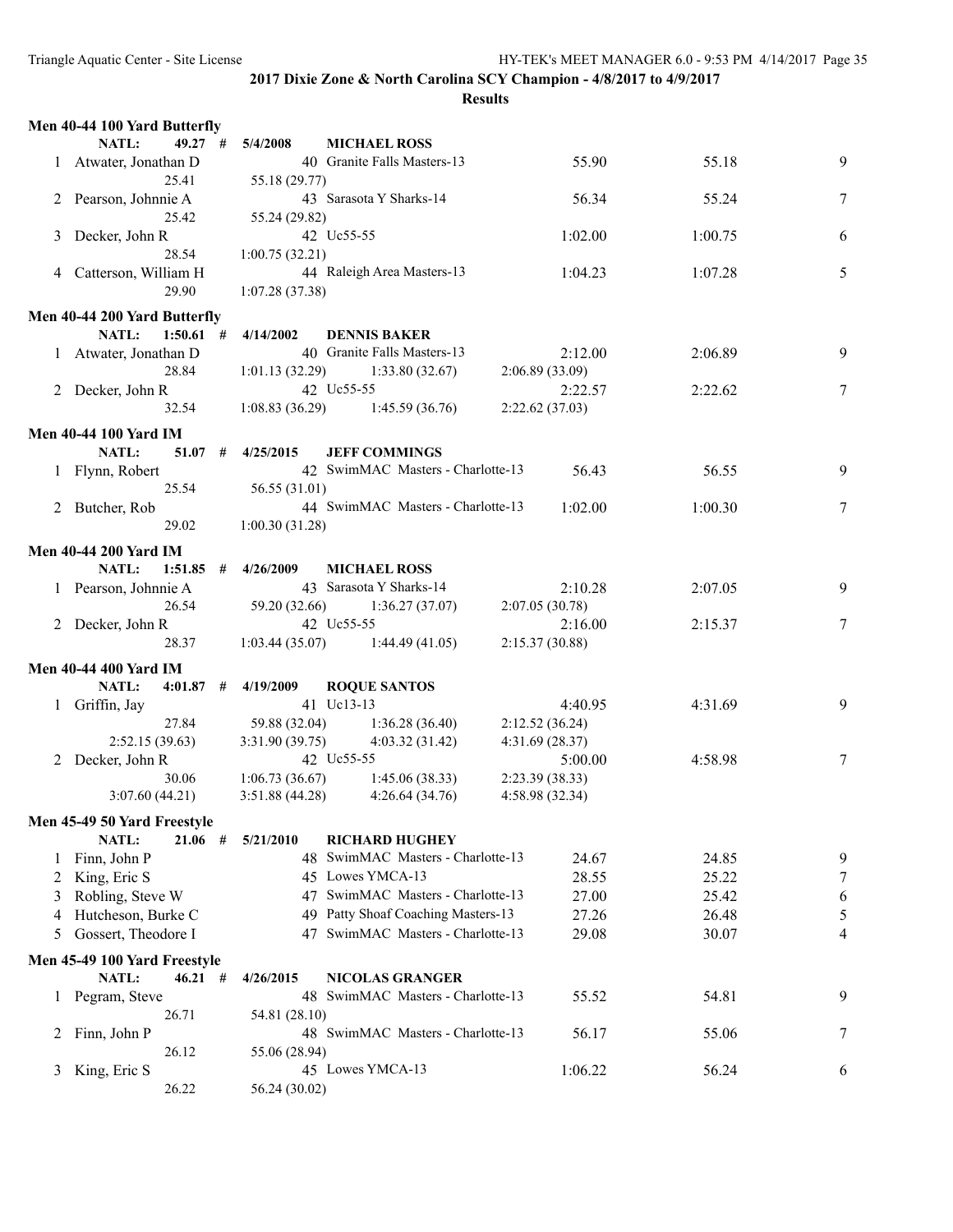|   |                                                             |                  | Results                              |                  |          |                |
|---|-------------------------------------------------------------|------------------|--------------------------------------|------------------|----------|----------------|
|   | (Men 45-49 100 Yard Freestyle)                              |                  |                                      |                  |          |                |
|   | 4 Robling, Steve W                                          |                  | 47 SwimMAC Masters - Charlotte-13    | 58.00            | 57.93    | 5              |
|   | 27.56                                                       | 57.93 (30.37)    |                                      |                  |          |                |
| 5 | Rubacky, Mark S                                             |                  | 47 Raleigh Area Masters-13           | 59.53            | 59.58    | 4              |
|   | 28.80                                                       | 59.58 (30.78)    |                                      |                  |          |                |
| 6 | Hutcheson, Burke C                                          |                  | 49 Patty Shoaf Coaching Masters-13   | 1:00.42          | 59.91    | 3              |
|   | 28.44                                                       | 59.91 (31.47)    |                                      |                  |          |                |
|   | 7 Gossert, Theodore I                                       |                  | 47 SwimMAC Masters - Charlotte-13    | 1:08.72          | 1:08.21  | $\overline{c}$ |
|   | 30.82                                                       | 1:08.21(37.39)   |                                      |                  |          |                |
|   |                                                             |                  |                                      |                  |          |                |
|   | Men 45-49 200 Yard Freestyle<br><b>NATL:</b><br>$1:41.69$ # | 5/21/2010        | <b>DAVID SIMS</b>                    |                  |          |                |
|   |                                                             |                  | 46 SwimMAC Masters - Charlotte-13    | 1:55.92          | 1:55.28  | 9              |
|   | 1 Andersen, Morten                                          |                  |                                      |                  |          |                |
|   | 27.07                                                       | 56.93 (29.86)    | 1:26.18(29.25)                       | 1:55.28(29.10)   |          |                |
|   | 2 Lee, Lawrence B                                           |                  | 48 Charlotte SwimMasters-13          | 1:51.11          | 1:57.59  | $\tau$         |
|   | 26.41                                                       | 55.94 (29.53)    | 1:26.55(30.61)                       | 1:57.59(31.04)   |          |                |
| 3 | Forsyth, Mark A                                             |                  | 46 North Carolina Aquatic Club Ma-13 | 1:58.23          | 1:58.13  | 6              |
|   | 27.74                                                       | 57.95 (30.21)    | 1:28.36(30.41)                       | 1:58.13(29.77)   |          |                |
| 4 | Pegram, Steve                                               |                  | 48 SwimMAC Masters - Charlotte-13    | 1:59.52          | 2:04.65  | 5              |
|   | 28.45                                                       | 59.16 (30.71)    | 1:31.72(32.56)                       | 2:04.65(32.93)   |          |                |
| 5 | King, Eric S                                                |                  | 45 Lowes YMCA-13                     | 2:25.19          | 2:09.25  | 4              |
|   | 28.60                                                       | 1:01.23(32.63)   | 1:35.18(33.95)                       | 2:09.25 (34.07)  |          |                |
| 6 | Gossert, Theodore I                                         |                  | 47 SwimMAC Masters - Charlotte-13    | 2:40.00          | 2:46.95  | 3              |
|   | 35.38                                                       | 1:18.06(42.68)   | 2:02.98(44.92)                       | 2:46.95 (43.97)  |          |                |
|   | Men 45-49 500 Yard Freestyle                                |                  |                                      |                  |          |                |
|   | NATL:<br>4:39.10#                                           | 5/20/2007        | <b>DENNIS BAKER</b>                  |                  |          |                |
|   | 1 Forsyth, Mark A                                           |                  | 46 North Carolina Aquatic Club Ma-13 | 5:19.42          | 5:23.94  | 9              |
|   | 29.79                                                       | 1:01.76(31.97)   | 1:34.88(33.12)                       | 2:07.37(32.49)   |          |                |
|   | 2:40.39 (33.02)                                             | 3:13.19(32.80)   | 3:46.64(33.45)                       | 4:19.31 (32.67)  |          |                |
|   | 4:52.22 (32.91)                                             | 5:23.94 (31.72)  |                                      |                  |          |                |
|   | 2 Rubacky, Mark S                                           |                  | 47 Raleigh Area Masters-13           | 5:43.69          | 5:44.49  | 7              |
|   | 31.46                                                       | 1:05.03(33.57)   | 1:40.44(35.41)                       | 2:15.93 (35.49)  |          |                |
|   | 2:51.04(35.11)                                              | 3:26.59(35.55)   | 4:01.65(35.06)                       | 4:36.84 (35.19)  |          |                |
|   | 5:11.38 (34.54)                                             | 5:44.49 (33.11)  |                                      |                  |          |                |
| 3 | King, Eric S                                                |                  | 45 Lowes YMCA-13                     | 6:18.23          | 5:51.86  | 6              |
|   | 31.51                                                       | 1:05.78(34.27)   | 1:41.83(36.05)                       | 2:17.66(35.83)   |          |                |
|   | 2:53.99 (36.33)                                             | 3:29.84(35.85)   | 4:05.32(35.48)                       | 4:41.37(36.05)   |          |                |
|   | 5:16.67(35.30)                                              | 5:51.86 (35.19)  |                                      |                  |          |                |
|   |                                                             |                  |                                      |                  |          |                |
|   | Men 45-49 1000 Yard Freestyle                               |                  |                                      |                  |          |                |
|   | NATL:<br>$9:43.93$ #                                        | 5/20/2010        | <b>KEITH SWITZER</b>                 |                  |          |                |
| 1 | Forsyth, Mark A                                             |                  | 46 North Carolina Aquatic Club Ma-13 | 11:09.88         | 11:08.77 | 9              |
|   | 30.34                                                       | 1:03.24(32.90)   | 1:36.79(33.55)                       | 2:10.50(33.71)   |          |                |
|   | 2:44.19 (33.69)                                             | 3:17.90(33.71)   | 3:51.61(33.71)                       | 4:25.69 (34.08)  |          |                |
|   | 4:59.68 (33.99)                                             | 5:33.75 (34.07)  | 6:07.21(33.46)                       | 6:40.99 (33.78)  |          |                |
|   | 7:15.40 (34.41)                                             | 7:49.08 (33.68)  | 8:24.06 (34.98)                      | 8:57.03 (32.97)  |          |                |
|   | 9:30.44 (33.41)                                             | 10:03.97 (33.53) | 10:36.94 (32.97)                     | 11:08.77 (31.83) |          |                |
| 2 | Rubacky, Mark S                                             |                  | 47 Raleigh Area Masters-13           | 11:41.01         | 11:42.23 | 7              |
|   | 32.56                                                       | 1:06.57(34.01)   | 1:41.70(35.13)                       | 2:16.84(35.14)   |          |                |
|   | 2:52.03 (35.19)                                             | 3:27.78 (35.75)  | 4:03.30 (35.52)                      | 4:39.04 (35.74)  |          |                |
|   | 5:14.42 (35.38)                                             | 5:49.89 (35.47)  | 6:25.60(35.71)                       | 7:00.96 (35.36)  |          |                |
|   | 7:36.28(35.32)                                              | 8:11.96 (35.68)  | 8:47.49 (35.53)                      | 9:22.84 (35.35)  |          |                |

9:58.49 (35.65) 10:33.87 (35.38) 11:08.57 (34.70) 11:42.23 (33.66)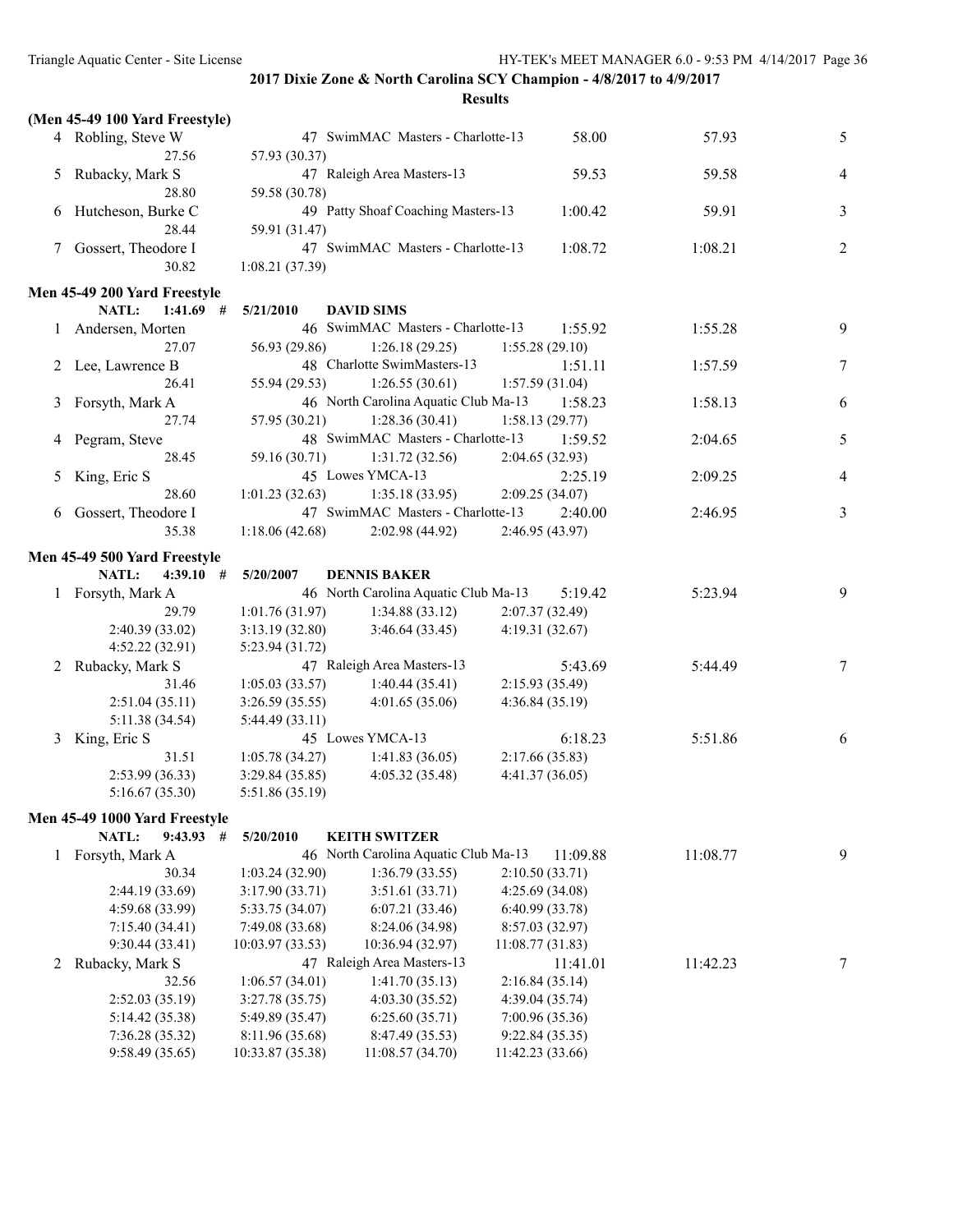|   | Men 45-49 1000 Yard Freestyle                       |                  |                                    |                  |                  |   |
|---|-----------------------------------------------------|------------------|------------------------------------|------------------|------------------|---|
|   | NATL:<br>$9:43.93$ #                                | 5/20/2010        | <b>KEITH SWITZER</b>               |                  |                  |   |
| 1 | Rubacky, Mark S                                     |                  | 47 Raleigh Area Masters-13         | NT               | 11:34.69         |   |
|   | 31.92                                               | 1:06.13(34.21)   | 1:40.71 (34.58)                    | 2:15.80(35.09)   |                  |   |
|   | 2:50.79 (34.99)                                     | 3:26.17(35.38)   | 4:01.28(35.11)                     | 4:36.55(35.27)   |                  |   |
|   | 5:11.49 (34.94)                                     | 5:45.48 (33.99)  | 6:20.38(34.90)                     | 6:55.59(35.21)   |                  |   |
|   | 7:30.69(35.10)                                      | 8:05.62(34.93)   | 8:40.58 (34.96)                    | 9:15.39(34.81)   |                  |   |
|   | 9:50.36 (34.97)                                     | 10:25.30(34.94)  | 11:00.35(35.05)                    | 11:34.69 (34.34) |                  |   |
|   | Men 45-49 1650 Yard Freestyle                       |                  |                                    |                  |                  |   |
|   | NATL: 16:08.05 #                                    | 5/20/2010        | <b>JEFF ERWIN</b>                  |                  |                  |   |
| 1 | Rubacky, Mark S                                     |                  | 47 Raleigh Area Masters-13         | 19:24.50         | 19:04.36         | 9 |
|   | 31.92                                               | 1:06.13(34.21)   | 1:40.71 (34.58)                    | 2:15.80 (35.09)  |                  |   |
|   | 2:50.79 (34.99)                                     | 3:26.17(35.38)   | 4:01.28(35.11)                     | 4:36.55(35.27)   |                  |   |
|   | 5:11.49 (34.94)                                     | 5:45.48 (33.99)  | 6:20.38(34.90)                     | 6:55.59(35.21)   |                  |   |
|   | 7:30.69(35.10)                                      | 8:05.62(34.93)   | 8:40.58 (34.96)                    | 9:15.39(34.81)   |                  |   |
|   | 9:50.36(34.97)                                      | 10:25.30 (34.94) | 11:00.35(35.05)                    | 11:34.69 (34.34) |                  |   |
|   | 12:09.27 (34.58)                                    | 12:44.06 (34.79) | 13:19.30 (35.24)                   | 13:54.22 (34.92) |                  |   |
|   | 14:29.01 (34.79)                                    | 15:03.79 (34.78) | 15:38.61 (34.82)                   | 16:13.40 (34.79) |                  |   |
|   | 16:48.25 (34.85)                                    | 17:22.94 (34.69) | 17:57.78 (34.84)                   | 18:32.26 (34.48) | 19:04.36 (32.10) |   |
| 2 | Shattuck, Drew J                                    |                  | 48 Enfinity Aquatic Club-13        | 22:30.00         | 19:30.99         | 7 |
|   | 31.24                                               | 1:06.19(34.95)   | 1:42.35(36.16)                     | 2:19.40(37.05)   |                  |   |
|   | 2:56.04(36.64)                                      | 3:32.57(36.53)   | 4:09.27 (36.70)                    | 4:45.09 (35.82)  |                  |   |
|   | 5:20.85 (35.76)                                     | 5:57.35 (36.50)  | 6:32.75(35.40)                     | 7:08.78 (36.03)  |                  |   |
|   | 7:44.81 (36.03)                                     | 8:20.59 (35.78)  | 8:55.88 (35.29)                    | 9:30.18(34.30)   |                  |   |
|   | 10:05.58 (35.40)                                    | 10:41.46 (35.88) | 11:16.82(35.36)                    | 11:52.44 (35.62) |                  |   |
|   | 12:28.45(36.01)                                     | 13:04.28 (35.83) | 13:40.18 (35.90)                   | 14:15.34 (35.16) |                  |   |
|   | 14:51.59 (36.25)                                    | 15:27.37 (35.78) | 16:02.74 (35.37)                   | 16:38.61 (35.87) |                  |   |
|   | 17:14.07 (35.46)                                    | 17:49.48 (35.41) | 18:24.98 (35.50)                   | 18:59.41 (34.43) | 19:30.99 (31.58) |   |
|   | Men 45-49 50 Yard Backstroke                        |                  |                                    |                  |                  |   |
|   | NATL:<br>$23.58$ #                                  | 4/26/2015        | <b>MICHAEL ROSS</b>                |                  |                  |   |
| 1 | King, Eric S                                        |                  | 45 Lowes YMCA-13                   | 30.98            | 27.73            | 9 |
|   | 2 Hutcheson, Burke C                                |                  | 49 Patty Shoaf Coaching Masters-13 | 33.90            | 34.37            | 7 |
| 3 | Gossert, Theodore I                                 |                  | 47 SwimMAC Masters - Charlotte-13  | 41.65            | 42.07            | 6 |
|   |                                                     |                  |                                    |                  |                  |   |
|   | Men 45-49 100 Yard Backstroke<br>NATL:<br>$51.55$ # | 4/30/2011        | <b>CHRIS STEVENSON</b>             |                  |                  |   |
|   |                                                     |                  | 45 Lowes YMCA-13                   |                  | 1:03.04          | 9 |
|   | 1 King, Eric S                                      |                  |                                    | 1:10.23          |                  |   |
|   | 29.31                                               | 1:03.04(33.73)   | 49 Patty Shoaf Coaching Masters-13 |                  |                  |   |
|   | 2 Hutcheson, Burke C                                |                  |                                    | 1:19.65          | 1:19.02          | 7 |
|   | 38.32                                               | 1:19.02(40.70)   |                                    |                  |                  |   |
|   | Men 45-49 200 Yard Backstroke                       |                  |                                    |                  |                  |   |
|   | $1:53.97$ #<br>NATL:                                | 5/13/2011        | <b>GRANGER\SAEGER</b>              |                  |                  |   |
|   | 1 King, Eric S                                      |                  | 45 Lowes YMCA-13                   | 2:27.31          | 2:28.87          | 9 |
|   | 32.52                                               | 1:09.87(37.35)   | 1:49.15(39.28)                     | 2:28.87(39.72)   |                  |   |
|   | Men 45-49 50 Yard Breaststroke                      |                  |                                    |                  |                  |   |
|   | NATL:<br>26.17#                                     | 3/28/2015        | <b>TODD TORRES</b>                 |                  |                  |   |
| 1 | Finn, John P                                        |                  | 48 SwimMAC Masters - Charlotte-13  | 30.87            | 29.77            | 9 |
| 2 | Robling, Steve W                                    |                  | 47 SwimMAC Masters - Charlotte-13  | 37.00            | 35.63            | 7 |
| 3 | Hutcheson, Burke C                                  |                  | 49 Patty Shoaf Coaching Masters-13 | 36.20            | 35.85            | 6 |
| 4 | Gossert, Theodore I                                 |                  | 47 SwimMAC Masters - Charlotte-13  | 38.57            | 39.69            | 5 |
|   |                                                     |                  |                                    |                  |                  |   |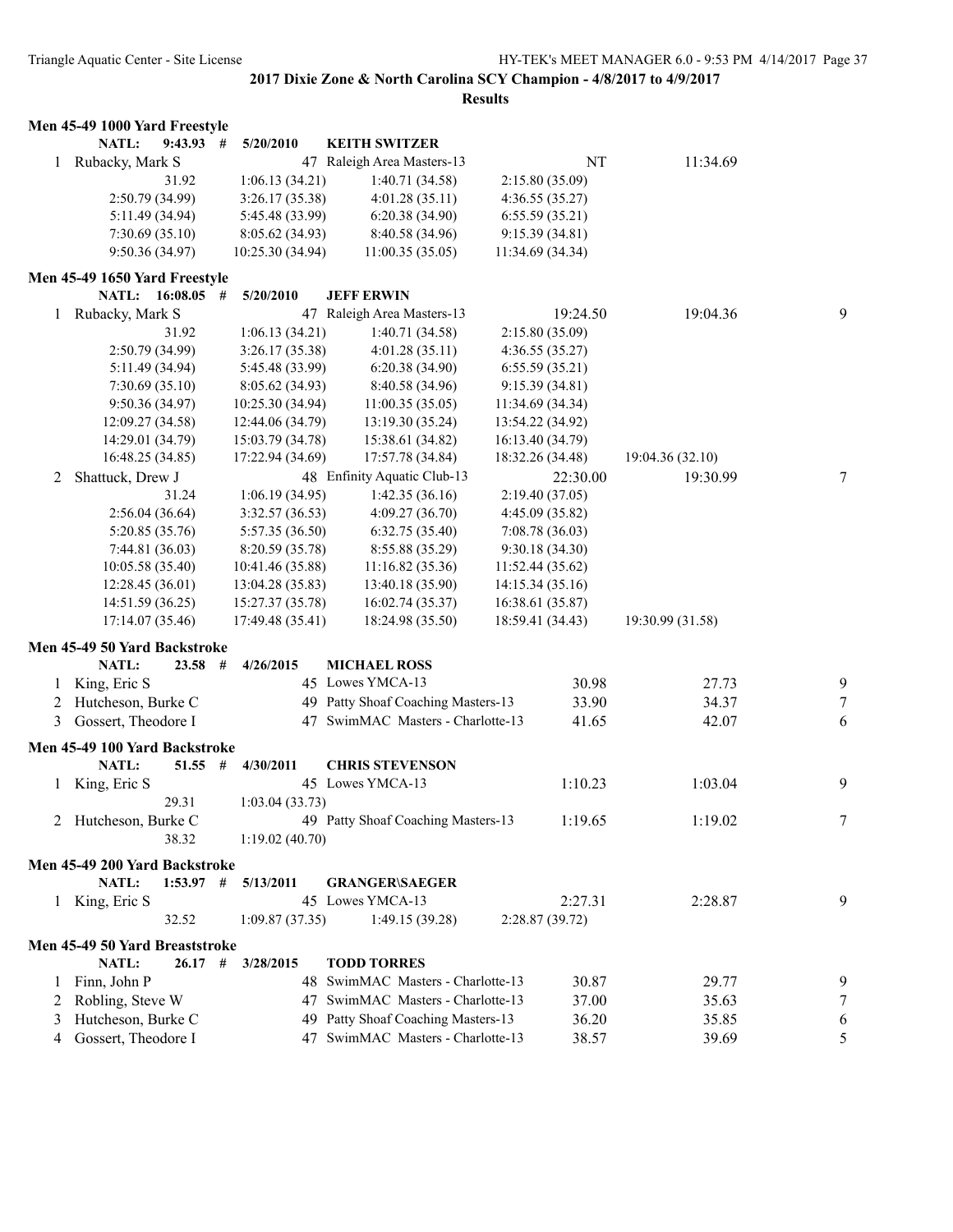|         | Men 45-49 100 Yard Breaststroke |   |                |                                    |                |         |                |
|---------|---------------------------------|---|----------------|------------------------------------|----------------|---------|----------------|
|         | NATL:<br>56.83                  | # | 2/20/2015      | <b>TODD TORRES</b>                 |                |         |                |
|         | Finn, John P                    |   |                | 48 SwimMAC Masters - Charlotte-13  | 1:06.49        | 1:03.56 | 9              |
|         | 29.58                           |   | 1:03.56(33.98) |                                    |                |         |                |
| 2       | Shattuck, Drew J                |   |                | 48 Enfinity Aquatic Club-13        | 1:08.84        | 1:10.85 | 7              |
|         | 32.84                           |   | 1:10.85(38.01) |                                    |                |         |                |
| 3       | Rubacky, Mark S                 |   |                | 47 Raleigh Area Masters-13         | 1:17.67        | 1:17.97 | 6              |
|         | 36.95                           |   | 1:17.97(41.02) |                                    |                |         |                |
| 4       | Hutcheson, Burke C              |   |                | 49 Patty Shoaf Coaching Masters-13 | 1:22.09        | 1:19.79 | 5              |
|         | 37.23                           |   | 1:19.79(42.56) |                                    |                |         |                |
| 5       | Gossert, Theodore I             |   |                | 47 SwimMAC Masters - Charlotte-13  | 1:32.24        | 1:33.23 | 4              |
|         | 41.93                           |   | 1:33.23(51.30) |                                    |                |         |                |
|         | Men 45-49 200 Yard Breaststroke |   |                |                                    |                |         |                |
|         | $2:07.40$ #<br><b>NATL:</b>     |   | 4/29/2016      | <b>NICOLAS GRANGER</b>             |                |         |                |
|         | Shattuck, Drew J                |   |                | 48 Enfinity Aquatic Club-13        | 2:26.88        | 2:34.56 | 9              |
|         | 33.40                           |   | 1:11.95(38.55) | 1:53.20(41.25)                     | 2:34.56(41.36) |         |                |
|         |                                 |   |                |                                    |                |         |                |
|         | Men 45-49 50 Yard Butterfly     |   |                |                                    |                |         |                |
|         | NATL:<br>22.67                  | # | 5/4/2008       | <b>PAUL SMITH</b>                  |                |         |                |
| $\perp$ | Pegram, Steve                   |   |                | 48 SwimMAC Masters - Charlotte-13  | 26.73          | 26.33   | 9              |
|         | 2 King, Eric S                  |   |                | 45 Lowes YMCA-13                   | 30.22          | 26.57   | $\tau$         |
| 3       | Robling, Steve W                |   |                | 47 SwimMAC Masters - Charlotte-13  | 29.50          | 28.59   | $\sqrt{6}$     |
| 4       | Hutcheson, Burke C              |   |                | 49 Patty Shoaf Coaching Masters-13 | 29.95          | 29.86   | 5              |
| 5       | Moore, Steven E                 |   |                | 45 Tac Titans-13                   | 33.00          | 32.53   | $\overline{4}$ |
|         | Men 45-49 100 Yard Butterfly    |   |                |                                    |                |         |                |
|         | NATL:<br>$50.90$ #              |   | 5/21/2010      | <b>DAVID SIMS</b>                  |                |         |                |
|         | 1 Lee, Lawrence B               |   |                | 48 Charlotte SwimMasters-13        | 56.41          | 56.47   | 9              |
|         | 26.26                           |   | 56.47 (30.21)  |                                    |                |         |                |
| 2       | Andersen, Morten                |   |                | 46 SwimMAC Masters - Charlotte-13  | 56.25          | 56.81   | 7              |
|         | 26.46                           |   | 56.81 (30.35)  |                                    |                |         |                |
| 3       | Pegram, Steve                   |   |                | 48 SwimMAC Masters - Charlotte-13  | 58.50          | 58.89   | 6              |
|         | 27.41                           |   | 58.89 (31.48)  |                                    |                |         |                |
| 4       | King, Eric S                    |   |                | 45 Lowes YMCA-13                   | 1:09.44        | 1:01.75 | 5              |
|         | 27.80                           |   | 1:01.75(33.95) |                                    |                |         |                |
| 5       | Shattuck, Drew J                |   |                | 48 Enfinity Aquatic Club-13        | 1:00.25        | 1:02.49 | 4              |
|         | 28.95                           |   | 1:02.49(33.54) |                                    |                |         |                |
| 6       | Hutcheson, Burke C              |   |                | 49 Patty Shoaf Coaching Masters-13 | 1:09.78        | 1:07.63 | 3              |
|         | 30.72                           |   | 1:07.63(36.91) |                                    |                |         |                |
|         | Men 45-49 200 Yard Butterfly    |   |                |                                    |                |         |                |
|         | <b>NATL:</b><br>$1:50.73$ #     |   | 12/6/2008      | <b>DENNIS BAKER</b>                |                |         |                |
| 1.      | Shattuck, Drew J                |   |                | 48 Enfinity Aquatic Club-13        | 2:12.00        | 2:31.72 | 9              |
|         | 32.50                           |   | 1:10.08(37.58) | 1:52.25(42.17)                     | 2:31.72(39.47) |         |                |
|         |                                 |   |                |                                    |                |         |                |
|         | <b>Men 45-49 100 Yard IM</b>    |   |                |                                    |                |         |                |
|         | NATL:<br>$52.14$ #              |   | 5/23/2010      | <b>RICHARD HUGHEY</b>              |                |         |                |
|         | 1 Lee, Lawrence B               |   |                | 48 Charlotte SwimMasters-13        | 57.89          | 59.54   | 9              |
|         | 27.34                           |   | 59.54 (32.20)  |                                    |                |         |                |
| 2       | Andersen, Morten                |   |                | 46 SwimMAC Masters - Charlotte-13  | 59.99          | 59.62   | 7              |
|         | 28.59                           |   | 59.62 (31.03)  | 48 SwimMAC Masters - Charlotte-13  | 1:02.26        | 1:01.95 |                |
| 3       | Finn, John P<br>29.58           |   | 1:01.95(32.37) |                                    |                |         | 6              |
| 4       | Shattuck, Drew J                |   |                | 48 Enfinity Aquatic Club-13        | 1:01.33        | 1:02.85 | 5              |
|         | 29.22                           |   | 1:02.85(33.63) |                                    |                |         |                |
|         |                                 |   |                |                                    |                |         |                |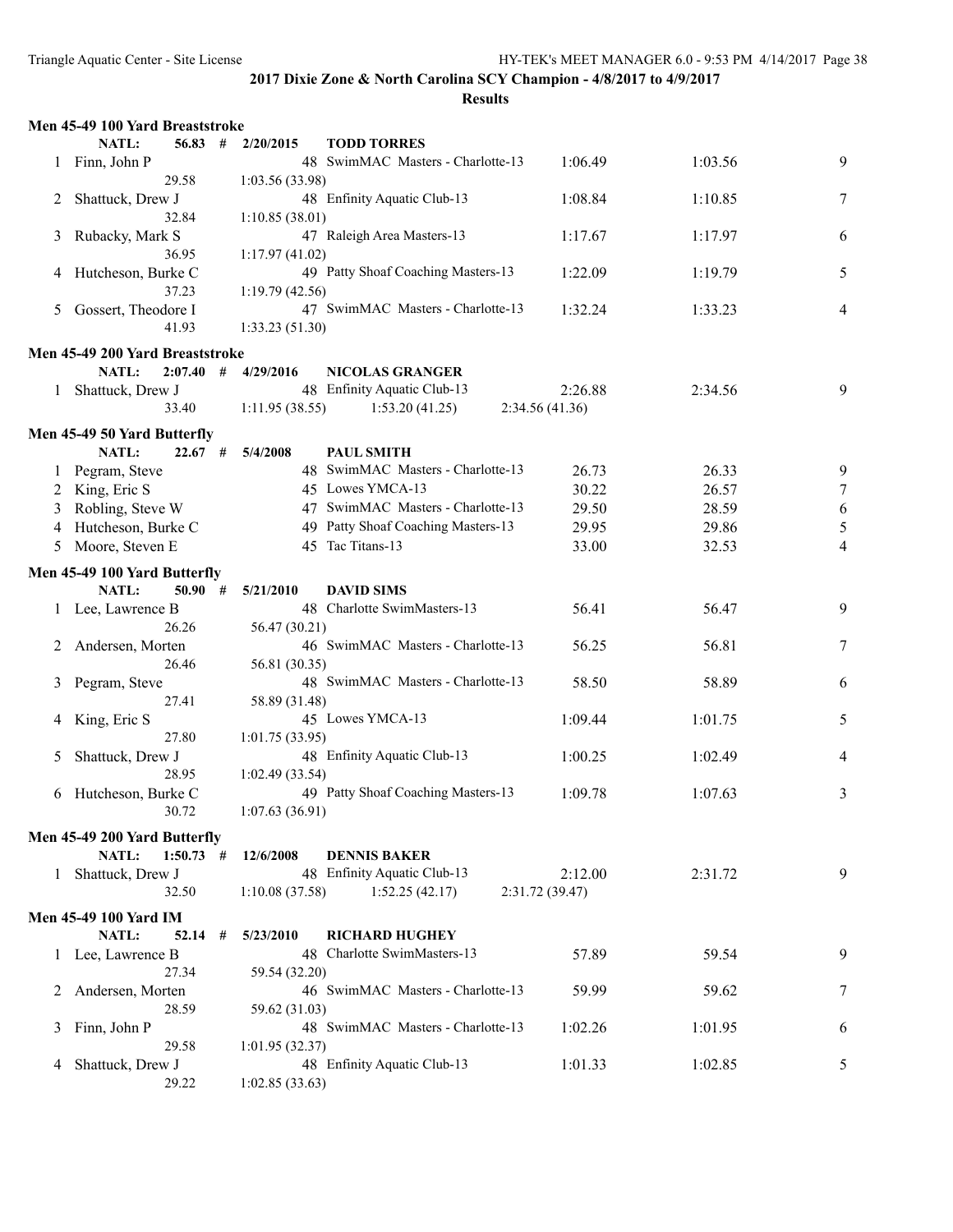|   | (Men 45-49 100 Yard IM)      |                 |                                      |                 |         |                |
|---|------------------------------|-----------------|--------------------------------------|-----------------|---------|----------------|
|   | 5 King, Eric S               |                 | 45 Lowes YMCA-13                     | 1:13.41         | 1:04.07 | 4              |
|   | 27.66                        | 1:04.07(36.41)  |                                      |                 |         |                |
| 6 | Robling, Steve W             |                 | 47 SwimMAC Masters - Charlotte-13    | 1:09.00         | 1:07.84 | 3              |
|   | 30.95                        | 1:07.84 (36.89) |                                      |                 |         |                |
| 7 | Rubacky, Mark S              |                 | 47 Raleigh Area Masters-13           | 1:09.10         | 1:08.19 | 2              |
|   | 31.85                        | 1:08.19 (36.34) |                                      |                 |         |                |
| 8 | Hutcheson, Burke C           |                 | 49 Patty Shoaf Coaching Masters-13   | 1:10.45         | 1:09.24 | 1              |
|   | 32.44                        | 1:09.24(36.80)  |                                      |                 |         |                |
|   |                              |                 |                                      |                 |         |                |
|   | <b>Men 45-49 200 Yard IM</b> |                 |                                      |                 |         |                |
|   | NATL:<br>1:51.44<br>#        | 4/26/2015       | <b>NICOLAS GRANGER</b>               |                 |         |                |
| 1 | Shattuck, Drew J             |                 | 48 Enfinity Aquatic Club-13          | 2:11.23         | 2:20.69 | 9              |
|   | 29.70                        | 1:06.71(37.01)  | 1:48.61(41.90)                       | 2:20.69 (32.08) |         |                |
| 2 | Hutcheson, Burke C           |                 | 49 Patty Shoaf Coaching Masters-13   | 2:37.84         | 2:38.33 | 7              |
|   | 31.79                        | 1:12.44(40.65)  | 2:01.49(49.05)                       | 2:38.33 (36.84) |         |                |
|   | <b>Men 45-49 400 Yard IM</b> |                 |                                      |                 |         |                |
|   | <b>NATL:</b><br>4:01.32<br># | 4/24/2015       | <b>NICOLAS GRANGER</b>               |                 |         |                |
| 1 | Andersen, Morten             |                 | 46 SwimMAC Masters - Charlotte-13    | 4:39.59         | 4:42.05 | 9              |
|   | 29.09                        | 1:02.57(33.48)  | 1:40.51(37.94)                       | 2:17.37(36.86)  |         |                |
|   | 2:56.32(38.95)               | 3:36.46(40.14)  | 4:10.09(33.63)                       | 4:42.05 (31.96) |         |                |
| 2 | Lee, Lawrence B              |                 | 48 Charlotte SwimMasters-13          | 4:29.88         | 4:51.38 | 7              |
|   | 28.66                        | 1:02.98(34.32)  | 1:40.06(37.08)                       | 2:17.12(37.06)  |         |                |
|   | 2:59.31(42.19)               | 3:42.49(43.18)  | 4:18.06(35.57)                       | 4:51.38 (33.32) |         |                |
|   | Men 50-54 50 Yard Freestyle  |                 |                                      |                 |         |                |
|   | NATL:<br>$21.36$ #           | 4/29/2011       | <b>ROWDY GAINES</b>                  |                 |         |                |
| 1 | Stewart, Henry D             |                 | 53 Tac Titans-13                     | 23.55           | 23.51   | 9              |
| 2 | Ekman, Evan F                |                 | 52 North Carolina Masters Swimmin-13 | 23.55           | 23.57   | $\tau$         |
| 3 | Pistorio, Tyge               |                 | 51 SwimMAC Masters - Charlotte-13    | 23.70           | 23.80   | 6              |
| 4 | Anderson, Earl E             |                 | 52 Hawk Masters Uncw-13              | 25.33           | 24.74   | $\sqrt{5}$     |
| 5 | Arnholt, Alan T              |                 | 53 North Carolina Masters Swimmin-13 | 25.74           | 25.16   | $\overline{4}$ |
| 6 | Hopkins, Mark                |                 | 54 SwimMAC Masters - Charlotte-13    | 26.00           | 25.49   | $\mathfrak{Z}$ |
|   | Bitzenhofer, Mike A          |                 | 52 Raleigh Area Masters-13           | 26.00           | 26.02   | $\sqrt{2}$     |
| 7 |                              |                 | 50 Tac Titans-13                     |                 |         |                |
| 8 | Ghazaleh, David              |                 |                                      | 26.24           | 26.81   | 1              |
| 9 | Wilson, Wayne D              |                 | 52 Lowes YMCA-13                     | 31.38           | 31.32   |                |
|   | Men 50-54 100 Yard Freestyle |                 |                                      |                 |         |                |
|   | NATL:<br>$46.59$ #           | 5/10/2009       | <b>ROWDY GAINES</b>                  |                 |         |                |
| 1 | Stewart, Henry D             |                 | 53 Tac Titans-13                     | 51.68           | 51.29   | 9              |
|   | 24.64                        | 51.29 (26.65)   |                                      |                 |         |                |
| 2 | Pistorio, Tyge               |                 | 51 SwimMAC Masters - Charlotte-13    | 52.50           | 52.09   | 7              |
|   | 25.33                        | 52.09 (26.76)   |                                      |                 |         |                |
| 3 | Ekman, Evan F                |                 | 52 North Carolina Masters Swimmin-13 | 53.02           | 52.38   | 6              |
|   | 25.59                        | 52.38 (26.79)   |                                      |                 |         |                |
| 4 | Anderson, Earl E             |                 | 52 Hawk Masters Uncw-13              | 58.96           | 54.62   | 5              |
|   | 25.97                        | 54.62 (28.65)   |                                      |                 |         |                |
| 5 | Arnholt, Alan T              |                 | 53 North Carolina Masters Swimmin-13 | 57.94           | 55.52   | 4              |
|   | 26.40                        | 55.52 (29.12)   |                                      |                 |         |                |
| 6 | Hopkins, Mark                |                 | 54 SwimMAC Masters - Charlotte-13    | 58.50           | 57.50   | 3              |
|   | 26.76                        | 57.50 (30.74)   |                                      |                 |         |                |
| 7 | Ghazaleh, David              |                 | 50 Tac Titans-13                     | 1:00.00         | 1:00.22 | 2              |
|   | 28.93                        | 1:00.22(31.29)  |                                      |                 |         |                |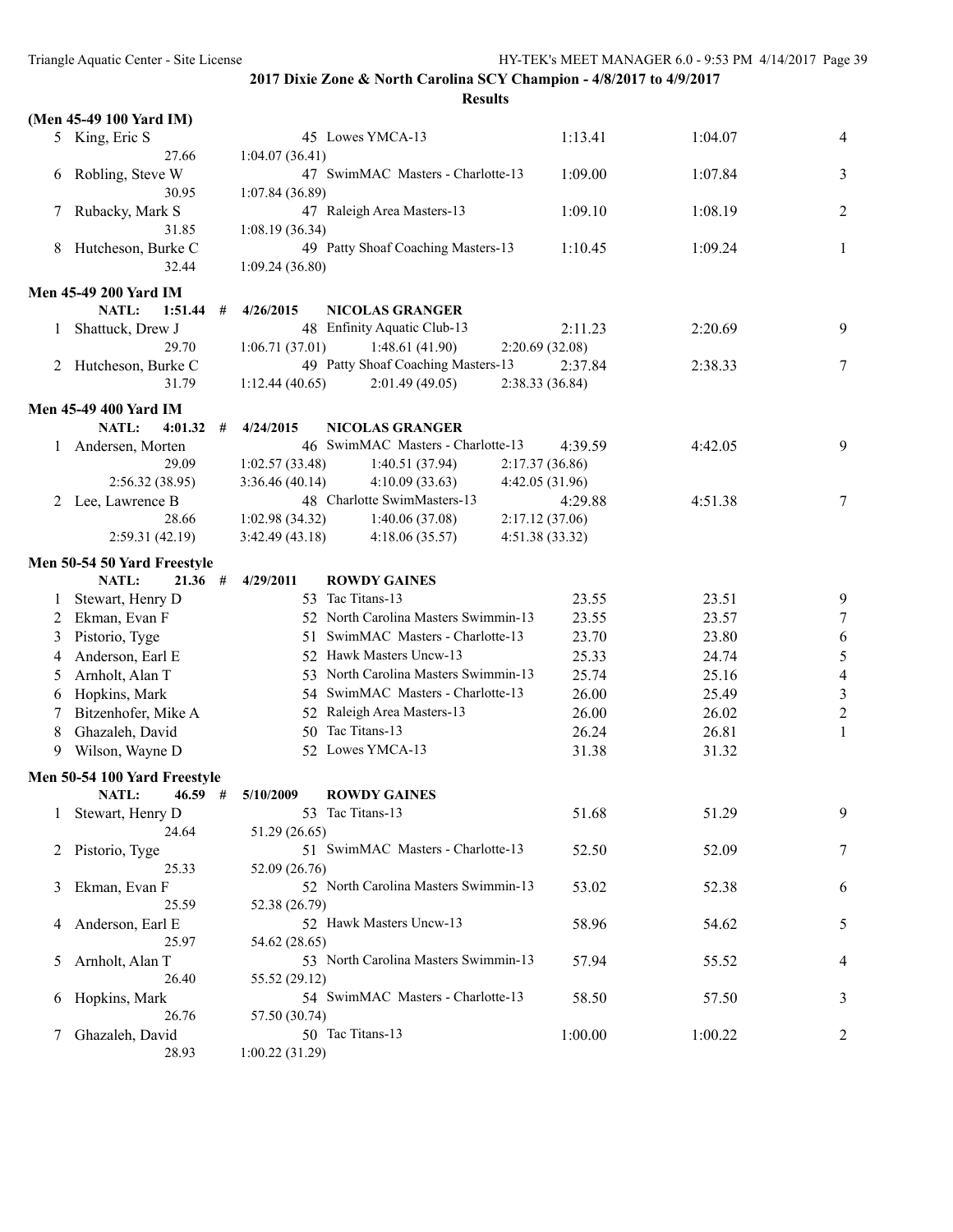|              |                                 |                  |                                      | <b>Results</b>   |                  |   |
|--------------|---------------------------------|------------------|--------------------------------------|------------------|------------------|---|
|              | (Men 50-54 100 Yard Freestyle)  |                  |                                      |                  |                  |   |
|              | 8 Wilson, Wayne D               |                  | 52 Lowes YMCA-13                     | 1:11.75          | 1:12.22          | 1 |
|              | 35.17                           | 1:12.22(37.05)   |                                      |                  |                  |   |
|              |                                 |                  |                                      |                  |                  |   |
|              | Men 50-54 200 Yard Freestyle    |                  |                                      |                  |                  |   |
|              | NATL:<br>$1:43.76$ #            | 5/10/2009        | <b>ROWDY GAINES</b>                  |                  |                  |   |
|              | Bitzenhofer, Mike A<br>1        |                  | 52 Raleigh Area Masters-13           | 2:07.00          | 2:01.85          | 9 |
|              | 28.96                           | 1:00.28(31.32)   | 1:31.48 (31.20)                      | 2:01.85(30.37)   |                  |   |
|              | 2 Arnholt, Alan T               |                  | 53 North Carolina Masters Swimmin-13 | 2:09.29          | 2:05.86          | 7 |
|              | 30.20                           | 1:02.78(32.58)   | 1:35.34(32.56)                       | 2:05.86 (30.52)  |                  |   |
|              | Men 50-54 500 Yard Freestyle    |                  |                                      |                  |                  |   |
|              | <b>NATL:</b><br>$4:47.57$ #     | 5/20/2001        | <b>JIM MCCONICA</b>                  |                  |                  |   |
|              | 1 Pistorio, Tyge                |                  | 51 SwimMAC Masters - Charlotte-13    | 5:15.55          | 5:23.01          | 9 |
|              | 29.55                           | 1:01.46(31.91)   | 1:34.19(32.73)                       | 2:07.32(33.13)   |                  |   |
|              |                                 |                  |                                      |                  |                  |   |
|              | 2:40.63 (33.31)                 | 3:13.58(32.95)   | 3:46.51(32.93)                       | 4:19.23 (32.72)  |                  |   |
|              | 4:51.60 (32.37)                 | 5:23.01 (31.41)  |                                      |                  |                  |   |
| 2            | Anderson, Earl E                |                  | 52 Hawk Masters Uncw-13              | 7:07.92          | 6:43.48          | 7 |
|              | 35.41                           | 1:14.12(38.71)   | 1:55.12(41.00)                       | 2:37.75(42.63)   |                  |   |
|              | 3:22.49(44.74)                  | 4:04.32(41.83)   | 4:45.65(41.33)                       | 5:26.57(40.92)   |                  |   |
|              | 6:06.60(40.03)                  | 6:43.48(36.88)   |                                      |                  |                  |   |
|              | Men 50-54 1650 Yard Freestyle   |                  |                                      |                  |                  |   |
|              | NATL: 16:28.77 #                | 4/23/2015        | <b>JEFF ERWIN</b>                    |                  |                  |   |
|              | 1 Anderson, Earl E              |                  | 52 Hawk Masters Uncw-13              | 25:36.08         | 22:37.65         | 9 |
|              |                                 |                  |                                      | 2:35.79()        |                  |   |
|              | 3:17.26(41.47)                  | 3:59.05(41.79)   | 4:41.25 (42.20)                      | 5:23.39(42.14)   |                  |   |
|              | 6:05.83(42.44)                  | 6:47.86(42.03)   | 7:30.10(42.24)                       | 8:13.36(43.26)   |                  |   |
|              | 8:56.53(43.17)                  | 9:39.86(43.33)   | 10:21.89(42.03)                      | 11:04.09(42.20)  |                  |   |
|              |                                 |                  | 13:10.12 (41.70)                     |                  |                  |   |
|              | 11:47.18 (43.09)                | 12:28.42 (41.24) |                                      | 13:52.37 (42.25) |                  |   |
|              | 14:33.74 (41.37)                | 15:14.95(41.21)  | 15:56.39 (41.44)                     | 16:37.66 (41.27) |                  |   |
|              | 17:19.28 (41.62)                | 18:00.44(41.16)  | 18:41.80 (41.36)                     | 19:21.49 (39.69) |                  |   |
|              | 20:02.47 (40.98)                | 20:42.70 (40.23) | 21:22.71 (40.01)                     | 22:01.20 (38.49) | 22:37.65 (36.45) |   |
|              | Men 50-54 50 Yard Backstroke    |                  |                                      |                  |                  |   |
|              | NATL:<br>24.57                  | #<br>5/4/2014    | <b>FRITZ BEDFORD</b>                 |                  |                  |   |
|              | 1 Stewart, Henry D              |                  | 53 Tac Titans-13                     | 27.51            | 27.53            | 9 |
|              | 2 Wilson, Wayne D               |                  | 52 Lowes YMCA-13                     | 37.55            | 40.63            | 7 |
|              |                                 |                  |                                      |                  |                  |   |
|              | Men 50-54 100 Yard Backstroke   |                  |                                      |                  |                  |   |
|              | NATL:<br>52.72 #                | 3/21/2015        | <b>FRITZ BEDFORD</b>                 |                  |                  |   |
|              | 1 Pistorio, Tyge                |                  | 51 SwimMAC Masters - Charlotte-13    | 1:03.50          | 1:03.21          | 9 |
|              | 31.13                           | 1:03.21(32.08)   |                                      |                  |                  |   |
|              | Men 50-54 50 Yard Breaststroke  |                  |                                      |                  |                  |   |
|              | <b>NATL:</b><br>$26.45$ #       | 3/30/2014        | <b>DAVID GUTHRIE</b>                 |                  |                  |   |
| $\mathbf{1}$ | Anderson, Earl E                |                  | 52 Hawk Masters Uncw-13              | 33.96            | 32.34            | 9 |
|              |                                 |                  | 52 Lowes YMCA-13                     |                  |                  |   |
|              | 2 Wilson, Wayne D               |                  |                                      | 39.57            | 40.26            | 7 |
|              | Men 50-54 100 Yard Breaststroke |                  |                                      |                  |                  |   |
|              | NATL:<br>58.41 #                | 3/29/2014        | <b>DAVID GUTHRIE</b>                 |                  |                  |   |
| $\perp$      | Anderson, Earl E                |                  | 52 Hawk Masters Uncw-13              | 1:11.89          | 1:14.44          | 9 |
|              | 35.22                           | 1:14.44(39.22)   |                                      |                  |                  |   |
|              | Wilson, Wayne D                 |                  | 52 Lowes YMCA-13                     | 1:27.58          | 1:29.07          | 7 |
|              | 41.93                           | 1:29.07(47.14)   |                                      |                  |                  |   |
|              |                                 |                  |                                      |                  |                  |   |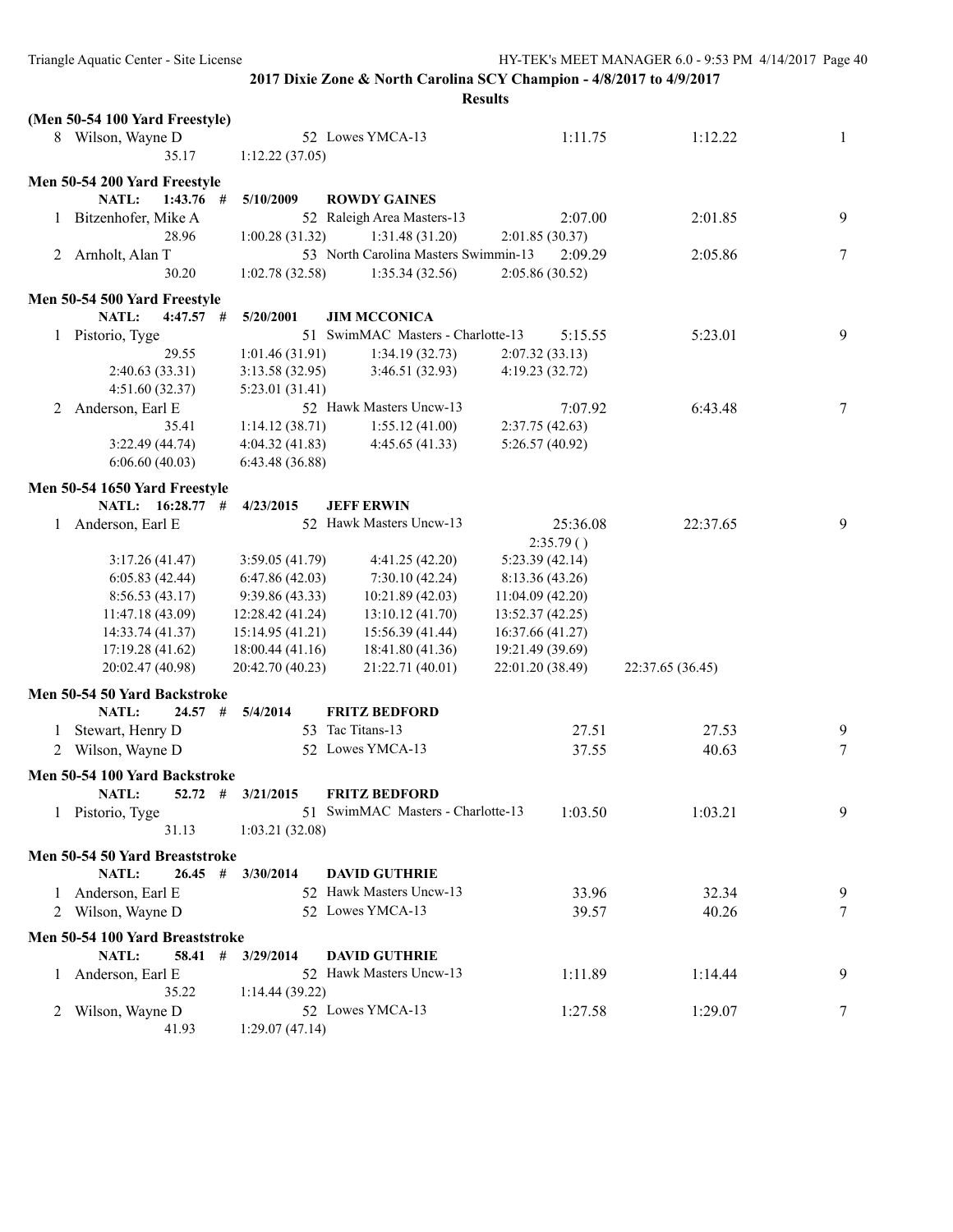|   | Men 50-54 200 Yard Breaststroke |   |                 |                                      |                 |         |   |
|---|---------------------------------|---|-----------------|--------------------------------------|-----------------|---------|---|
|   | $2:07.25$ #<br><b>NATL:</b>     |   | 3/30/2014       | <b>DAVID GUTHRIE</b>                 |                 |         |   |
|   | 1 Anderson, Earl E              |   |                 | 52 Hawk Masters Uncw-13              | 2:38.03         | 2:50.58 | 9 |
|   | 38.29                           |   | 1:21.00(42.71)  | 2:07.64(46.64)                       | 2:50.58 (42.94) |         |   |
|   | Men 50-54 50 Yard Butterfly     |   |                 |                                      |                 |         |   |
|   | NATL:<br>23.19#                 |   | 4/25/2004       | <b>TRIP HEDRICK</b>                  |                 |         |   |
|   | Stewart, Henry D                |   |                 | 53 Tac Titans-13                     | 25.15           | 25.20   | 9 |
| 2 | Ekman, Evan F                   |   |                 | 52 North Carolina Masters Swimmin-13 | 25.46           | 25.52   | 7 |
| 3 | Bitzenhofer, Mike A             |   |                 | 52 Raleigh Area Masters-13           | 25.50           | 25.93   | 6 |
|   | 4 Hopkins, Mark                 |   |                 | 54 SwimMAC Masters - Charlotte-13    | 29.50           | 29.12   | 5 |
|   |                                 |   |                 |                                      |                 |         |   |
|   | Men 50-54 100 Yard Butterfly    |   |                 |                                      |                 |         |   |
|   | NATL:<br>$51.73$ #              |   | 5/12/2013       | <b>DAVID SIMS</b>                    |                 |         |   |
|   | 1 Stewart, Henry D              |   |                 | 53 Tac Titans-13                     | 56.24           | 56.13   | 9 |
|   | 26.33                           |   | 56.13 (29.80)   |                                      |                 |         |   |
| 2 | Ekman, Evan F                   |   |                 | 52 North Carolina Masters Swimmin-13 | 58.08           | 56.65   | 7 |
|   | 26.81                           |   | 56.65 (29.84)   |                                      |                 |         |   |
| 3 | Bitzenhofer, Mike A             |   |                 | 52 Raleigh Area Masters-13           | 56.50           | 56.97   | 6 |
|   | 26.70                           |   | 56.97 (30.27)   |                                      |                 |         |   |
|   | 4 Pistorio, Tyge                |   |                 | 51 SwimMAC Masters - Charlotte-13    | 58.90           | 58.63   | 5 |
|   | 27.17                           |   | 58.63 (31.46)   |                                      |                 |         |   |
| 5 | Arnholt, Alan T                 |   |                 | 53 North Carolina Masters Swimmin-13 | 1:07.35         | 1:05.88 | 4 |
|   | 30.99                           |   | 1:05.88 (34.89) |                                      |                 |         |   |
|   | Men 50-54 200 Yard Butterfly    |   |                 |                                      |                 |         |   |
|   | NATL:<br>1:58.49                | # | 4/29/2016       | <b>DAVID SIMS</b>                    |                 |         |   |
|   | 1 Bitzenhofer, Mike A           |   |                 | 52 Raleigh Area Masters-13           | 2:11.50         | 2:12.05 | 9 |
|   | 29.17                           |   | 1:00.93(31.76)  | 1:32.95(32.02)                       | 2:12.05(39.10)  |         |   |
|   | 2 Anderson, Earl E              |   |                 | 52 Hawk Masters Uncw-13              | 3:22.25         | 2:58.18 | 7 |
|   | 36.90                           |   | 1:21.90(45.00)  | 2:10.96(49.06)                       | 2:58.18(47.22)  |         |   |
|   | <b>Men 50-54 100 Yard IM</b>    |   |                 |                                      |                 |         |   |
|   | NATL:<br>$54.28$ #              |   | 5/11/2013       | <b>DAVID SIMS</b>                    |                 |         |   |
|   | 1 Pistorio, Tyge                |   |                 | 51 SwimMAC Masters - Charlotte-13    | 59.50           | 59.82   | 9 |
|   | 28.12                           |   | 59.82 (31.70)   |                                      |                 |         |   |
|   | Stewart, Henry D                |   |                 | 53 Tac Titans-13                     | 1:00.49         | 1:00.50 | 7 |
|   | 27.35                           |   | 1:00.50(33.15)  |                                      |                 |         |   |
| 3 | Anderson, Earl E                |   |                 | 52 Hawk Masters Uncw-13              | 1:05.77         | 1:07.31 | 6 |
| 4 | Hopkins, Mark                   |   |                 | 54 SwimMAC Masters - Charlotte-13    | 1:09.50         | 1:08.30 | 5 |
|   | 30.88                           |   | 1:08.30(37.42)  |                                      |                 |         |   |
|   |                                 |   |                 |                                      |                 |         |   |
|   | <b>Men 50-54 200 Yard IM</b>    |   |                 |                                      |                 |         |   |
|   | NATL:<br>1:58.19                | # | 3/11/2017       | <b>MIKE IRVIN</b>                    |                 |         |   |
|   | 1 Pistorio, Tyge                |   |                 | 51 SwimMAC Masters - Charlotte-13    | 2:12.00         | 2:12.42 | 9 |
|   | 27.49                           |   | 1:01.76(34.27)  | 1:41.86(40.10)                       | 2:12.42(30.56)  |         |   |
| 2 | Anderson, Earl E                |   |                 | 52 Hawk Masters Uncw-13              | 2:31.56         | 2:28.24 | 7 |
|   | 29.81                           |   | 1:09.42(39.61)  | 1:54.69(45.27)                       | 2:28.24(33.55)  |         |   |
|   | Men 55-59 50 Yard Freestyle     |   |                 |                                      |                 |         |   |
|   | NATL:<br>$21.82$ #              |   | 4/30/2000       | <b>RICHARD ABRAHAMS</b>              |                 |         |   |
|   | Clark, Nelson                   |   |                 | 56 North Carolina Masters Swimmin-13 | 24.50           | 23.92   | 9 |
| 2 | Klein, Jonathan E               |   |                 | 59 North Carolina Masters Swimmin-13 | 24.50           | 24.31   | 7 |
| 3 | Denison, Paul W                 |   |                 | 59 Hawk Masters Uncw-13              | 25.10           | 24.63   | 6 |
| 4 | Moore, John                     |   |                 | 55 Hawk Masters Uncw-13              | 25.14           | 25.07   | 5 |
| 5 | Dyer, Andy                      |   |                 | 58 Atlanta Water Jocks-45            | 24.03           | 25.12   | 4 |
|   |                                 |   |                 |                                      |                 |         |   |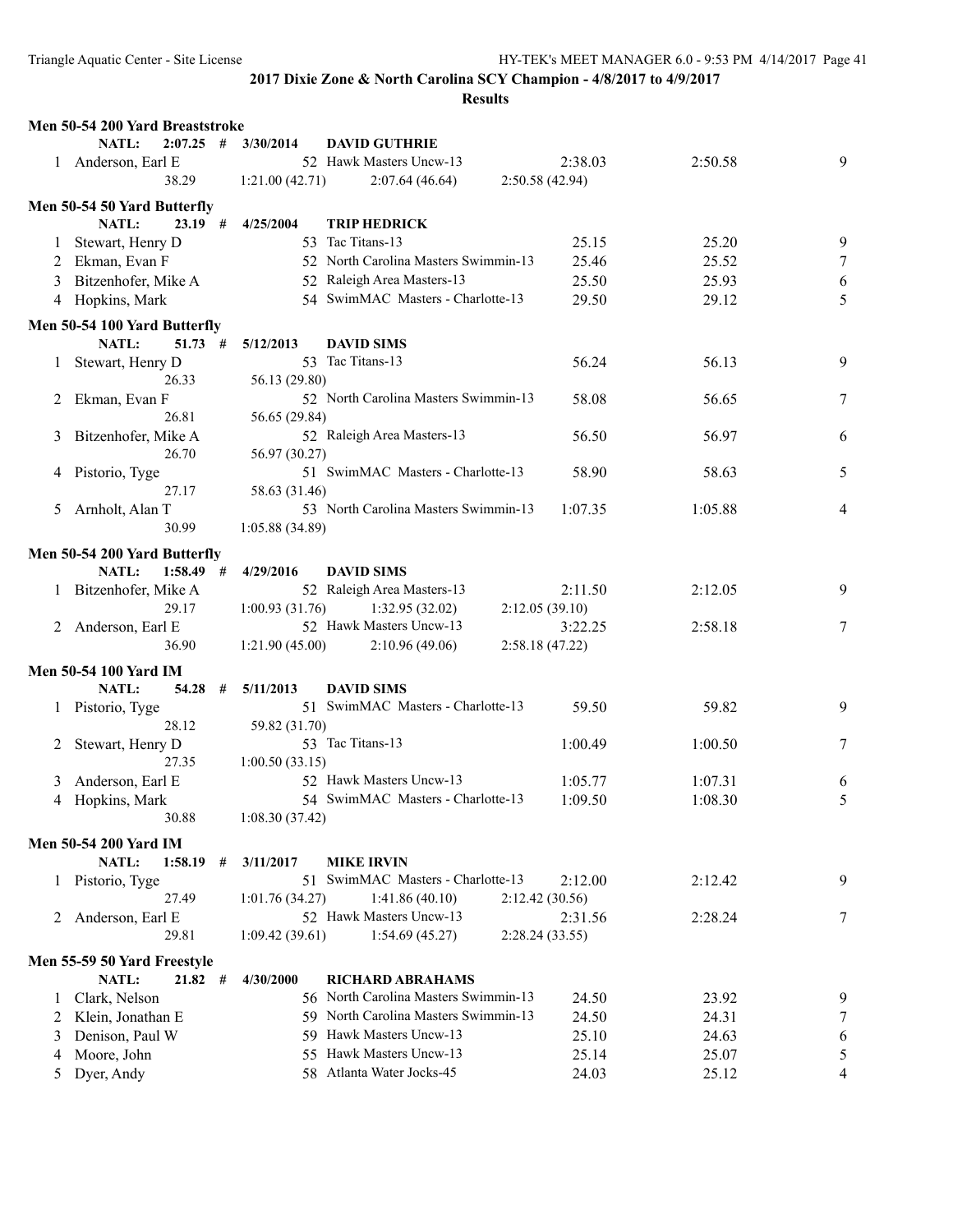|    | (Men 55-59 50 Yard Freestyle) |                  |                                      |                 |                |                |
|----|-------------------------------|------------------|--------------------------------------|-----------------|----------------|----------------|
|    | 6 Johnson, Steven W           | 57 Tac Titans-13 |                                      |                 | 26.16<br>26.48 | 3              |
| 7  | Shearer, Peter P              |                  | 56 North Carolina Masters Swimmin-13 |                 | 26.93<br>26.83 | $\overline{c}$ |
| 8  | Sipple, Steven H              | 56 Tac Titans-13 |                                      |                 | 33.00<br>27.43 | 1              |
| 9  | Blankenship, Doug             | 55 Uc13-13       |                                      |                 | 29.72<br>27.94 |                |
| 10 | Crone, William W              |                  | 55 North Carolina Masters Swimmin-13 |                 | 32.00<br>28.29 |                |
| 11 | Sharrar, Robert               |                  | 55 YMCA Of the Triangle Area-13      |                 | 31.00<br>29.94 |                |
|    | Men 55-59 100 Yard Freestyle  |                  |                                      |                 |                |                |
|    | NATL:<br>48.37#               | 4/30/2000        | <b>RICHARD ABRAHAMS</b>              |                 |                |                |
|    | Klein, Jonathan E             |                  | 59 North Carolina Masters Swimmin-13 |                 | 52.80<br>53.83 | 9              |
|    | 26.15                         | 53.83 (27.68)    |                                      |                 |                |                |
| 2  | Clark, Nelson                 |                  | 56 North Carolina Masters Swimmin-13 |                 | 56.50<br>54.68 | 7              |
|    | 26.11                         | 54.68 (28.57)    |                                      |                 |                |                |
| 3  | Denison, Paul W               |                  | 59 Hawk Masters Uncw-13              |                 | 56.26<br>54.73 | 6              |
|    | 25.99                         | 54.73 (28.74)    |                                      |                 |                |                |
| 4  | Moore, John                   |                  | 55 Hawk Masters Uncw-13              |                 | 57.06<br>56.40 | 5              |
|    | 27.05                         | 57.06 (30.01)    |                                      |                 |                |                |
| 5  | Johnson, Steven W             | 57 Tac Titans-13 |                                      |                 | 58.64<br>57.28 | 4              |
|    | 27.19                         | 57.28 (30.09)    |                                      |                 |                |                |
| 6  | Shearer, Peter P              |                  | 56 North Carolina Masters Swimmin-13 |                 | 59.10<br>59.04 | 3              |
|    | 27.82                         | 59.04 (31.22)    |                                      |                 |                |                |
|    | Sipple, Steven H              | 56 Tac Titans-13 |                                      | 1:10.00         | 1:01.86        | 2              |
|    | 30.75                         | 1:01.86(31.11)   |                                      |                 |                |                |
| 8  | Crone, William W              |                  | 55 North Carolina Masters Swimmin-13 | 1:10.00         | 1:02.32        | 1              |
|    | 30.53                         | 1:02.32(31.79)   |                                      |                 |                |                |
| 9  | Sharrar, Robert               |                  | 55 YMCA Of the Triangle Area-13      | 1:15.00         | 1:06.31        |                |
|    | 30.76                         | 1:06.31(35.55)   |                                      |                 |                |                |
|    | Men 55-59 200 Yard Freestyle  |                  |                                      |                 |                |                |
|    | NATL:<br>$1:48.79$ #          | 4/10/2010        | <b>MICHAEL MANN</b>                  |                 |                |                |
|    | Dyer, Andy                    |                  | 58 Atlanta Water Jocks-45            | 1:57.55         | 2:02.68        | 9              |
|    | 28.50                         | 59.20 (30.70)    | 1:30.59(31.39)                       | 2:02.68 (32.09) |                |                |
| 2  | Washburn, Jonathan W          |                  | 59 Hawk Masters Uncw-13              | 2:06.59         | 2:03.25        | 7              |
|    | 28.66                         | 1:00.07(31.41)   | 1:31.98(31.91)                       | 2:03.25 (31.27) |                |                |
| 3  | Denison, Paul W               |                  | 59 Hawk Masters Uncw-13              | 2:07.36         | 2:07.11        | 6              |
|    | 29.58                         | 1:02.21(32.63)   | 1:35.73(33.52)                       | 2:07.11 (31.38) |                |                |
| 4  | Moore, John                   |                  | 55 Hawk Masters Uncw-13              | 2:08.45         | 2:09.21        | 5              |
|    | 29.68                         | 1:02.68(33.00)   | 1:36.28(33.60)                       | 2:09.21 (32.93) |                |                |
| 5  | Johnson, Steven W             | 57 Tac Titans-13 |                                      | 2:08.00         | 2:09.80        | 4              |
|    | 30.77                         | 1:03.53(32.76)   | 1:36.99(33.46)                       | 2:09.80(32.81)  |                |                |
| 6  | Sipple, Steven H              | 56 Tac Titans-13 |                                      | 2:30.00         | 2:21.59        | 3              |
|    | 34.15                         | 1:09.66(35.51)   | 1:45.77(36.11)                       | 2:21.59 (35.82) |                |                |
| 7  | Crone, William W              |                  | 55 North Carolina Masters Swimmin-13 | 2:30.00         | 2:21.93        | 2              |
|    | 32.56                         | 1:07.97(35.41)   | 1:45.70(37.73)                       | 2:21.93(36.23)  |                |                |
| 8  | Sharrar, Robert               |                  | 55 YMCA Of the Triangle Area-13      | 3:00.00         | 2:31.08        | 1              |
|    | 31.83                         | 1:09.51 (37.68)  | 1:50.25(40.74)                       | 2:31.08 (40.83) |                |                |
|    | Men 55-59 500 Yard Freestyle  |                  |                                      |                 |                |                |
|    | NATL:<br>$4:56.82$ #          | 4/11/2010        | <b>MICHAEL MANN</b>                  |                 |                |                |
| 1  | Dyer, Andy                    |                  | 58 Atlanta Water Jocks-45            | 5:32.10         | 5:46.99        | 9              |
|    | 29.51                         | 1:02.27(32.76)   | 1:35.89(33.62)                       | 2:10.38 (34.49) |                |                |
|    | 2:45.13(34.75)                | 3:20.09 (34.96)  | 3:55.74(35.65)                       | 4:33.00 (37.26) |                |                |
|    | 5:10.35 (37.35)               | 5:46.99 (36.64)  |                                      |                 |                |                |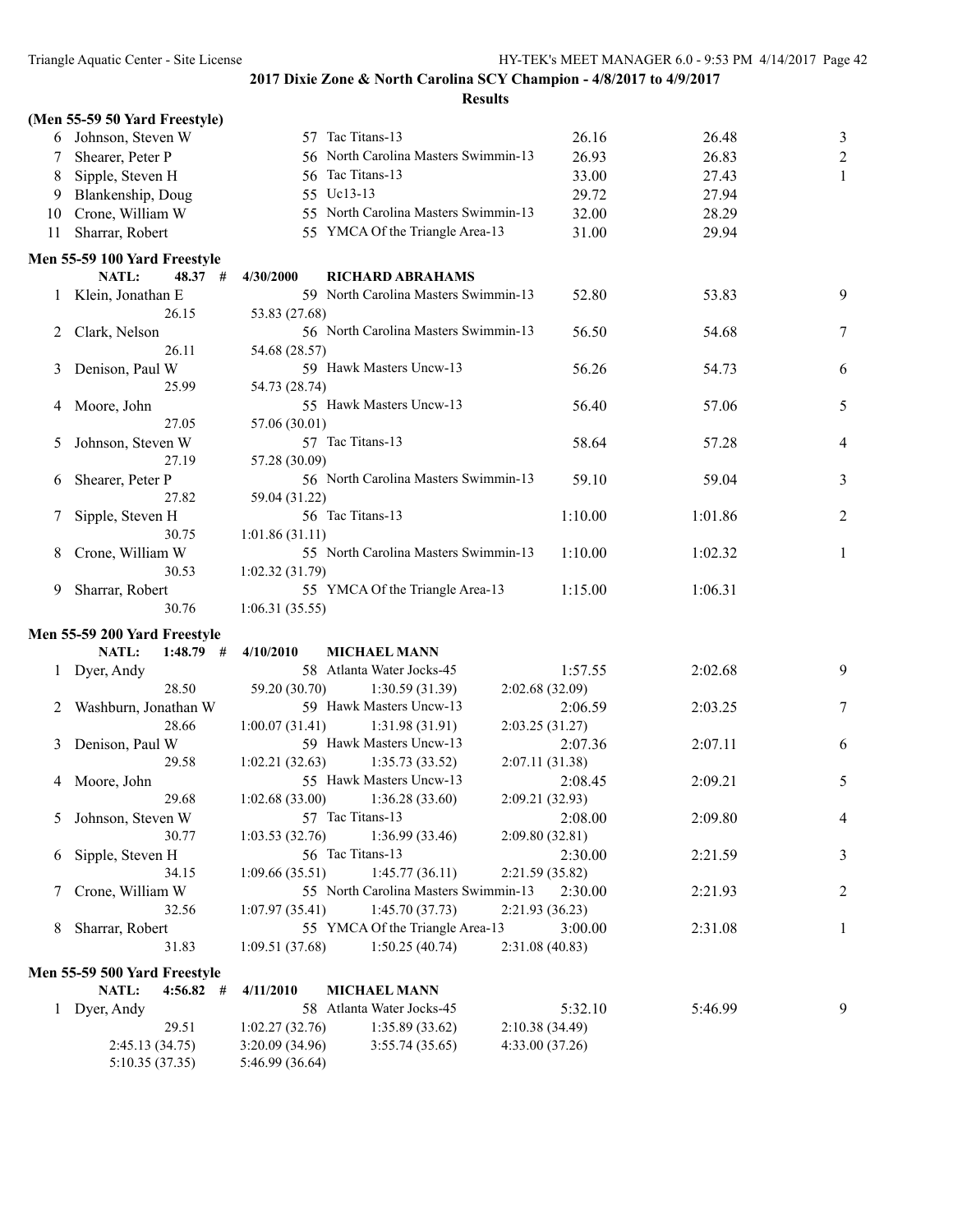|   | (Men 55-59 500 Yard Freestyle) |                  |                                      |                  |          |          |                  |
|---|--------------------------------|------------------|--------------------------------------|------------------|----------|----------|------------------|
|   | 2 Moore, John                  |                  | 55 Hawk Masters Uncw-13              |                  | 5:51.00  | 5:57.24  | 7                |
|   | 31.62                          | 1:05.31(33.69)   | 1:41.06(35.75)                       | 2:17.45 (36.39)  |          |          |                  |
|   | 2:54.61(37.16)                 | 3:31.68 (37.07)  | 4:09.06 (37.38)                      | 4:45.75 (36.69)  |          |          |                  |
|   | 5:22.27 (36.52)                | 5:57.24 (34.97)  |                                      |                  |          |          |                  |
| 3 | Johnson, Steven W              |                  | 57 Tac Titans-13                     |                  | 6:10.00  | 6:04.22  | 6                |
|   | 31.97                          | 1:06.67(34.70)   | 1:42.97(36.30)                       | 2:19.82(36.85)   |          |          |                  |
|   | 2:57.68 (37.86)                | 3:35.74(38.06)   | 4:13.66(37.92)                       | 4:51.29(37.63)   |          |          |                  |
|   | 5:28.92 (37.63)                | 6:04.22(35.30)   |                                      |                  |          |          |                  |
| 4 | Sharrar, Robert                |                  | 55 YMCA Of the Triangle Area-13      |                  | 7:15.00  | 7:10.61  | 5                |
|   | 33.51                          | 1:13.31(39.80)   | 1:55.86(42.55)                       | 2:40.83 (44.97)  |          |          |                  |
|   | 3:26.33(45.50)                 | 4:12.15(45.82)   | 4:58.67(46.52)                       | 5:44.35 (45.68)  |          |          |                  |
|   | 6:28.80(44.45)                 | 7:10.61(41.81)   |                                      |                  |          |          |                  |
|   |                                |                  |                                      |                  |          |          |                  |
|   | Men 55-59 1000 Yard Freestyle  |                  |                                      |                  |          |          |                  |
|   | NATL: 10:07.36 #               | 5/14/2006        | <b>JIM MC CONICA</b>                 |                  |          |          |                  |
| 1 | Washburn, Jonathan W           |                  | 59 Hawk Masters Uncw-13              |                  | 13:59.59 | 13:37.33 | 9                |
|   | 38.99                          | 1:20.24(41.25)   | 2:05.04(44.80)                       | 2:50.64(45.60)   |          |          |                  |
|   | 3:38.53 (47.89)                | 4:18.86(40.33)   | 4:58.68 (39.82)                      | 5:38.33 (39.65)  |          |          |                  |
|   | 6:17.95(39.62)                 | 6:57.74(39.79)   | 7:36.97 (39.23)                      | 8:15.86 (38.89)  |          |          |                  |
|   | 8:58.27(42.41)                 | 9:35.41(37.14)   | 10:17.69(42.28)                      | 10:58.18 (40.49) |          |          |                  |
|   | 11:34.42 (36.24)               | 12:19.82 (45.40) | 12:59.65 (39.83)                     | 13:37.33 (37.68) |          |          |                  |
| 2 | Sharrar, Robert                |                  | 55 YMCA Of the Triangle Area-13      |                  | 15:00.00 | 14:15.83 | 7                |
|   | 33.63                          | 1:13.37(39.74)   | 1:54.58(41.21)                       | 2:37.20(42.62)   |          |          |                  |
|   | 3:20.64(43.44)                 | 4:03.72 (43.08)  | 4:47.10 (43.38)                      | 5:30.81(43.71)   |          |          |                  |
|   | 6:14.66(43.85)                 | 6:57.92(43.26)   | 7:41.29 (43.37)                      | 8:25.90(44.61)   |          |          |                  |
|   | 9:10.29(44.39)                 | 9:55.09(44.80)   | 10:39.93 (44.84)                     | 11:24.18(44.25)  |          |          |                  |
|   | 12:07.45 (43.27)               | 12:50.78 (43.33) | 13:34.11 (43.33)                     | 14:15.83 (41.72) |          |          |                  |
| 3 | Miranda, Carlos R              |                  | 55 Uc13-13                           |                  | 15:03.42 | 15:36.09 | 6                |
|   | 38.97                          | 1:21.28(42.31)   | 2:07.10(45.82)                       | 2:51.70(44.60)   |          |          |                  |
|   | 3:37.42(45.72)                 | 4:24.18(46.76)   |                                      | 5:58.80()        |          |          |                  |
|   | 6:46.56(47.76)                 | 7:33.57(47.01)   | 8:21.05 (47.48)                      | 9:11.19(50.14)   |          |          |                  |
|   | 10:01.03(49.84)                | 10:51.54(50.51)  | 11:40.60(49.06)                      | 12:29.68 (49.08) |          |          |                  |
|   | 13:19.46 (49.78)               | 14:06.94 (47.48) | 14:53.91 (46.97)                     | 15:36.09 (42.18) |          |          |                  |
|   | Men 55-59 50 Yard Backstroke   |                  |                                      |                  |          |          |                  |
|   | NATL:<br>25.66<br>#            | 4/10/2016        | <b>STEVE WOOD</b>                    |                  |          |          |                  |
| 1 | Johnson, Steven W              |                  | 57 Tac Titans-13                     |                  | 34.12    | 33.72    | 9                |
| 2 | Crone, William W               |                  | 55 North Carolina Masters Swimmin-13 |                  | 34.00    | 33.74    | $\boldsymbol{7}$ |
|   | 3 Sipple, Steven H             |                  | 56 Tac Titans-13                     |                  | 45.00    | 35.80    | 6                |
|   | Men 55-59 50 Yard Backstroke   |                  |                                      |                  |          |          |                  |
|   | NATL:<br>25.66#                | 4/10/2016        | <b>STEVE WOOD</b>                    |                  |          |          |                  |
|   | 1 Klein, Jonathan E            |                  | 59 North Carolina Masters Swimmin-13 |                  | NT       | 27.44    |                  |
|   |                                |                  |                                      |                  |          |          |                  |
|   | Men 55-59 100 Yard Backstroke  |                  |                                      |                  |          |          |                  |
|   | NATL:<br>53.81 #               | 2/25/2017        | <b>STEVE WOOD</b>                    |                  |          |          |                  |
| 1 | Crone, William W               |                  | 55 North Carolina Masters Swimmin-13 |                  | 1:20.00  | 1:12.50  | 9                |
|   | 35.92                          | 1:12.50(36.58)   |                                      |                  |          |          |                  |
| 2 | Blankenship, Doug              |                  | 55 Uc13-13                           |                  | 1:15.01  | 1:17.85  | 7                |
|   | 37.51                          | 1:17.85(40.34)   |                                      |                  |          |          |                  |
| 3 | Klein, Jonathan E              |                  | 59 North Carolina Masters Swimmin-13 |                  | 1:10.00  | 1:18.19  | 6                |
|   | 27.44                          | 1:18.19(50.75)   |                                      |                  |          |          |                  |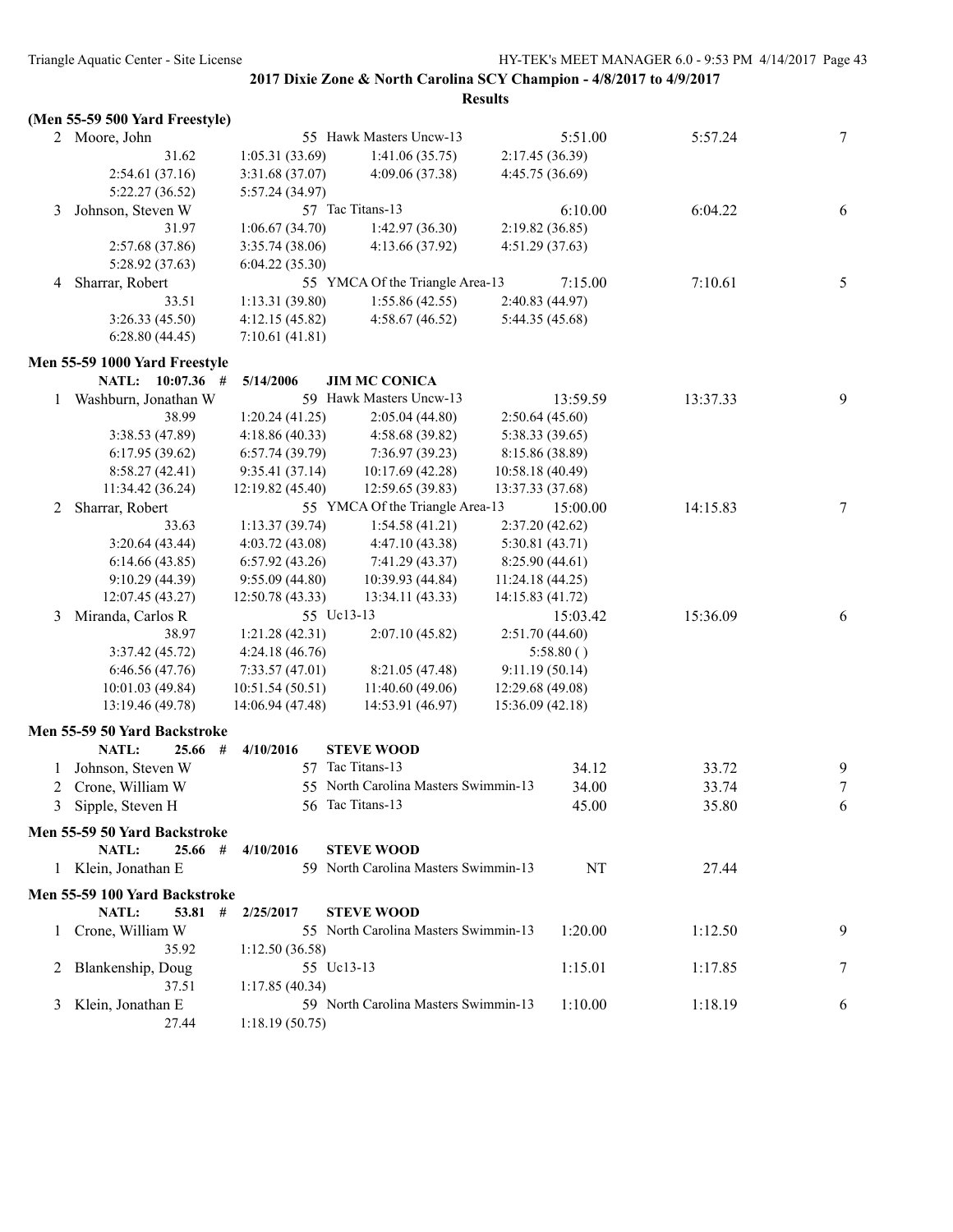|              | Men 55-59 200 Yard Backstroke   |                |                                      |         |         |                          |
|--------------|---------------------------------|----------------|--------------------------------------|---------|---------|--------------------------|
|              | <b>NATL:</b><br>$2:03.14$ #     | 3/31/2012      | <b>TOM BARTON</b>                    |         |         |                          |
| 1            | Crone, William W                |                | 55 North Carolina Masters Swimmin-13 | 2:55.00 | 2:42.80 | 9                        |
|              |                                 | 1:17.27()      | 2:42.80(1:25.53)                     |         |         |                          |
|              | Men 55-59 50 Yard Breaststroke  |                |                                      |         |         |                          |
|              | <b>NATL:</b><br>$27.59$ #       | 3/26/2017      | <b>DAVID GUTHRIE</b>                 |         |         |                          |
|              | Dyer, Andy                      |                | 58 Atlanta Water Jocks-45            | 29.95   | 30.42   | 9                        |
| 2            | Tuchler, Dave                   |                | 58 Uc13-13                           | 34.00   | 32.87   | 7                        |
| 3            | Clark, Nelson                   |                | 56 North Carolina Masters Swimmin-13 | 33.50   | 33.11   | 6                        |
| 4            | Denison, Paul W                 |                | 59 Hawk Masters Uncw-13              | 33.84   | 33.30   | 5                        |
| 5            | Washburn, Jonathan W            |                | 59 Hawk Masters Uncw-13              | 35.59   | 33.86   | $\overline{\mathcal{A}}$ |
|              |                                 |                | 55 Hawk Masters Uncw-13              |         |         |                          |
| 6            | Moore, John                     |                |                                      | 35.00   | 35.69   | $\mathfrak{Z}$           |
|              | Crone, William W                |                | 55 North Carolina Masters Swimmin-13 | 41.00   | 38.03   | 2                        |
|              | Men 55-59 100 Yard Breaststroke |                |                                      |         |         |                          |
|              | NATL:<br>1:00.13<br>#           | 3/26/2017      | <b>DAVID GUTHRIE</b>                 |         |         |                          |
|              | 1 Dyer, Andy                    |                | 58 Atlanta Water Jocks-45            | 1:04.83 | 1:10.58 | 9                        |
|              | 33.61                           | 1:10.58(36.97) |                                      |         |         |                          |
|              | Men 55-59 50 Yard Butterfly     |                |                                      |         |         |                          |
|              | NATL:<br>24.00#                 | 5/1/2016       | <b>BRUCE KONE</b>                    |         |         |                          |
| $\mathbf{I}$ | Klein, Jonathan E               |                | 59 North Carolina Masters Swimmin-13 | 26.98   | 26.67   | 9                        |
| 2            | Denison, Paul W                 |                | 59 Hawk Masters Uncw-13              | 27.58   | 27.18   | 7                        |
| 3            | Dyer, Andy                      |                | 58 Atlanta Water Jocks-45            | 26.27   | 28.19   | 6                        |
| 4            | Johnson, Steven W               |                | 57 Tac Titans-13                     | 29.03   | 28.57   | 5                        |
| 5            | Moore, John                     |                | 55 Hawk Masters Uncw-13              | 29.00   | 28.92   | $\overline{4}$           |
| 6            | Sipple, Steven H                |                | 56 Tac Titans-13                     | 39.00   | 30.95   | 3                        |
|              | Crone, William W                |                | 55 North Carolina Masters Swimmin-13 | 34.00   | 32.44   | $\overline{2}$           |
|              |                                 |                |                                      |         |         |                          |
|              | Men 55-59 100 Yard Butterfly    |                |                                      |         |         |                          |
|              | <b>NATL:</b><br>53.90#          | 5/12/2013      | <b>PAUL CARTER</b>                   |         |         |                          |
|              | Denison, Paul W                 |                | 59 Hawk Masters Uncw-13              | 1:10.00 | 1:02.32 | 9                        |
|              | 29.07                           | 1:02.32(33.25) |                                      |         |         |                          |
| 2            | Johnson, Steven W               |                | 57 Tac Titans-13                     | 1:07.22 | 1:05.90 | 7                        |
|              | 30.77                           | 1:05.90(35.13) |                                      |         |         |                          |
| 3            | Washburn, Jonathan W            |                | 59 Hawk Masters Uncw-13              | 1:13.59 | 1:08.36 | 6                        |
|              | 31.31                           | 1:08.36(37.05) | 58 North Carolina Masters Swimmin-13 |         |         |                          |
| 4            | Reed, Dean<br>35.40             | 1:16.74(41.34) |                                      | 1:20.69 | 1:16.74 | 5                        |
|              |                                 |                |                                      |         |         |                          |
|              | Men 55-59 100 Yard IM           |                |                                      |         |         |                          |
|              | NATL:<br>55.85                  | 4/9/2016<br>#  | <b>STEVE WOOD</b>                    |         |         |                          |
|              | Denison, Paul W                 |                | 59 Hawk Masters Uncw-13              | 1:03.98 | 1:03.13 | 9                        |
|              | 29.61                           | 1:03.13(33.52) |                                      |         |         |                          |
| 2            | Johnson, Steven W               |                | 57 Tac Titans-13                     | 1:10.00 | 1:09.70 | 7                        |
|              | 31.01                           | 1:09.70(38.69) |                                      |         |         |                          |
| 3            | Crone, William W                |                | 55 North Carolina Masters Swimmin-13 | 1:21.00 | 1:10.86 | 6                        |
|              | 32.65                           | 1:10.86(38.21) |                                      |         |         |                          |
| 4            | Moore, John                     |                | 55 Hawk Masters Uncw-13              | 1:06.77 | 1:11.77 | 5                        |
|              | 33.30                           | 1:11.77(38.47) |                                      |         |         |                          |
| 5            | Blankenship, Doug               |                | 55 Uc13-13                           | 1:14.44 | 1:13.05 | 4                        |
|              | 33.91                           | 1:13.05(39.14) |                                      |         |         |                          |
| 6            | Sipple, Steven H                |                | 56 Tac Titans-13                     | 1:28.00 | 1:16.17 | 3                        |
|              | 36.13                           | 1:16.17(40.04) |                                      |         |         |                          |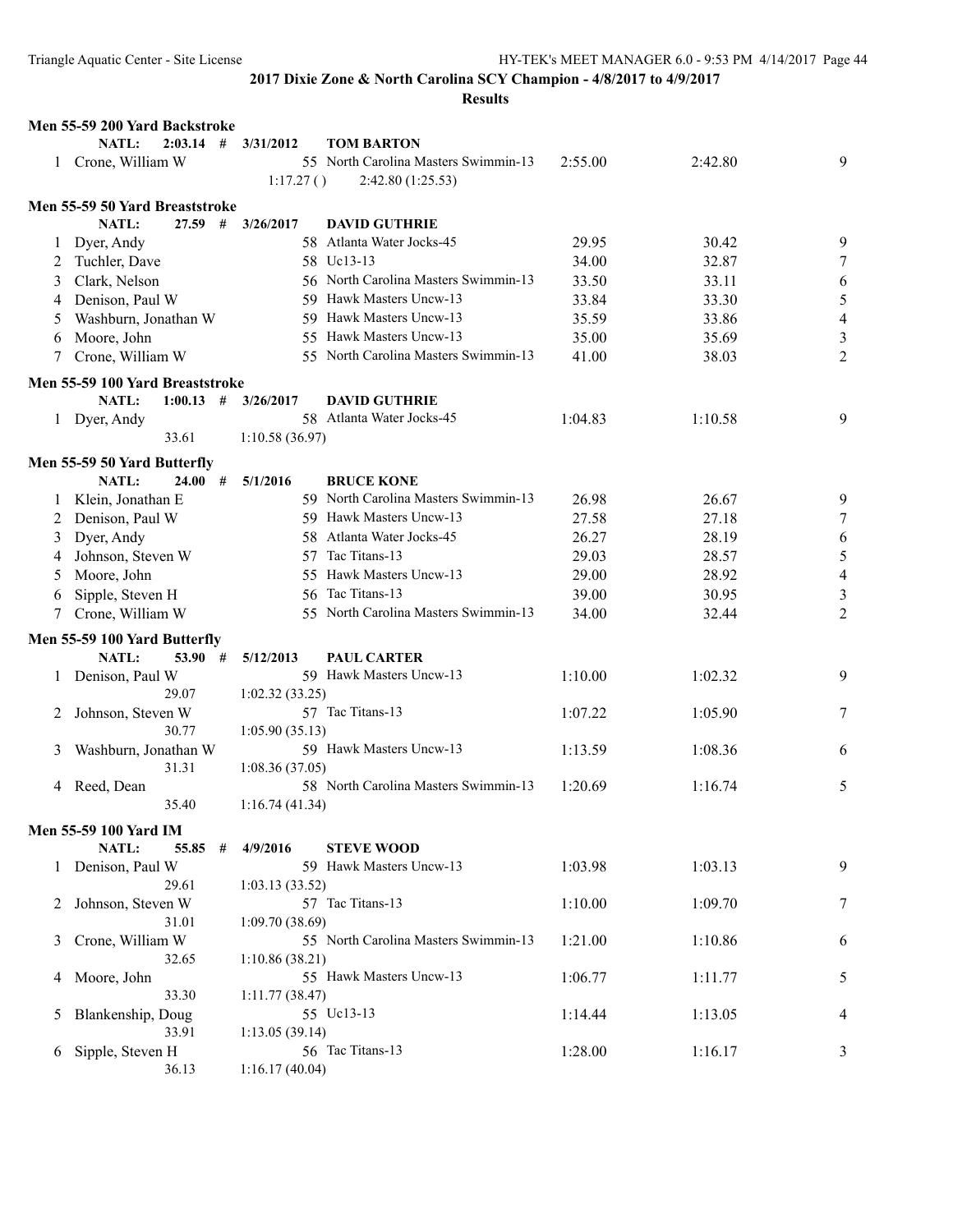|         | <b>Men 55-59 200 Yard IM</b> |                  |                                      |                 |         |         |                |
|---------|------------------------------|------------------|--------------------------------------|-----------------|---------|---------|----------------|
|         | NATL:<br>2:04.09<br>#        | 5/4/2008         | <b>TIMOTHY SHEAD</b>                 |                 |         |         |                |
|         | 1 Denison, Paul W            |                  | 59 Hawk Masters Uncw-13              |                 | 2:26.66 | 2:26.62 | 9              |
|         | 30.46                        | 1:09.78(39.32)   | 1:53.27(43.49)                       | 2:26.62(33.35)  |         |         |                |
|         | <b>Men 55-59 400 Yard IM</b> |                  |                                      |                 |         |         |                |
|         | NATL:<br>4:28.66<br>#        | 5/2/2014         | <b>JIM SAUER</b>                     |                 |         |         |                |
|         | Washburn, Jonathan W         |                  | 59 Hawk Masters Uncw-13              |                 | 5:59.59 | 5:07.23 | 9              |
|         | 34.26                        | 1:12.82(38.56)   | 1:52.91(40.09)                       | 2:32.53(39.62)  |         |         |                |
|         | 3:15.46(42.93)               | 3:58.73(43.27)   | 4:33.47 (34.74)                      | 5:07.23 (33.76) |         |         |                |
|         | 2 Reed, Dean                 |                  | 58 North Carolina Masters Swimmin-13 |                 | 7:23.69 | 6:07.23 | 7              |
|         | 37.15                        | 1:21.04(43.89)   | 2:12.11(51.07)                       | 3:02.93 (50.82) |         |         |                |
|         | 3:53.06(50.13)               | 4:44.68(51.62)   | 5:26.82(42.14)                       | 6:07.23(40.41)  |         |         |                |
|         | Men 60-64 50 Yard Freestyle  |                  |                                      |                 |         |         |                |
|         | NATL:<br>#<br>22.30          | 5/22/2005        | <b>RICHARD ABRAHAMS</b>              |                 |         |         |                |
| $\perp$ | Stephenson, Dan              |                  | 60 Rose Bowl Masters-33              |                 | 23.95   | 23.72   | 9              |
| 2       | Stevens, Ricky               |                  | 62 North Carolina Masters Swimmin-13 |                 | 27.00   | 26.92   | 7              |
| 3       | Miller, Richard N            |                  | 62 North Carolina Masters Swimmin-13 |                 | 28.90   | 27.57   | 6              |
| 4       | Waldrup, David               |                  | 61 Uc13-13                           |                 | 30.00   | 29.02   | 5              |
| 5       | McCrea, Bill                 |                  | 63 YMCA Of the Triangle Area-13      |                 | 32.85   | 32.44   | 4              |
|         |                              |                  |                                      |                 |         |         |                |
|         | Men 60-64 100 Yard Freestyle |                  |                                      |                 |         |         |                |
|         | NATL:<br>49.14#              | 5/22/2005        | RICHARD ABRAHAMS                     |                 |         |         |                |
|         | Miller, Richard N            |                  | 62 North Carolina Masters Swimmin-13 |                 | 1:02.90 | 1:00.36 | 9              |
|         | 28.97                        | 1:00.36(31.39)   |                                      |                 |         |         |                |
|         | Henson, Steven L             |                  | 63 Enfinity Aquatic Club-13          |                 | 1:05.00 | 1:05.79 | 7              |
|         | 31.27                        | 1:05.79(34.52)   |                                      |                 |         |         |                |
| 3       | Waldrup, David               |                  | 61 Uc13-13                           |                 | 1:10.00 | 1:07.05 | 6              |
|         | 33.01                        | 1:07.05(34.04)   |                                      |                 |         |         |                |
| 4       | McCrea, Bill                 |                  | 63 YMCA Of the Triangle Area-13      |                 | 1:17.89 | 1:14.39 | 5              |
|         | 35.97                        | 1:14.39(38.42)   |                                      |                 |         |         |                |
| 5       | Miller, Jamie A              |                  | 62 Triad Masters Swimming Greens-13  |                 | 1:26.82 | 1:27.63 | $\overline{4}$ |
|         | 42.60                        | 1:27.63(45.03)   |                                      |                 |         |         |                |
|         | Men 60-64 200 Yard Freestyle |                  |                                      |                 |         |         |                |
|         | NATL:<br>$1:51.08$ #         | 4/24/2015        | <b>RICK COLELLA</b>                  |                 |         |         |                |
| 1       | Miller, Richard N            |                  | 62 North Carolina Masters Swimmin-13 |                 | 2:25.18 | 2:28.44 | 9              |
|         | 33.02                        | 1:10.85(37.83)   | 1:50.08(39.23)                       | 2:28.44 (38.36) |         |         |                |
|         | Men 60-64 500 Yard Freestyle |                  |                                      |                 |         |         |                |
|         | NATL:<br>$5:11.17$ #         | 4/29/2012        | <b>JIM MC CONICA</b>                 |                 |         |         |                |
| 1       | Miller, Richard N            |                  | 62 North Carolina Masters Swimmin-13 |                 | 6:34.90 | 6:32.53 | 9              |
|         | 34.77                        | 1:13.62(38.85)   | 1:52.81(39.19)                       | 2:33.07(40.26)  |         |         |                |
|         | 3:13.32(40.25)               | 3:53.26 (39.94)  | 4:33.10 (39.84)                      | 5:13.74(40.64)  |         |         |                |
|         | 5:54.16 (40.42)              | 6:32.53(38.37)   |                                      |                 |         |         |                |
| 2       | Henson, Steven L             |                  | 63 Enfinity Aquatic Club-13          |                 | 6:45.00 | 6:51.48 | 7              |
|         | 37.70                        | 1:18.14(40.44)   | 1:59.94(41.80)                       | 2:42.27 (42.33) |         |         |                |
|         | 3:25.08(42.81)               | 4:07.60(42.52)   | 4:50.22(42.62)                       | 5:32.67(42.45)  |         |         |                |
|         | 6:14.10(41.43)               | 6:51.48(37.38)   |                                      |                 |         |         |                |
| 3       | Miller, Jamie A              |                  | 62 Triad Masters Swimming Greens-13  |                 | 9:18.56 | 9:48.24 | 6              |
|         |                              |                  |                                      | 3:56.61()       |         |         |                |
|         | 4:59.23 (1:02.62)            | 6:01.33(1:02.10) | 7:00.35(59.02)                       | 7:58.03(57.68)  |         |         |                |
|         | 8:55.57 (57.54)              | 9:48.24 (52.67)  |                                      |                 |         |         |                |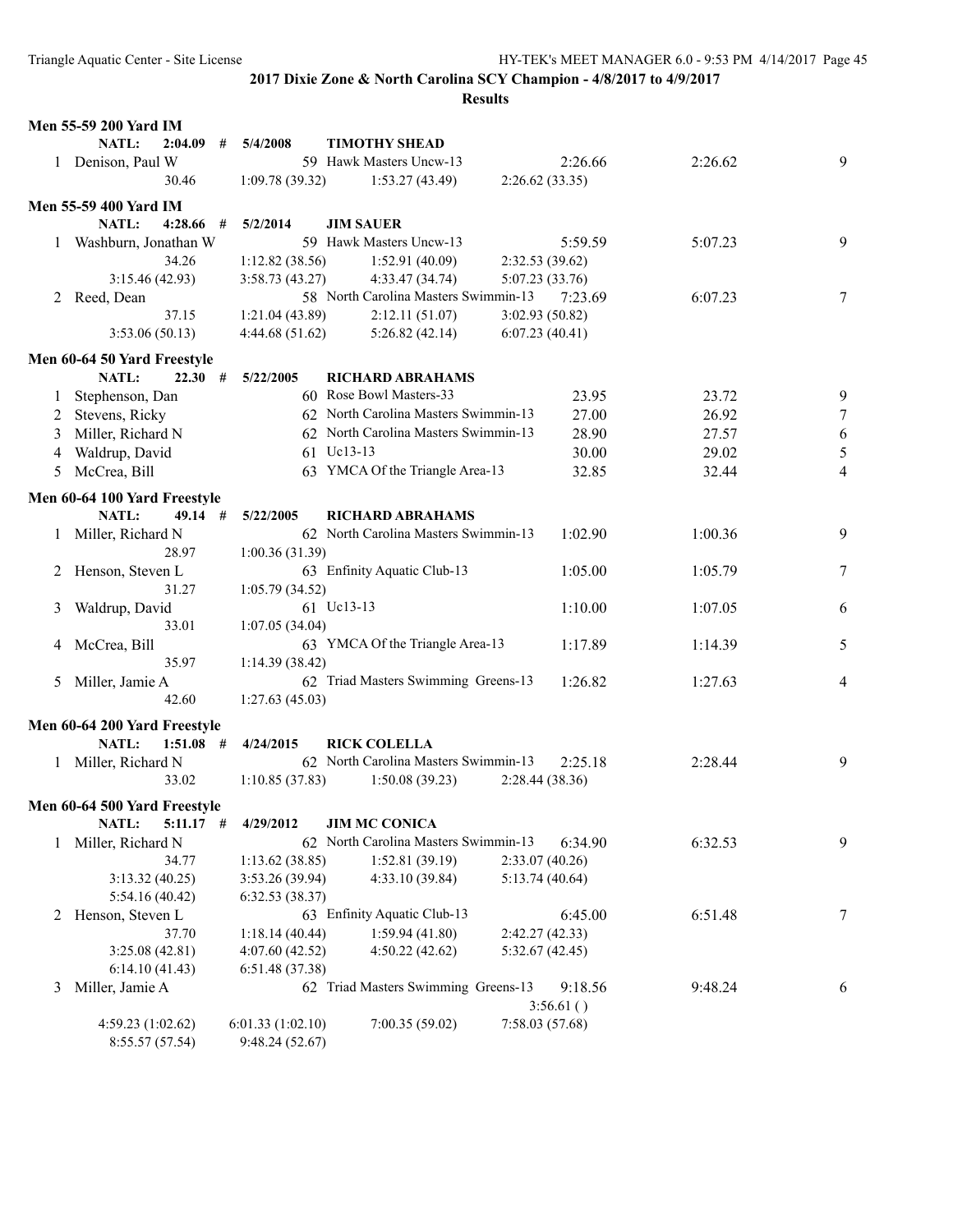|              | Men 60-64 1000 Yard Freestyle   |                    |                                      |                    |                  |   |
|--------------|---------------------------------|--------------------|--------------------------------------|--------------------|------------------|---|
|              | NATL: 10:42.16 #                | 4/23/2015          | <b>MICHAEL MANN</b>                  |                    |                  |   |
| 1            | Sasser, Jon D                   |                    | 61 Raleigh Area Masters-13           | 19:25.89           | 19:37.26         | 9 |
|              | 47.73                           | 1:43.80(56.07)     | 2:41.81 (58.01)                      | 3:39.20 (57.39)    |                  |   |
|              | 4:39.45 (1:00.25)               | 5:39.02 (59.57)    | 6:37.75(58.73)                       | 7:38.95(1:01.20)   |                  |   |
|              | 8:40.41 (1:01.46)               | 9:40.66(1:00.25)   | 10:40.26(59.60)                      | 11:40.12 (59.86)   |                  |   |
|              | 12:40.18 (1:00.06)              | 13:40.99 (1:00.81) | 14:41.41 (1:00.42)                   | 15:39.44 (58.03)   |                  |   |
|              | 16:39.38 (59.94)                | 17:38.59 (59.21)   | 18:38.88 (1:00.29)                   | 19:37.26 (58.38)   |                  |   |
|              | Men 60-64 1650 Yard Freestyle   |                    |                                      |                    |                  |   |
|              | NATL: 17:59.55 #                | 5/20/2010          | <b>JIM CLEMMONS</b>                  |                    |                  |   |
| 1            | Henson, Steven L                |                    | 63 Enfinity Aquatic Club-13          | 24:00.00           | 23:54.59         | 9 |
|              | 36.71                           | 1:16.85(40.14)     | 1:59.44(42.59)                       | 2:43.94(44.50)     |                  |   |
|              | 3:27.59(43.65)                  | 4:11.63(44.04)     | 4:56.27(44.64)                       | 5:41.13 (44.86)    |                  |   |
|              | 6:25.59(44.46)                  | 7:10.08 (44.49)    | 7:54.84(44.76)                       | 8:39.11 (44.27)    |                  |   |
|              | 9:23.37(44.26)                  | 10:07.39 (44.02)   | 10:52.05(44.66)                      | 11:36.37(44.32)    |                  |   |
|              | 12:20.54 (44.17)                | 13:03.34 (42.80)   | 13:46.17 (42.83)                     | 14:30.03 (43.86)   |                  |   |
|              | 15:14.38(44.35)                 | 15:58.35 (43.97)   | 16:43.01 (44.66)                     | 17:27.32 (44.31)   |                  |   |
|              | 18:11.17(43.85)                 | 18:54.95 (43.78)   | 19:39.32 (44.37)                     | 20:23.68 (44.36)   |                  |   |
|              | 21:06.96 (43.28)                | 21:50.58 (43.62)   | 22:34.92 (44.34)                     | 23:18.01 (43.09)   | 23:54.59 (36.58) |   |
| 2            | Miller, Jamie A                 |                    | 62 Triad Masters Swimming Greens-13  | 32:00.00           | 33:31.93         | 7 |
|              | 54.96                           | 1:58.20 (1:03.24)  | 3:03.96(1:05.76)                     | 4:09.91 (1:05.95)  |                  |   |
|              | 5:13.86 (1:03.95)               | 6:18.30(1:04.44)   | 7:21.58 (1:03.28)                    | 8:22.28 (1:00.70)  |                  |   |
|              | 9:23.67(1:01.39)                | 10:24.47 (1:00.80) | 11:25.84(1:01.37)                    | 12:27.79 (1:01.95) |                  |   |
|              | 13:29.82(1:02.03)               | 14:31.43(1:01.61)  | 15:31.55 (1:00.12)                   | 16:32.28 (1:00.73) |                  |   |
|              | 17:34.39(1:02.11)               | 18:35.73 (1:01.34) | 19:37.40 (1:01.67)                   | 20:37.62 (1:00.22) |                  |   |
|              | 21:37.81 (1:00.19)              | 22:37.19 (59.38)   | 23:37.67 (1:00.48)                   | 24:37.56 (59.89)   |                  |   |
|              | 25:39.24 (1:01.68)              | 26:39.57 (1:00.33) | 27:40.79 (1:01.22)                   | 28:41.59 (1:00.80) |                  |   |
|              | 29:41.86 (1:00.27)              | 30:42.43 (1:00.57) | 31:40.88 (58.45)                     | 32:39.54 (58.66)   | 33:31.93 (52.39) |   |
|              |                                 |                    |                                      |                    |                  |   |
|              | Men 60-64 100 Yard Backstroke   |                    |                                      |                    |                  |   |
|              | NATL:<br>57.46                  | $\#$<br>4/30/2016  | <b>TOM BARTON</b>                    |                    |                  |   |
| $\mathbf{1}$ | Stephenson, Dan                 |                    | 60 Rose Bowl Masters-33              | 1:01.05            | 1:00.54          | 9 |
|              | 29.53                           | 1:00.54(31.01)     |                                      |                    |                  |   |
| 2            | Stevens, Ricky                  |                    | 62 North Carolina Masters Swimmin-13 | 1:16.00            | 1:12.48          | 7 |
|              | 34.83                           | 1:12.48(37.65)     |                                      |                    |                  |   |
|              | Men 60-64 200 Yard Backstroke   |                    |                                      |                    |                  |   |
|              | <b>NATL:</b><br>$2:07.91$ #     | 5/1/2016           | <b>TOM BARTON</b>                    |                    |                  |   |
|              | 1 Henson, Steven L              |                    | 63 Enfinity Aquatic Club-13          | 3:45.00            | 3:11.50          | 9 |
|              | 42.46                           |                    | $1:30.36(47.90)$ $3:11.50(1:41.14)$  |                    |                  |   |
|              |                                 |                    |                                      |                    |                  |   |
|              | Men 60-64 50 Yard Breaststroke  |                    |                                      |                    |                  |   |
|              | NATL:<br>$28.76$ #              | 4/24/2015          | <b>RICK COLELLA</b>                  |                    |                  |   |
| $\perp$      | Vestal, Neal L                  |                    | 62 North Carolina Masters Swimmin-13 | 30.40              | 30.73            | 9 |
| 2            | McCrea, Bill                    |                    | 63 YMCA Of the Triangle Area-13      | 41.36              | 41.40            | 7 |
|              | Men 60-64 100 Yard Breaststroke |                    |                                      |                    |                  |   |
|              | NATL:<br>$1:02.61$ #            | 5/2/2014           | <b>RICK COLELLA</b>                  |                    |                  |   |
| $\perp$      | McCrea, Bill                    |                    | 63 YMCA Of the Triangle Area-13      | 1:33.08            | 1:37.42          | 9 |
|              | 45.66                           | 1:37.42(51.76)     |                                      |                    |                  |   |
| 2            | Miller, Jamie A                 |                    | 62 Triad Masters Swimming Greens-13  | 1:45.37            | 1:46.23          | 7 |
|              | 50.65                           | 1:46.23 (55.58)    |                                      |                    |                  |   |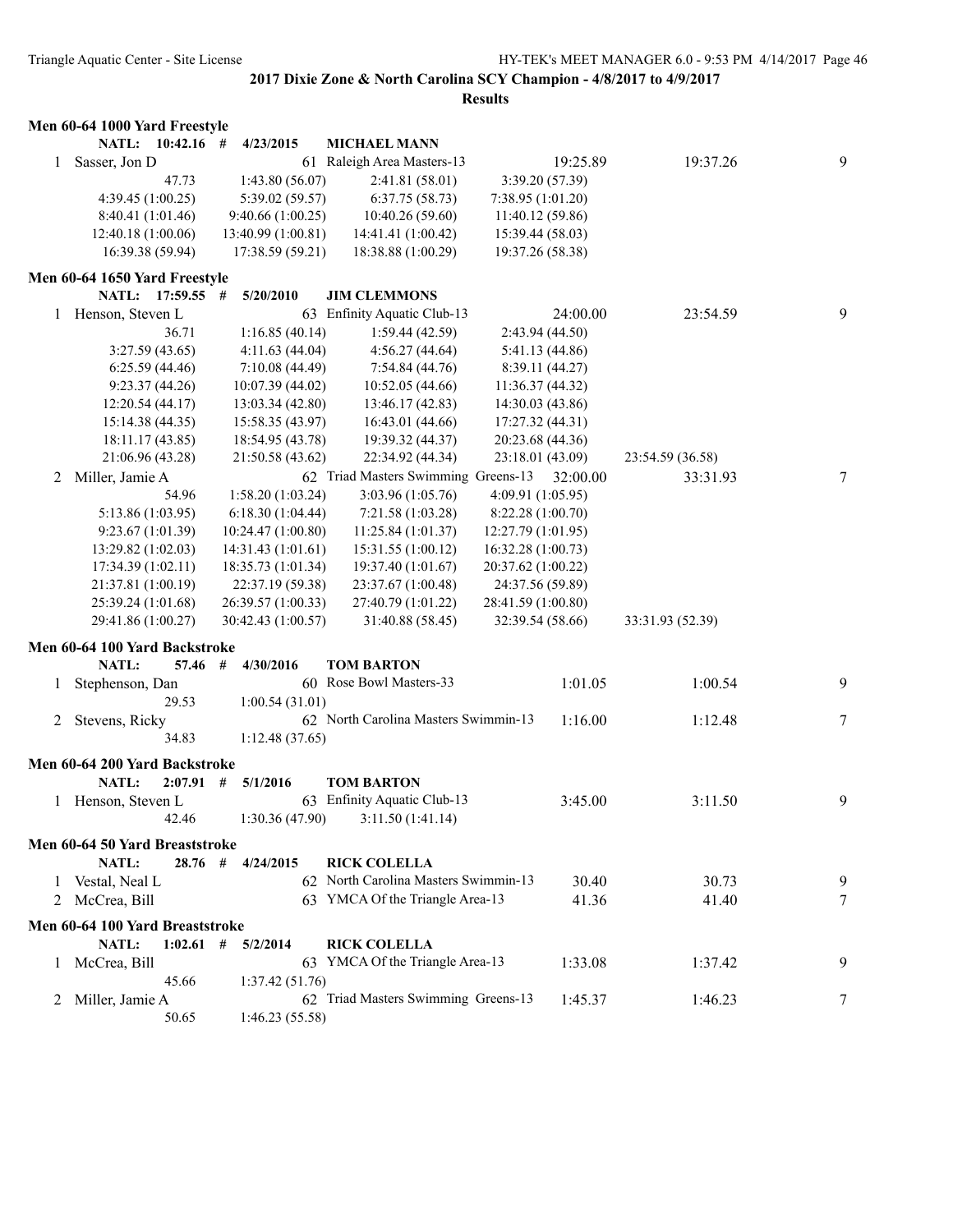|   | Men 60-64 200 Yard Breaststroke |                        |                                             |                  |         |        |
|---|---------------------------------|------------------------|---------------------------------------------|------------------|---------|--------|
|   | NATL:                           | $2:16.71$ # $5/3/2014$ | <b>RICK COLELLA</b>                         |                  |         |        |
|   | 1 Henson, Steven L              |                        | 63 Enfinity Aquatic Club-13                 | 3:45.00          | 3:28.06 | 9      |
|   | 47.99                           | 1:42.12(54.13)         | 2:36.09(53.97)                              | 3:28.06 (51.97)  |         |        |
|   | 2 Miller, Jamie A               |                        | 62 Triad Masters Swimming Greens-13 4:00.04 |                  | 4:08.65 | 7      |
|   | 55.66                           | 2:00.65(1:04.99)       | 3:08.72(1:08.07)                            | 4:08.65(59.93)   |         |        |
|   | Men 60-64 50 Yard Butterfly     |                        |                                             |                  |         |        |
|   | NATL:<br>24.46#                 | 5/22/2005              | <b>RICHARD ABRAHAMS</b>                     |                  |         |        |
|   | 1 Mallette, Bruce I             |                        | 64 Raleigh Area Masters-13                  | 32.00            | 27.69   | 9      |
|   | 2 Miller, Richard N             |                        | 62 North Carolina Masters Swimmin-13        | 32.90            | 31.37   | 7      |
|   |                                 |                        |                                             |                  |         |        |
|   | Men 60-64 100 Yard Butterfly    |                        |                                             |                  |         |        |
|   | NATL:<br>$54.92 +$              | 5/22/2005              | <b>RICHARD ABRAHAMS</b>                     |                  |         |        |
|   | 1 Gilchrist, Donald B           |                        | 63 Enfinity Aquatic Club-13                 | 1:03.00          | 1:06.93 | 9      |
|   | 31.00                           | 1:06.93(35.93)         |                                             |                  |         |        |
|   | 2 Miller, Richard N             |                        | 62 North Carolina Masters Swimmin-13        | 1:15.90          | 1:15.44 | $\tau$ |
|   | 35.09                           | 1:15.44(40.35)         |                                             |                  |         |        |
|   | 3 Henson, Steven L              |                        | 63 Enfinity Aquatic Club-13                 | 1:22.00          | 1:28.74 | 6      |
|   | 41.61                           | 1:28.74(47.13)         |                                             |                  |         |        |
|   | 4 Miller, Jamie A               |                        | 62 Triad Masters Swimming Greens-13         | 1:50.00          | 1:59.92 | 5      |
|   | 56.72                           | 1:59.92 (1:03.20)      |                                             |                  |         |        |
|   | Men 60-64 200 Yard Butterfly    |                        |                                             |                  |         |        |
|   | NATL:<br>$2:10.06$ #            | 4/16/2011              | <b>LAWRENCE DAY</b>                         |                  |         |        |
|   | 1 Henson, Steven L              |                        | 63 Enfinity Aquatic Club-13                 | 4:00.00          | 3:19.35 | 9      |
|   | 43.28                           | 1:34.38(51.10)         | 2:27.39(53.01)                              | 3:19.35 (51.96)  |         |        |
|   | 2 Miller, Jamie A               |                        | 62 Triad Masters Swimming Greens-13         | 4:29.25          | 4:46.05 | 7      |
|   | 1:04.00                         | 2:21.39(1:17.39)       | 3:38.92 (1:17.53)                           | 4:46.05(1:07.13) |         |        |
|   | <b>Men 60-64 100 Yard IM</b>    |                        |                                             |                  |         |        |
|   | NATL:<br>57.23                  | 5/11/2013<br>#         | <b>RICK COLELLA</b>                         |                  |         |        |
|   | 1 Gilchrist, Donald B           |                        | 63 Enfinity Aquatic Club-13                 | 1:05.00          | 1:06.93 | 9      |
|   | 31.51                           | 1:06.93(35.42)         |                                             |                  |         |        |
| 2 | Stevens, Ricky                  |                        | 62 North Carolina Masters Swimmin-13        | 1:18.00          | 1:13.54 | $\tau$ |
|   | 33.02                           | 1:13.54(40.52)         |                                             |                  |         |        |
| 3 | Henson, Steven L                |                        | 63 Enfinity Aquatic Club-13                 | 1:18.00          | 1:20.20 | 6      |
|   | 38.08                           | 1:20.20(42.12)         |                                             |                  |         |        |
|   | 4 McCrea, Bill                  |                        | 63 YMCA Of the Triangle Area-13             | 1:32.86          | 1:33.00 | 5      |
|   | 46.37                           | 1:33.00(46.63)         |                                             |                  |         |        |
|   | 5 Miller, Jamie A               |                        | 62 Triad Masters Swimming Greens-13 1:44.33 |                  | 1:48.18 |        |
|   | 52.27                           | 1:48.18(55.91)         |                                             |                  |         |        |
|   |                                 |                        |                                             |                  |         |        |
|   | <b>Men 60-64 200 Yard IM</b>    |                        |                                             |                  |         |        |
|   | NATL:<br>2:03.26                | 5/4/2014<br>#          | <b>RICK COLELLA</b>                         |                  |         |        |
|   | 1 Henson, Steven L              |                        | 63 Enfinity Aquatic Club-13                 | 2:53.00          | 2:53.74 | 9      |
|   | 39.56                           | 1:24.32(44.76)         | 2:17.81 (53.49)                             | 2:53.74(35.93)   |         |        |
| 2 | Miller, Jamie A                 |                        | 62 Triad Masters Swimming Greens-13         | 3:55.74          | 3:56.64 | 7      |
|   | 51.66                           | 2:02.55(1:10.89)       | 3:09.71(1:07.16)                            | 3:56.64(46.93)   |         |        |
|   | <b>Men 60-64 400 Yard IM</b>    |                        |                                             |                  |         |        |
|   | NATL:<br>4:24.24                | 5/2/2014<br>#          | <b>RICK COLELLA</b>                         |                  |         |        |
| 1 | Miller, Richard N               |                        | 62 North Carolina Masters Swimmin-13        | 6:15.90          | 6:03.85 | 9      |
|   | 38.53                           | 1:22.16(43.63)         | 2:11.64(49.48)                              | 3:00.52(48.88)   |         |        |
|   | 3:51.79 (51.27)                 | 4:43.79 (52.00)        | 5:23.69 (39.90)                             | 6:03.85(40.16)   |         |        |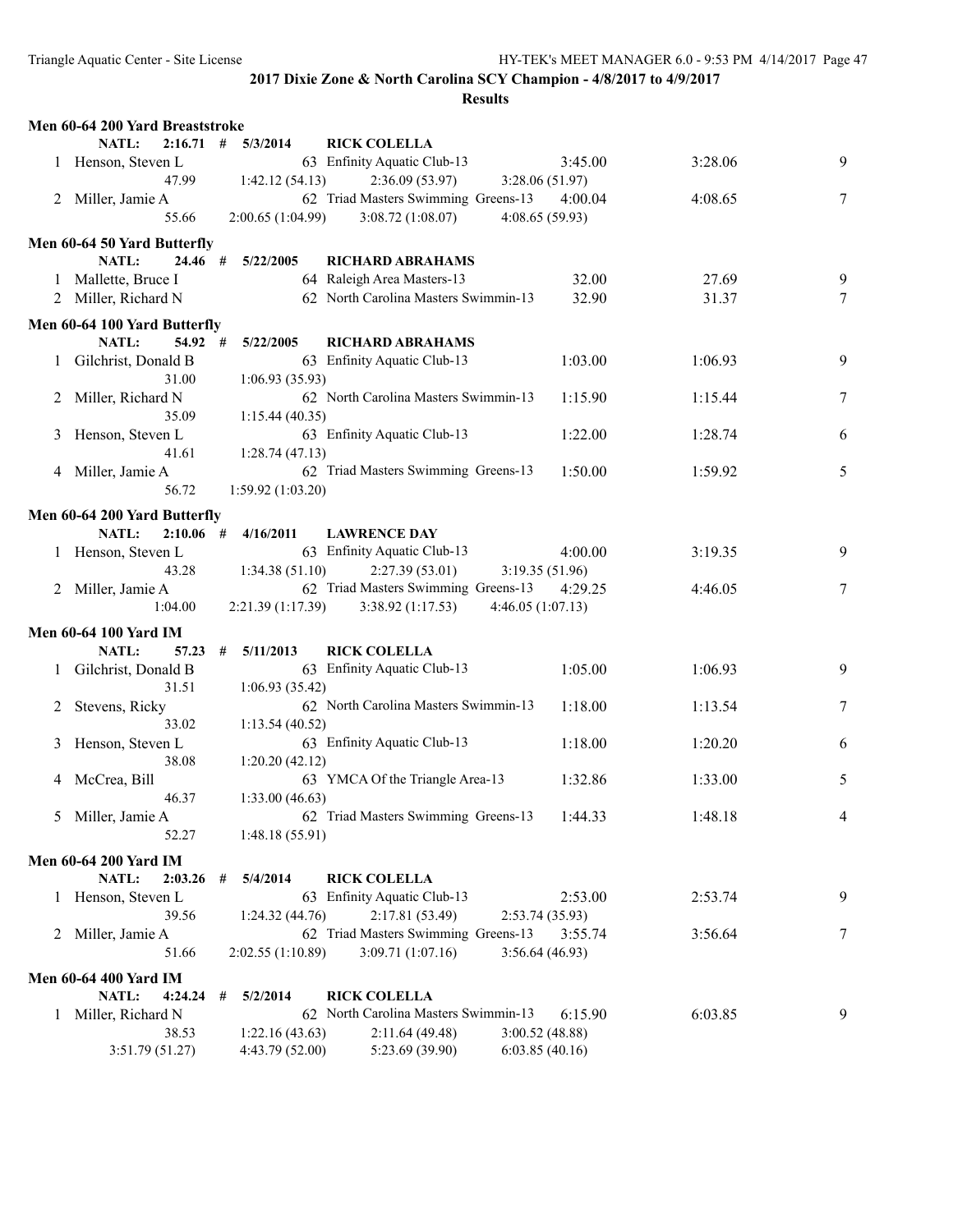|         | (Men 60-64 400 Yard IM)       |                   |                                      |                  |                  |   |
|---------|-------------------------------|-------------------|--------------------------------------|------------------|------------------|---|
|         | 2 Henson, Steven L            |                   | 63 Enfinity Aquatic Club-13          | 7:00.00          | 6:18.96          | 7 |
|         | 41.72                         | 1:32.07(50.35)    | 2:22.58(50.51)                       | 3:12.62(50.04)   |                  |   |
|         | 4:06.82(54.20)                | 4:59.16(52.34)    | 5:40.09(40.93)                       | 6:18.96(38.87)   |                  |   |
| 3       | Miller, Jamie A               |                   | 62 Triad Masters Swimming Greens-13  | 8:13.00          | 8:50.93          | 6 |
|         | 56.85                         | 2:07.51 (1:10.66) |                                      | 4:40.70()        |                  |   |
|         | 5:52.07(1:11.37)              | 7:05.09(1:13.02)  | 8:50.93 (1:45.84)                    |                  |                  |   |
|         | Men 65-69 50 Yard Freestyle   |                   |                                      |                  |                  |   |
|         | <b>NATL:</b><br>22.10#        | 5/23/2010         | <b>RICHARD ABRAHAMS</b>              |                  |                  |   |
|         | 1 van der Horst, Charles M    |                   | 65 Carolina Aquatic Team-13          | 27.55            | 27.47            | 9 |
|         |                               |                   |                                      |                  |                  |   |
|         | Men 65-69 100 Yard Freestyle  |                   |                                      |                  |                  |   |
|         | NATL:<br>49.42#               | 5/22/2010         | <b>RICHARD ABRAHAMS</b>              |                  |                  |   |
|         | 1 van der Horst, Charles M    |                   | 65 Carolina Aquatic Team-13          | 1:00.54          | 1:00.76          | 9 |
|         | 29.16                         | 1:00.76(31.60)    |                                      |                  |                  |   |
|         | 2 Bean, Gary O                |                   | 67 Raleigh Area Masters-13           | 1:13.00          | 1:16.11          | 7 |
|         | 36.68                         | 1:16.11(39.43)    |                                      |                  |                  |   |
|         | Men 65-69 200 Yard Freestyle  |                   |                                      |                  |                  |   |
|         | NATL:<br>$1:57.54$ #          | 5/21/2010         | <b>RICHARD ABRAHAMS</b>              |                  |                  |   |
|         | 1 van der Horst, Charles M    |                   | 65 Carolina Aquatic Team-13          | 2:13.90          | 2:15.74          | 9 |
|         | 30.98                         | 1:04.92(33.94)    | 1:40.43(35.51)                       | 2:15.74(35.31)   |                  |   |
| 2       | Bean, Gary O                  |                   | 67 Raleigh Area Masters-13           | 2:45.00          | 2:47.36          | 7 |
|         | 38.91                         | 1:20.27(41.36)    | 2:04.48(44.21)                       | 2:47.36 (42.88)  |                  |   |
|         |                               |                   |                                      |                  |                  |   |
|         | Men 65-69 500 Yard Freestyle  |                   |                                      |                  |                  |   |
|         | NATL:<br>$5:29.10$ #          | 4/29/2016         | <b>JIM MC CONICA</b>                 |                  |                  |   |
|         | 1 van der Horst, Charles M    |                   | 65 Carolina Aquatic Team-13          | 6:16.64          | 6:14.89          | 9 |
|         | 32.94                         | 1:09.23(36.29)    | 1:47.01(37.78)                       | 2:25.85 (38.84)  |                  |   |
|         | 3:04.34 (38.49)               | 3:42.69(38.35)    | 4:21.39 (38.70)                      | 4:59.73 (38.34)  |                  |   |
|         | 5:38.01 (38.28)               | 6:14.89(36.88)    |                                      |                  |                  |   |
|         | Men 65-69 1650 Yard Freestyle |                   |                                      |                  |                  |   |
|         | NATL: 19:07.81 #              | 4/23/2015         | <b>JIM CLEMMONS</b>                  |                  |                  |   |
|         | 1 Diel, Bruce N               |                   | 68 North Carolina Masters Swimmin-13 | 25:56.95         | 27:35.59         | 9 |
|         | 40.03                         | 1:25.60(45.57)    | 2:14.45(48.85)                       | 3:05.05(50.60)   |                  |   |
|         | 3:55.73(50.68)                | 4:46.51(50.78)    | 5:37.53 (51.02)                      | 6:28.76(51.23)   |                  |   |
|         | 7:19.22(50.46)                | 8:09.48(50.26)    | 9:00.17(50.69)                       | 9:51.21(51.04)   |                  |   |
|         | 10:41.87 (50.66)              | 11:32.59(50.72)   | 12:22.93 (50.34)                     | 13:14.14(51.21)  |                  |   |
|         | 14:05.19 (51.05)              | 14:55.97 (50.78)  | 15:47.09 (51.12)                     | 16:38.18 (51.09) |                  |   |
|         | 17:28.80 (50.62)              | 18:19.39 (50.59)  | 19:10.67 (51.28)                     | 20:02.10 (51.43) |                  |   |
|         | 20:53.22 (51.12)              | 21:44.47 (51.25)  | 22:35.11 (50.64)                     | 23:26.29 (51.18) |                  |   |
|         | 24:17.13 (50.84)              | 25:06.93 (49.80)  | 25:57.18 (50.25)                     | 26:47.11 (49.93) | 27:35.59 (48.48) |   |
|         |                               |                   |                                      |                  |                  |   |
|         | Men 65-69 100 Yard Backstroke |                   |                                      |                  |                  |   |
|         | NATL:<br>59.62                | #<br>5/12/2013    | <b>HUGH WILDER</b>                   |                  |                  |   |
|         | 1 Bean, Gary O                |                   | 67 Raleigh Area Masters-13           | 1:30.00          | 1:33.86          | 9 |
|         | 46.08                         | 1:33.86(47.78)    |                                      |                  |                  |   |
|         | Men 65-69 200 Yard Backstroke |                   |                                      |                  |                  |   |
|         | NATL:<br>$2:16.72$ #          | 5/11/2013         | <b>HUGH WILDER</b>                   |                  |                  |   |
| $\perp$ | Bean, Gary O                  |                   | 67 Raleigh Area Masters-13           | 3:30.00          | 3:33.70          | 9 |
|         | 50.31                         | 1:44.19 (53.88)   | 2:39.96 (55.77)                      | 3:33.70 (53.74)  |                  |   |
|         |                               |                   |                                      |                  |                  |   |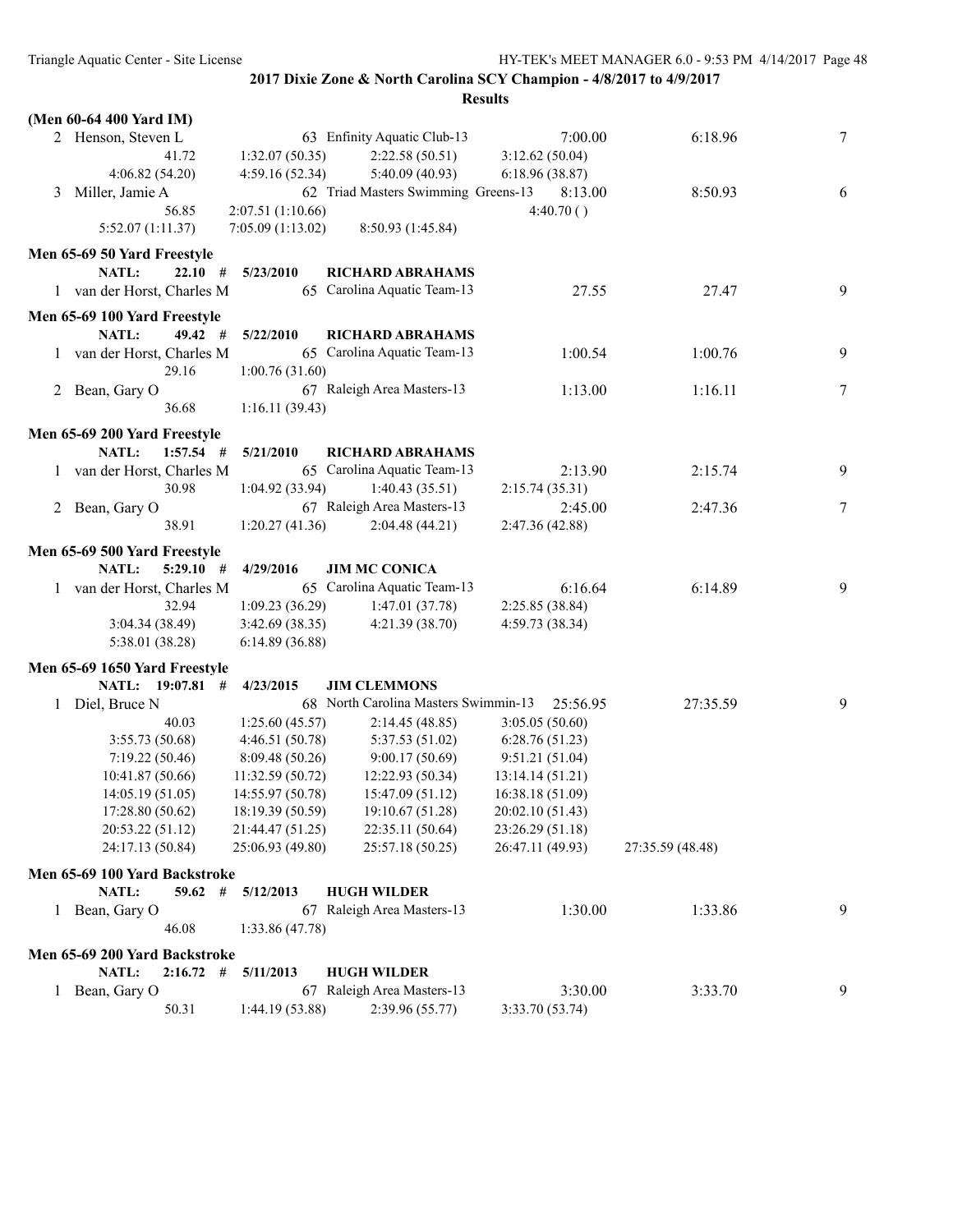| Men 65-69 50 Yard Butterfly                          |                                         |                                                                                    |          |   |
|------------------------------------------------------|-----------------------------------------|------------------------------------------------------------------------------------|----------|---|
| <b>NATL:</b><br>24.94 #                              | 5/22/2010                               | <b>RICHARD ABRAHAMS</b>                                                            |          |   |
| 1 van der Horst, Charles M                           |                                         | 65 Carolina Aquatic Team-13<br>30.01                                               | 30.42    | 9 |
| Men 65-69 100 Yard Butterfly                         |                                         |                                                                                    |          |   |
| 56.36#<br><b>NATL:</b>                               | 5/21/2010                               | <b>RICHARD ABRAHAMS</b>                                                            |          |   |
| 1 van der Horst, Charles M                           |                                         | 65 Carolina Aquatic Team-13<br>1:14.99                                             | 1:11.46  | 9 |
| 32.24                                                | 1:11.46(39.22)                          |                                                                                    |          |   |
| <b>Men 65-69 100 Yard IM</b>                         |                                         |                                                                                    |          |   |
| NATL:<br>1:00.32                                     | #<br>5/23/2010                          | <b>RICHARD ABRAHAMS</b>                                                            |          |   |
| --- Bean, Gary O                                     |                                         | 67 Raleigh Area Masters-13<br>1:30.00                                              | DQ       |   |
| 45.42                                                | DQ (48.42)                              |                                                                                    |          |   |
|                                                      |                                         |                                                                                    |          |   |
| <b>Men 65-69 200 Yard IM</b>                         |                                         |                                                                                    |          |   |
| NATL:<br>2:16.17                                     | 4/30/2016<br>#                          | <b>LAWRENCE DAY</b>                                                                |          |   |
| 1 Bean, Gary O<br>46.74                              |                                         | 67 Raleigh Area Masters-13<br>3:20.00                                              | 3:31.73  | 9 |
|                                                      | 1:41.38(54.64)                          | 2:46.12(1:04.74)<br>3:31.73(45.61)                                                 |          |   |
| Men 70-74 50 Yard Freestyle                          |                                         |                                                                                    |          |   |
| NATL:<br>24.13#                                      | 5/4/2008                                | <b>JEFF FARRELL</b>                                                                |          |   |
| 1 Brzezinski, Jay                                    |                                         | 70 Palmetto Masters-55<br>NT                                                       | 27.60    |   |
| Men 70-74 50 Yard Freestyle                          |                                         |                                                                                    |          |   |
| <b>NATL:</b><br>24.13#                               | 5/4/2008                                | <b>JEFF FARRELL</b>                                                                |          |   |
| 1 Brzezinski, Jay                                    |                                         | 70 Palmetto Masters-55<br>27.80                                                    | 28.02    | 9 |
| 2 White, Bernard T                                   |                                         | 73 Charlotte SwimMasters-13<br>31.90                                               | 30.16    | 7 |
| Borrero, Fredie<br>3                                 |                                         | 70 North Carolina Masters Swimmin-13<br>33.00                                      | 32.36    | 6 |
| Men 70-74 100 Yard Freestyle                         |                                         |                                                                                    |          |   |
| <b>NATL:</b><br>54.58 #                              | 4/26/2015                               | <b>RICHARD ABRAHAMS</b>                                                            |          |   |
| Couch, Bob E<br>$\mathbf{1}$                         |                                         | 70 Sarasota Y Sharks-14<br>59.95                                                   | 59.82    | 9 |
| 28.51                                                | 59.82 (31.31)                           |                                                                                    |          |   |
| 2 Brzezinski, Jay                                    |                                         | 70 Palmetto Masters-55<br>1:01.00                                                  | 1:12.77  | 7 |
| 27.60                                                | 1:12.77(45.17)                          |                                                                                    |          |   |
|                                                      |                                         |                                                                                    |          |   |
| Men 70-74 200 Yard Freestyle<br>NATL:<br>$2:06.63$ # | 5/8/2015                                | <b>DAVID QUIGGIN</b>                                                               |          |   |
| Couch, Bob E<br>$\mathbf{I}$                         |                                         | 70 Sarasota Y Sharks-14<br>2:13.00                                                 | 2:14.38  | 9 |
| 31.95                                                | 1:06.21(34.26)                          | 1:41.11(34.90)<br>2:14.38(33.27)                                                   |          |   |
| Borrero, Fredie<br>2                                 |                                         | 70 North Carolina Masters Swimmin-13<br>2:59.00                                    | 3:00.94  | 7 |
| 37.49                                                | 1:23.06(45.57)                          | 2:12.65 (49.59)<br>3:00.94(48.29)                                                  |          |   |
|                                                      |                                         |                                                                                    |          |   |
| Men 70-74 1000 Yard Freestyle                        |                                         |                                                                                    |          |   |
| NATL: 12:09.40 #                                     | 5/7/2015                                | <b>DAVID QUIGGIN</b>                                                               |          |   |
| Casper, Mike<br>1                                    |                                         | 74 Grand Strand Masters Swimming-55<br>19:50.00                                    | 21:51.37 | 9 |
| 58.10                                                | 2:00.44 (1:02.34)                       | 3:04.83 (1:04.39)<br>4:10.46(1:05.63)                                              |          |   |
| 5:15.90 (1:05.44)<br>9:42.03(1:08.15)                | 6:21.96 (1:06.06)<br>10:47.52 (1:05.49) | 7:28.21 (1:06.25)<br>8:33.88 (1:05.67)<br>11:55.09 (1:07.57)<br>13:01.91 (1:06.82) |          |   |
| 14:08.88 (1:06.97)                                   | 15:15.39 (1:06.51)                      | 16:23.44 (1:08.05)<br>17:29.63 (1:06.19)                                           |          |   |
| 18:36.47 (1:06.84)                                   | 19:41.67 (1:05.20)                      | 20:47.63 (1:05.96)<br>21:51.37 (1:03.74)                                           |          |   |
|                                                      |                                         |                                                                                    |          |   |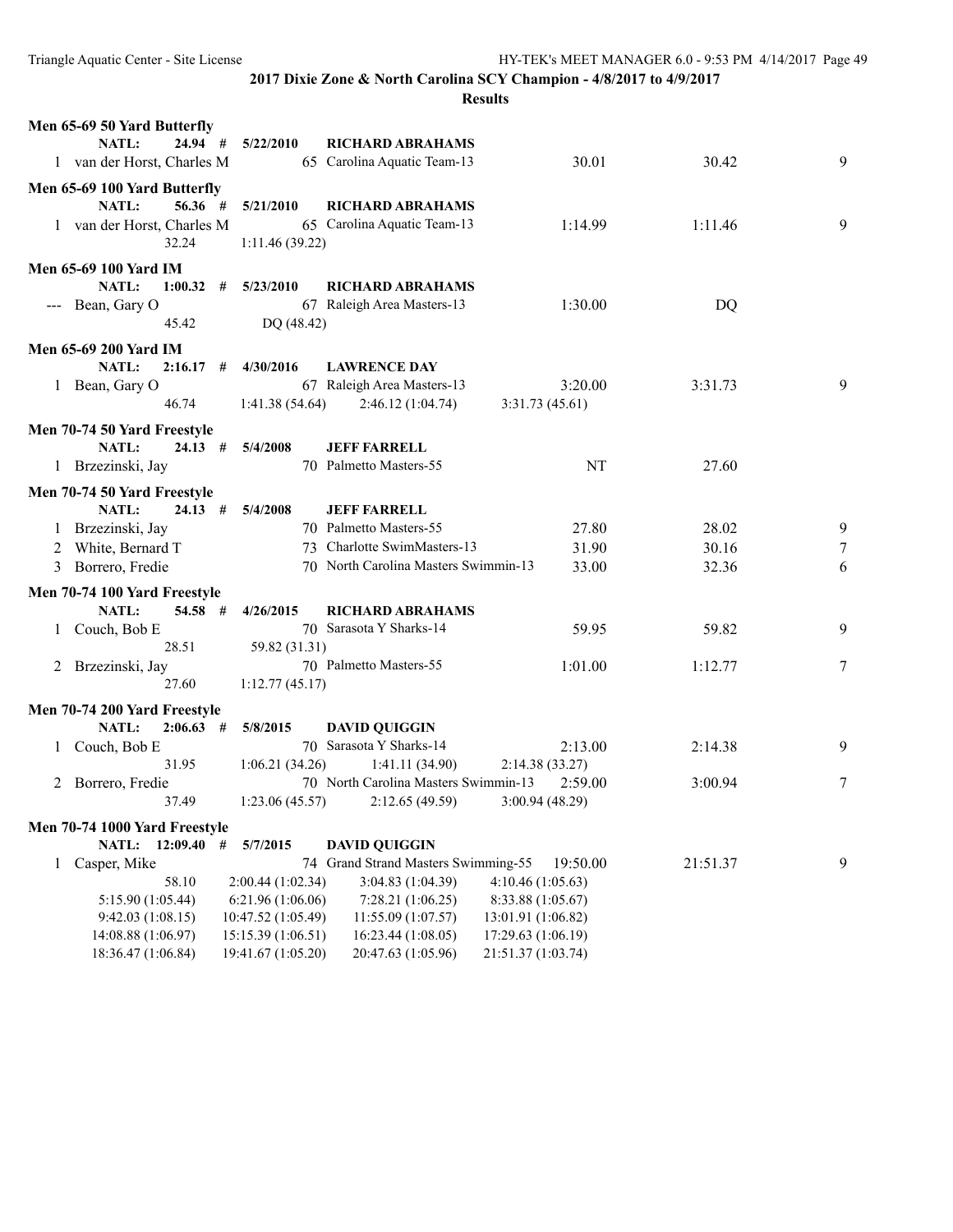|   | Men 70-74 1650 Yard Freestyle   |                          |                                     |                    |                    |        |
|---|---------------------------------|--------------------------|-------------------------------------|--------------------|--------------------|--------|
|   | NATL: 20:29.18                  | 5/20/2001<br>#           | <b>GRAHAM JOHNSTON</b>              |                    |                    |        |
|   | 1 Fletcher, Doug                |                          | 74 Raleigh Area Masters-13          | 29:31.00           | 28:42.08           | 9      |
|   | 47.19                           | 1:39.23(52.04)           | 2:30.65(51.42)                      | 3:24.15(53.50)     |                    |        |
|   | 4:14.95 (50.80)                 | 5:07.60(52.65)           | 5:59.63 (52.03)                     |                    |                    |        |
|   | 7:43.34()                       | 8:34.98(51.64)           | 9:27.84(52.86)                      | 10:22.15 (54.31)   |                    |        |
|   | 11:14.59(52.44)                 | 12:06.77(52.18)          | 12:58.06 (51.29)                    | 13:50.55 (52.49)   |                    |        |
|   | 14:44.01 (53.46)                | 15:34.79 (50.78)         |                                     | 17:19.49()         |                    |        |
|   | 18:12.88 (53.39)                | 19:05.32 (52.44)         | 19:58.97 (53.65)                    | 20:51.01 (52.04)   |                    |        |
|   | 21:44.20 (53.19)                | 22:36.24 (52.04)         | 23:28.98 (52.74)                    | 24:23.36 (54.38)   |                    |        |
|   | 25:15.36 (52.00)                | 26:07.48 (52.12)         | 27:01.15 (53.67)                    | 27:51.91 (50.76)   | 28:42.08 (50.17)   |        |
| 2 | Casper, Mike                    |                          | 74 Grand Strand Masters Swimming-55 | 34:00.00           | 36:10.21           | 7      |
|   | 58.25                           | 2:00.71 (1:02.46)        | 3:05.07 (1:04.36)                   | 4:08.71 (1:03.64)  |                    |        |
|   | 5:13.38 (1:04.67)               | 6:17.79(1:04.41)         | 7:21.59(1:03.80)                    | 8:25.66(1:04.07)   |                    |        |
|   | 9:31.42(1:05.76)                | 10:37.67(1:06.25)        | 11:43.65 (1:05.98)                  | 12:49.76(1:06.11)  |                    |        |
|   | 13:56.19(1:06.43)               | 15:03.28 (1:07.09)       | 16:09.67(1:06.39)                   | 17:15.59 (1:05.92) |                    |        |
|   | 18:22.46 (1:06.87)              | 19:29.21 (1:06.75)       | 20:35.87 (1:06.66)                  | 21:42.18 (1:06.31) |                    |        |
|   | 22:47.83 (1:05.65)              | 23:54.37 (1:06.54)       | 25:02.40 (1:08.03)                  | 26:09.75 (1:07.35) |                    |        |
|   | 27:19.28 (1:09.53)              | 28:25.38 (1:06.10)       | 29:31.98 (1:06.60)                  | 30:38.66 (1:06.68) |                    |        |
|   | 31:45.89 (1:07.23)              | 32:52.33 (1:06.44)       | 33:59.37 (1:07.04)                  | 35:06.56 (1:07.19) | 36:10.21 (1:03.65) |        |
|   |                                 |                          |                                     |                    |                    |        |
|   | Men 70-74 50 Yard Backstroke    |                          |                                     |                    |                    |        |
|   | NATL:                           | 29.72<br>#<br>4/26/2015  | <b>RICHARD BURNS</b>                |                    |                    |        |
| 1 | Brzezinski, Jay                 |                          | 70 Palmetto Masters-55              | 31.80              | 31.28              | 9      |
| 2 | Raab, Wayne                     |                          | 70 Uc13-13                          | 42.17              | 42.97              | $\tau$ |
| 3 | Hickey, Ken R                   | 71                       | Central Florida Y Masters-14        | 47.71              | 44.71              | 6      |
|   | Men 70-74 100 Yard Backstroke   |                          |                                     |                    |                    |        |
|   | NATL:                           | $1:05.42$ #<br>4/24/2015 | <b>RICHARD BURNS</b>                |                    |                    |        |
| 1 | Brzezinski, Jay                 |                          | 70 Palmetto Masters-55              | 1:10.00            | 1:09.11            | 9      |
|   | 33.17                           | 1:09.11(35.94)           |                                     |                    |                    |        |
| 2 | Raab, Wayne                     |                          | 70 Uc13-13                          | 1:30.77            | 1:30.69            | 7      |
|   | 44.33                           | 1:30.69(46.36)           |                                     |                    |                    |        |
| 3 | Hickey, Ken R                   |                          | 71 Central Florida Y Masters-14     | 1:45.86            | 1:40.13            | 6      |
|   | 49.28                           | 1:40.13(50.85)           |                                     |                    |                    |        |
|   |                                 |                          |                                     |                    |                    |        |
|   | Men 70-74 200 Yard Backstroke   |                          |                                     |                    |                    |        |
|   | NATL:<br>2:23.68                | #<br>5/2/2014            | <b>RICHARD BURNS</b>                |                    |                    |        |
|   | 1 Hickey, Ken R                 |                          | 71 Central Florida Y Masters-14     | 4:00.35            | 3:58.80            | 9      |
|   | 56.59                           | 1:57.69(1:01.10)         | 2:59.29(1:01.60)                    | 3:58.80(59.51)     |                    |        |
|   | Men 70-74 50 Yard Breaststroke  |                          |                                     |                    |                    |        |
|   | NATL:                           | 31.70#<br>4/30/2016      | <b>ROBERT STRAND</b>                |                    |                    |        |
|   | Raab, Wayne                     |                          | 70 Uc13-13                          | 43.02              | 41.73              | 9      |
|   | 2 Hickey, Ken R                 |                          | 71 Central Florida Y Masters-14     | 56.07              | 56.90              | $\tau$ |
|   |                                 |                          |                                     |                    |                    |        |
|   | Men 70-74 100 Yard Breaststroke |                          |                                     |                    |                    |        |
|   | NATL:                           | $1:09.47$ #<br>5/1/2016  | <b>ROBERT STRAND</b>                |                    |                    |        |
|   | 1 Raab, Wayne                   |                          | 70 Uc13-13                          | 1:34.66            | 1:33.76            | 9      |
|   | 45.33                           | 1:33.76(48.43)           |                                     |                    |                    |        |
|   | --- Hickey, Ken R               |                          | 71 Central Florida Y Masters-14     | 2:10.23            | DQ                 |        |
|   | 1:03.41                         | DQ(1:11.27)              |                                     |                    |                    |        |
|   | Men 70-74 200 Yard Breaststroke |                          |                                     |                    |                    |        |
|   | NATL:<br>2:35.66                | #<br>4/29/2016           | <b>ROBERT STRAND</b>                |                    |                    |        |
|   | 1 Hickey, Ken R                 |                          | 71 Central Florida Y Masters-14     | 4:44.49            | 4:41.83            | 9      |
|   | 1:03.72                         | 2:15.79(1:12.07)         | 3:29.88 (1:14.09)                   | 4:41.83 (1:11.95)  |                    |        |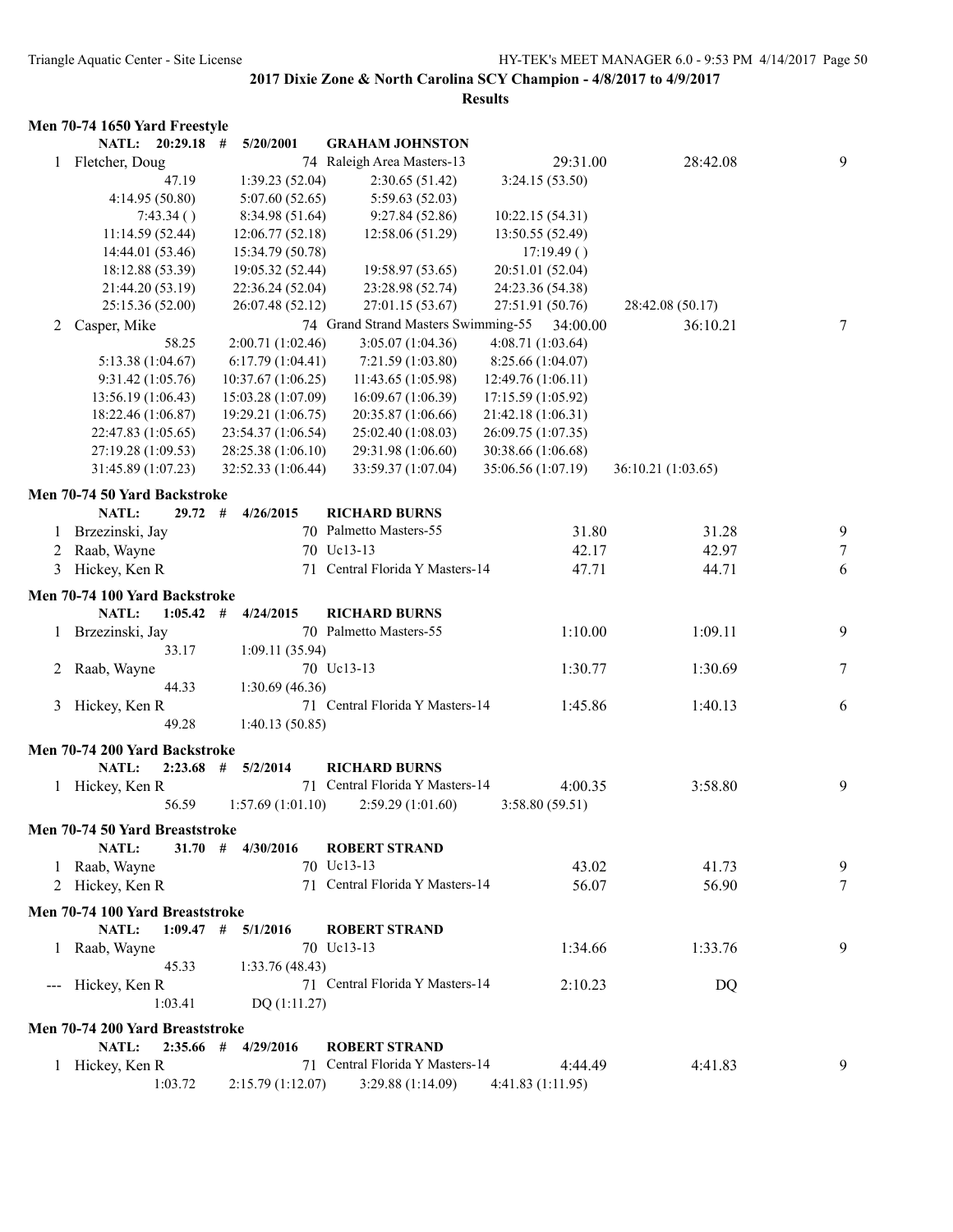| Men 70-74 50 Yard Butterfly     |   |                         |                                      |                 |         |   |
|---------------------------------|---|-------------------------|--------------------------------------|-----------------|---------|---|
| <b>NATL:</b><br>26.92#          |   | 4/26/2015               | <b>RICHARD ABRAHAMS</b>              |                 |         |   |
| 1 White, Bernard T              |   |                         | 73 Charlotte SwimMasters-13          | 33.60           | 33.21   | 9 |
| <b>Men 70-74 100 Yard IM</b>    |   |                         |                                      |                 |         |   |
| <b>NATL:</b><br>1:05.05         | # | 5/3/2014                | <b>JAMES ELDER</b>                   |                 |         |   |
| 1 Brzezinski, Jay               |   |                         | 70 Palmetto Masters-55               | 1:11.00         | 1:12.19 | 9 |
| 31.83                           |   | 1:12.19(40.36)          |                                      |                 |         |   |
| Raab, Wayne                     |   |                         | 70 Uc13-13                           | 1:33.74         | 1:25.65 | 7 |
| 40.49                           |   | 1:25.65(45.16)          |                                      |                 |         |   |
| Borrero, Fredie<br>3            |   |                         | 70 North Carolina Masters Swimmin-13 | 1:29.50         | 1:32.03 | 6 |
| 39.95                           |   | 1:32.03(52.08)          |                                      |                 |         |   |
| <b>Men 70-74 200 Yard IM</b>    |   |                         |                                      |                 |         |   |
| NATL:<br>2:26.42                | # | 4/30/2016               | <b>ROBERT STRAND</b>                 |                 |         |   |
| 1 Couch, Bob E                  |   |                         | 70 Sarasota Y Sharks-14              | 2:36.00         | 2:37.15 | 9 |
| 33.51                           |   | 1:15.48(41.97)          | 2:02.44(46.96)                       | 2:37.15(34.71)  |         |   |
| <b>Men 70-74 400 Yard IM</b>    |   |                         |                                      |                 |         |   |
| NATL:<br>$5:34.47$ #            |   | 4/27/2003               | <b>BURWELL JONES</b>                 |                 |         |   |
| Couch, Bob E<br>1               |   |                         | 70 Sarasota Y Sharks-14              | 5:38.00         | 5:41.05 | 9 |
| 34.20                           |   | 1:16.80(42.60)          | 2:02.58(45.78)                       | 2:47.73(45.15)  |         |   |
| 3:35.41(47.68)                  |   | 4:24.57(49.16)          | 5:03.61(39.04)                       | 5:41.05 (37.44) |         |   |
| Men 75-79 50 Yard Freestyle     |   |                         |                                      |                 |         |   |
| <b>NATL:</b><br>$25.58$ #       |   | 3/4/2012                | <b>JEFF FARRELL</b>                  |                 |         |   |
| 1 Gadol, Louis C                |   |                         | 75 Durham Area Masters Aquatics-13   | 33.63           | 34.87   | 9 |
| Men 75-79 100 Yard Backstroke   |   |                         |                                      |                 |         |   |
| $1:08.55$ #<br>NATL:            |   | 4/19/2009               | <b>BURWELL JONES</b>                 |                 |         |   |
| 1 Gadol, Louis C                |   |                         | 75 Durham Area Masters Aquatics-13   | 1:40.51         | 1:37.53 | 9 |
| 46.10                           |   | 1:37.53(51.43)          |                                      |                 |         |   |
|                                 |   |                         |                                      |                 |         |   |
| Men 75-79 50 Yard Breaststroke  |   |                         |                                      |                 |         |   |
| <b>NATL:</b><br>$34.58$ #       |   | 3/5/2017                | <b>MIKE FRESHLEY</b>                 | 43.03           | 42.32   | 9 |
| 1 Gadol, Louis C                |   |                         | 75 Durham Area Masters Aquatics-13   |                 |         |   |
| Men 75-79 200 Yard Breaststroke |   |                         |                                      |                 |         |   |
| NATL:                           |   | $2:45.33$ # $4/29/2016$ | <b>MIKE FRESHLEY</b>                 |                 |         |   |
| 1 Gadol, Louis C                |   |                         | 75 Durham Area Masters Aquatics-13   | 3:40.53         | 3:44.43 | 9 |
| 48.40                           |   | 1:47.40(59.00)          | 2:47.20(59.80)                       | 3:44.43(57.23)  |         |   |
| Men 80-84 50 Yard Freestyle     |   |                         |                                      |                 |         |   |
| NATL:<br>$29.25$ #              |   | 4/10/2005               | <b>FRANK PIEMME</b>                  |                 |         |   |
| Barrett, Steve<br>$\perp$       |   |                         | 83 North Carolina Masters Swimmin-13 | 44.71           | 43.83   | 9 |
| Men 80-84 100 Yard Freestyle    |   |                         |                                      |                 |         |   |
| 1:04.60#<br><b>NATL:</b>        |   | 5/3/2014                | <b>DAVID RADCLIFF</b>                |                 |         |   |
| 1 Barrett, Steve                |   |                         | 83 North Carolina Masters Swimmin-13 | 1:47.00         | 1:41.55 | 9 |
| 45.15                           |   | 1:41.55(56.40)          |                                      |                 |         |   |
| Men 80-84 50 Yard Backstroke    |   |                         |                                      |                 |         |   |
| NATL:<br>34.49 #                |   | 4/29/2016               | YOSHI OYAKAWA                        |                 |         |   |
| Barrett, Steve<br>1             |   | 83                      | North Carolina Masters Swimmin-13    | 53.71           | 55.78   | 9 |
|                                 |   |                         |                                      |                 |         |   |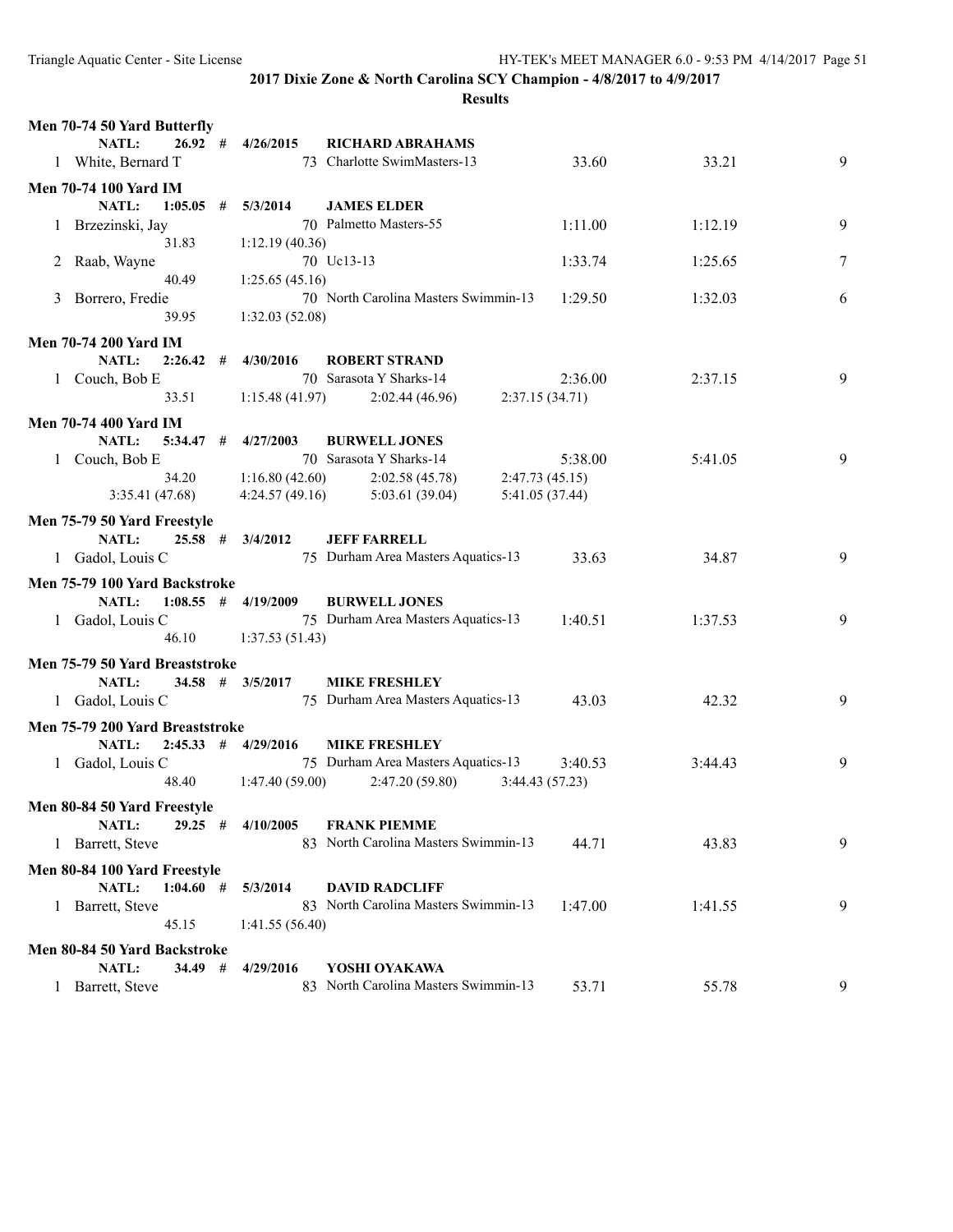|   | Men 80-84 100 Yard Backstroke                              |           |                                 |              |                                                     |                               |                                                          |    |
|---|------------------------------------------------------------|-----------|---------------------------------|--------------|-----------------------------------------------------|-------------------------------|----------------------------------------------------------|----|
|   | NATL:                                                      |           | $1:15.69$ # $3/11/2017$         |              | <b>DAVID COSTILL</b>                                |                               |                                                          |    |
|   | 1 Barrett, Steve                                           |           |                                 |              | 83 North Carolina Masters Swimmin-13                | 2:12.00                       | 1:58.54                                                  | 9  |
|   |                                                            | 55.33     | 1:58.54(1:03.21)                |              |                                                     |                               |                                                          |    |
|   | Men 80-84 50 Yard Breaststroke                             |           |                                 |              |                                                     |                               |                                                          |    |
|   | NATL:                                                      | $37.74$ # | 3/12/2016                       |              | <b>DAVID COSTILL</b>                                |                               |                                                          |    |
|   | 1 Barrett, Steve                                           |           |                                 |              | 83 North Carolina Masters Swimmin-13                | 56.56                         | 55.31                                                    | 9  |
|   | Men 80-84 100 Yard Breaststroke                            |           |                                 |              |                                                     |                               |                                                          |    |
|   | NATL:                                                      |           | $1:24.10$ # $2/14/2016$         |              | <b>DAVID COSTILL</b>                                |                               |                                                          |    |
|   | 1 Barrett, Steve                                           |           |                                 |              | 83 North Carolina Masters Swimmin-13                | 2:18.00                       | 2:11.88                                                  | 9  |
|   |                                                            | 58.60     | 2:11.88 (1:13.28)               |              |                                                     |                               |                                                          |    |
|   |                                                            |           |                                 |              |                                                     |                               |                                                          |    |
|   | Men 80-84 50 Yard Butterfly<br>NATL:                       | 33.32#    | 3/11/2017                       |              | <b>DAVID COSTILL</b>                                |                               |                                                          |    |
|   | 1 Barrett, Steve                                           |           |                                 |              | 83 North Carolina Masters Swimmin-13                | 58.50                         | 58.27                                                    | 9  |
|   |                                                            |           |                                 |              |                                                     |                               |                                                          |    |
|   | <b>Men 80-84 100 Yard IM</b>                               |           |                                 |              |                                                     |                               |                                                          |    |
|   | NATL:                                                      |           | $1:14.86$ # $4/16/2016$         |              | <b>DAVID COSTILL</b>                                |                               |                                                          |    |
|   | 1 Barrett, Steve                                           |           |                                 |              | 83 North Carolina Masters Swimmin-13                | 1:59.73                       | 1:57.74                                                  | 9  |
|   |                                                            | 53.58     | 1:57.74(1:04.16)                |              |                                                     |                               |                                                          |    |
|   | Women 18+200 Yard Freestyle Relay                          |           |                                 |              |                                                     |                               |                                                          |    |
|   | NATL:                                                      |           | $1:35.66$ # $4/30/2016$         |              | <b>CLUB TRIBE ALUM</b>                              |                               |                                                          |    |
|   |                                                            |           |                                 |              | G MIZERAK, S SHANER, C HURTUBISE, K GRIER           |                               |                                                          |    |
|   | 1 Enfinity Aquatic Club-13                                 |           |                                 | A            |                                                     | NT                            | 1:52.14                                                  | 18 |
|   | 1) Pepper, Elizabeth W23                                   |           |                                 |              | 2) Larson, Nancy W23                                |                               | 3) Buckley-Kornatz, Jennifer A W44) Quillen, Diane E W53 |    |
|   |                                                            | 31.16     | 58.52 (27.36)                   |              | 1:25.82(27.30)                                      | 1:52.14(26.32)                |                                                          |    |
| 2 | YMCA Of the Triangle Area-13                               |           |                                 | A            |                                                     | NT                            | 2:16.97                                                  | 14 |
|   | 1) Walker, Shellene W W51                                  | 31.93     |                                 |              | 2) Bodmer, Mary G W20                               | 3) Gratsou-Zodl, Violetta W46 | 4) Dunstan, Steph W32                                    |    |
|   |                                                            |           |                                 |              | $1:06.92(34.99)$ $1:43.15(36.23)$                   | 2:16.97(33.82)                |                                                          |    |
|   | Women 18+400 Yard Freestyle Relay                          |           |                                 |              |                                                     |                               |                                                          |    |
|   | NATL:                                                      |           | $3:35.45$ # $4/10/2016$         |              | <b>CLUB TRIBE ALUM</b>                              |                               |                                                          |    |
|   |                                                            |           |                                 |              | C HURTUBISE, K GRIER, G MIZERAK, S SHANER           |                               |                                                          |    |
|   | 1 Enfinity Aquatic Club-13                                 |           |                                 | $\mathbf{A}$ |                                                     | NT                            | 3:51.54                                                  | 18 |
|   | 1) Pepper, Elizabeth W23                                   |           |                                 |              | 2) Larson, Nancy W23                                | 3) Hillen, Andrea A W33       | 4) Deschler, Jennifer A W27                              |    |
|   | 2:15.64(27.00)                                             | 25.21     | 52.87 (52.87)<br>2:44.73(56.09) |              | $1:19.31(26.44)$ $1:48.64(55.77)$<br>3:16.96(32.23) | 3:51.54 (1:06.81)             |                                                          |    |
|   |                                                            |           |                                 |              |                                                     |                               |                                                          |    |
|   | Women 18+200 Yard Medley Relay                             |           |                                 |              |                                                     |                               |                                                          |    |
|   |                                                            |           | NATL: 1:45.34 # 4/24/2015       |              | THE OLYMPIC CLU                                     |                               |                                                          |    |
|   |                                                            |           |                                 |              | A SENKO, K MCGRAW, K KASTES, K MURPHY               |                               |                                                          |    |
| 1 | Enfinity Aquatic Club-13                                   |           |                                 | A            |                                                     | NT                            | 2:02.81                                                  | 18 |
|   | 1) Pepper, Elizabeth W23                                   |           |                                 |              | 2) Larson, Nancy W23                                | 3) Hillen, Andrea A W33       | 4) Deschler, Jennifer A W27                              |    |
|   |                                                            | 29.60     | 1:05.31(35.71)                  | A            | 1:32.67(27.36)                                      | 2:02.81 (30.14)               |                                                          |    |
| 2 | Masters of Raleigh Swimming As<br>1) Tomaszewski, Emma W23 |           |                                 |              | 2) Pearce, Mary D W61                               | NT<br>3) Hilder, Brandi W W40 | 2:27.58<br>4) Nichols, Monica L W38                      | 14 |
|   |                                                            | 38.80     | 1:23.32(44.52)                  |              | 1:54.18(30.86)                                      | 2:27.58 (33.40)               |                                                          |    |
|   |                                                            |           |                                 |              |                                                     |                               |                                                          |    |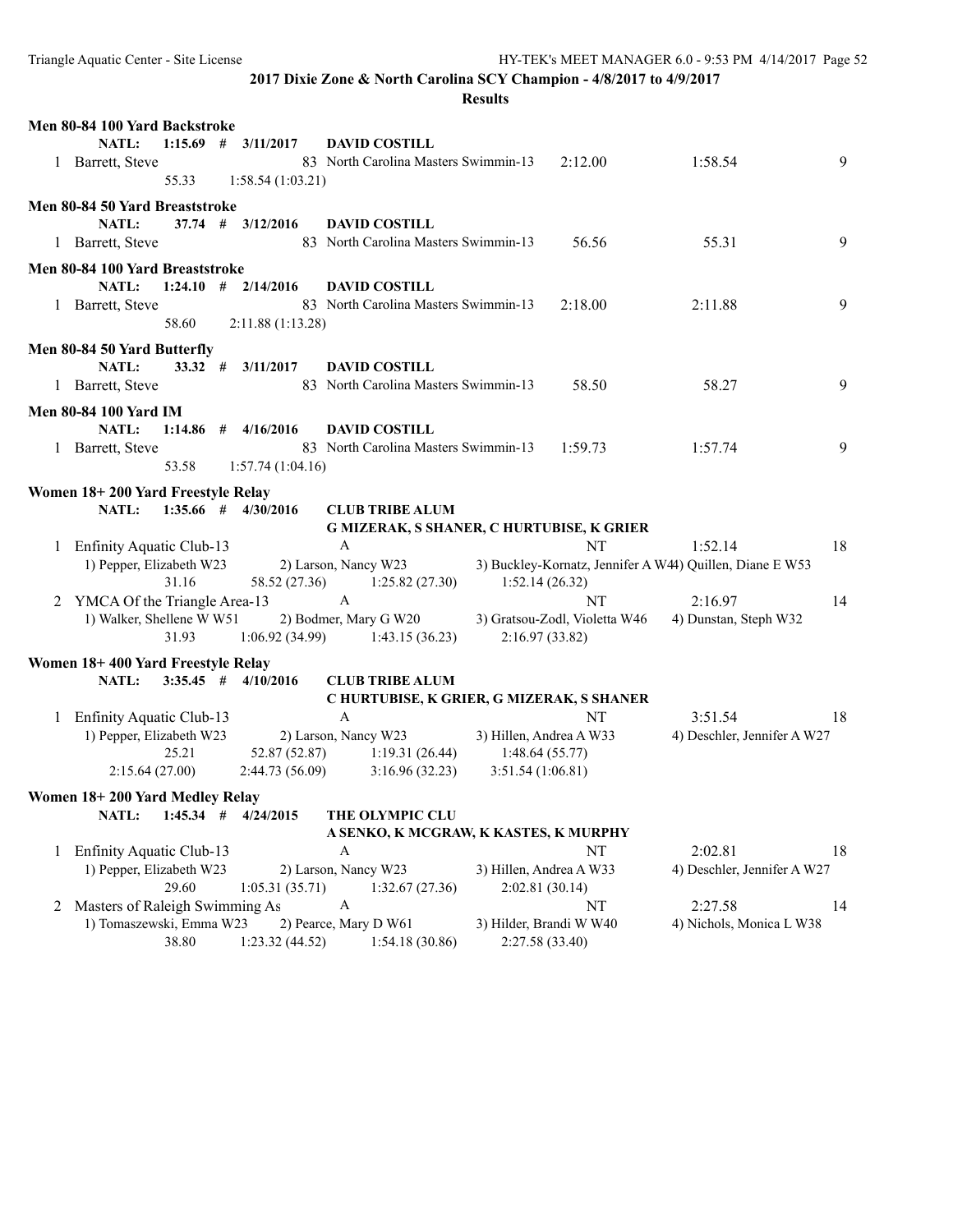|   | Women 18+400 Yard Medley Relay                                          |                                                      |                                                                           |                           |    |
|---|-------------------------------------------------------------------------|------------------------------------------------------|---------------------------------------------------------------------------|---------------------------|----|
|   | $4:00.08$ # $4/17/2016$<br><b>NATL:</b>                                 | <b>ILLINOIS MASTER</b>                               |                                                                           |                           |    |
|   |                                                                         | J GREEN, A LLOYD, G CHANG, A MILLER                  |                                                                           |                           |    |
|   | 1 Enfinity Aquatic Club-13                                              | $\mathbf{A}$                                         | NT                                                                        | 4:48.59                   | 18 |
|   | 1) Pepper, Elizabeth W23                                                | 2) Maycock, Cary W W48                               | 3) Larson, Nancy W23                                                      | 4) Quillen, Diane E W53   |    |
|   |                                                                         | 1:46.28()                                            | 2:33.95()                                                                 |                           |    |
|   | 4:14.29(1:40.34)<br>3:51.76(1:17.81)                                    | 4:48.59(34.30)                                       |                                                                           |                           |    |
|   | Women 25+200 Yard Freestyle Relay                                       |                                                      |                                                                           |                           |    |
|   | $1:35.01$ # $4/25/2015$<br><b>NATL:</b>                                 | THE OLYMPIC CLU                                      |                                                                           |                           |    |
|   |                                                                         |                                                      | O'DONNELL-MCCARTH, K KASTES, M GILL, K RAATZ                              |                           |    |
|   | 1 Gaston Gators - Gastonia NC-13                                        | $\mathbf{A}$                                         | NT                                                                        | 1:53.51                   | 18 |
|   | 1) Simon, Celeste J W31                                                 |                                                      | 2) Rankin, Alison W44 3) Lindquist, Carrie T W41                          | 4) Hauser, Whitney S W25  |    |
|   | 29.89                                                                   | 1:01.87 (31.98) 1:28.42 (26.55) 1:53.51 (25.09)      |                                                                           |                           |    |
|   | Women 25+400 Yard Freestyle Relay                                       |                                                      |                                                                           |                           |    |
|   | $3:37.75$ # $4/14/1991$<br><b>NATL:</b>                                 | <b>WALNUT CREEK MA</b>                               |                                                                           |                           |    |
|   |                                                                         |                                                      | C LEWIS, P ROEMER, W INGRAHAM, S SHAND                                    |                           |    |
|   | 1 Gaston Gators - Gastonia NC-13                                        | A                                                    | NT                                                                        | 4:30.23                   | 18 |
|   | 1) Tabor, Kelly E W39                                                   | 2) Rankin, Alison W44 3) Simon, Celeste J W31        |                                                                           | 4) Hauser, Whitney S W25  |    |
|   | 35.78                                                                   | 1:17.36 (1:17.36) 1:50.64 (33.28) 2:27.75 (1:10.39)  |                                                                           |                           |    |
|   | 2:58.86(31.11)                                                          | $3:34.26(1:06.51)$ $4:01.02(26.76)$ $4:30.23(55.97)$ |                                                                           |                           |    |
|   |                                                                         |                                                      |                                                                           |                           |    |
|   | Women 25+200 Yard Medley Relay                                          |                                                      |                                                                           |                           |    |
|   | <b>NATL:</b><br>$1:45.01$ # $5/4/2008$                                  | <b>SOUTHERN METHOD</b>                               |                                                                           |                           |    |
|   |                                                                         |                                                      | L OBERSTAR-BROWN, K MCCLELLAND, L HOLT, D DIEZI                           |                           |    |
|   | 1 Gaston Gators - Gastonia NC-13                                        | $\mathbf{A}$                                         | NT                                                                        | 2:08.17                   | 18 |
|   | 1) Cherry, Tammy H W39 2) Tabor, Kelly E W39 3) Lindquist, Carrie T W41 |                                                      |                                                                           | 4) Hauser, Whitney S W25  |    |
|   |                                                                         | 35.27 1:13.74 (38.47) 1:43.42 (29.68)                | 2:08.17(24.75)                                                            |                           |    |
|   | Women 25+400 Yard Medley Relay                                          |                                                      |                                                                           |                           |    |
|   | $4:02.73$ # $3/30/2008$<br><b>NATL:</b>                                 | <b>SOUTHERN METHOD</b>                               |                                                                           |                           |    |
|   |                                                                         |                                                      | L OBERSTAR-BROWN, K MCCLELLAND, L HOLT, M CHOW                            |                           |    |
|   | 1 Gaston Gators - Gastonia NC-13                                        | $\mathbf{A}$                                         | NT                                                                        | 4:53.92                   | 18 |
|   | 1) Cherry, Tammy H W39                                                  |                                                      | 2) Tabor, Kelly E W39 3) Lindquist, Carrie T W41 4) Hauser, Whitney S W25 |                           |    |
|   | 37.62                                                                   | $1:16.17(1:16.17)$ $1:57.03(40.86)$                  | 2:44.31 (1:28.14)                                                         |                           |    |
|   | 3:54.09(1:09.78)                                                        | $4:22.50(1:38.19)$ $4:53.92(31.42)$                  |                                                                           |                           |    |
|   | Women 35+400 Yard Freestyle Relay                                       |                                                      |                                                                           |                           |    |
|   | <b>NATL:</b><br>$3:34.28$ # $3/29/2014$                                 | <b>NORTH CAROLINA</b>                                |                                                                           |                           |    |
|   |                                                                         |                                                      | K LINDAUER, J STRINGER, A UHL, E BRAUN                                    |                           |    |
|   | 1 YMCA Of the Triangle Area-13                                          | A                                                    | NT NT                                                                     | 4:32.55                   | 18 |
|   | 1) Horne, Erin W39                                                      | 2) Eklund, Kerri W40                                 | 3) Soleo, Cari S W48                                                      | 4) Walker, Shellene W W51 |    |
|   | 29.60<br>1:03.06(1:03.06)                                               | 1:36.51(33.45)                                       | 2:13.38 (1:10.32)                                                         |                           |    |
|   | 2:45.30(31.92)<br>3:21.91(1:08.53)                                      | 3:55.22(33.31)                                       | 4:32.55 (1:10.64)                                                         |                           |    |
|   | Women 35+200 Yard Medley Relay                                          |                                                      |                                                                           |                           |    |
|   | NATL:<br>$1:48.55$ #<br>5/14/2006                                       |                                                      |                                                                           |                           |    |
|   |                                                                         | <b>COLORADO MASTER</b>                               | S HART, S VON DER LIPPE, E CAMPBELL, K GARNIER                            |                           |    |
|   | Raleigh Area Masters-13                                                 | A                                                    | NT                                                                        | 2:19.20                   | 18 |
| 1 | 1) Jones, Rose W38                                                      |                                                      | 3) Braun, Erika L W45                                                     | 4) Oversmith, Amy W45     |    |
|   | 39.30<br>1:23.55(44.25)                                                 | 2) Law, Amanda M W41<br>1:49.59(26.04)               | 2:19.20(29.61)                                                            |                           |    |
|   |                                                                         |                                                      |                                                                           |                           |    |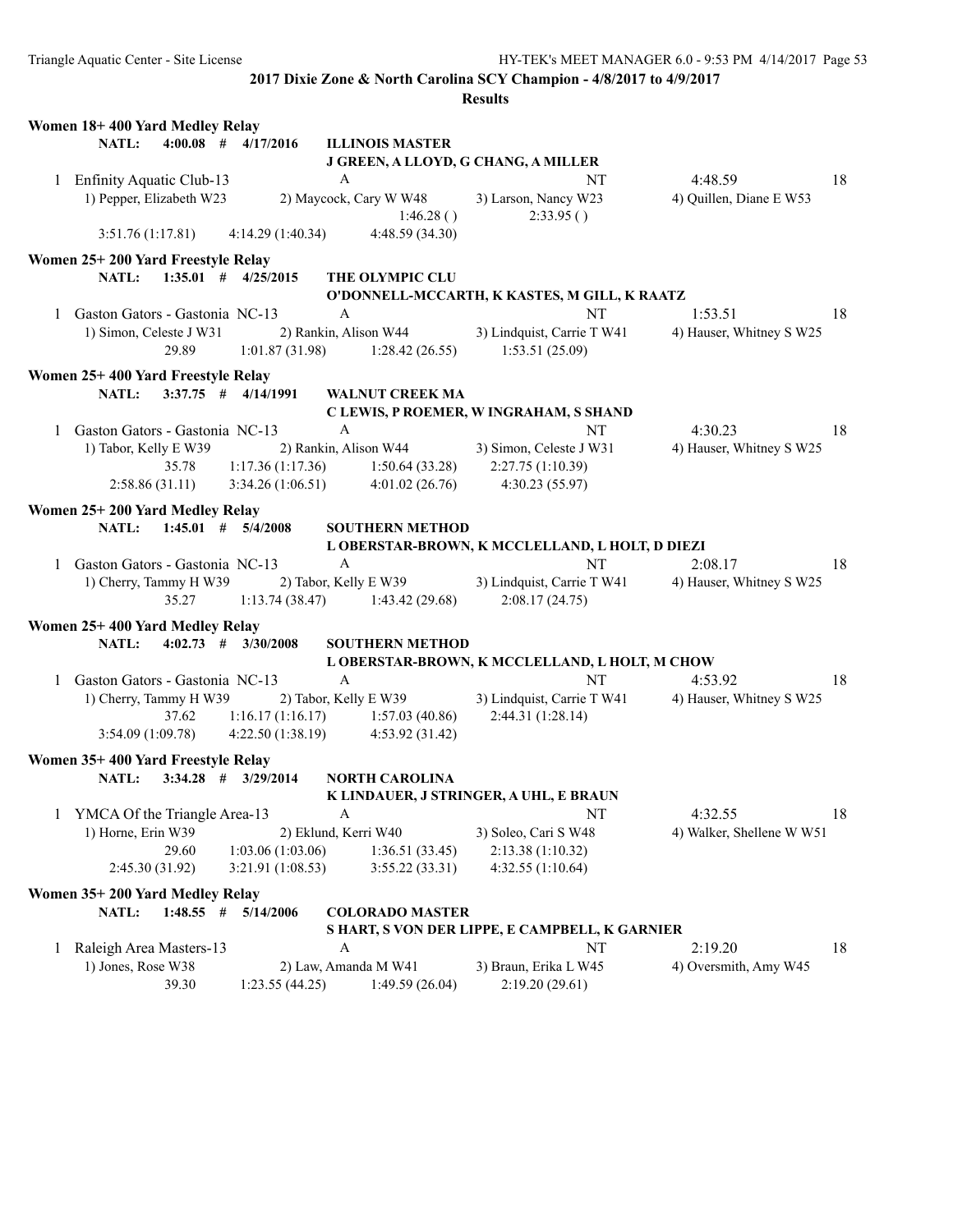|   | Women 45+400 Yard Freestyle Relay                         |                         |                       |                             |                                                          |                                  |    |
|---|-----------------------------------------------------------|-------------------------|-----------------------|-----------------------------|----------------------------------------------------------|----------------------------------|----|
|   | NATL:                                                     | $3:53.33$ # $5/9/2015$  |                       | <b>SARASOTA YMCA</b>        |                                                          |                                  |    |
|   |                                                           |                         |                       |                             | S BUXTON, L CARMICHAEL, J TAFUTO, S TAORMINA             |                                  |    |
|   | 1 Enfinity Aquatic Club-13                                |                         | B                     |                             | NT                                                       | 4:19.19                          | 18 |
|   | 1) Buckley-Kornatz, Jennifer A W42) Edwards, Angela F W46 |                         |                       |                             | 3) Quillen, Diane E W53                                  | 4) Maycock, Cary W W48           |    |
|   | 28.37                                                     | 1:01.23(1:01.23)        |                       | 1:16.61(15.38)              | 2:04.33 (1:03.10)                                        |                                  |    |
|   | 2:36.51(32.18)                                            | 3:11.32(1:06.99)        |                       | 3:43.53(32.21)              | 4:19.19 (1:07.87)                                        |                                  |    |
|   | Women 45+200 Yard Medley Relay                            |                         |                       |                             |                                                          |                                  |    |
|   | NATL:                                                     | $1:52.93$ # $5/1/2011$  |                       | <b>COLORADO MASTER</b>      |                                                          |                                  |    |
|   |                                                           |                         |                       |                             | C SAPPEY, K CROUCH, S VON DER LIPPE, A SCOTT-KUBE        |                                  |    |
| 1 | Enfinity Aquatic Club-13                                  |                         | A                     |                             | NT                                                       | 2:11.02                          | 18 |
|   | 1) Buckley-Kornatz, Jennifer A W42) Quillen, Diane E W53  |                         |                       |                             | 3) Edwards, Angela F W46                                 | 4) Maycock, Cary W W48           |    |
|   | 32.11                                                     | 1:11.16(39.05)          |                       | 1:42.00(30.84)              | 2:11.02(29.02)                                           |                                  |    |
|   | Men 18+200 Yard Freestyle Relay                           |                         |                       |                             |                                                          |                                  |    |
|   | NATL:                                                     | $1:18.32$ # $5/22/2010$ |                       | <b>NORTH CAROLINA</b>       |                                                          |                                  |    |
|   |                                                           |                         |                       |                             | N BRUNELLI, C JONES, N WESTBY, J SKUBA                   |                                  |    |
|   | 1 Enfinity Aquatic Club-13                                |                         | $\boldsymbol{A}$      |                             | NT                                                       | 1:31.61                          | 18 |
|   | 1) Hubbard, Sawyer A M24                                  |                         |                       | 2) Caudill, Steven J M27    | 3) Gates, Percy N M23                                    | 4) Kinkade, Samuel M23           |    |
|   | 23.28                                                     | 45.72 (22.44)           |                       | 1:06.72(21.00)              | 1:31.61(24.89)                                           |                                  |    |
|   | 2 Enfinity Aquatic Club-13                                |                         | $\, {\bf B}$          |                             | NT                                                       | 1:40.69                          | 14 |
|   | 1) Scott, Rick W M32                                      |                         |                       | 2) Fitzgerald, Andrew L M39 | 3) Shattuck, Drew J M48                                  | 4) Nasser, Edward A M23          |    |
|   | 24.23                                                     | 49.69 (25.46)           |                       | 1:15.12(25.43)              | 1:40.69(25.57)                                           |                                  |    |
|   | Men 18+400 Yard Freestyle Relay                           |                         |                       |                             |                                                          |                                  |    |
|   | NATL:<br>$3:01.60$ #                                      | 2/13/2016               |                       | <b>GOLDEN ROAD AQU</b>      |                                                          |                                  |    |
|   |                                                           |                         |                       |                             | M MARSHALL, N KORTH, M JABEN, T COX                      |                                  |    |
| 1 | Enfinity Aquatic Club-13                                  |                         | Β                     |                             | NT                                                       | 3:15.20                          | 18 |
|   | 1) Gates, Percy N M23                                     |                         |                       | 2) Hubbard, Sawyer A M24    | 3) Caudill, Steven J M27                                 | 4) Rodriguez Osorio, Gunther M36 |    |
|   | 22.23                                                     | 46.63 (46.63)           |                       | 1:09.94(23.31)              | 1:36.85(50.22)                                           |                                  |    |
|   |                                                           | 2:24.93(48.08)          |                       | 2:49.50 (24.57)             | 3:15.20(50.27)                                           |                                  |    |
| 2 | Raleigh Area Masters-13                                   |                         | $\mathbf{A}$          |                             | NT                                                       | 3:47.65                          | 14 |
|   | 1) Estes, David M36                                       |                         |                       | 2) Yahyapour, Matthew M32   | 3) Henry, Bryan R M24                                    | 4) Putnam, Charlie M24           |    |
|   | 29.99                                                     | 1:03.56(1:03.56)        |                       | 1:32.62(29.06)              | 2:05.10 (1:01.54)                                        |                                  |    |
|   | 2:30.80(25.70)                                            | 2:59.51(54.41)          |                       | 3:22.29(22.78)              | 3:47.65(48.14)                                           |                                  |    |
| 3 | Enfinity Aquatic Club-13                                  |                         | $\boldsymbol{\rm{A}}$ |                             | NT                                                       | 3:49.84                          | 12 |
|   | 1) Shattuck, Drew J M48                                   |                         |                       | 2) Henson, Steven L M63     | 3) Nasser, Edward A M23                                  | 4) Kinkade, Samuel M23           |    |
|   | 25.51                                                     | 54.39 (54.39)           |                       | 1:25.73(31.34)              | 1:59.83(1:05.44)                                         |                                  |    |
|   | 2:25.63(25.80)                                            | 2:54.46(54.63)          |                       | 3:20.11(25.65)              | 3:49.84 (55.38)                                          |                                  |    |
|   | Men 18+200 Yard Medley Relay                              |                         |                       |                             |                                                          |                                  |    |
|   | NATL:                                                     | $1:26.71$ # $5/2/2014$  |                       | THE OLYMPIC CLU             |                                                          |                                  |    |
|   |                                                           |                         |                       |                             | A SAETA, N KOON, N ADRIAN, A ERVIN                       |                                  |    |
| 1 | Enfinity Aquatic Club-13                                  |                         | В                     |                             | NT                                                       | 1:37.67                          | 18 |
|   | 1) Gates, Percy N M23                                     |                         |                       |                             | 2) Rodriguez Osorio, Gunther M363) Caudill, Steven J M27 | 4) Hubbard, Sawyer A M24         |    |
|   | 23.69                                                     | 51.62 (27.93)           |                       | 1:15.57(23.95)              | 1:37.67(22.10)                                           |                                  |    |
| 2 | Raleigh Area Masters-13                                   |                         | A                     |                             | NT                                                       | 1:54.88                          | 14 |
|   | 1) Putnam, Charlie M24                                    |                         |                       | 2) Yahyapour, Matthew M32   | 3) Mallette, Bruce I M64                                 | 4) Estes, David M36              |    |
|   | 25.06                                                     | 58.73 (33.67)           |                       | 1:25.70(26.97)              | 1:54.88(29.18)                                           |                                  |    |
| 3 | Enfinity Aquatic Club-13                                  |                         | $\mathbf{A}$          |                             | <b>NT</b>                                                | 2:05.63                          | 12 |
|   | 1) Nasser, Edward A M23                                   |                         |                       | 2) Shattuck, Drew J M48     | 3) Henson, Steven L M63                                  | 4) Kinkade, Samuel M23           |    |
|   | 32.57                                                     | 1:04.10(31.53)          |                       | 1:39.98 (35.88)             | 2:05.63(25.65)                                           |                                  |    |
|   |                                                           |                         |                       |                             |                                                          |                                  |    |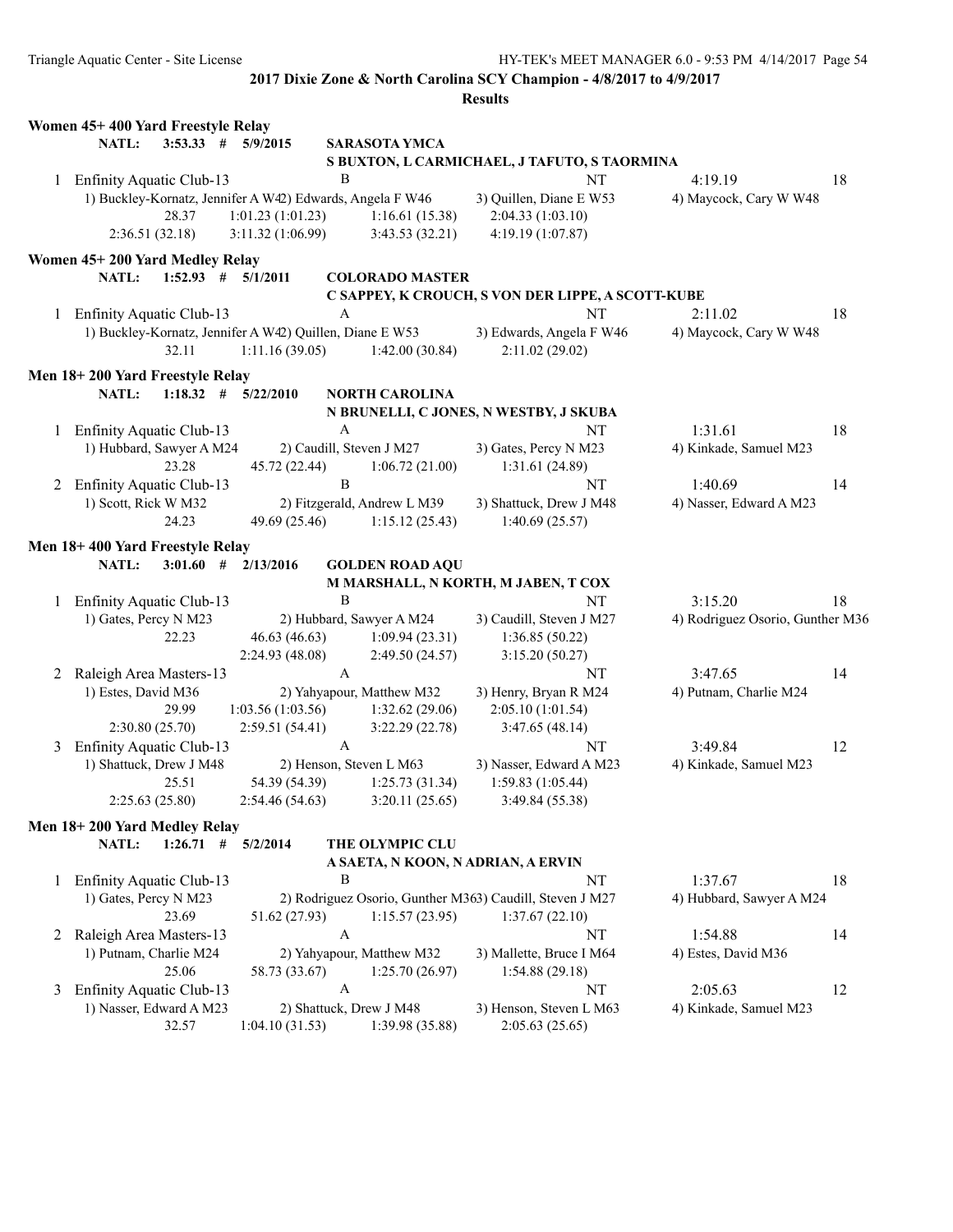| $3:24.55$ # $4/2/2016$<br>NATL:<br><b>ARIZONA MASTERS</b><br>D ADALSTEINSSON, D KNITTLE, B CREAGER, Z DALBY<br>$\mathbf{A}$<br>NT<br>1 Enfinity Aquatic Club-13<br>4:00.85<br>18<br>1) Gates, Percy N M23<br>2) Rodriguez Osorio, Gunther M363) Caudill, Steven J M27<br>4) Hubbard, Sawyer A M24<br>28.27<br>1:00.55(1:00.55)<br>1:34.92(34.37)<br>4:00.85 (29.64)<br>3:31.21()<br>$\, {\bf B}$<br>NT<br><b>DQ</b><br><b>Enfinity Aquatic Club-13</b><br>1) Fitzgerald, Andrew L M39<br>2) Nasser, Edward A M23<br>3) Henson, Steven L M63<br>4) Kinkade, Samuel M23<br>1:14.34(1:14.34)<br>2:25.47(1:11.13)<br>36.45<br>1:48.13(33.79)<br>3:48.64(1:23.17)<br>3:04.22(38.75)<br>4:03.57(14.93)<br>DQ(1:04.71)<br>Men 25+200 Yard Freestyle Relay<br>NATL:<br>$1:20.22$ # $4/30/2016$<br>THE OLYMPIC CLU<br>J LEOPOLD, S GREENWOOD, K FERGUSON, A SAETA<br>NT<br>1:36.88<br>1 Enfinity Aquatic Club-13<br>$\mathsf{A}$<br>18<br>1) Rodriguez Osorio, Gunther M362) Hillen, Timothy J M36<br>3) Perschy, Sean K M38<br>4) McCulley, Korey L M33<br>48.23 (24.21)<br>24.02<br>1:20.97(32.74)<br>1:36.88(15.91)<br>$\mathbf{A}$<br>2 Hawk Masters Uncw-13<br>14<br>NT<br>1:40.21<br>1) Heijnen, Michel M30<br>2) Denison, Paul W M59<br>3) Moore, John M55<br>4) Anderson, Earl E M52<br>24.41<br>49.49 (25.08)<br>1:15.16(25.67)<br>1:40.21(25.05)<br>$\mathbf{A}$<br>SwimMAC Masters - Charlotte-1<br>1:43.00<br>12<br>NT<br>3<br>2) Pegram, Steve M48<br>3) Hopkins, Mark M54<br>4) Sauter, Trace U M28<br>1) Pistorio, Tyge M51<br>25.66<br>50.70 (25.04)<br>1:15.46(24.76)<br>1:43.00(27.54)<br>$\mathbf{A}$<br>4 YMCA Of the Triangle Area-13<br>1:54.60<br>10<br>NT<br>1) Ashby, Corey M31<br>2) McCrea, Bill M63<br>3) Sharrar, Robert M55<br>4) Rowe, Edward M38<br>29.00<br>1:00.97(31.97)<br>1:30.78(29.81)<br>1:54.60(23.82)<br>Men 25+400 Yard Freestyle Relay<br><b>NATL:</b><br>$3:06.20$ # $4/10/2011$<br><b>ILLINOIS MASTER</b><br>D KINSELLA, T CARLSON, V ALLEGRA, D SIMS<br>A<br><b>NT</b><br>1 Enfinity Aquatic Club-13<br>3:36.87<br>18<br>1) Perschy, Sean K M38<br>2) McCulley, Korey L M33<br>3) Hillen, Timothy J M36<br>4) Fitzgerald, Andrew L M39<br>51.60 (51.60)<br>24.75<br>1:18.53(26.93)<br>1:48.22(56.62)<br>2:12.94(24.72)<br>2:41.02(52.80)<br>3:08.00(26.98)<br>3:36.87(55.85)<br>Men 25+200 Yard Medley Relay<br>$1:28.48$ # $5/1/2016$<br><b>NATL:</b><br>THE OLYMPIC CLU<br>A SAETA, J LEOPOLD, J DUNFORD, K FERGUSON<br>NT<br>18<br>1 Enfinity Aquatic Club-13<br>1:47.99<br>A<br>1) Hillen, Timothy J M36<br>2) Perschy, Sean K M38<br>3) McCulley, Korey L M33<br>4) Fitzgerald, Andrew L M39<br>27.92<br>57.72 (29.80)<br>1:23.64 (25.92)<br>1:47.99(24.35)<br>SwimMAC Masters - Charlotte-1<br>1:48.76<br>A<br>NT<br>14<br>2<br>1) Pistorio, Tyge M51<br>2) Thomas, Chandler P M27<br>3) Pegram, Steve M48<br>4) Hopkins, Mark M54<br>29.64<br>56.93 (27.29)<br>1:48.76(25.10)<br>1:23.66(26.73)<br>Men 25+400 Yard Medley Relay<br>NATL:<br>$3:25.49$ #<br><b>ILLINOIS MASTER</b><br>4/21/2012<br>C CUNNICK, T CARLSON, J CHILES, V ALLEGRA<br>$\rm{NT}$<br>Enfinity Aquatic Club-13<br>A<br>4:11.38<br>18<br>1<br>2) Scott, Rick W M32<br>3) Hillen, Timothy J M36<br>1) McCulley, Korey L M33<br>4) Perschy, Sean K M38<br>2:16.91 (1:10.17)<br>32.80<br>1:06.74(1:06.74)<br>1:38.87(32.13)<br>2:45.11 (28.20)<br>3:43.61 (1:26.70)<br>4:11.38(27.77) | Men 18+400 Yard Medley Relay |  |  |
|------------------------------------------------------------------------------------------------------------------------------------------------------------------------------------------------------------------------------------------------------------------------------------------------------------------------------------------------------------------------------------------------------------------------------------------------------------------------------------------------------------------------------------------------------------------------------------------------------------------------------------------------------------------------------------------------------------------------------------------------------------------------------------------------------------------------------------------------------------------------------------------------------------------------------------------------------------------------------------------------------------------------------------------------------------------------------------------------------------------------------------------------------------------------------------------------------------------------------------------------------------------------------------------------------------------------------------------------------------------------------------------------------------------------------------------------------------------------------------------------------------------------------------------------------------------------------------------------------------------------------------------------------------------------------------------------------------------------------------------------------------------------------------------------------------------------------------------------------------------------------------------------------------------------------------------------------------------------------------------------------------------------------------------------------------------------------------------------------------------------------------------------------------------------------------------------------------------------------------------------------------------------------------------------------------------------------------------------------------------------------------------------------------------------------------------------------------------------------------------------------------------------------------------------------------------------------------------------------------------------------------------------------------------------------------------------------------------------------------------------------------------------------------------------------------------------------------------------------------------------------------------------------------------------------------------------------------------------------------------------------------------------------------------------------------------------------------------------------------------------------------------------------------------------------------------------------------------------------------------------------------------------------------------------------------------------------------------------------------------------------------------------------|------------------------------|--|--|
|                                                                                                                                                                                                                                                                                                                                                                                                                                                                                                                                                                                                                                                                                                                                                                                                                                                                                                                                                                                                                                                                                                                                                                                                                                                                                                                                                                                                                                                                                                                                                                                                                                                                                                                                                                                                                                                                                                                                                                                                                                                                                                                                                                                                                                                                                                                                                                                                                                                                                                                                                                                                                                                                                                                                                                                                                                                                                                                                                                                                                                                                                                                                                                                                                                                                                                                                                                                                      |                              |  |  |
|                                                                                                                                                                                                                                                                                                                                                                                                                                                                                                                                                                                                                                                                                                                                                                                                                                                                                                                                                                                                                                                                                                                                                                                                                                                                                                                                                                                                                                                                                                                                                                                                                                                                                                                                                                                                                                                                                                                                                                                                                                                                                                                                                                                                                                                                                                                                                                                                                                                                                                                                                                                                                                                                                                                                                                                                                                                                                                                                                                                                                                                                                                                                                                                                                                                                                                                                                                                                      |                              |  |  |
|                                                                                                                                                                                                                                                                                                                                                                                                                                                                                                                                                                                                                                                                                                                                                                                                                                                                                                                                                                                                                                                                                                                                                                                                                                                                                                                                                                                                                                                                                                                                                                                                                                                                                                                                                                                                                                                                                                                                                                                                                                                                                                                                                                                                                                                                                                                                                                                                                                                                                                                                                                                                                                                                                                                                                                                                                                                                                                                                                                                                                                                                                                                                                                                                                                                                                                                                                                                                      |                              |  |  |
|                                                                                                                                                                                                                                                                                                                                                                                                                                                                                                                                                                                                                                                                                                                                                                                                                                                                                                                                                                                                                                                                                                                                                                                                                                                                                                                                                                                                                                                                                                                                                                                                                                                                                                                                                                                                                                                                                                                                                                                                                                                                                                                                                                                                                                                                                                                                                                                                                                                                                                                                                                                                                                                                                                                                                                                                                                                                                                                                                                                                                                                                                                                                                                                                                                                                                                                                                                                                      |                              |  |  |
|                                                                                                                                                                                                                                                                                                                                                                                                                                                                                                                                                                                                                                                                                                                                                                                                                                                                                                                                                                                                                                                                                                                                                                                                                                                                                                                                                                                                                                                                                                                                                                                                                                                                                                                                                                                                                                                                                                                                                                                                                                                                                                                                                                                                                                                                                                                                                                                                                                                                                                                                                                                                                                                                                                                                                                                                                                                                                                                                                                                                                                                                                                                                                                                                                                                                                                                                                                                                      |                              |  |  |
|                                                                                                                                                                                                                                                                                                                                                                                                                                                                                                                                                                                                                                                                                                                                                                                                                                                                                                                                                                                                                                                                                                                                                                                                                                                                                                                                                                                                                                                                                                                                                                                                                                                                                                                                                                                                                                                                                                                                                                                                                                                                                                                                                                                                                                                                                                                                                                                                                                                                                                                                                                                                                                                                                                                                                                                                                                                                                                                                                                                                                                                                                                                                                                                                                                                                                                                                                                                                      |                              |  |  |
|                                                                                                                                                                                                                                                                                                                                                                                                                                                                                                                                                                                                                                                                                                                                                                                                                                                                                                                                                                                                                                                                                                                                                                                                                                                                                                                                                                                                                                                                                                                                                                                                                                                                                                                                                                                                                                                                                                                                                                                                                                                                                                                                                                                                                                                                                                                                                                                                                                                                                                                                                                                                                                                                                                                                                                                                                                                                                                                                                                                                                                                                                                                                                                                                                                                                                                                                                                                                      |                              |  |  |
|                                                                                                                                                                                                                                                                                                                                                                                                                                                                                                                                                                                                                                                                                                                                                                                                                                                                                                                                                                                                                                                                                                                                                                                                                                                                                                                                                                                                                                                                                                                                                                                                                                                                                                                                                                                                                                                                                                                                                                                                                                                                                                                                                                                                                                                                                                                                                                                                                                                                                                                                                                                                                                                                                                                                                                                                                                                                                                                                                                                                                                                                                                                                                                                                                                                                                                                                                                                                      |                              |  |  |
|                                                                                                                                                                                                                                                                                                                                                                                                                                                                                                                                                                                                                                                                                                                                                                                                                                                                                                                                                                                                                                                                                                                                                                                                                                                                                                                                                                                                                                                                                                                                                                                                                                                                                                                                                                                                                                                                                                                                                                                                                                                                                                                                                                                                                                                                                                                                                                                                                                                                                                                                                                                                                                                                                                                                                                                                                                                                                                                                                                                                                                                                                                                                                                                                                                                                                                                                                                                                      |                              |  |  |
|                                                                                                                                                                                                                                                                                                                                                                                                                                                                                                                                                                                                                                                                                                                                                                                                                                                                                                                                                                                                                                                                                                                                                                                                                                                                                                                                                                                                                                                                                                                                                                                                                                                                                                                                                                                                                                                                                                                                                                                                                                                                                                                                                                                                                                                                                                                                                                                                                                                                                                                                                                                                                                                                                                                                                                                                                                                                                                                                                                                                                                                                                                                                                                                                                                                                                                                                                                                                      |                              |  |  |
|                                                                                                                                                                                                                                                                                                                                                                                                                                                                                                                                                                                                                                                                                                                                                                                                                                                                                                                                                                                                                                                                                                                                                                                                                                                                                                                                                                                                                                                                                                                                                                                                                                                                                                                                                                                                                                                                                                                                                                                                                                                                                                                                                                                                                                                                                                                                                                                                                                                                                                                                                                                                                                                                                                                                                                                                                                                                                                                                                                                                                                                                                                                                                                                                                                                                                                                                                                                                      |                              |  |  |
|                                                                                                                                                                                                                                                                                                                                                                                                                                                                                                                                                                                                                                                                                                                                                                                                                                                                                                                                                                                                                                                                                                                                                                                                                                                                                                                                                                                                                                                                                                                                                                                                                                                                                                                                                                                                                                                                                                                                                                                                                                                                                                                                                                                                                                                                                                                                                                                                                                                                                                                                                                                                                                                                                                                                                                                                                                                                                                                                                                                                                                                                                                                                                                                                                                                                                                                                                                                                      |                              |  |  |
|                                                                                                                                                                                                                                                                                                                                                                                                                                                                                                                                                                                                                                                                                                                                                                                                                                                                                                                                                                                                                                                                                                                                                                                                                                                                                                                                                                                                                                                                                                                                                                                                                                                                                                                                                                                                                                                                                                                                                                                                                                                                                                                                                                                                                                                                                                                                                                                                                                                                                                                                                                                                                                                                                                                                                                                                                                                                                                                                                                                                                                                                                                                                                                                                                                                                                                                                                                                                      |                              |  |  |
|                                                                                                                                                                                                                                                                                                                                                                                                                                                                                                                                                                                                                                                                                                                                                                                                                                                                                                                                                                                                                                                                                                                                                                                                                                                                                                                                                                                                                                                                                                                                                                                                                                                                                                                                                                                                                                                                                                                                                                                                                                                                                                                                                                                                                                                                                                                                                                                                                                                                                                                                                                                                                                                                                                                                                                                                                                                                                                                                                                                                                                                                                                                                                                                                                                                                                                                                                                                                      |                              |  |  |
|                                                                                                                                                                                                                                                                                                                                                                                                                                                                                                                                                                                                                                                                                                                                                                                                                                                                                                                                                                                                                                                                                                                                                                                                                                                                                                                                                                                                                                                                                                                                                                                                                                                                                                                                                                                                                                                                                                                                                                                                                                                                                                                                                                                                                                                                                                                                                                                                                                                                                                                                                                                                                                                                                                                                                                                                                                                                                                                                                                                                                                                                                                                                                                                                                                                                                                                                                                                                      |                              |  |  |
|                                                                                                                                                                                                                                                                                                                                                                                                                                                                                                                                                                                                                                                                                                                                                                                                                                                                                                                                                                                                                                                                                                                                                                                                                                                                                                                                                                                                                                                                                                                                                                                                                                                                                                                                                                                                                                                                                                                                                                                                                                                                                                                                                                                                                                                                                                                                                                                                                                                                                                                                                                                                                                                                                                                                                                                                                                                                                                                                                                                                                                                                                                                                                                                                                                                                                                                                                                                                      |                              |  |  |
|                                                                                                                                                                                                                                                                                                                                                                                                                                                                                                                                                                                                                                                                                                                                                                                                                                                                                                                                                                                                                                                                                                                                                                                                                                                                                                                                                                                                                                                                                                                                                                                                                                                                                                                                                                                                                                                                                                                                                                                                                                                                                                                                                                                                                                                                                                                                                                                                                                                                                                                                                                                                                                                                                                                                                                                                                                                                                                                                                                                                                                                                                                                                                                                                                                                                                                                                                                                                      |                              |  |  |
|                                                                                                                                                                                                                                                                                                                                                                                                                                                                                                                                                                                                                                                                                                                                                                                                                                                                                                                                                                                                                                                                                                                                                                                                                                                                                                                                                                                                                                                                                                                                                                                                                                                                                                                                                                                                                                                                                                                                                                                                                                                                                                                                                                                                                                                                                                                                                                                                                                                                                                                                                                                                                                                                                                                                                                                                                                                                                                                                                                                                                                                                                                                                                                                                                                                                                                                                                                                                      |                              |  |  |
|                                                                                                                                                                                                                                                                                                                                                                                                                                                                                                                                                                                                                                                                                                                                                                                                                                                                                                                                                                                                                                                                                                                                                                                                                                                                                                                                                                                                                                                                                                                                                                                                                                                                                                                                                                                                                                                                                                                                                                                                                                                                                                                                                                                                                                                                                                                                                                                                                                                                                                                                                                                                                                                                                                                                                                                                                                                                                                                                                                                                                                                                                                                                                                                                                                                                                                                                                                                                      |                              |  |  |
|                                                                                                                                                                                                                                                                                                                                                                                                                                                                                                                                                                                                                                                                                                                                                                                                                                                                                                                                                                                                                                                                                                                                                                                                                                                                                                                                                                                                                                                                                                                                                                                                                                                                                                                                                                                                                                                                                                                                                                                                                                                                                                                                                                                                                                                                                                                                                                                                                                                                                                                                                                                                                                                                                                                                                                                                                                                                                                                                                                                                                                                                                                                                                                                                                                                                                                                                                                                                      |                              |  |  |
|                                                                                                                                                                                                                                                                                                                                                                                                                                                                                                                                                                                                                                                                                                                                                                                                                                                                                                                                                                                                                                                                                                                                                                                                                                                                                                                                                                                                                                                                                                                                                                                                                                                                                                                                                                                                                                                                                                                                                                                                                                                                                                                                                                                                                                                                                                                                                                                                                                                                                                                                                                                                                                                                                                                                                                                                                                                                                                                                                                                                                                                                                                                                                                                                                                                                                                                                                                                                      |                              |  |  |
|                                                                                                                                                                                                                                                                                                                                                                                                                                                                                                                                                                                                                                                                                                                                                                                                                                                                                                                                                                                                                                                                                                                                                                                                                                                                                                                                                                                                                                                                                                                                                                                                                                                                                                                                                                                                                                                                                                                                                                                                                                                                                                                                                                                                                                                                                                                                                                                                                                                                                                                                                                                                                                                                                                                                                                                                                                                                                                                                                                                                                                                                                                                                                                                                                                                                                                                                                                                                      |                              |  |  |
|                                                                                                                                                                                                                                                                                                                                                                                                                                                                                                                                                                                                                                                                                                                                                                                                                                                                                                                                                                                                                                                                                                                                                                                                                                                                                                                                                                                                                                                                                                                                                                                                                                                                                                                                                                                                                                                                                                                                                                                                                                                                                                                                                                                                                                                                                                                                                                                                                                                                                                                                                                                                                                                                                                                                                                                                                                                                                                                                                                                                                                                                                                                                                                                                                                                                                                                                                                                                      |                              |  |  |
|                                                                                                                                                                                                                                                                                                                                                                                                                                                                                                                                                                                                                                                                                                                                                                                                                                                                                                                                                                                                                                                                                                                                                                                                                                                                                                                                                                                                                                                                                                                                                                                                                                                                                                                                                                                                                                                                                                                                                                                                                                                                                                                                                                                                                                                                                                                                                                                                                                                                                                                                                                                                                                                                                                                                                                                                                                                                                                                                                                                                                                                                                                                                                                                                                                                                                                                                                                                                      |                              |  |  |
|                                                                                                                                                                                                                                                                                                                                                                                                                                                                                                                                                                                                                                                                                                                                                                                                                                                                                                                                                                                                                                                                                                                                                                                                                                                                                                                                                                                                                                                                                                                                                                                                                                                                                                                                                                                                                                                                                                                                                                                                                                                                                                                                                                                                                                                                                                                                                                                                                                                                                                                                                                                                                                                                                                                                                                                                                                                                                                                                                                                                                                                                                                                                                                                                                                                                                                                                                                                                      |                              |  |  |
|                                                                                                                                                                                                                                                                                                                                                                                                                                                                                                                                                                                                                                                                                                                                                                                                                                                                                                                                                                                                                                                                                                                                                                                                                                                                                                                                                                                                                                                                                                                                                                                                                                                                                                                                                                                                                                                                                                                                                                                                                                                                                                                                                                                                                                                                                                                                                                                                                                                                                                                                                                                                                                                                                                                                                                                                                                                                                                                                                                                                                                                                                                                                                                                                                                                                                                                                                                                                      |                              |  |  |
|                                                                                                                                                                                                                                                                                                                                                                                                                                                                                                                                                                                                                                                                                                                                                                                                                                                                                                                                                                                                                                                                                                                                                                                                                                                                                                                                                                                                                                                                                                                                                                                                                                                                                                                                                                                                                                                                                                                                                                                                                                                                                                                                                                                                                                                                                                                                                                                                                                                                                                                                                                                                                                                                                                                                                                                                                                                                                                                                                                                                                                                                                                                                                                                                                                                                                                                                                                                                      |                              |  |  |
|                                                                                                                                                                                                                                                                                                                                                                                                                                                                                                                                                                                                                                                                                                                                                                                                                                                                                                                                                                                                                                                                                                                                                                                                                                                                                                                                                                                                                                                                                                                                                                                                                                                                                                                                                                                                                                                                                                                                                                                                                                                                                                                                                                                                                                                                                                                                                                                                                                                                                                                                                                                                                                                                                                                                                                                                                                                                                                                                                                                                                                                                                                                                                                                                                                                                                                                                                                                                      |                              |  |  |
|                                                                                                                                                                                                                                                                                                                                                                                                                                                                                                                                                                                                                                                                                                                                                                                                                                                                                                                                                                                                                                                                                                                                                                                                                                                                                                                                                                                                                                                                                                                                                                                                                                                                                                                                                                                                                                                                                                                                                                                                                                                                                                                                                                                                                                                                                                                                                                                                                                                                                                                                                                                                                                                                                                                                                                                                                                                                                                                                                                                                                                                                                                                                                                                                                                                                                                                                                                                                      |                              |  |  |
|                                                                                                                                                                                                                                                                                                                                                                                                                                                                                                                                                                                                                                                                                                                                                                                                                                                                                                                                                                                                                                                                                                                                                                                                                                                                                                                                                                                                                                                                                                                                                                                                                                                                                                                                                                                                                                                                                                                                                                                                                                                                                                                                                                                                                                                                                                                                                                                                                                                                                                                                                                                                                                                                                                                                                                                                                                                                                                                                                                                                                                                                                                                                                                                                                                                                                                                                                                                                      |                              |  |  |
|                                                                                                                                                                                                                                                                                                                                                                                                                                                                                                                                                                                                                                                                                                                                                                                                                                                                                                                                                                                                                                                                                                                                                                                                                                                                                                                                                                                                                                                                                                                                                                                                                                                                                                                                                                                                                                                                                                                                                                                                                                                                                                                                                                                                                                                                                                                                                                                                                                                                                                                                                                                                                                                                                                                                                                                                                                                                                                                                                                                                                                                                                                                                                                                                                                                                                                                                                                                                      |                              |  |  |
|                                                                                                                                                                                                                                                                                                                                                                                                                                                                                                                                                                                                                                                                                                                                                                                                                                                                                                                                                                                                                                                                                                                                                                                                                                                                                                                                                                                                                                                                                                                                                                                                                                                                                                                                                                                                                                                                                                                                                                                                                                                                                                                                                                                                                                                                                                                                                                                                                                                                                                                                                                                                                                                                                                                                                                                                                                                                                                                                                                                                                                                                                                                                                                                                                                                                                                                                                                                                      |                              |  |  |
|                                                                                                                                                                                                                                                                                                                                                                                                                                                                                                                                                                                                                                                                                                                                                                                                                                                                                                                                                                                                                                                                                                                                                                                                                                                                                                                                                                                                                                                                                                                                                                                                                                                                                                                                                                                                                                                                                                                                                                                                                                                                                                                                                                                                                                                                                                                                                                                                                                                                                                                                                                                                                                                                                                                                                                                                                                                                                                                                                                                                                                                                                                                                                                                                                                                                                                                                                                                                      |                              |  |  |
|                                                                                                                                                                                                                                                                                                                                                                                                                                                                                                                                                                                                                                                                                                                                                                                                                                                                                                                                                                                                                                                                                                                                                                                                                                                                                                                                                                                                                                                                                                                                                                                                                                                                                                                                                                                                                                                                                                                                                                                                                                                                                                                                                                                                                                                                                                                                                                                                                                                                                                                                                                                                                                                                                                                                                                                                                                                                                                                                                                                                                                                                                                                                                                                                                                                                                                                                                                                                      |                              |  |  |
|                                                                                                                                                                                                                                                                                                                                                                                                                                                                                                                                                                                                                                                                                                                                                                                                                                                                                                                                                                                                                                                                                                                                                                                                                                                                                                                                                                                                                                                                                                                                                                                                                                                                                                                                                                                                                                                                                                                                                                                                                                                                                                                                                                                                                                                                                                                                                                                                                                                                                                                                                                                                                                                                                                                                                                                                                                                                                                                                                                                                                                                                                                                                                                                                                                                                                                                                                                                                      |                              |  |  |
|                                                                                                                                                                                                                                                                                                                                                                                                                                                                                                                                                                                                                                                                                                                                                                                                                                                                                                                                                                                                                                                                                                                                                                                                                                                                                                                                                                                                                                                                                                                                                                                                                                                                                                                                                                                                                                                                                                                                                                                                                                                                                                                                                                                                                                                                                                                                                                                                                                                                                                                                                                                                                                                                                                                                                                                                                                                                                                                                                                                                                                                                                                                                                                                                                                                                                                                                                                                                      |                              |  |  |
|                                                                                                                                                                                                                                                                                                                                                                                                                                                                                                                                                                                                                                                                                                                                                                                                                                                                                                                                                                                                                                                                                                                                                                                                                                                                                                                                                                                                                                                                                                                                                                                                                                                                                                                                                                                                                                                                                                                                                                                                                                                                                                                                                                                                                                                                                                                                                                                                                                                                                                                                                                                                                                                                                                                                                                                                                                                                                                                                                                                                                                                                                                                                                                                                                                                                                                                                                                                                      |                              |  |  |
|                                                                                                                                                                                                                                                                                                                                                                                                                                                                                                                                                                                                                                                                                                                                                                                                                                                                                                                                                                                                                                                                                                                                                                                                                                                                                                                                                                                                                                                                                                                                                                                                                                                                                                                                                                                                                                                                                                                                                                                                                                                                                                                                                                                                                                                                                                                                                                                                                                                                                                                                                                                                                                                                                                                                                                                                                                                                                                                                                                                                                                                                                                                                                                                                                                                                                                                                                                                                      |                              |  |  |
|                                                                                                                                                                                                                                                                                                                                                                                                                                                                                                                                                                                                                                                                                                                                                                                                                                                                                                                                                                                                                                                                                                                                                                                                                                                                                                                                                                                                                                                                                                                                                                                                                                                                                                                                                                                                                                                                                                                                                                                                                                                                                                                                                                                                                                                                                                                                                                                                                                                                                                                                                                                                                                                                                                                                                                                                                                                                                                                                                                                                                                                                                                                                                                                                                                                                                                                                                                                                      |                              |  |  |
|                                                                                                                                                                                                                                                                                                                                                                                                                                                                                                                                                                                                                                                                                                                                                                                                                                                                                                                                                                                                                                                                                                                                                                                                                                                                                                                                                                                                                                                                                                                                                                                                                                                                                                                                                                                                                                                                                                                                                                                                                                                                                                                                                                                                                                                                                                                                                                                                                                                                                                                                                                                                                                                                                                                                                                                                                                                                                                                                                                                                                                                                                                                                                                                                                                                                                                                                                                                                      |                              |  |  |
|                                                                                                                                                                                                                                                                                                                                                                                                                                                                                                                                                                                                                                                                                                                                                                                                                                                                                                                                                                                                                                                                                                                                                                                                                                                                                                                                                                                                                                                                                                                                                                                                                                                                                                                                                                                                                                                                                                                                                                                                                                                                                                                                                                                                                                                                                                                                                                                                                                                                                                                                                                                                                                                                                                                                                                                                                                                                                                                                                                                                                                                                                                                                                                                                                                                                                                                                                                                                      |                              |  |  |
|                                                                                                                                                                                                                                                                                                                                                                                                                                                                                                                                                                                                                                                                                                                                                                                                                                                                                                                                                                                                                                                                                                                                                                                                                                                                                                                                                                                                                                                                                                                                                                                                                                                                                                                                                                                                                                                                                                                                                                                                                                                                                                                                                                                                                                                                                                                                                                                                                                                                                                                                                                                                                                                                                                                                                                                                                                                                                                                                                                                                                                                                                                                                                                                                                                                                                                                                                                                                      |                              |  |  |
|                                                                                                                                                                                                                                                                                                                                                                                                                                                                                                                                                                                                                                                                                                                                                                                                                                                                                                                                                                                                                                                                                                                                                                                                                                                                                                                                                                                                                                                                                                                                                                                                                                                                                                                                                                                                                                                                                                                                                                                                                                                                                                                                                                                                                                                                                                                                                                                                                                                                                                                                                                                                                                                                                                                                                                                                                                                                                                                                                                                                                                                                                                                                                                                                                                                                                                                                                                                                      |                              |  |  |
|                                                                                                                                                                                                                                                                                                                                                                                                                                                                                                                                                                                                                                                                                                                                                                                                                                                                                                                                                                                                                                                                                                                                                                                                                                                                                                                                                                                                                                                                                                                                                                                                                                                                                                                                                                                                                                                                                                                                                                                                                                                                                                                                                                                                                                                                                                                                                                                                                                                                                                                                                                                                                                                                                                                                                                                                                                                                                                                                                                                                                                                                                                                                                                                                                                                                                                                                                                                                      |                              |  |  |
|                                                                                                                                                                                                                                                                                                                                                                                                                                                                                                                                                                                                                                                                                                                                                                                                                                                                                                                                                                                                                                                                                                                                                                                                                                                                                                                                                                                                                                                                                                                                                                                                                                                                                                                                                                                                                                                                                                                                                                                                                                                                                                                                                                                                                                                                                                                                                                                                                                                                                                                                                                                                                                                                                                                                                                                                                                                                                                                                                                                                                                                                                                                                                                                                                                                                                                                                                                                                      |                              |  |  |
|                                                                                                                                                                                                                                                                                                                                                                                                                                                                                                                                                                                                                                                                                                                                                                                                                                                                                                                                                                                                                                                                                                                                                                                                                                                                                                                                                                                                                                                                                                                                                                                                                                                                                                                                                                                                                                                                                                                                                                                                                                                                                                                                                                                                                                                                                                                                                                                                                                                                                                                                                                                                                                                                                                                                                                                                                                                                                                                                                                                                                                                                                                                                                                                                                                                                                                                                                                                                      |                              |  |  |
|                                                                                                                                                                                                                                                                                                                                                                                                                                                                                                                                                                                                                                                                                                                                                                                                                                                                                                                                                                                                                                                                                                                                                                                                                                                                                                                                                                                                                                                                                                                                                                                                                                                                                                                                                                                                                                                                                                                                                                                                                                                                                                                                                                                                                                                                                                                                                                                                                                                                                                                                                                                                                                                                                                                                                                                                                                                                                                                                                                                                                                                                                                                                                                                                                                                                                                                                                                                                      |                              |  |  |
|                                                                                                                                                                                                                                                                                                                                                                                                                                                                                                                                                                                                                                                                                                                                                                                                                                                                                                                                                                                                                                                                                                                                                                                                                                                                                                                                                                                                                                                                                                                                                                                                                                                                                                                                                                                                                                                                                                                                                                                                                                                                                                                                                                                                                                                                                                                                                                                                                                                                                                                                                                                                                                                                                                                                                                                                                                                                                                                                                                                                                                                                                                                                                                                                                                                                                                                                                                                                      |                              |  |  |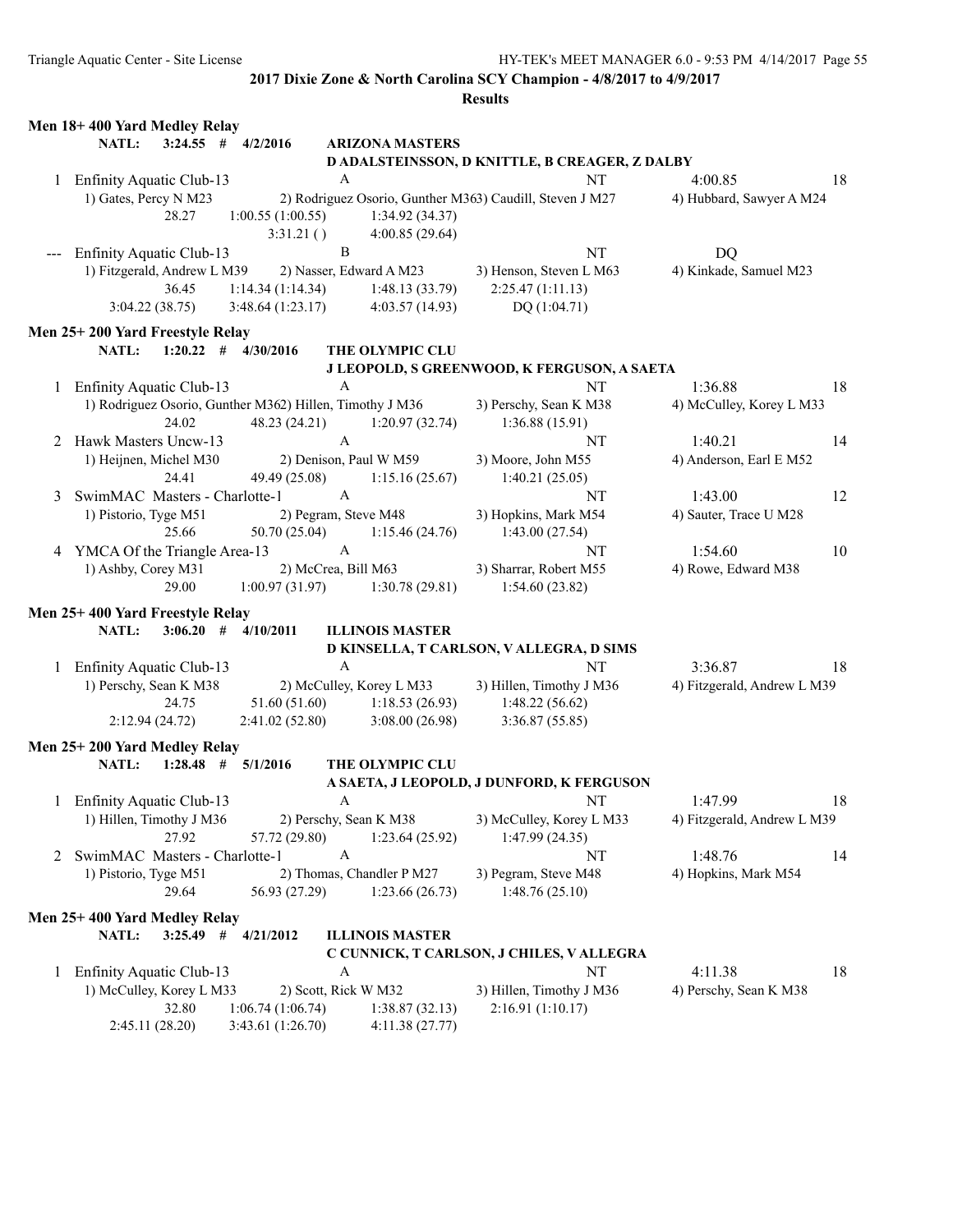|   |                                   |                 |                         |              |                             | <b>Results</b>                                           |                                  |    |
|---|-----------------------------------|-----------------|-------------------------|--------------|-----------------------------|----------------------------------------------------------|----------------------------------|----|
|   | Men 35+200 Yard Freestyle Relay   |                 |                         |              |                             |                                                          |                                  |    |
|   | NATL:                             |                 | $1:23.32$ # $5/29/2010$ |              | <b>LONGHORN AQUATI</b>      |                                                          |                                  |    |
|   |                                   |                 |                         |              |                             | T BLESSING, M VAROZZA, B BAILEY, C ECKERMAN              |                                  |    |
|   | 1 SwimMAC Masters - Charlotte-1   |                 |                         | A            |                             | NT                                                       | 1:43.68                          | 18 |
|   | 1) Gossert, Theodore I M47        |                 |                         |              | 2) Robling, Steve W M47     | 3) Finn, John P M48                                      | 4) Flynn, Robert M42             |    |
|   |                                   | 29.98           | 55.98 (26.00)           |              | 1:21.19(25.21)              | 1:43.68 (22.49)                                          |                                  |    |
|   | Mixed 18+200 Yard Freestyle Relay |                 |                         |              |                             |                                                          |                                  |    |
|   | NATL:                             |                 | $1:24.76$ # $5/2/2014$  |              | THE OLYMPIC CLU             |                                                          |                                  |    |
|   |                                   |                 |                         |              |                             | N ADRIAN, K RAATZ, K KASTES, A ERVIN                     |                                  |    |
| 1 | <b>Enfinity Aquatic Club-13</b>   |                 |                         | A            |                             | NT                                                       | 1:33.23                          | 18 |
|   | 1) Gates, Percy N M23             |                 |                         |              | 2) Hubbard, Sawyer A M24    | 3) Pepper, Elizabeth W23                                 | 4) Larson, Nancy W23             |    |
|   |                                   | 20.96           | 43.35 (22.39)           |              | 1:07.53(24.18)              | 1:33.23(25.70)                                           |                                  |    |
|   | Mixed 18+800 Yard Freestyle Relay |                 |                         |              |                             |                                                          |                                  |    |
|   | NATL:                             | $7:32.95$ #     | 3/30/2003               |              | <b>NEW ENGLAND MAS</b>      |                                                          |                                  |    |
|   |                                   |                 |                         |              |                             | R LORENZ, P WORLAND, J EADDY, J STOKES                   |                                  |    |
|   | 1 Enfinity Aquatic Club-13        |                 |                         | A            |                             | NT                                                       | 8:44.70                          | 18 |
|   | 1) Caudill, Steven J M27          |                 |                         |              | 2) Pepper, Elizabeth W23    | 3) Larson, Nancy W23                                     | 4) Rodriguez Osorio, Gunther M36 |    |
|   |                                   | 29.81           | 1:02.68(1:02.68)        |              | 1:37.11(1:37.11)            | 2:10.29 (2:10.29)                                        |                                  |    |
|   |                                   | 2:40.17 (29.88) | 3:13.79(1:03.50)        |              | 3:47.70(1:37.41)            | 4:21.29(2:11.00)                                         |                                  |    |
|   |                                   | 4:51.32(30.03)  | 5:25.27(1:03.98)        |              | 6:00.11(1:38.82)            | 6:34.37(2:13.08)                                         |                                  |    |
|   |                                   | 7:04.35 (29.98) | 7:36.89(1:02.52)        |              | 8:10.22(1:35.85)            | 8:44.70 (2:10.33)                                        |                                  |    |
|   |                                   |                 |                         |              |                             |                                                          |                                  |    |
|   | Mixed 18+200 Yard Medley Relay    |                 |                         |              |                             |                                                          |                                  |    |
|   | NATL:                             | $1:35.89$ #     | 4/30/2016               |              | THE OLYMPIC CLU             |                                                          |                                  |    |
|   | <b>Enfinity Aquatic Club-13</b>   |                 |                         | A            |                             | A SAETA, C BABCOCK, A SENKO, M STIPE<br>NT               | 1:44.43                          | 18 |
| 1 | 1) Gates, Percy N M23             |                 |                         |              |                             | 2) Rodriguez Osorio, Gunther M363) Pepper, Elizabeth W23 | 4) Hillen, Andrea A W33          |    |
|   |                                   | 25.66           | 53.63 (27.97)           |              | 1:19.34(25.71)              | 1:44.43 (25.09)                                          |                                  |    |
| 2 | Tac Titans-13                     |                 |                         | A            |                             | NT                                                       | 1:48.44                          | 14 |
|   | 1) Sorg, Rachel C W30             |                 |                         |              | 2) Fano, Lindsey W23        | 3) Dallamura, Scott J M38                                | 4) Jones, Flynn M27              |    |
|   |                                   | 29.61           | 1:00.95(31.34)          |              | 1:25.81 (24.86)             | 1:48.44(22.63)                                           |                                  |    |
| 3 | Raleigh Area Masters-13           |                 |                         | $\mathbf{A}$ |                             | NT                                                       | 1:48.69                          | 12 |
|   | 1) Putnam, Charlie M24            |                 |                         |              | 2) Rossbach, David W M30    | 3) Jones, Ruth N W33                                     | 4) Braun, Erika L W45            |    |
|   |                                   | 25.96           | 57.22 (31.26)           |              | 1:24.89(27.67)              | 1:48.69(23.80)                                           |                                  |    |
|   | 4 Enfinity Aquatic Club-13        |                 |                         | $\mathsf C$  |                             | NT                                                       | 1:53.93                          | 10 |
|   | 1) Caudill, Steven J M27          |                 |                         |              | 2) Nasser, Edward A M23     | 3) Buckley-Kornatz, Jennifer A W44) Larson, Nancy W23    |                                  |    |
|   |                                   | 25.22           | 56.77 (31.55)           |              | 1:27.13(30.36)              | 1:53.93 (26.80)                                          |                                  |    |
|   | 5 Enfinity Aquatic Club-13        |                 |                         | $\bf{B}$     |                             | NT                                                       | 2:02.45                          | 8  |
|   | 1) McCulley, Korey L M33          |                 |                         |              | 2) Kinkade, Samuel M23      | 3) Edwards, Angela F W46                                 | 4) Deschler, Jennifer A W27      |    |
|   |                                   | 28.47           | 1:00.17(31.70)          |              | 1:32.08(31.91)              | 2:02.45 (30.37)                                          |                                  |    |
| 6 | Fort Bragg Masters-13             |                 |                         | A            |                             | NT                                                       | 2:11.58                          | 6  |
|   | 1) Wolff, Celia W51               |                 |                         |              | 2) James, Brian C M37       | 3) Richardson, Katherine A W23                           | 4) Hendricks, Roberto M42        |    |
|   |                                   | 32.08           | 1:10.47(38.39)          |              | 1:41.65(31.18)              | 2:11.58 (29.93)                                          |                                  |    |
|   |                                   |                 |                         |              |                             |                                                          |                                  |    |
|   | Mixed 25+200 Yard Freestyle Relay |                 |                         |              |                             |                                                          |                                  |    |
|   | NATL:                             |                 | $1:28.83$ # $4/29/2016$ |              | THE OLYMPIC CLU             |                                                          |                                  |    |
|   | 1 Enfinity Aquatic Club-13        |                 |                         | A            |                             | C BURCKLE, K KASTES, O'DONNELL-MCCARTH, A SAETA<br>NT    | 1:47.73                          | 18 |
|   | 1) Deschler, Jennifer A W27       |                 |                         |              | 2) Fitzgerald, Andrew L M39 | 3) Perschy, Sean K M38                                   | 4) Maycock, Cary W W48           |    |
|   |                                   | 30.20           | 55.42 (25.22)           |              | 1:18.37(22.95)              | 1:47.73 (29.36)                                          |                                  |    |
| 2 | SwimMAC Masters - Charlotte-1     |                 |                         | A            |                             | NT                                                       | 1:58.34                          | 14 |
|   | 1) White, Kristin M W26           |                 |                         |              | 2) Robling, Steve W M47     | 3) Roberts, Connie W50                                   | 4) Pegram, Steve M48             |    |
|   |                                   | 30.89           | 43.83 (12.94)           |              | 1:32.65(48.82)              | 1:58.34(25.69)                                           |                                  |    |
|   |                                   |                 |                         |              |                             |                                                          |                                  |    |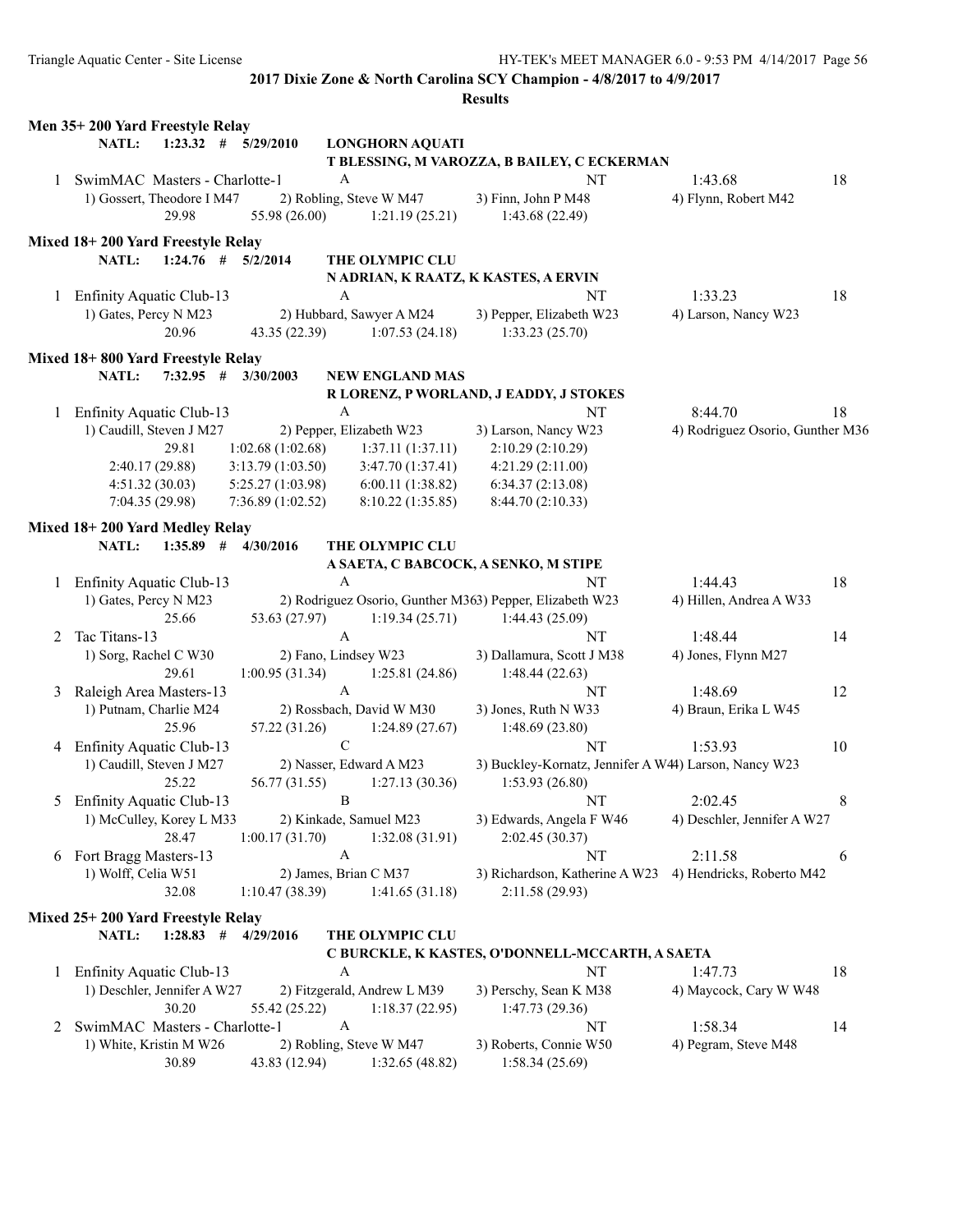|   | (Mixed 25+200 Yard Freestyle Relay)     |                                       |                               |                                              |                                   |    |
|---|-----------------------------------------|---------------------------------------|-------------------------------|----------------------------------------------|-----------------------------------|----|
|   | 3 YMCA Of the Triangle Area-13          | A                                     |                               | NT                                           | 2:03.62                           | 12 |
|   | 1) Dunstan, Steph W32                   |                                       | 2) Gratsou-Zodl, Violetta W46 | 3) Sharrar, Robert M55                       | 4) Rowe, Edward M38               |    |
|   | 24.52                                   | 1:01.26(36.74)                        | 1:30.71(29.45)                | 2:03.62 (32.91)                              |                                   |    |
|   | Mixed 25+200 Yard Medley Relay          |                                       |                               |                                              |                                   |    |
|   | NATL:<br>$1:35.20$ # $4/26/2015$        |                                       | <b>ARIZONA MASTERS</b>        |                                              |                                   |    |
|   |                                         |                                       |                               | M GREVERS, A GREVERS, T DEBERRY, C VORRASI   |                                   |    |
| 1 | SwimMAC Masters - Charlotte-1           | A                                     |                               | NT                                           | 2:12.90                           | 18 |
|   | 1) Jones, Rebecca L W49                 |                                       | 2) Thomas, Chandler P M27     | 3) Andersen, Morten M46                      | 4) White, Kristin M W26           |    |
|   |                                         | 1:14.65()                             | 1:41.75(27.10)                | 2:12.90(31.15)                               |                                   |    |
| 2 | YMCA Of the Triangle Area-13            | A                                     |                               | NT                                           | 2:19.50                           | 14 |
|   | 1) Walker, Shellene W W51               |                                       | 2) Gratsou-Zodl, Violetta W46 | 3) Rowe, Edward M38                          | 4) Ashby, Corey M31               |    |
|   | 38.21                                   | 1:25.66(47.45)                        | 1:51.71(26.05)                | 2:19.50 (27.79)                              |                                   |    |
|   | Mixed 35+800 Yard Freestyle Relay       |                                       |                               |                                              |                                   |    |
|   | NATL:<br>$7:24.36$ # $4/17/2005$        |                                       | <b>ILLINOIS MASTER</b>        |                                              |                                   |    |
|   |                                         |                                       |                               | L DILLMANN, J RIDGE, R KURZA, M KELLER       |                                   |    |
|   | 1 Enfinity Aquatic Club-13              | A                                     |                               | NT                                           | 9:05.06                           | 18 |
|   | 1) Hillen, Timothy J M36                | 2) Perschy, Sean K M38                |                               | 3) Edwards, Angela F W46                     |                                   |    |
|   | 29.54                                   | 1:02.66(1:02.66)                      | 1:36.94 (1:36.94)             | 2:10.46(2:10.46)                             |                                   |    |
|   |                                         |                                       |                               |                                              |                                   |    |
|   | 2:44.97 (34.51)<br>5:07.67()            | 3:22.62(1:12.16)                      |                               |                                              |                                   |    |
|   |                                         | 5:37.46()<br>7:46.97(1:10.20)         | 6:07.52()                     | 6:36.77()                                    |                                   |    |
|   | 7:09.24 (32.47)                         |                                       | 8:26.65 (1:49.88)             | 9:05.06 (2:28.29)                            |                                   |    |
|   | Mixed 35+200 Yard Medley Relay          |                                       |                               |                                              |                                   |    |
|   | $1:39.85$ # $5/22/2010$<br><b>NATL:</b> |                                       | <b>COLORADO MASTER</b>        |                                              |                                   |    |
|   |                                         |                                       |                               | S HART, M EISENHUTH, C O'SULLIVAN, C SAPPEY  |                                   |    |
| 1 | SwimMAC Masters - Charlotte-1           | A                                     |                               | <b>NT</b>                                    | 2:17.32                           | 18 |
|   | 1) Woodard, Alis Rojas W56              | 2) Butcher, Rob M44                   |                               | 3) Wall, Janet E W48                         | 4) Gossert, Theodore I M47        |    |
|   | 37.78                                   | 1:07.54(29.76)                        | 1:50.64(43.10)                | 2:17.32(26.68)                               |                                   |    |
|   | Mixed 45+200 Yard Freestyle Relay       |                                       |                               |                                              |                                   |    |
|   | NATL:<br>$1:34.48$ # $5/4/2008$         |                                       | <b>ARIZONA MASTERS</b>        |                                              |                                   |    |
|   |                                         |                                       |                               | <b>J SMITH, M BAILEY, S ROLLINS, P SMITH</b> |                                   |    |
| 1 | <b>Enfinity Aquatic Club-13</b>         | $\mathbf{A}$                          |                               | NT                                           | 1:52.65                           | 18 |
|   | 1) Shattuck, Drew J M48                 | 2) Quillen, Diane E W53               |                               | 3) Henson, Steven L M63                      | 4) Buckley-Kornatz, Jennifer A W4 |    |
|   | 25.56                                   | 55.81 (30.25)                         | 1:25.41(29.60)                | 1:52.65(27.24)                               |                                   |    |
|   |                                         |                                       |                               |                                              |                                   |    |
|   | Mixed 45+200 Yard Medley Relay          |                                       |                               |                                              |                                   |    |
|   | NATL:<br>$1:44.02$ #                    | 5/4/2008                              | <b>ARIZONA MASTERS</b>        |                                              |                                   |    |
|   |                                         |                                       |                               | J SMITH, G MILLS, S ROLLINS, M BAILEY        |                                   |    |
|   | <b>Enfinity Aquatic Club-13</b>         | A                                     |                               | NT                                           | 2:18.00                           | 18 |
|   | 1) Maycock, Cary W W48                  | 2) Quillen, Diane E W53               |                               | 3) Henson, Steven L M63                      | 4) Shattuck, Drew J M48           |    |
|   | 37.48                                   | 1:17.13(39.65)                        | 1:52.64(35.51)                | 2:18.00(25.36)                               |                                   |    |
|   | Mixed 55+200 Yard Freestyle Relay       |                                       |                               |                                              |                                   |    |
|   | NATL:<br>$1:40.97$ # $4/13/2014$        |                                       | <b>SARASOTA Y SHAR</b>        |                                              |                                   |    |
|   |                                         |                                       |                               | J GROSELLE, T HEDRICK, N KRYKA, D DOYLE      |                                   |    |
|   |                                         |                                       |                               |                                              | 1:38.64#                          | 18 |
| 1 | North Carolina Masters Swimmin          | A                                     |                               | NT                                           |                                   |    |
|   |                                         |                                       |                               |                                              |                                   |    |
|   | 1) McEachran, Frances T W55<br>26.83    | 2) Clark, Nelson M56<br>50.03 (23.20) | 1:14.88(24.85)                | 3) Walsh, Sue W55<br>1:38.64(23.76)          | 4) Klein, Jonathan E M59          |    |